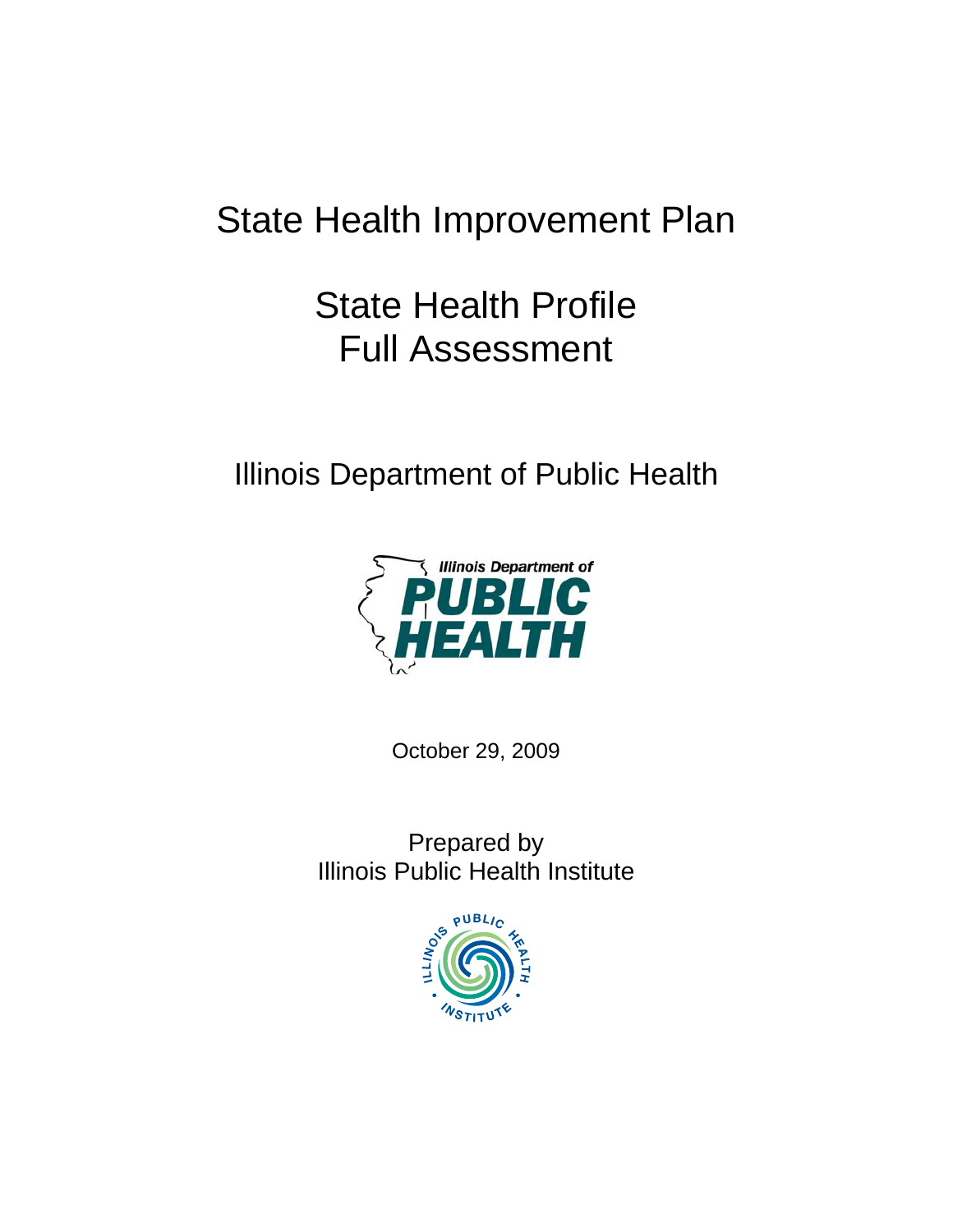### Contents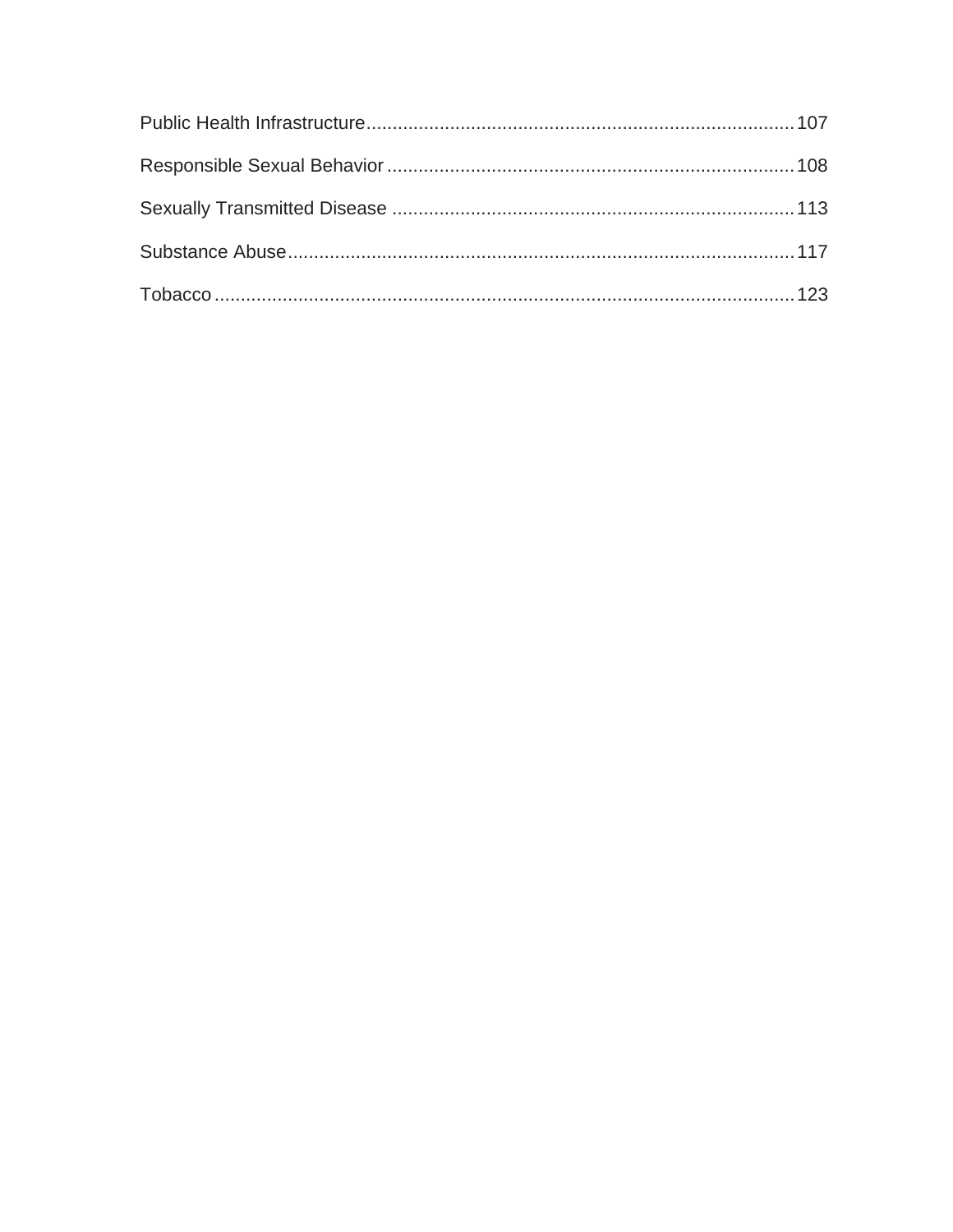#### **Introduction**

As part of the 2007 Illinois State Health Improvement Plan (SHIP), the State Health Profile was constructed to be a kind of "report card" regarding the health of the population in Illinois. The Profile was designed with the input of the members of the 2005-2007 State Health Improvement Plan Team, representing organizations from many of the sectors that comprise the public health system in Illinois.

The indicators were chosen through an iterative process that utilized multiple rounds of prioritization of health conditions and associated measures of morbidity, mortality and risk factors to arrive at a final list of 65 indicators. The various committees and individuals who participated in these processes also functioned under the assumption that, to the greatest degree possible, data should be sought that could be disaggregated by social factors known to be associated with differential health outcomes (these include race, ethnicity, education, income, gender and geography). The SHIP Team recognized that there are certainly other important factors and supports improvement in the collection, analysis and dissemination of health data that can be segmented by these additional categories but was faced with the paucity of such data at this time. In addition to assisting the SHIP Team in identifying priority health conditions, the Profile helped to surface data gaps as a concern that ultimately became a Strategic Issue in the 2007 SHIP.

This iteration of the Profile highlighted, once again, a related issue, that of the *fragmentation* of the data systems. This difficulty bears directly on questions regarding the availability of data to elements of the public health system including organizations and government entities for planning and evaluation purposes. The difficulty of finding reliable, publicly-accessible, Illinois-specific data for each of the indicators, across all age groups and disaggregated for the various social factors and further, bringing all the resulting data into a common framework for graphical expression for comparative purposes, would be hard to overstate. No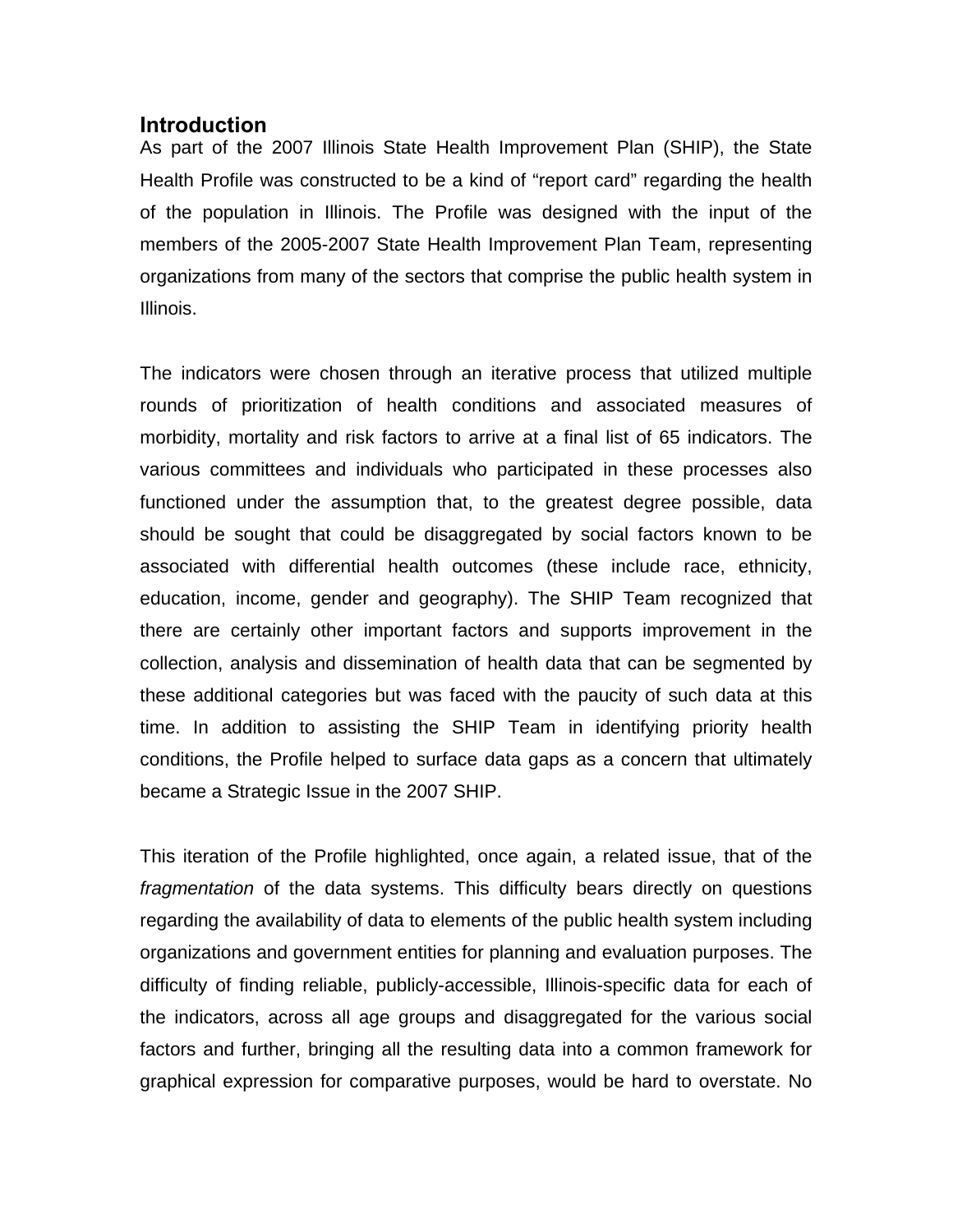less than 14 separate sources of data were utilized, many of which were sources of multiple databases multiplying the total number of sources several times. However, in addition to the difficulties enumerated above, it is important to note that Illinois' public health data system is remarkable in the degree of support over a relatively long period of time for data collection and dissemination *at the county level.* This is due primarily to the availability of Behavioral Risk Factor data at the county level going back to the early 1990's. Few other states have such a long and consistent set of data and the usefulness of the Profile as well as other public health planning efforts throughout the state are greatly enhanced by this robust dataset.

In addition to the social disaggregations, the 2007 Team directed that comparative national data be sought wherever possible and that the Healthy People 2010 goals and objectives be used for comparison purposes and as an organizing framework. The Profile therefore includes 65 indicators grouped under 25 of the 28 Healthy People Focus Areas. In addition, data is presented for leading causes of mortality and of years of potential life lost. For each indicator the Illinois estimate is compared to the US estimate and the Healthy People 2010 Target. Where available, the Illinois data is presented disaggregated for the social factors.

The current Profile adds two or three years of data points to the data presented in 2007, providing longer time trends for comparison for most indicators. This iteration of the Profile also benefitted from some data newly available since the previous report. These include new state-level data from the Youth Risk Behavior (YRBS) system after a prolonged absence of data and asthma data from the IDPH State of Asthma 2009.

We hope that the data contained here, while not exhaustive, will provide a set of lenses through which those involved in public health can view their work, their various publics and the future of population health in Illinois.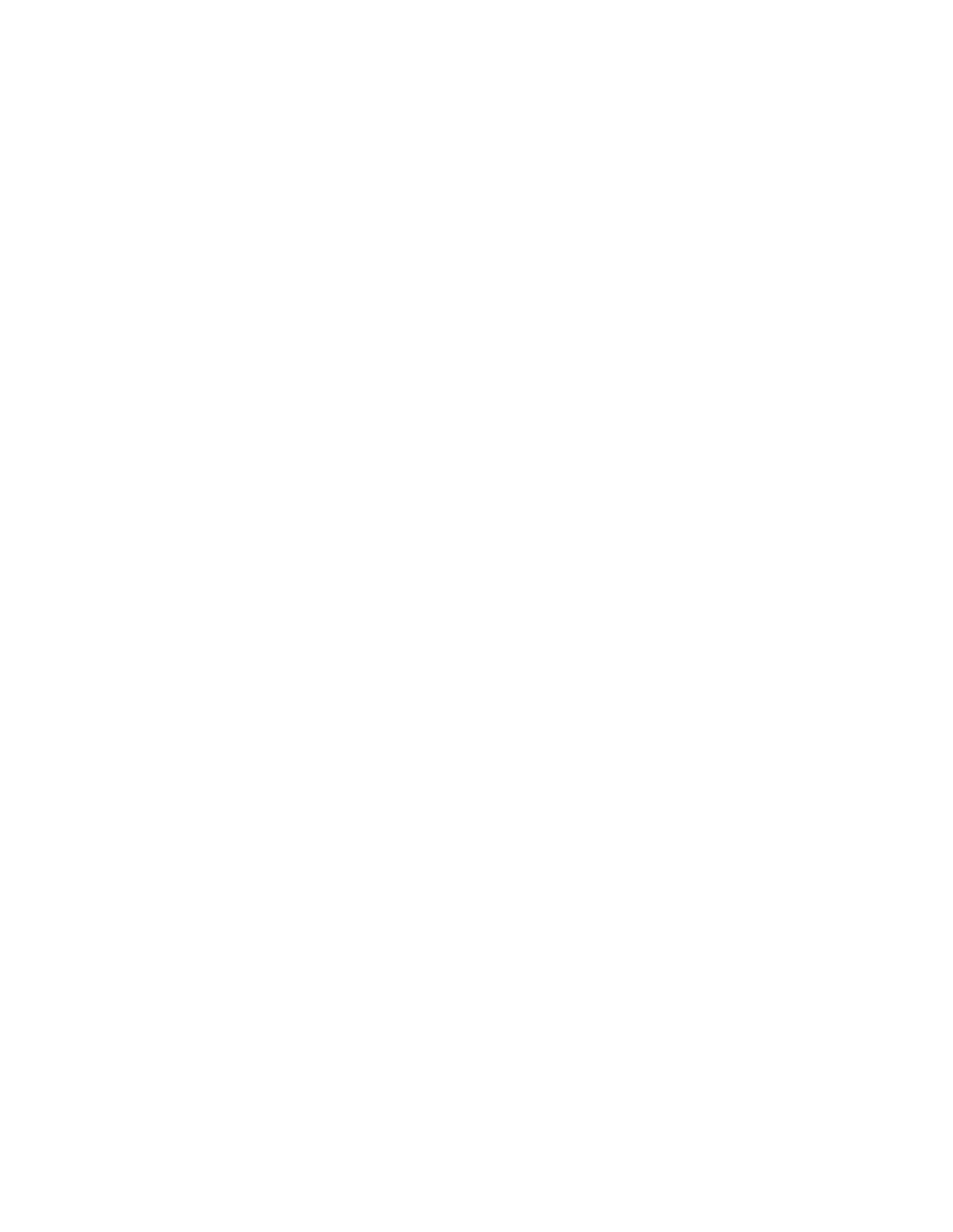Health Indicators and Measures

Leading Causes of Mortality

Measure Age adjusted rates for leading causes of mortality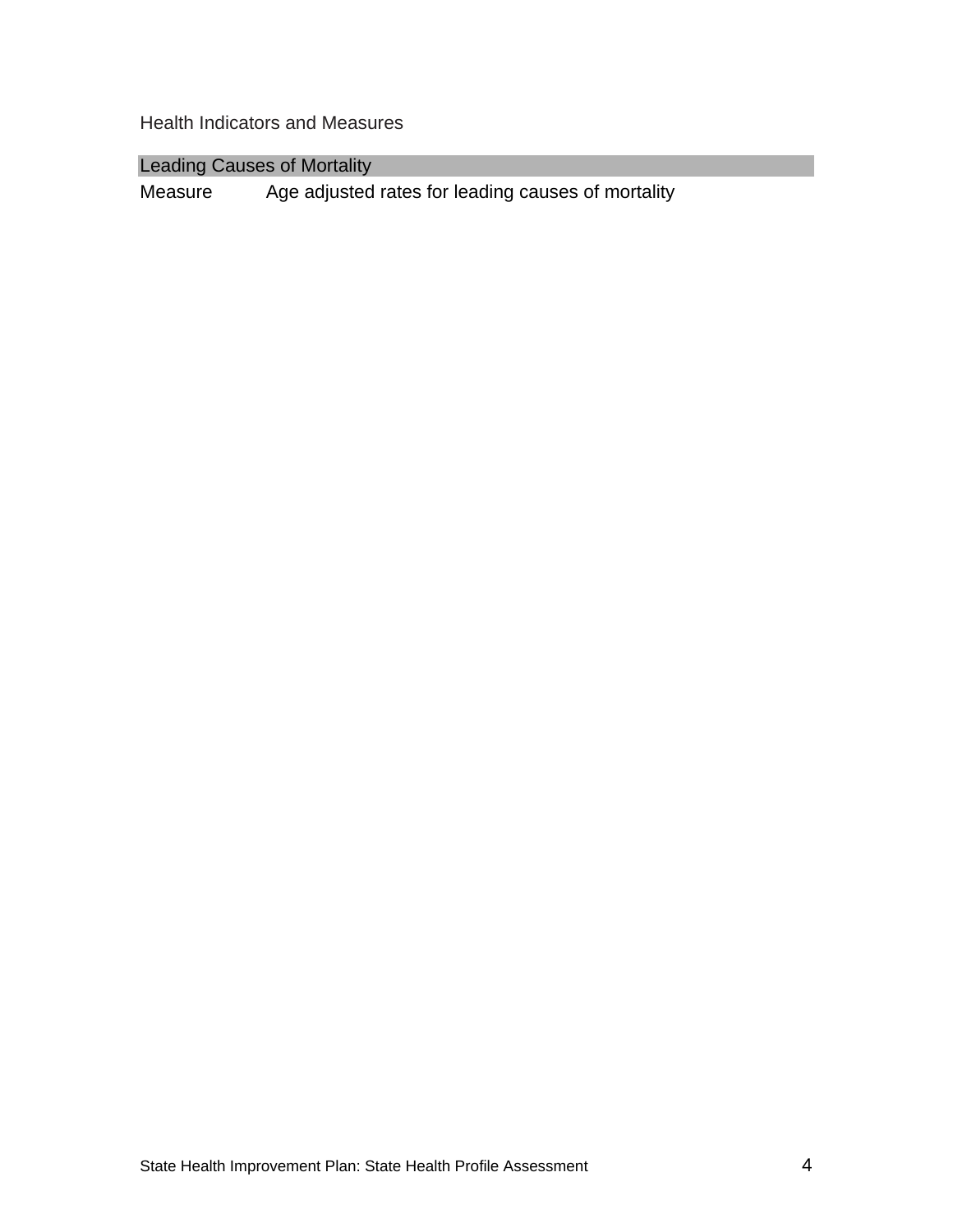

The figure above presents data on the leading causes of mortality by race. The causes are ordered by their ranking when considering the total population.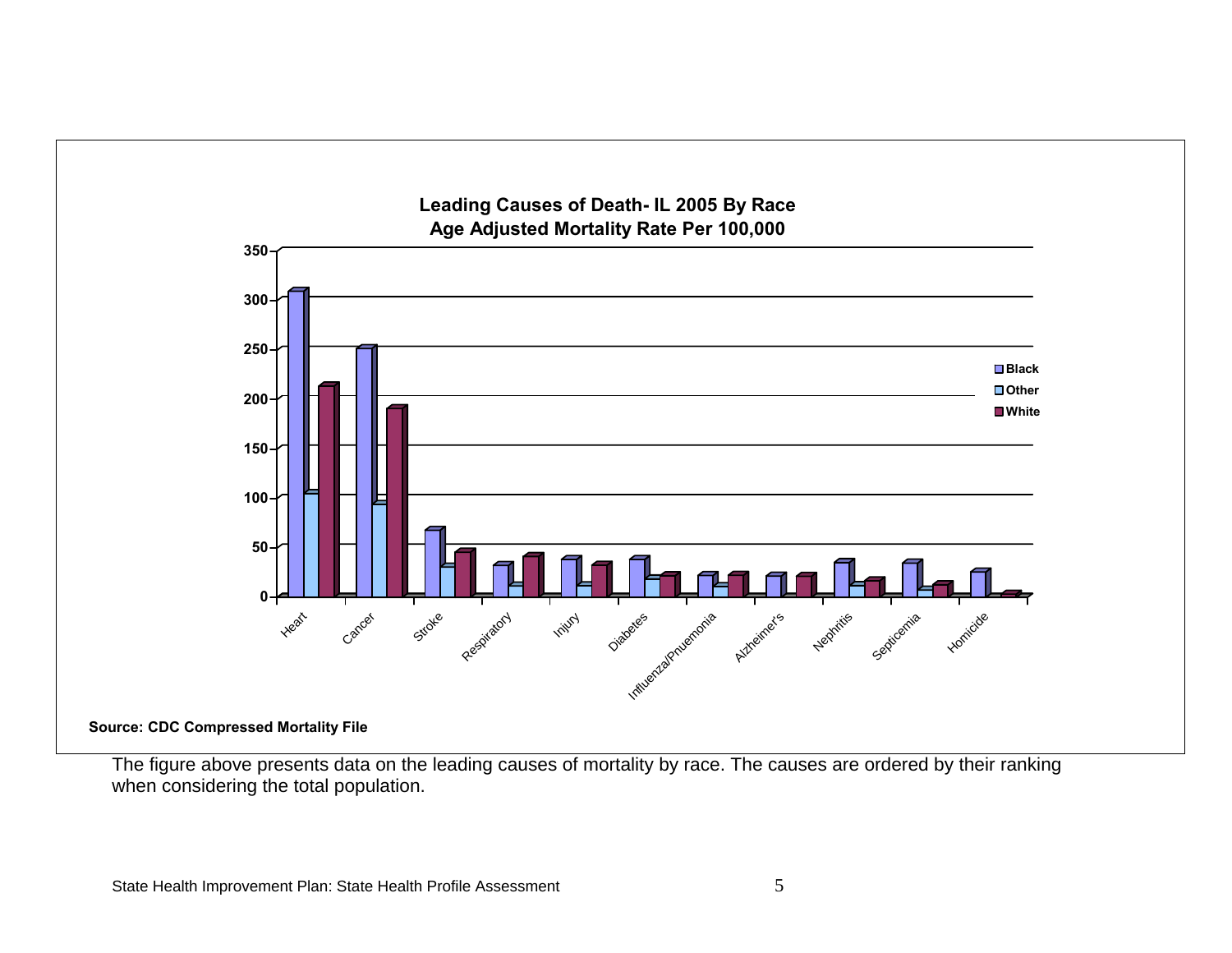![](_page_8_Figure_0.jpeg)

The figure above presents data on the leading causes of mortality by gender. The causes are ordered by their ranking when considering the total population.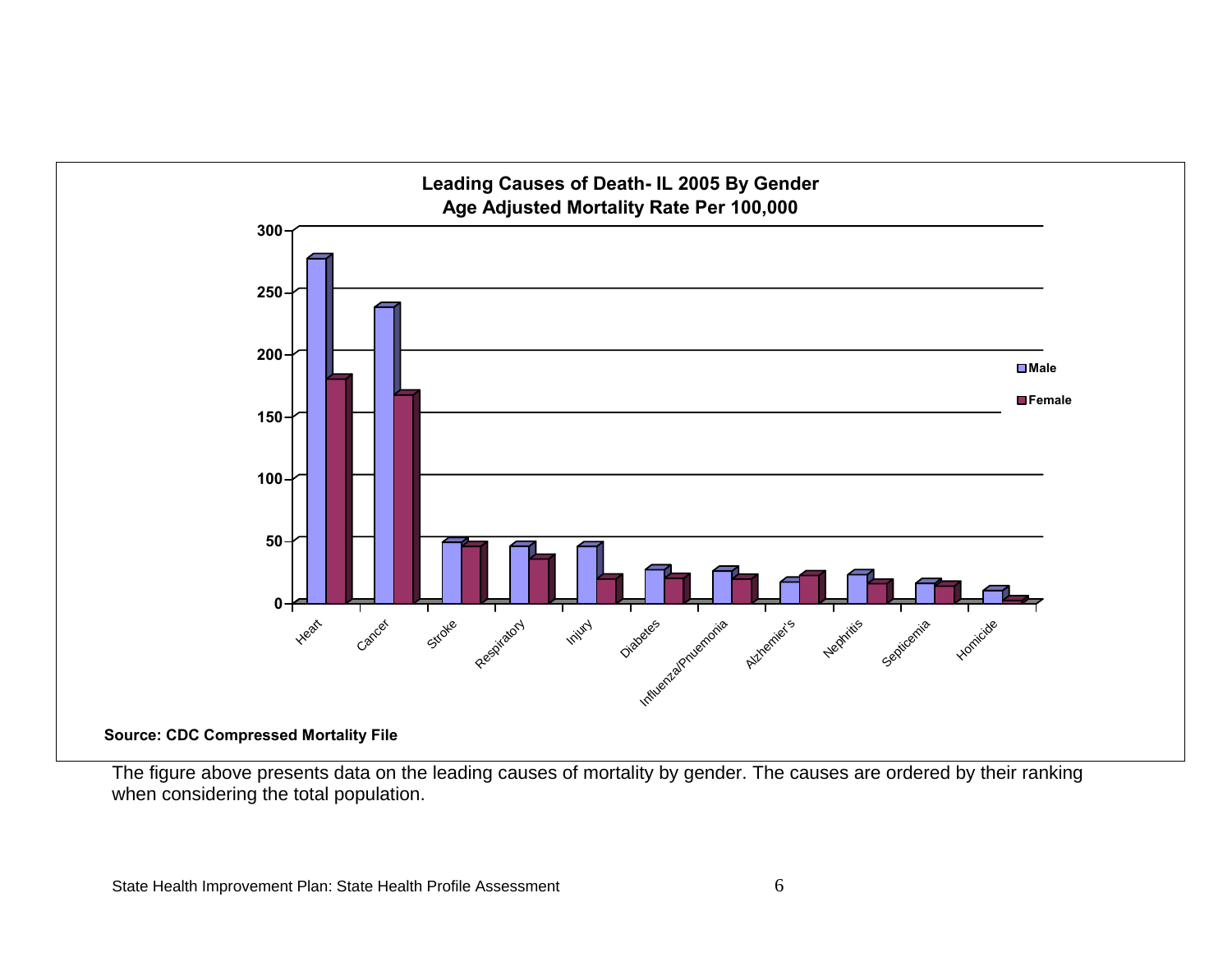![](_page_9_Figure_0.jpeg)

**Source: CDC Compressed Mortality File**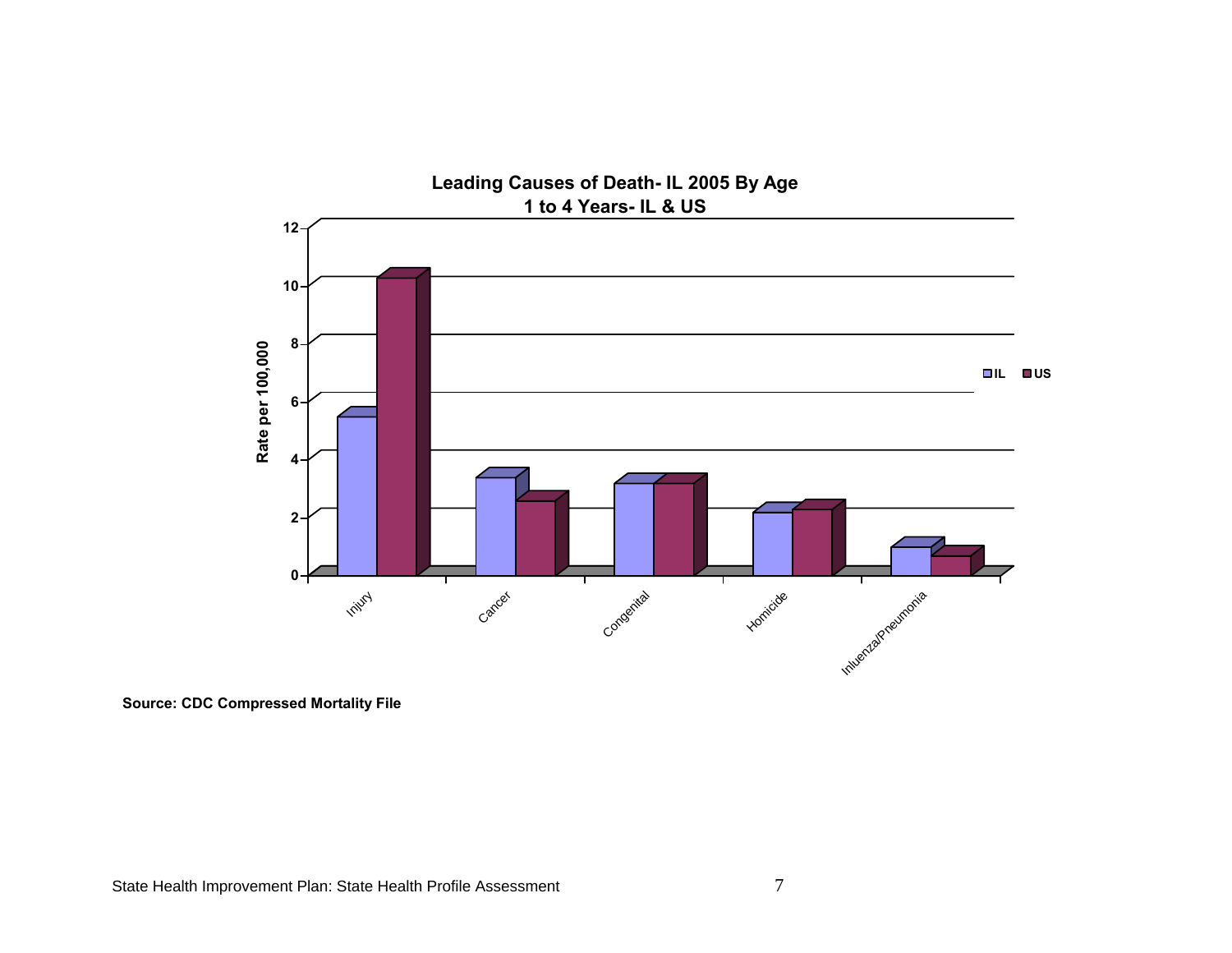![](_page_10_Figure_0.jpeg)

**Source: CDC Compressed Mortality File**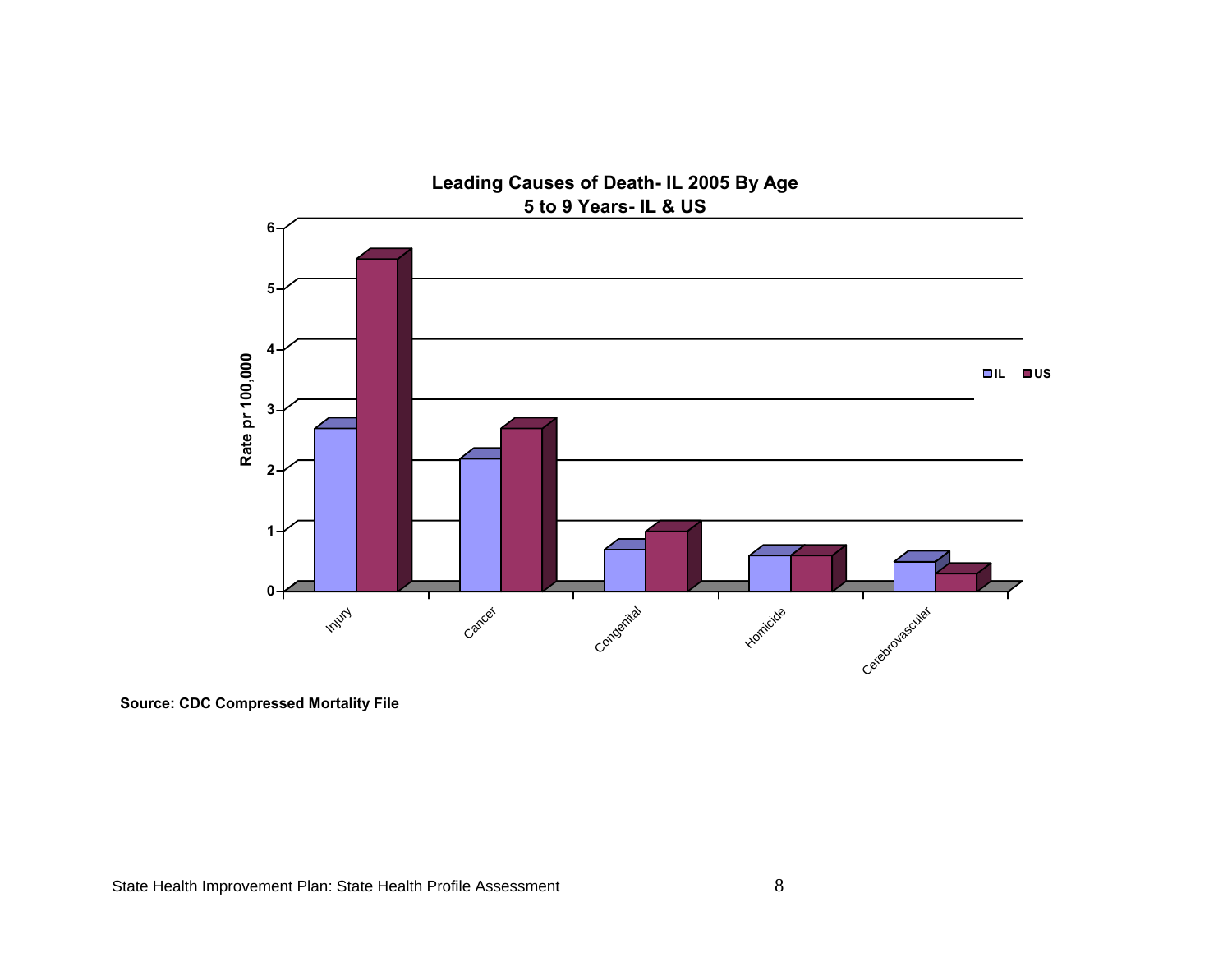![](_page_11_Figure_0.jpeg)

**Source: CDC Compressed Mortality File**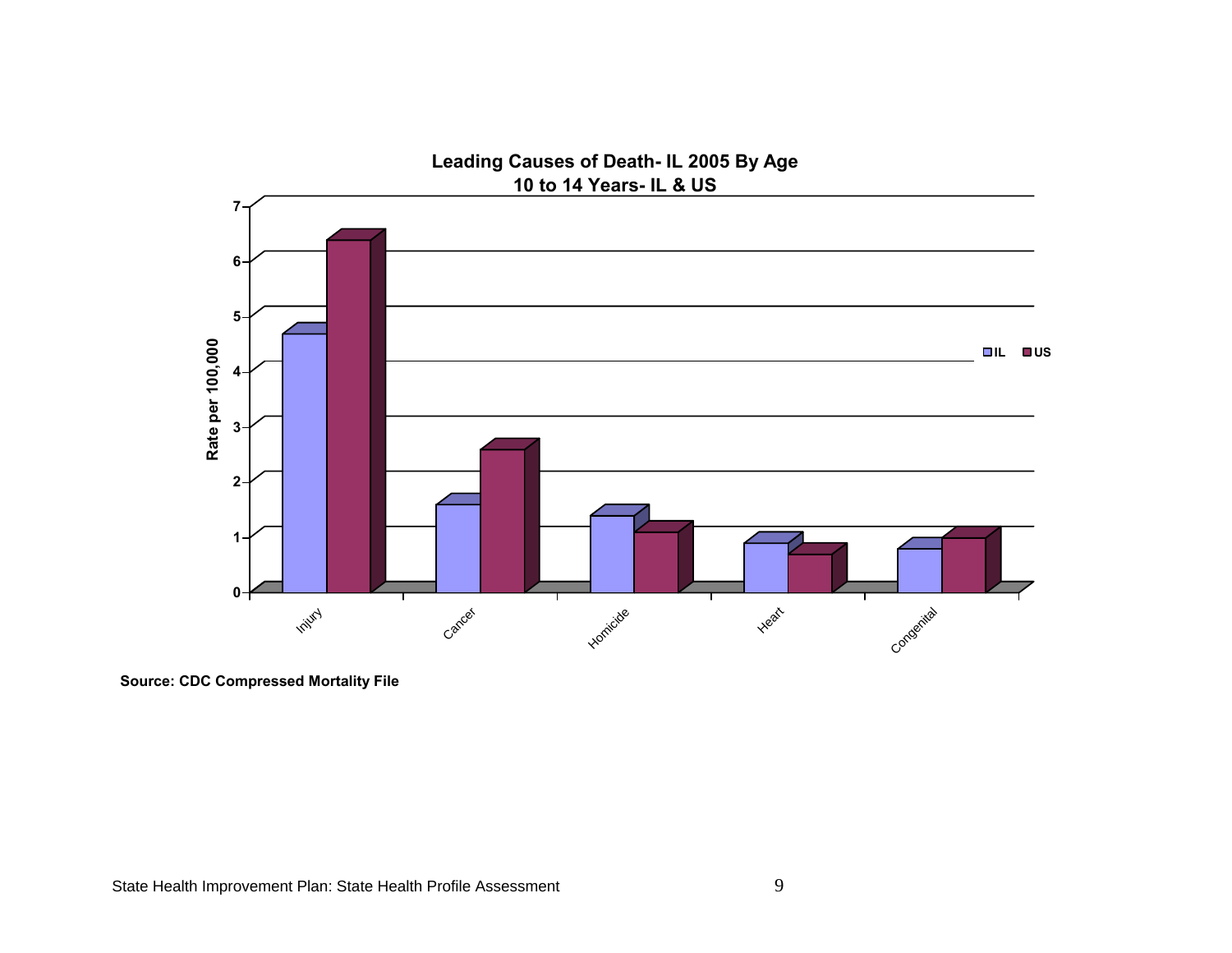![](_page_12_Figure_0.jpeg)

**Source: CDC Compressed Mortality File**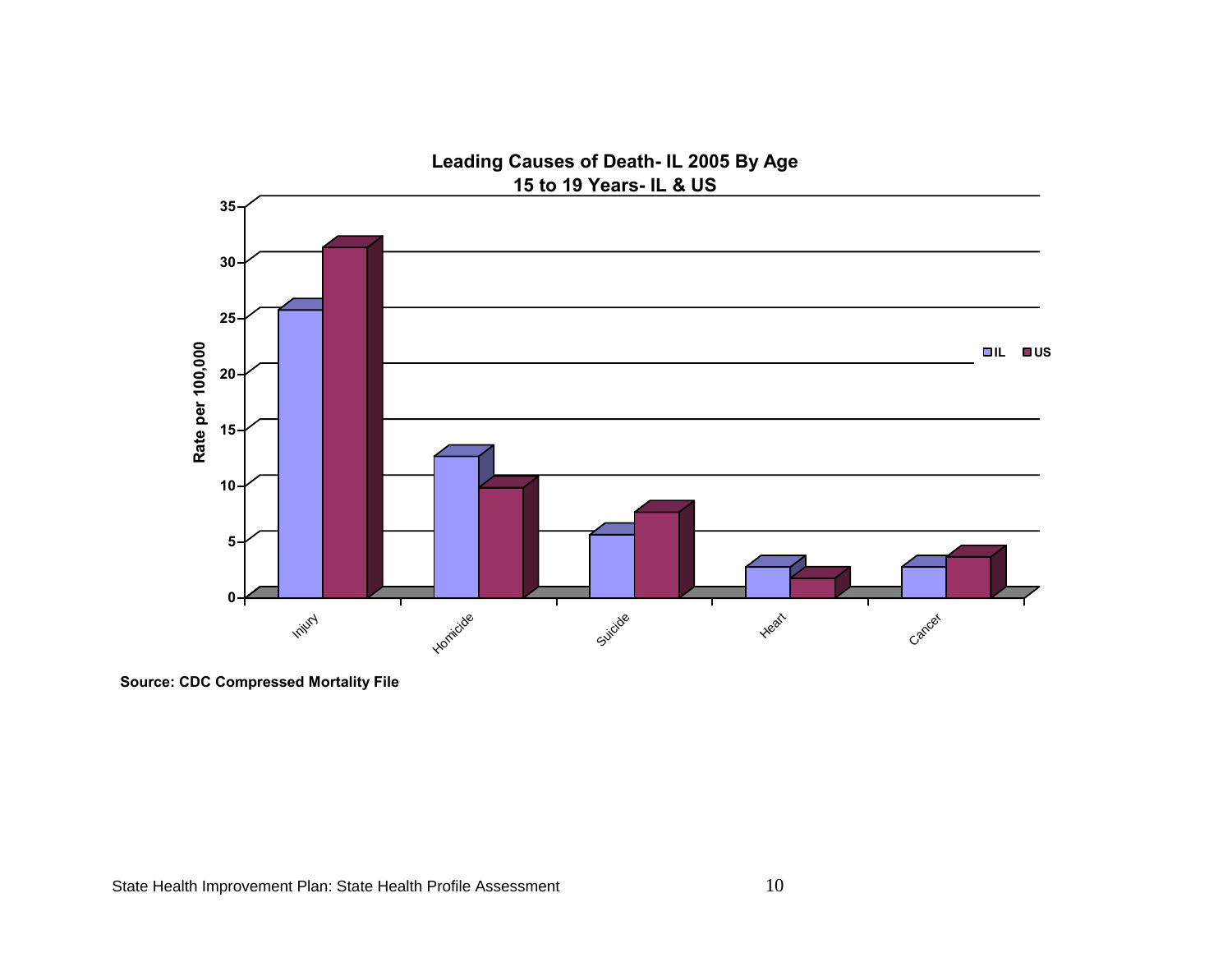![](_page_13_Figure_0.jpeg)

**Source: CDC Compressed Mortality File**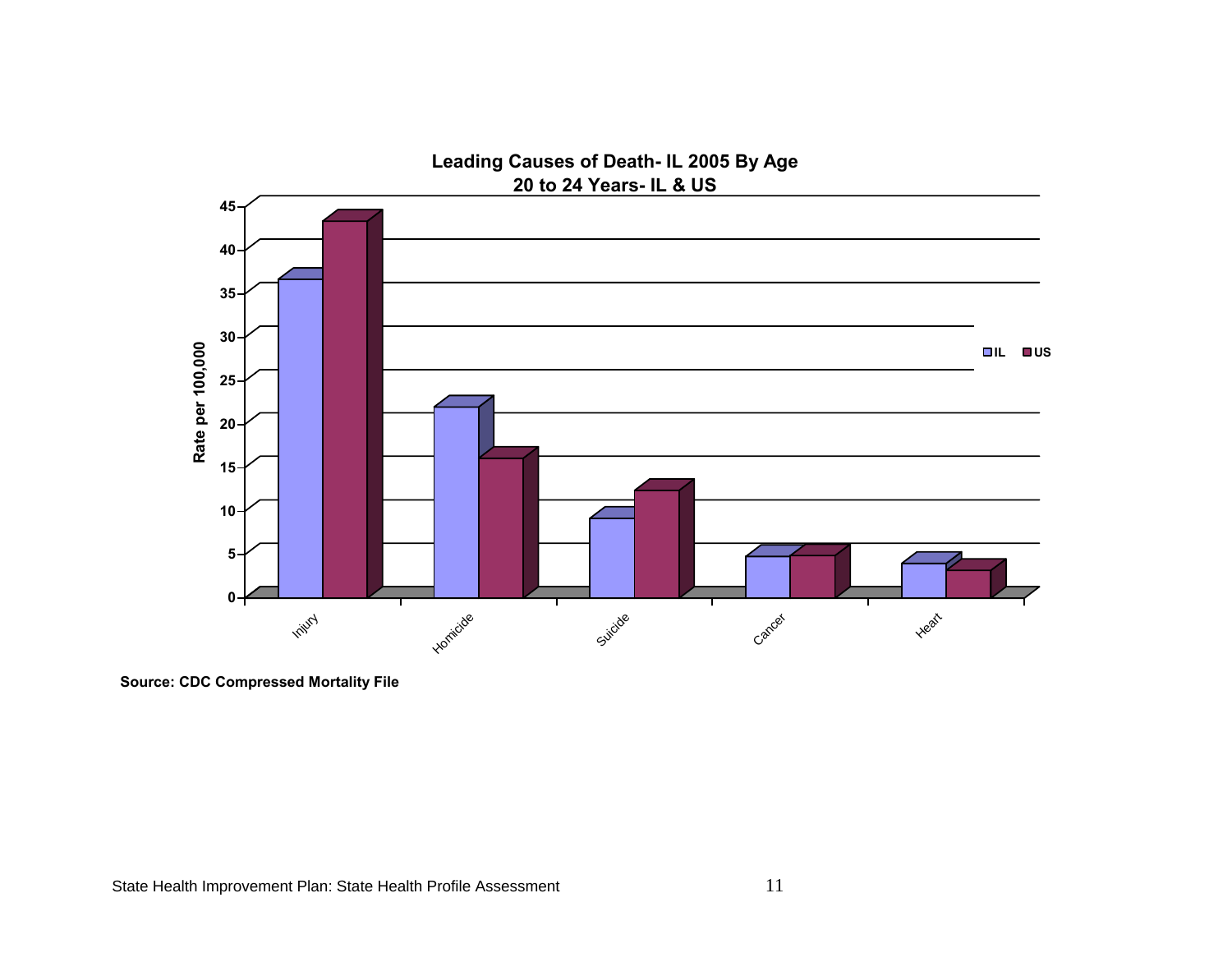![](_page_14_Figure_0.jpeg)

**Source: CDC Compressed Mortality File**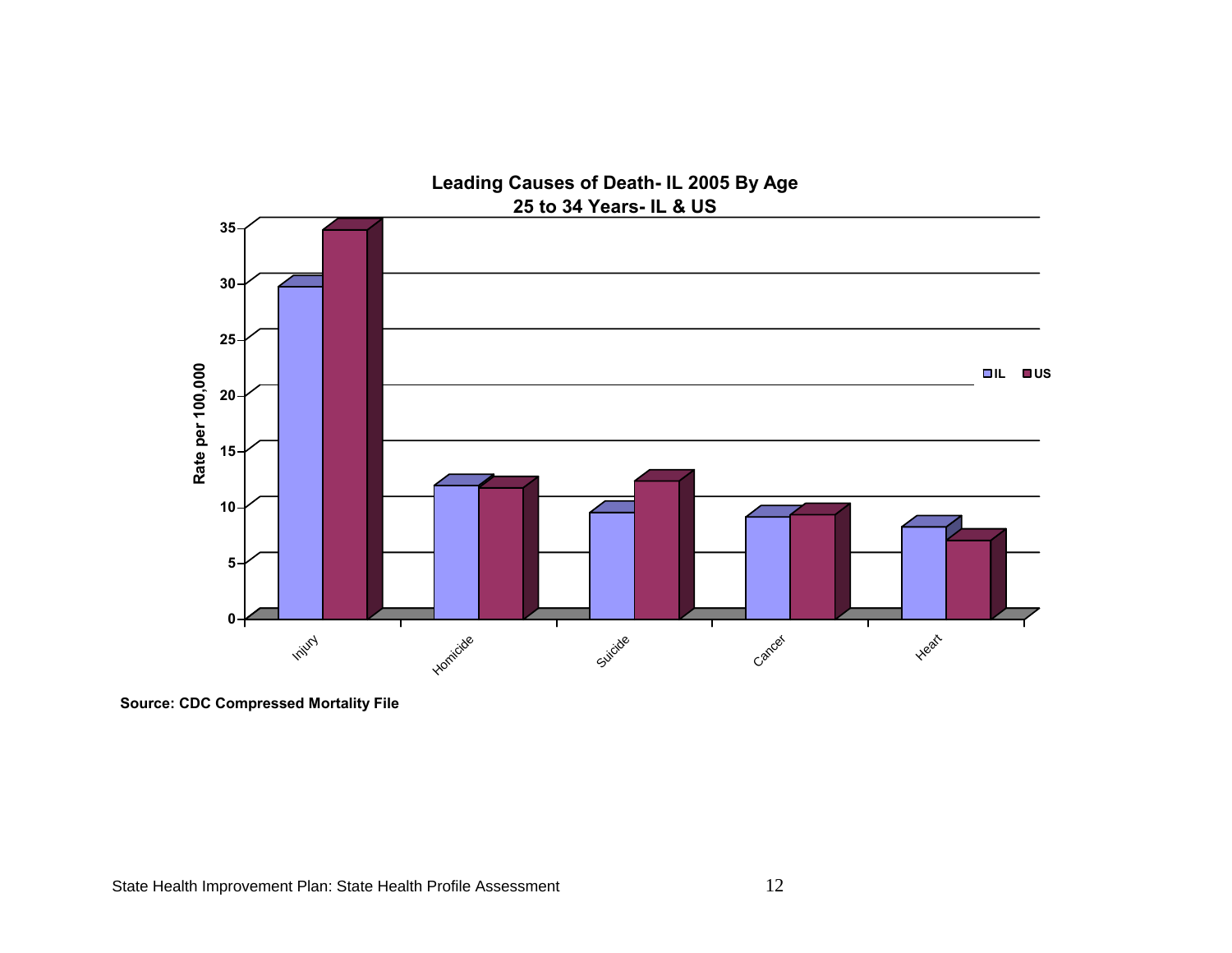![](_page_15_Figure_0.jpeg)

**Source: CDC Compressed Mortality File**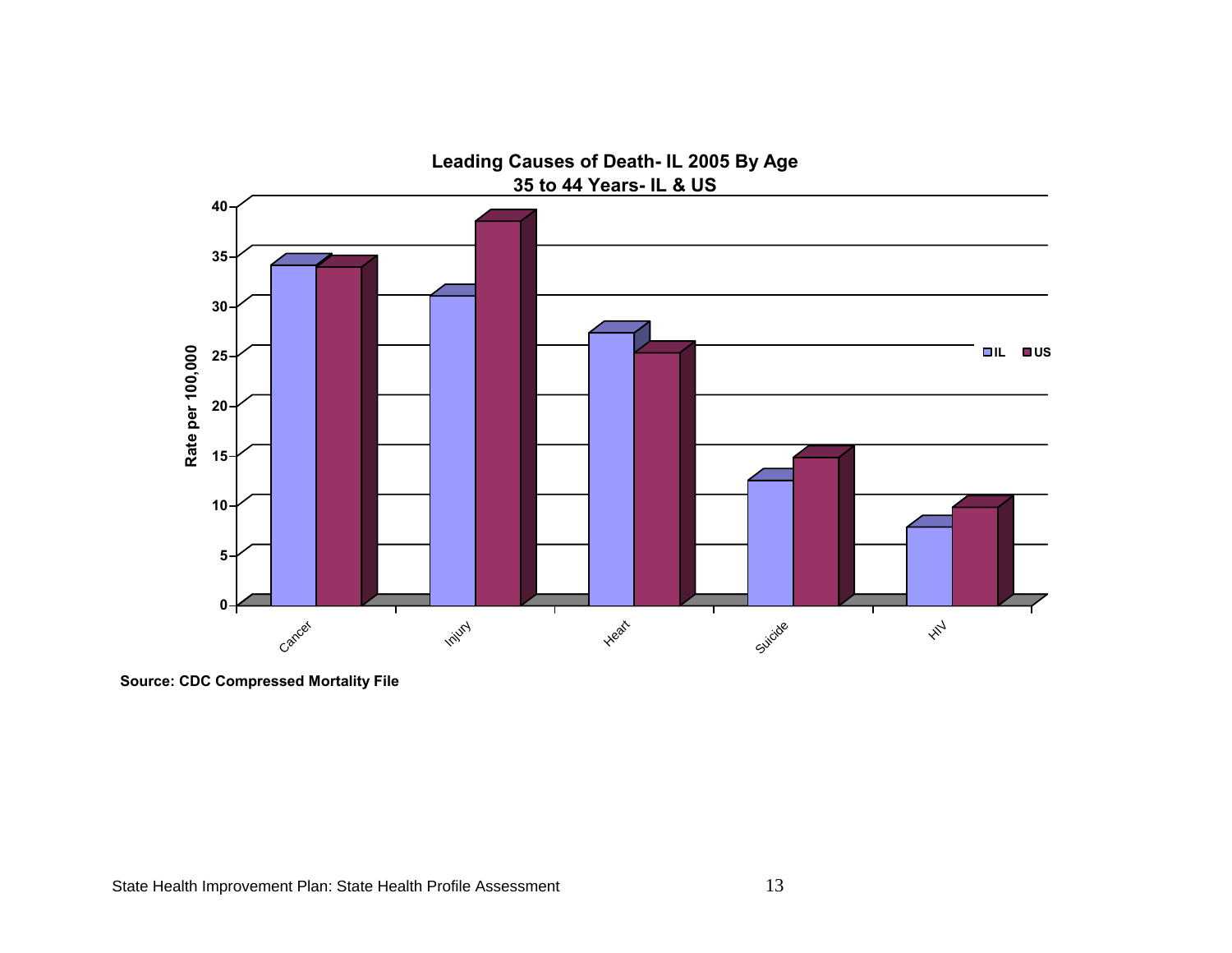![](_page_16_Figure_0.jpeg)

**Leading Causes of Death- IL 2005 By Age**

**Source: CDC Compressed Mortality File**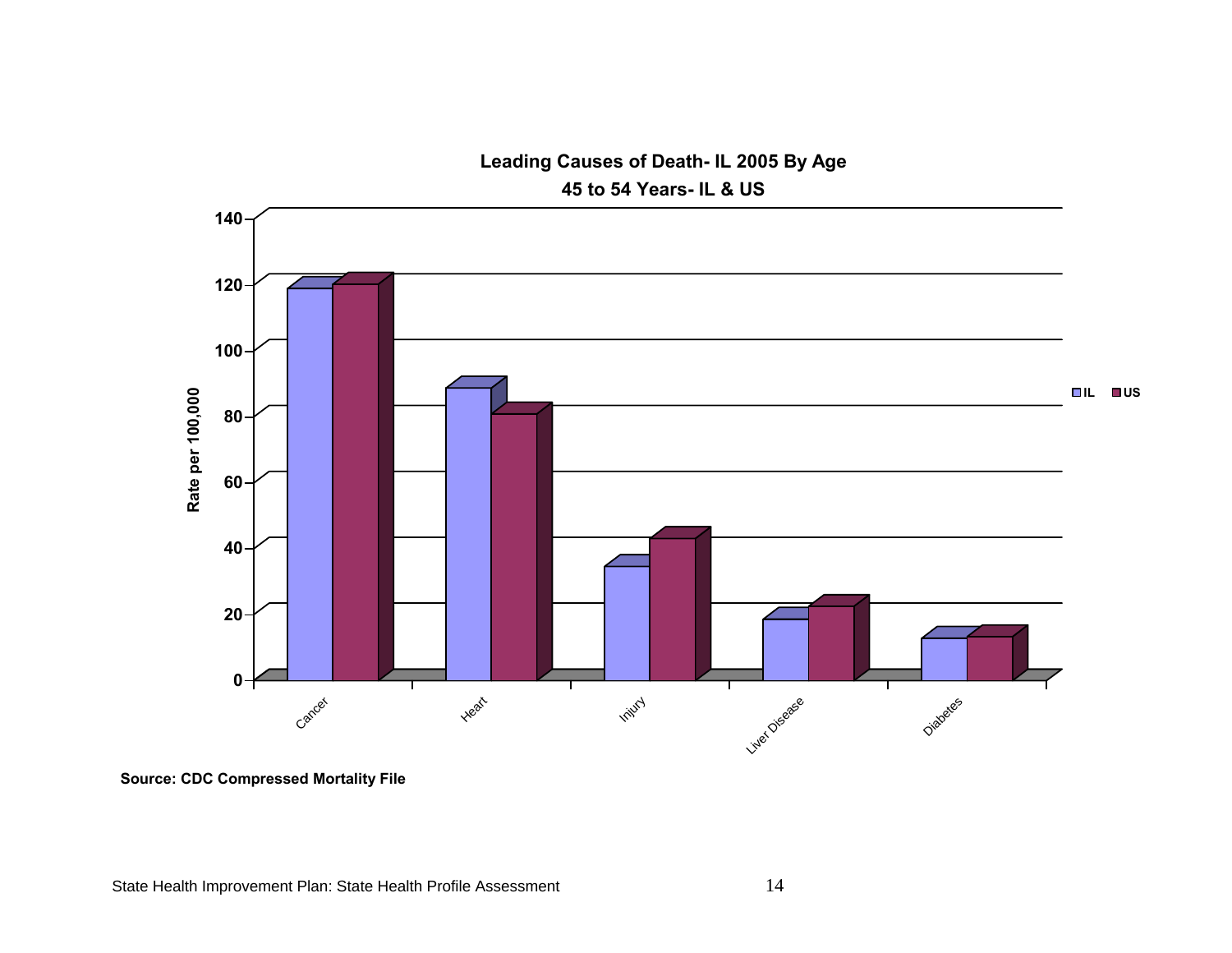![](_page_17_Figure_0.jpeg)

**Source: CDC Compressed Mortality File**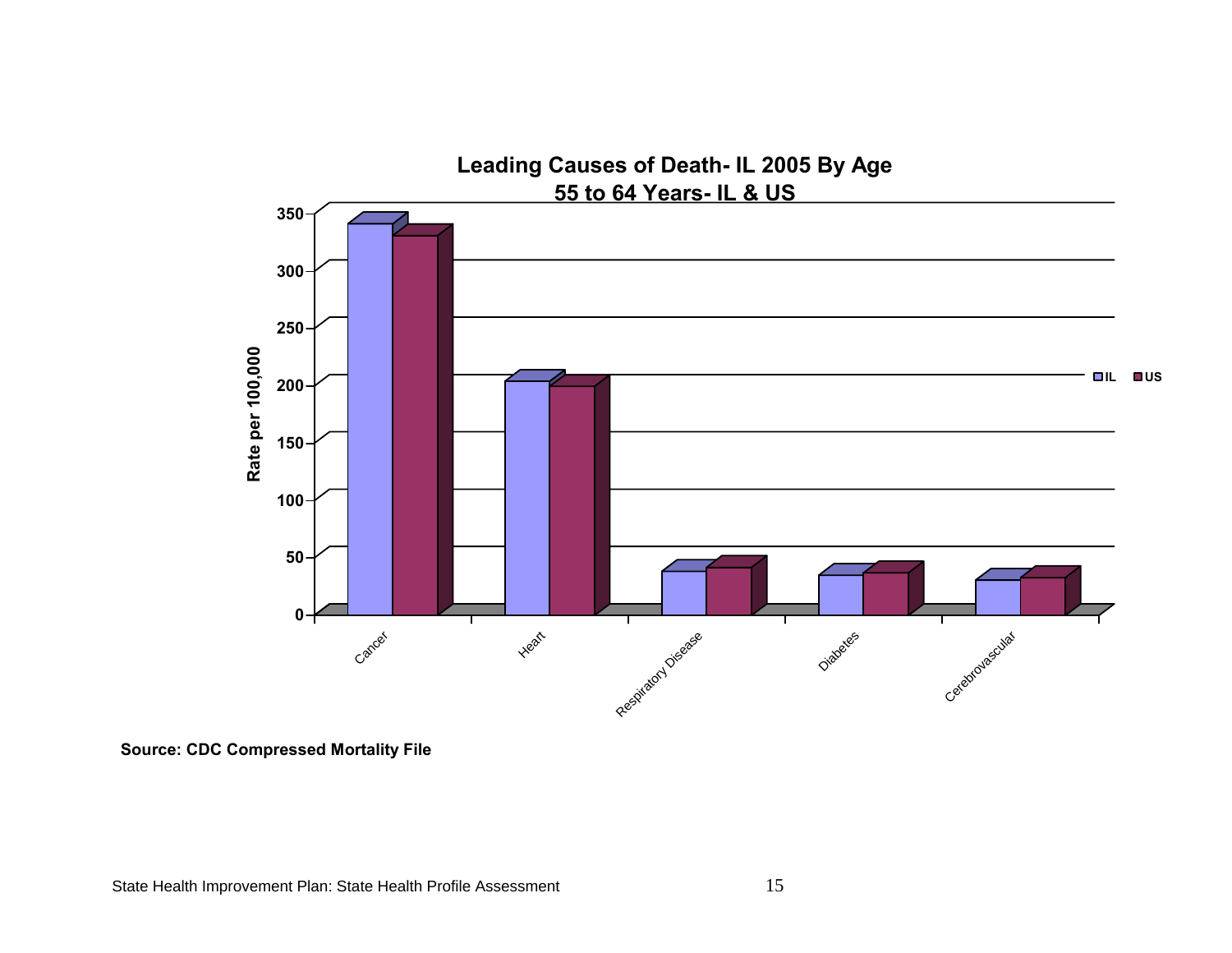![](_page_18_Figure_0.jpeg)

**Source: CDC Compressed Mortality File**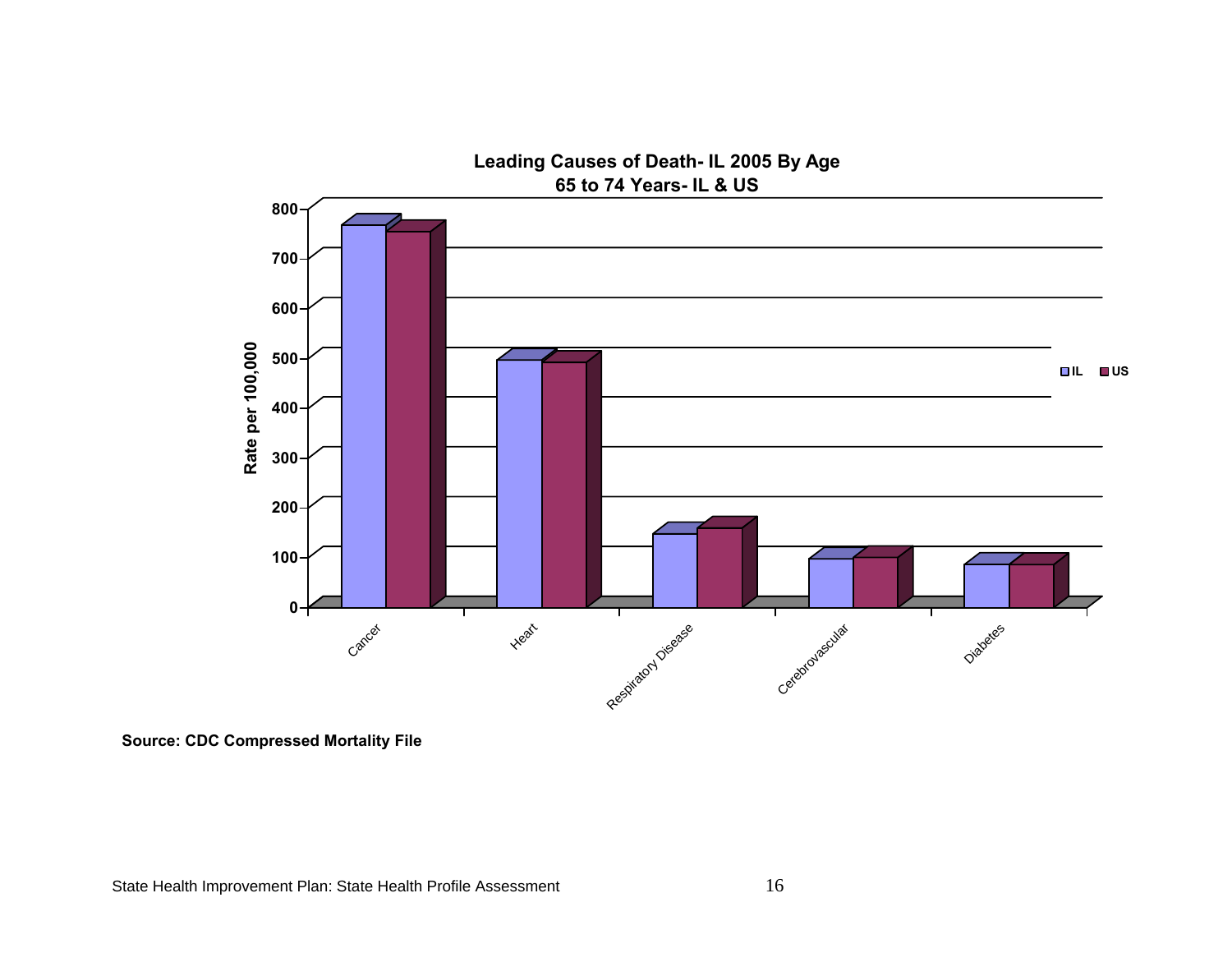![](_page_19_Figure_0.jpeg)

**Source: CDC Compressed Mortality File**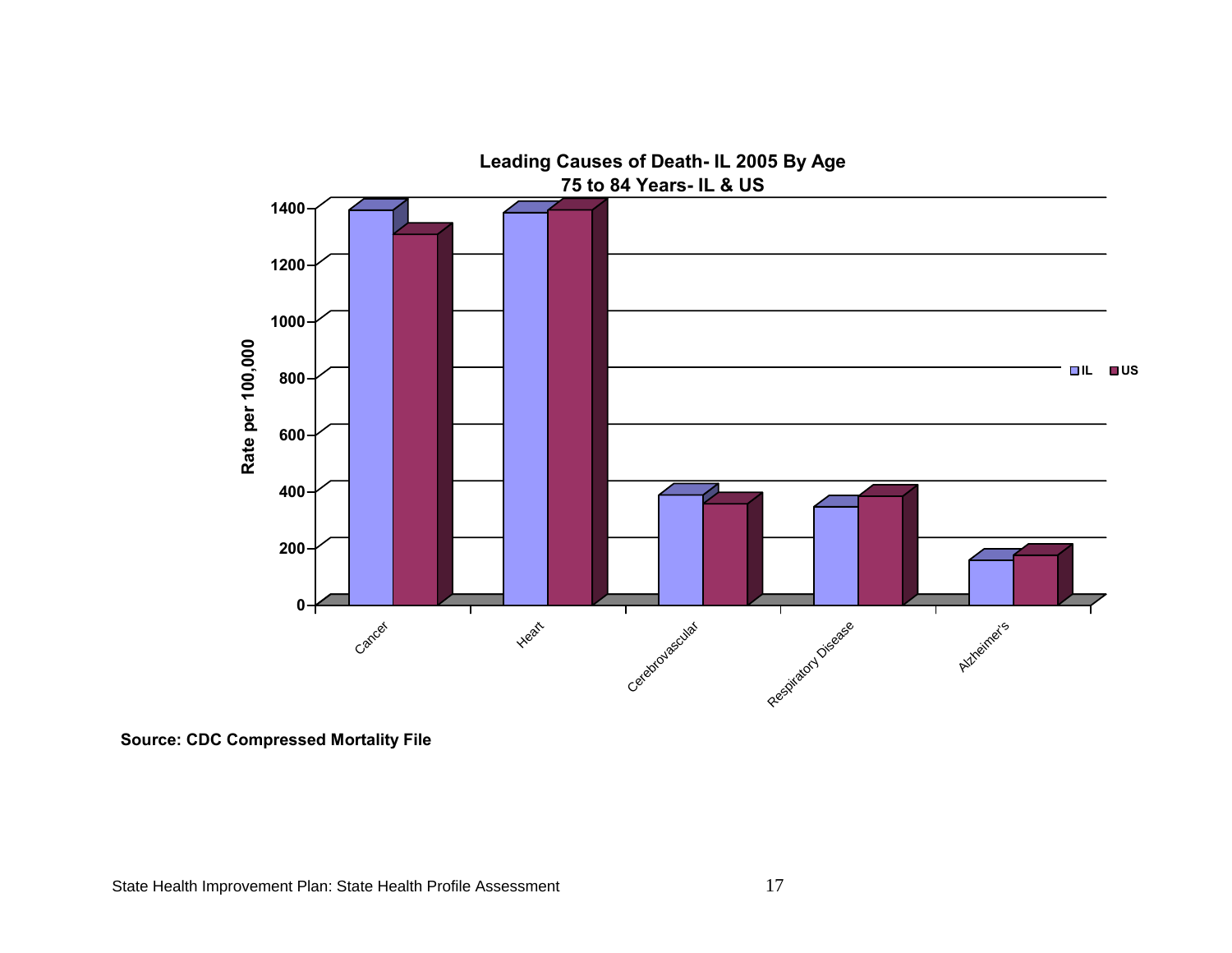![](_page_20_Figure_0.jpeg)

**Source: CDC Compressed Mortality File**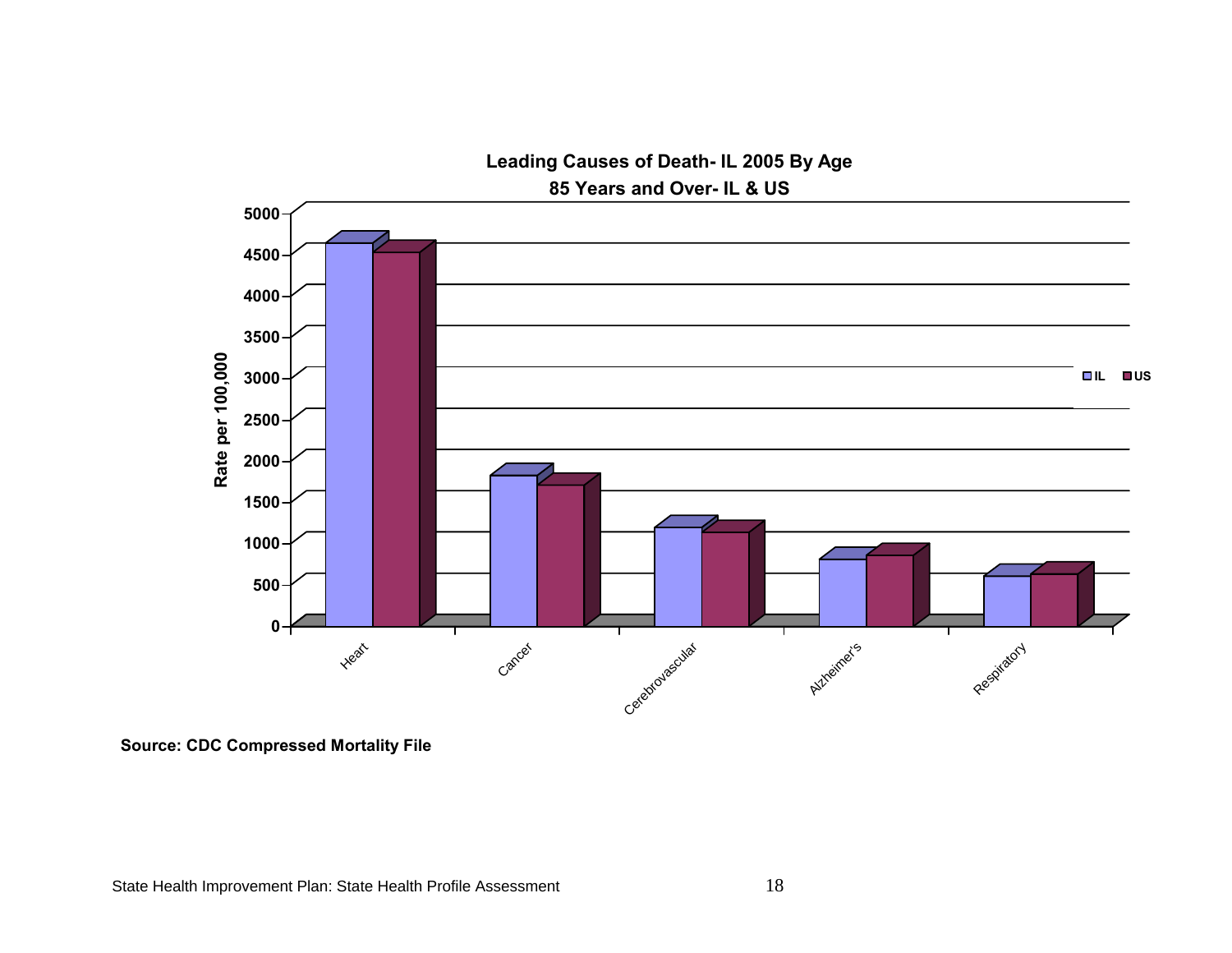Years of Potential Life Lost

Measure Age adjusted rate for years of potential life lost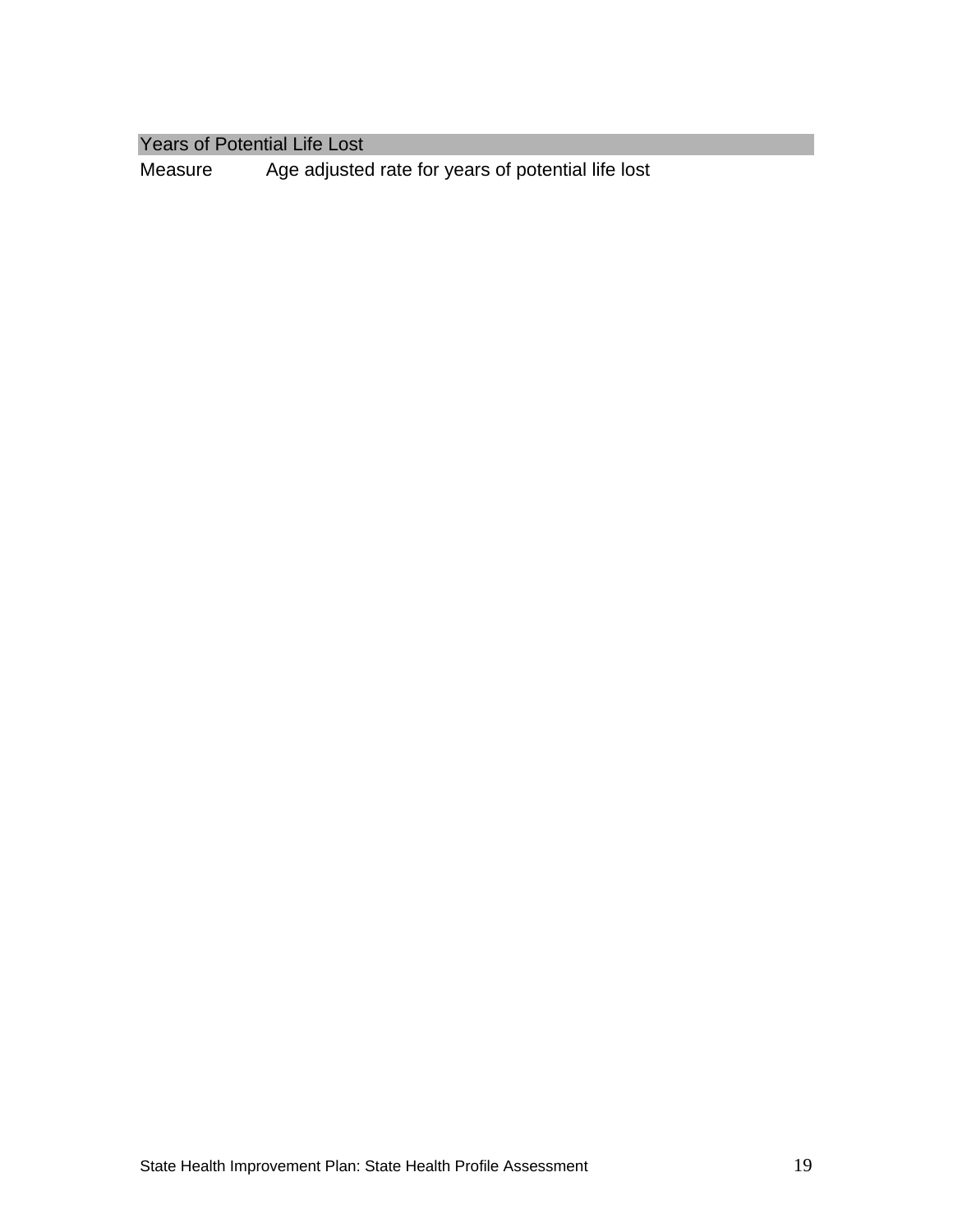![](_page_22_Figure_0.jpeg)

**Source: CDC/WISQARS- National Center for Health Statistics Vital Statistics System.** 

The figure above presents data on the leading causes of potential life lost by race and ethnicity. The causes are ordered by their ranking when considering the total population. If data are missing for a race or ethnic category then the cause was not one of the ten leading causes for that demographic category.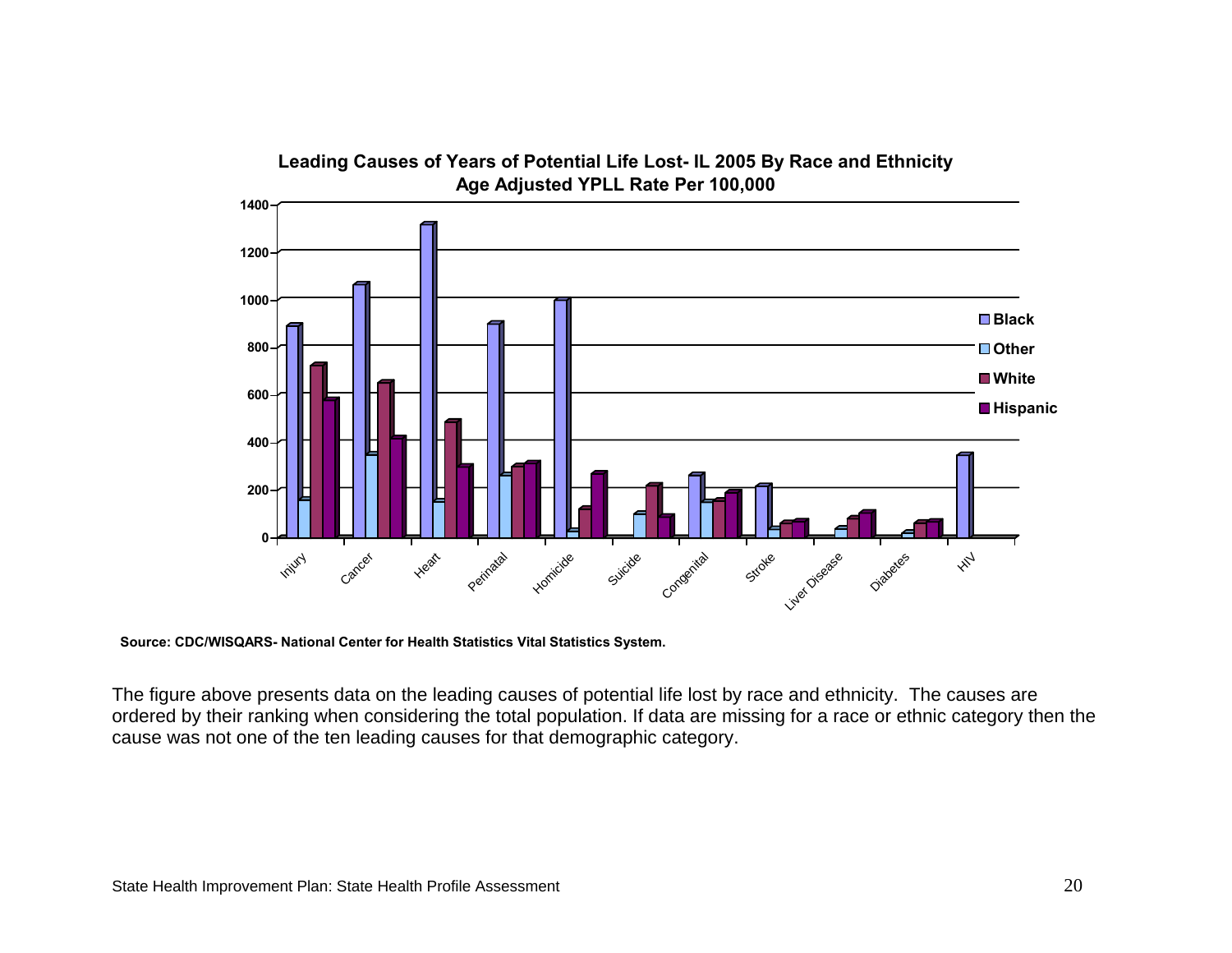![](_page_23_Figure_0.jpeg)

**Source: CDC/WISQARS- National Center for Health Statistics Vital Statistics System.** 

The figure above presents data on the leading causes of potential life lost by gender. The causes are ordered by their ranking when considering the total population. If data are missing, then the cause was not one of the ten leading causes for that demographic category.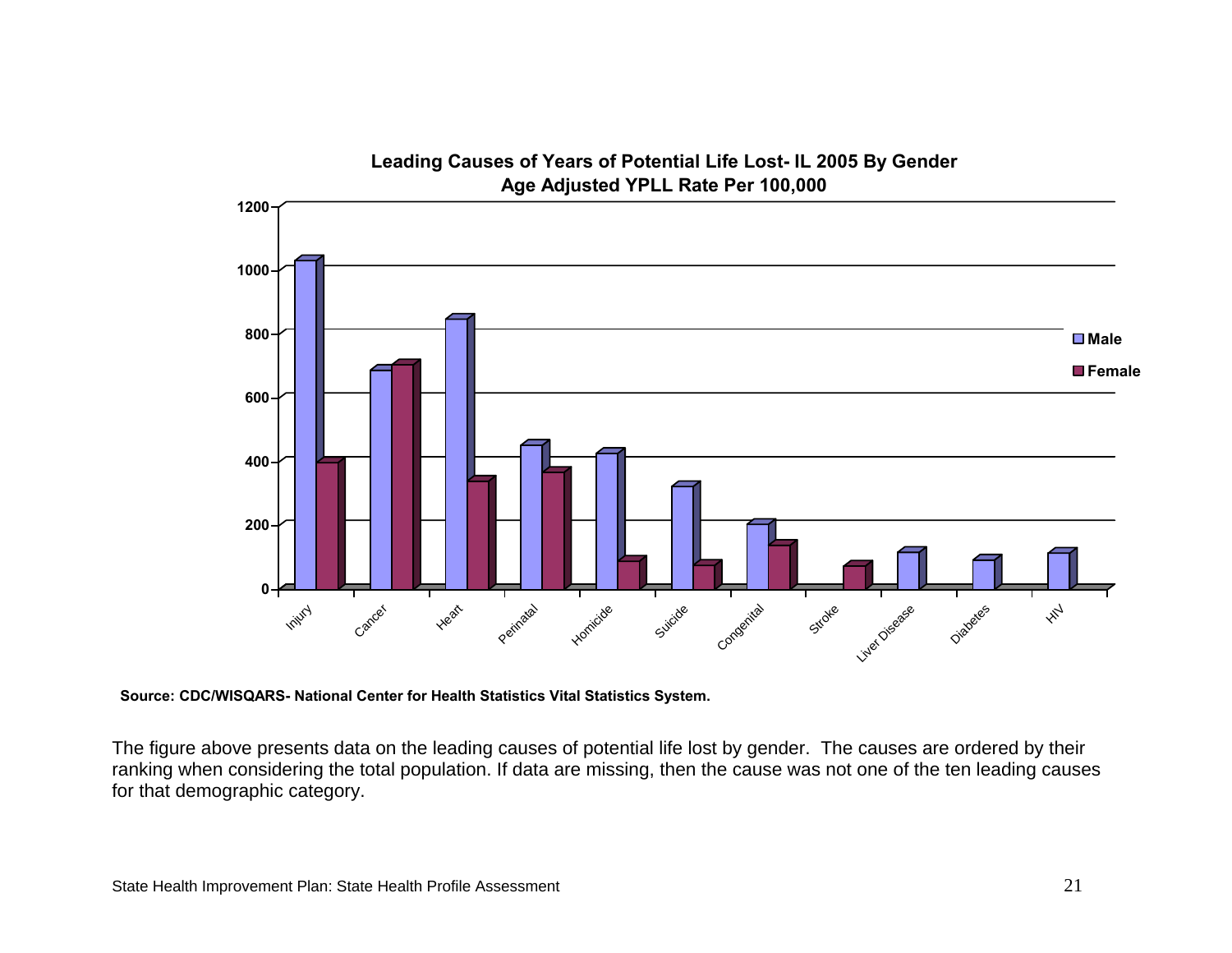| <b>General Health</b> |                                                               |
|-----------------------|---------------------------------------------------------------|
|                       | General health status                                         |
| Measure               | Percentage of adults who reported poor general health.        |
| Measure               | Percentage of adults who reported having poor physical health |
|                       | one or more days in the past 30 days.                         |

![](_page_24_Figure_1.jpeg)

![](_page_24_Figure_2.jpeg)

![](_page_24_Figure_3.jpeg)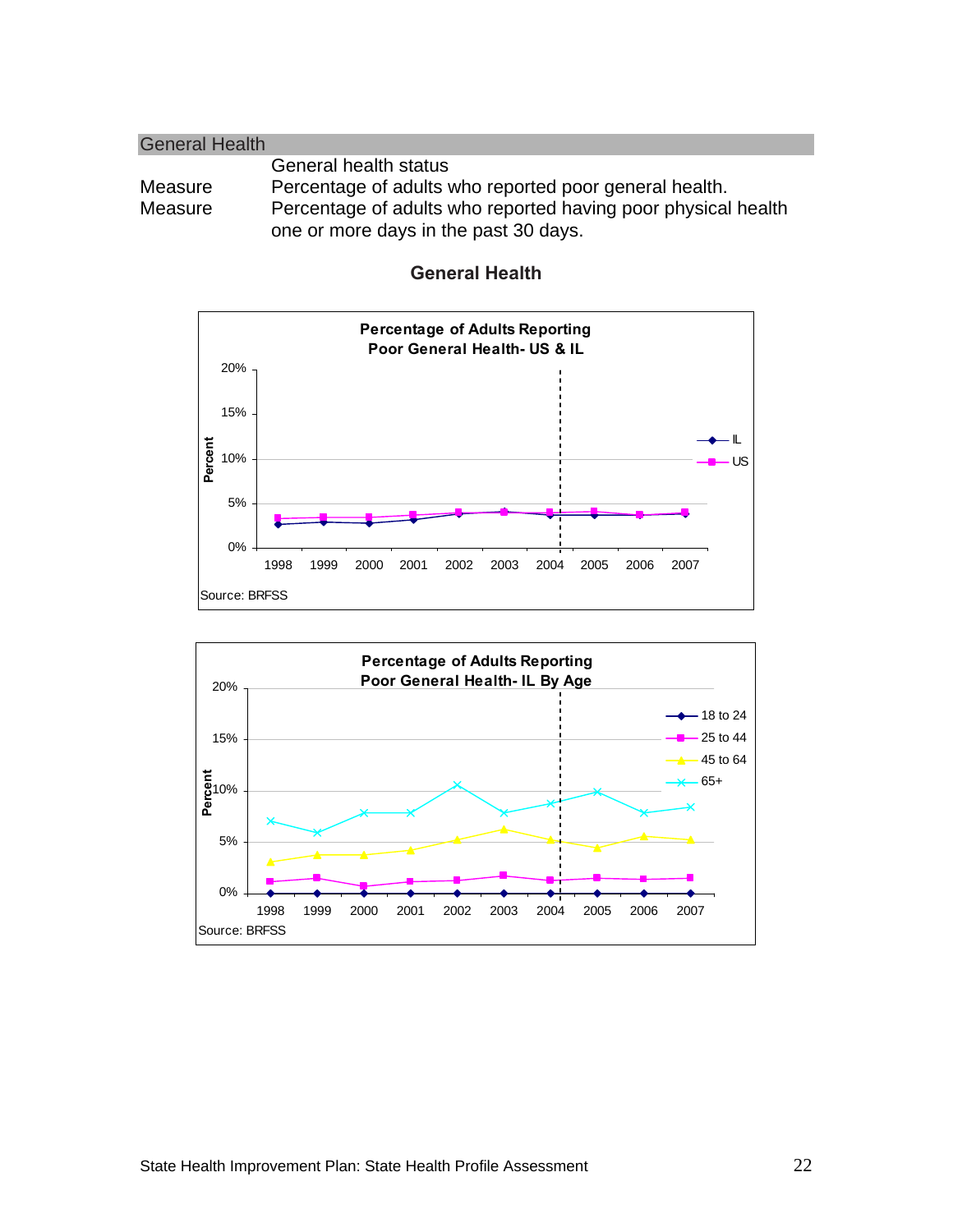![](_page_25_Figure_0.jpeg)

![](_page_25_Figure_1.jpeg)

![](_page_25_Figure_2.jpeg)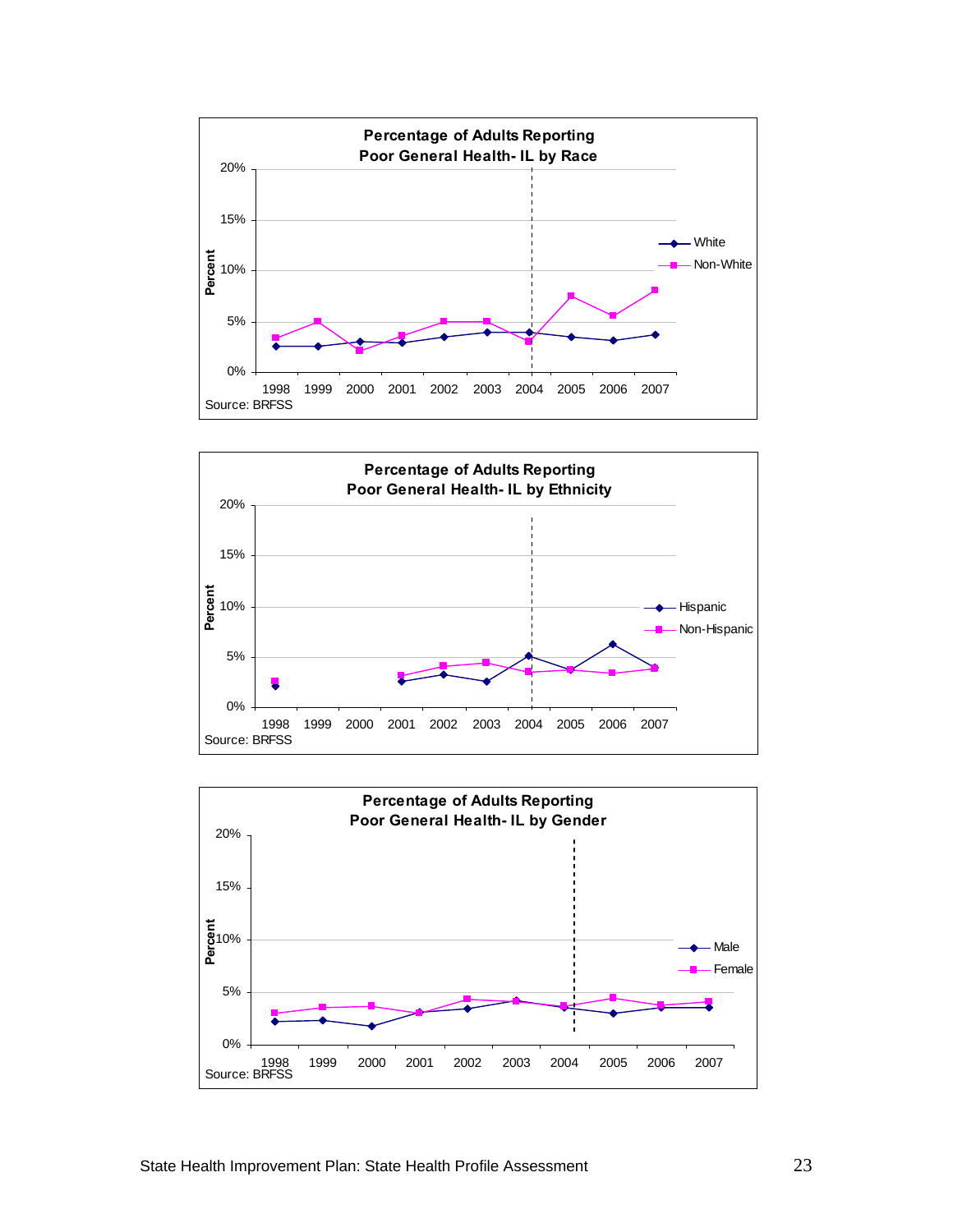![](_page_26_Figure_0.jpeg)

![](_page_26_Figure_1.jpeg)

![](_page_26_Figure_2.jpeg)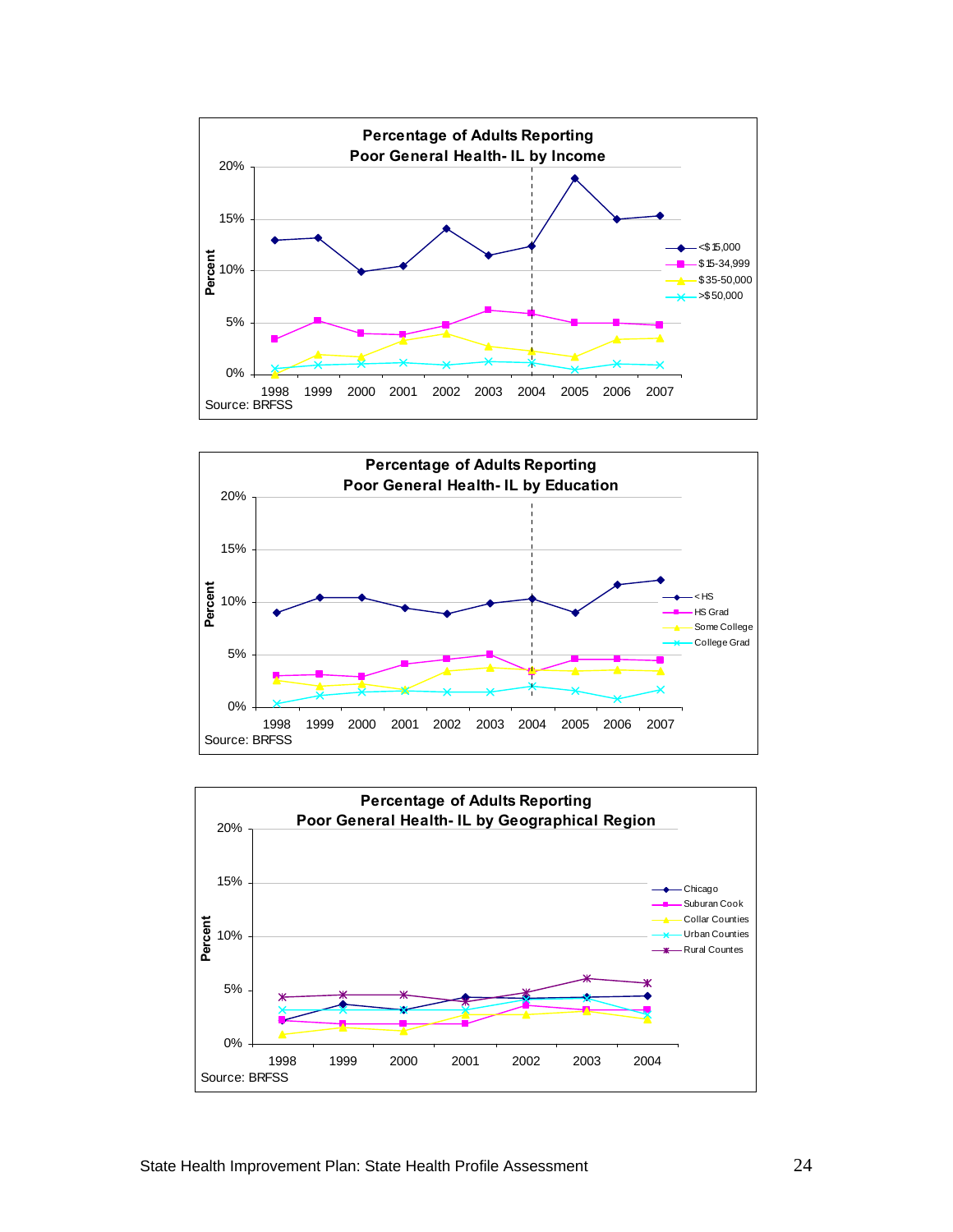**Physical Health** 

![](_page_27_Figure_1.jpeg)

![](_page_27_Figure_2.jpeg)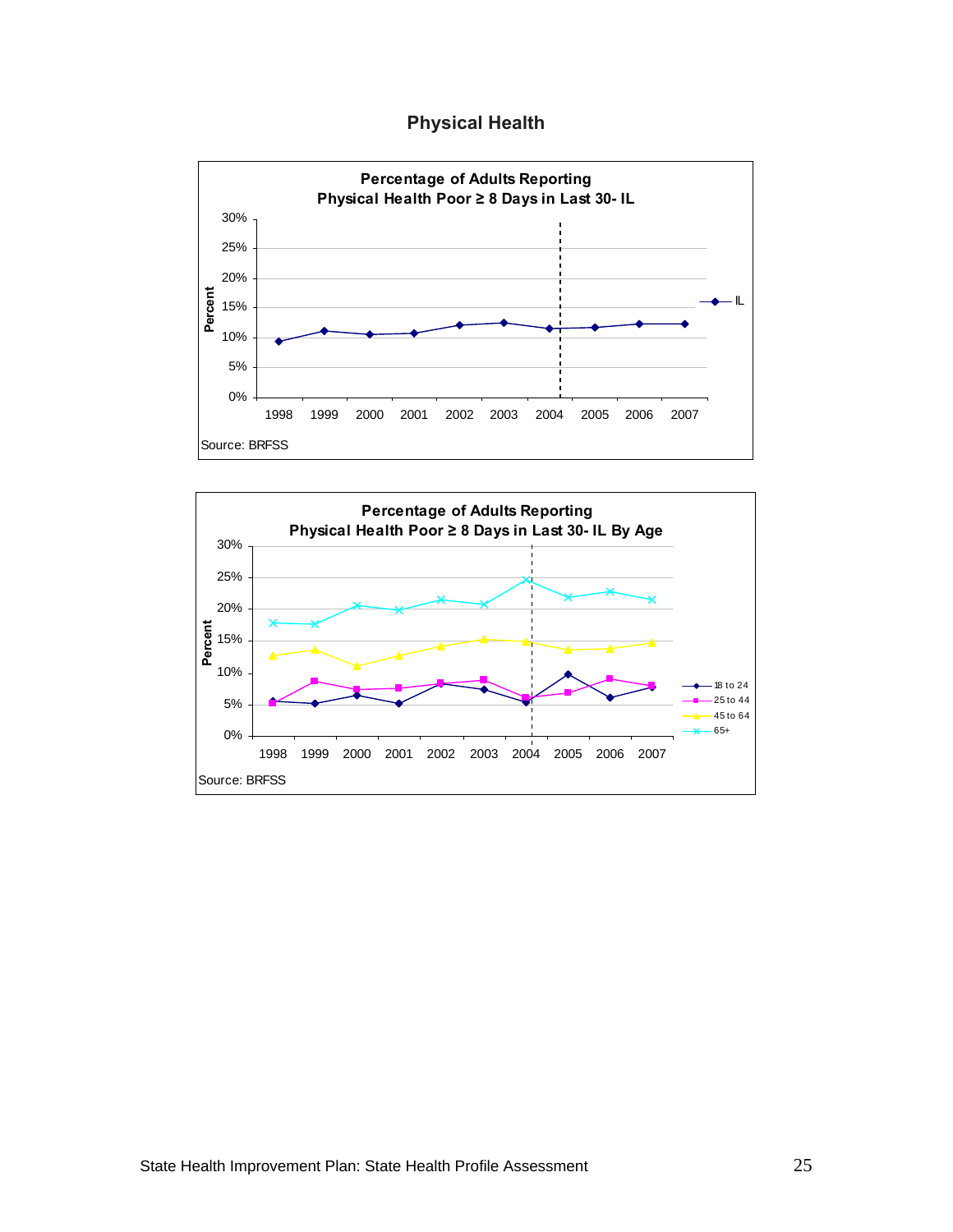![](_page_28_Figure_0.jpeg)

![](_page_28_Figure_1.jpeg)

![](_page_28_Figure_2.jpeg)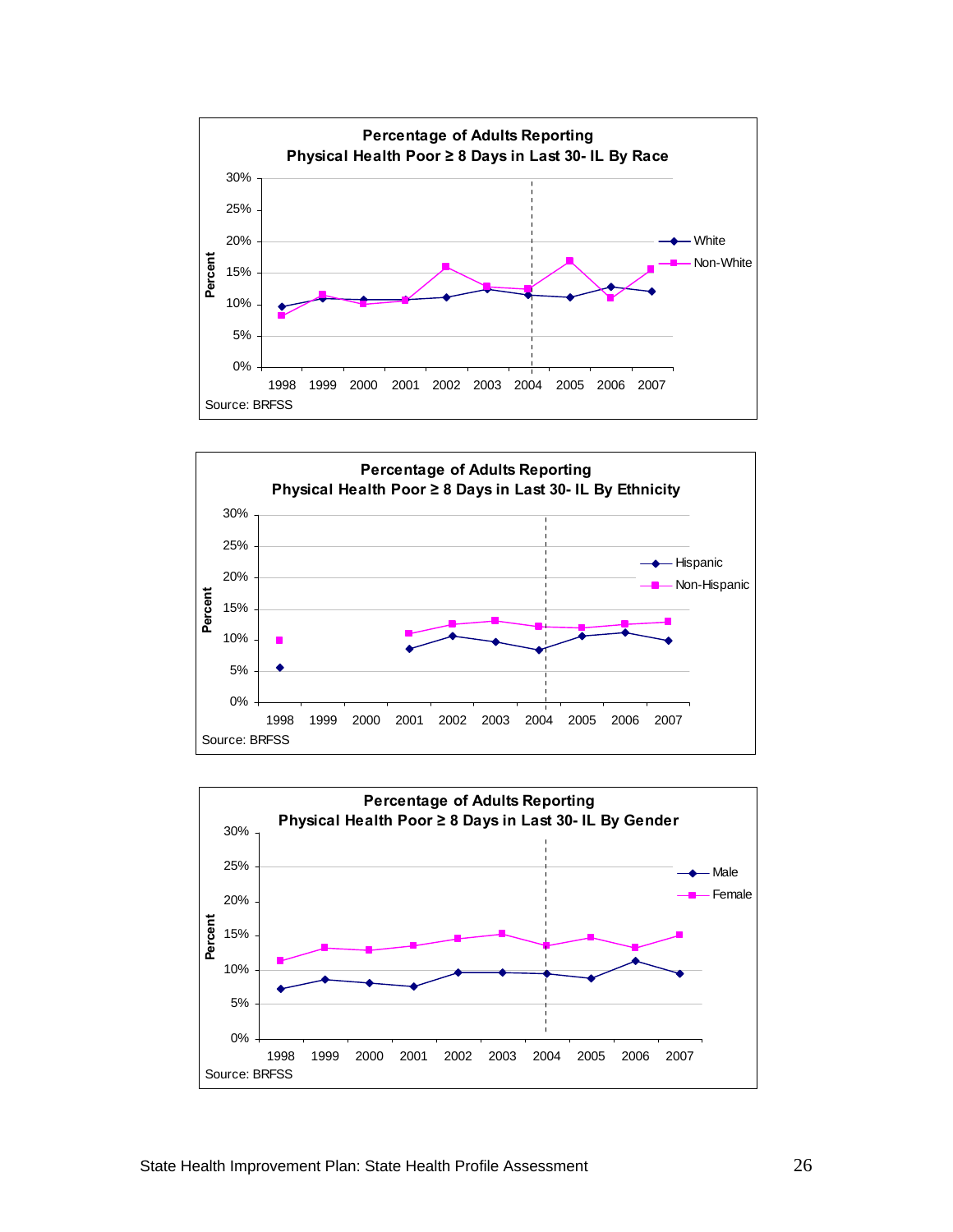![](_page_29_Figure_0.jpeg)

![](_page_29_Figure_1.jpeg)

![](_page_29_Figure_2.jpeg)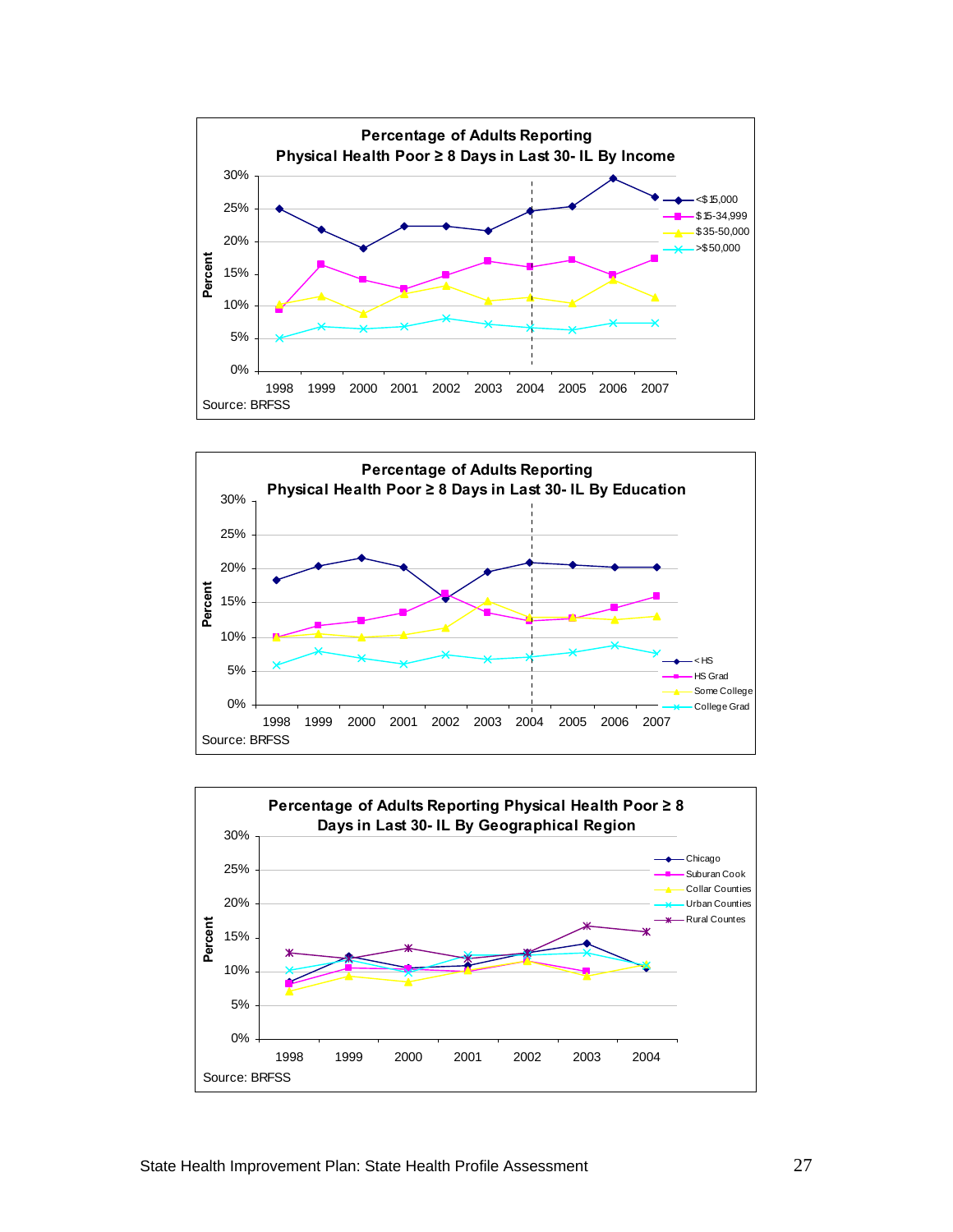| <b>Access to Health Care</b> |                                                                   |  |
|------------------------------|-------------------------------------------------------------------|--|
| $1 - 1$ .                    | Increase the proportion of persons with health insurance.         |  |
| Measure                      | Percentage who have a health plan                                 |  |
| 1-4a.                        | Increase the proportion of persons who have a specific source of  |  |
|                              | ongoing care.                                                     |  |
| Measure                      | Percentage that think of one person as personal doctor            |  |
| $1 - 4b.$                    | Increase the proportion of children and youth aged 17 years and   |  |
|                              | under who have a specific source of ongoing care.                 |  |
| Measure                      | Not currently collected.                                          |  |
| 16-6a.                       | Increase the proportion of pregnant women who begin prenatal      |  |
|                              | care in the first trimester of pregnancy.                         |  |
| Measure                      | Percentage of mothers who begin prenatal care in first trimester. |  |

![](_page_30_Figure_1.jpeg)

### **Access to Health Care**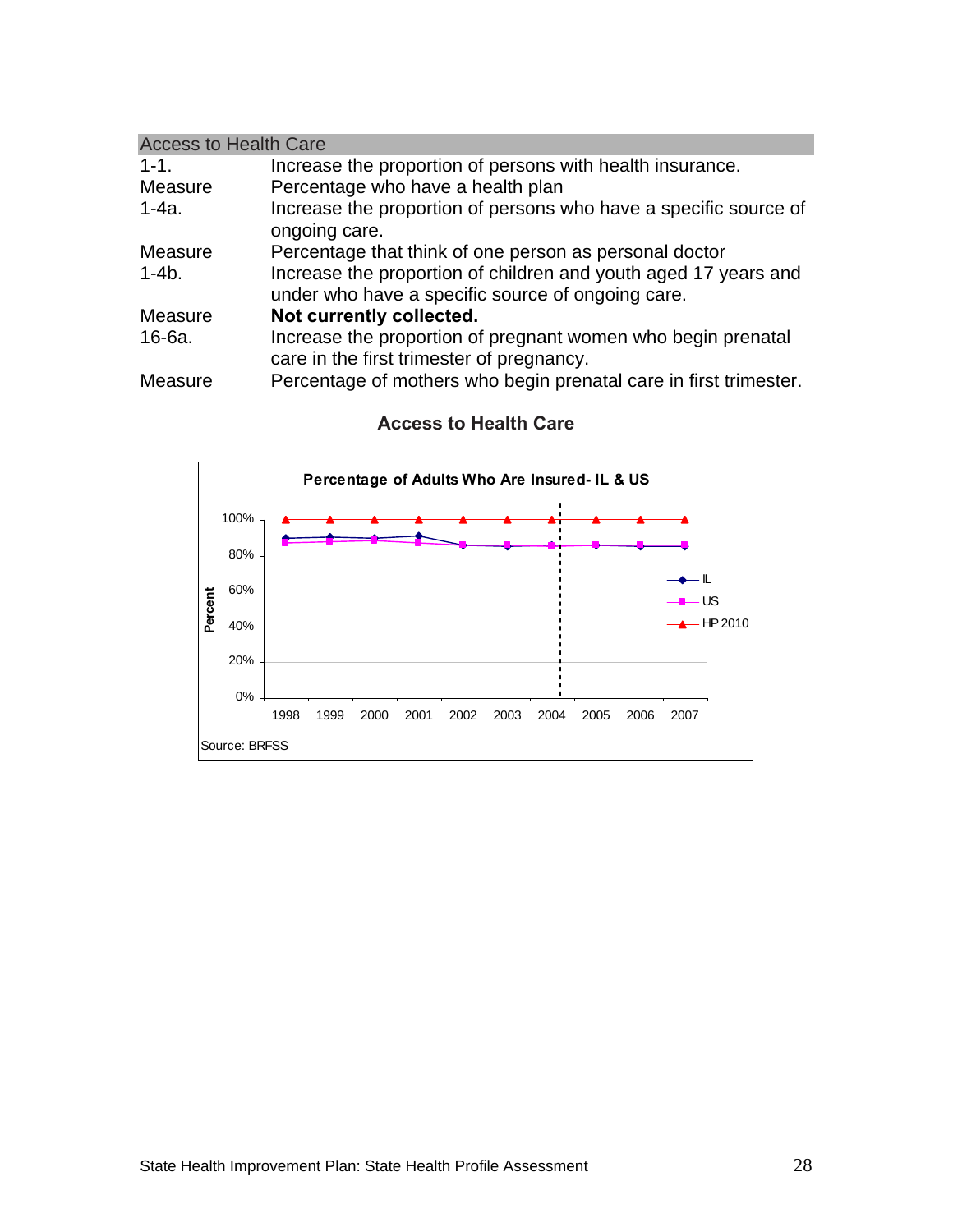![](_page_31_Figure_0.jpeg)

![](_page_31_Figure_1.jpeg)

![](_page_31_Figure_2.jpeg)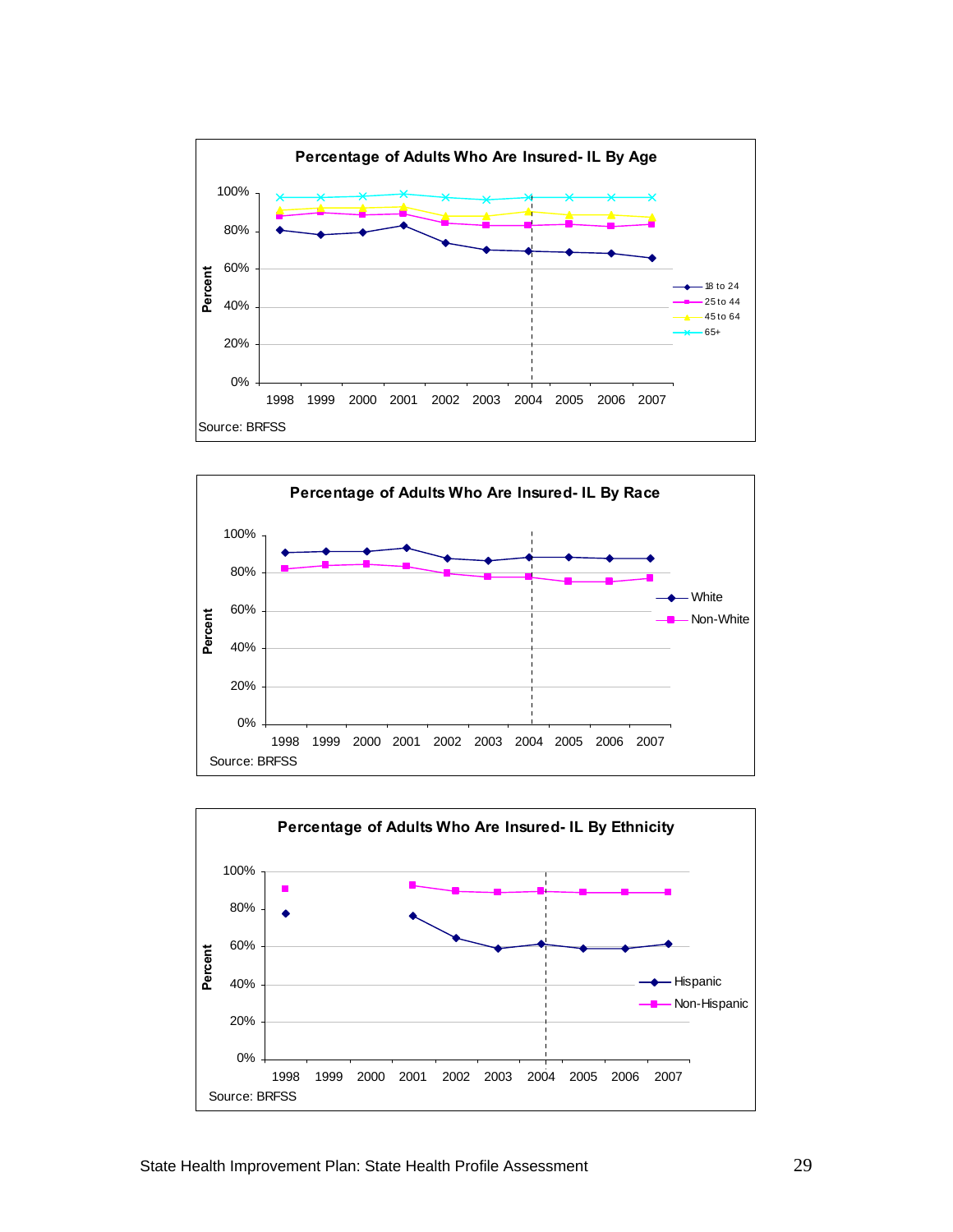![](_page_32_Figure_0.jpeg)

![](_page_32_Figure_1.jpeg)

![](_page_32_Figure_2.jpeg)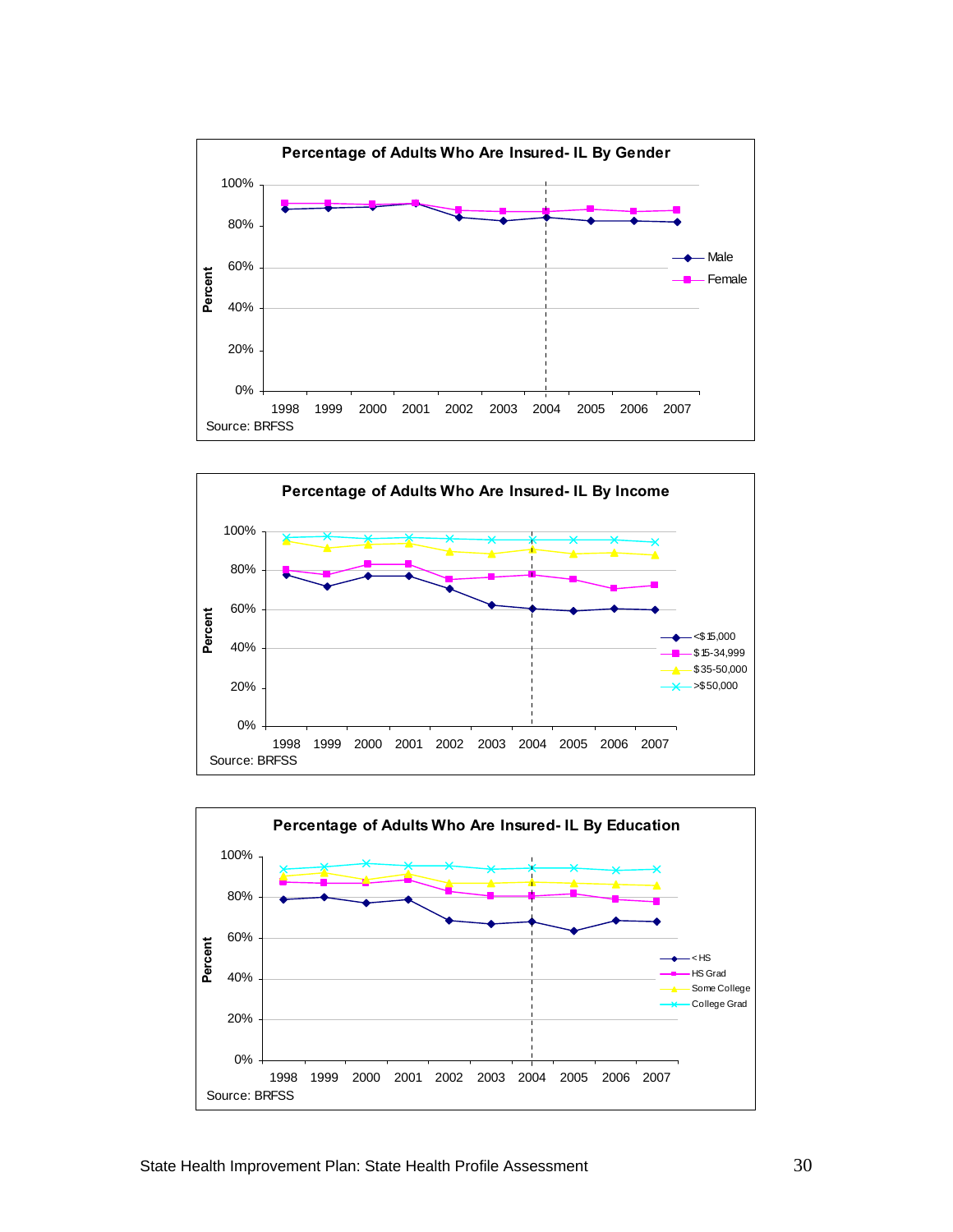![](_page_33_Figure_0.jpeg)

**Specific Source of Care** 

![](_page_33_Figure_2.jpeg)

![](_page_33_Figure_3.jpeg)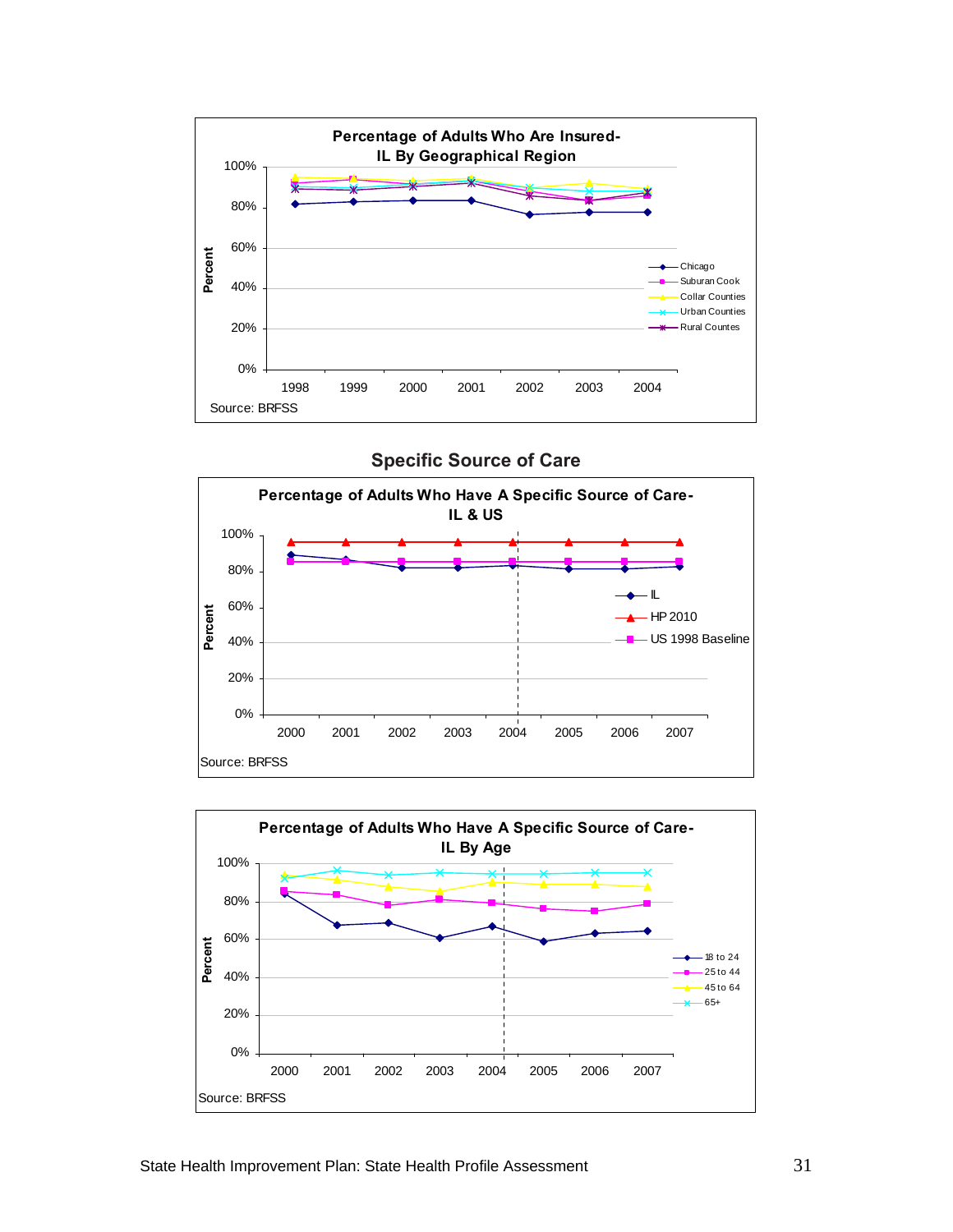![](_page_34_Figure_0.jpeg)

![](_page_34_Figure_1.jpeg)

![](_page_34_Figure_2.jpeg)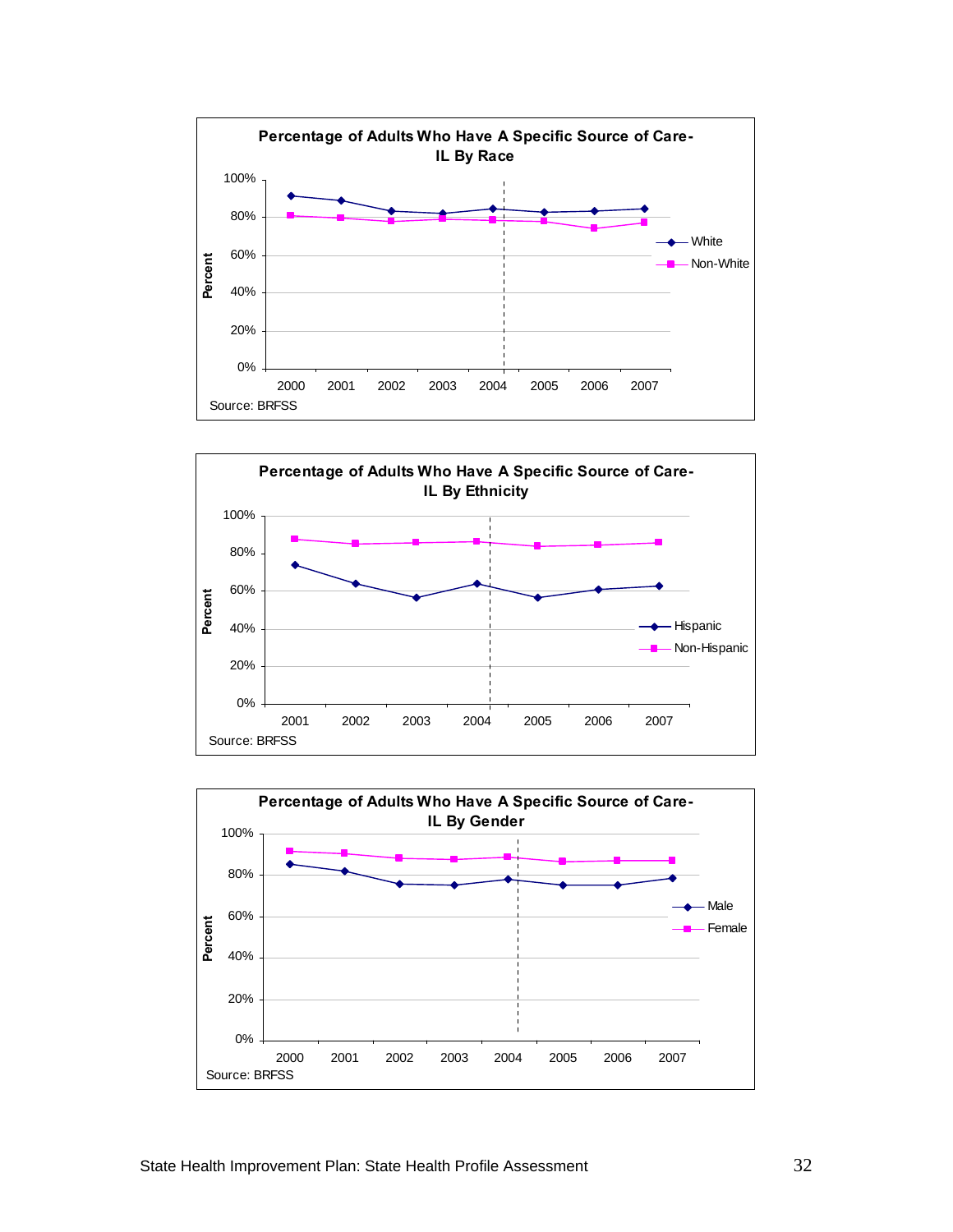![](_page_35_Figure_0.jpeg)

![](_page_35_Figure_1.jpeg)

![](_page_35_Figure_2.jpeg)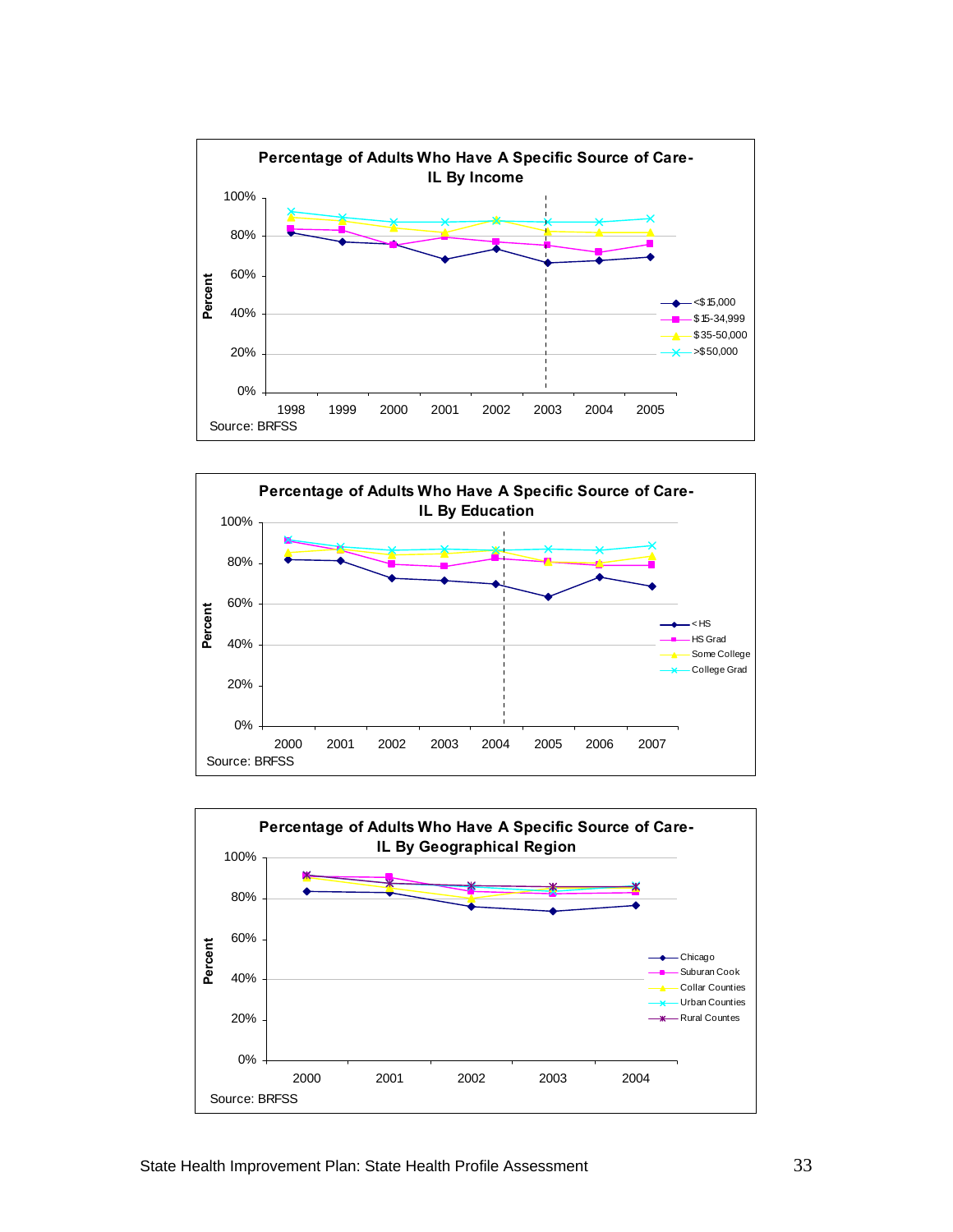



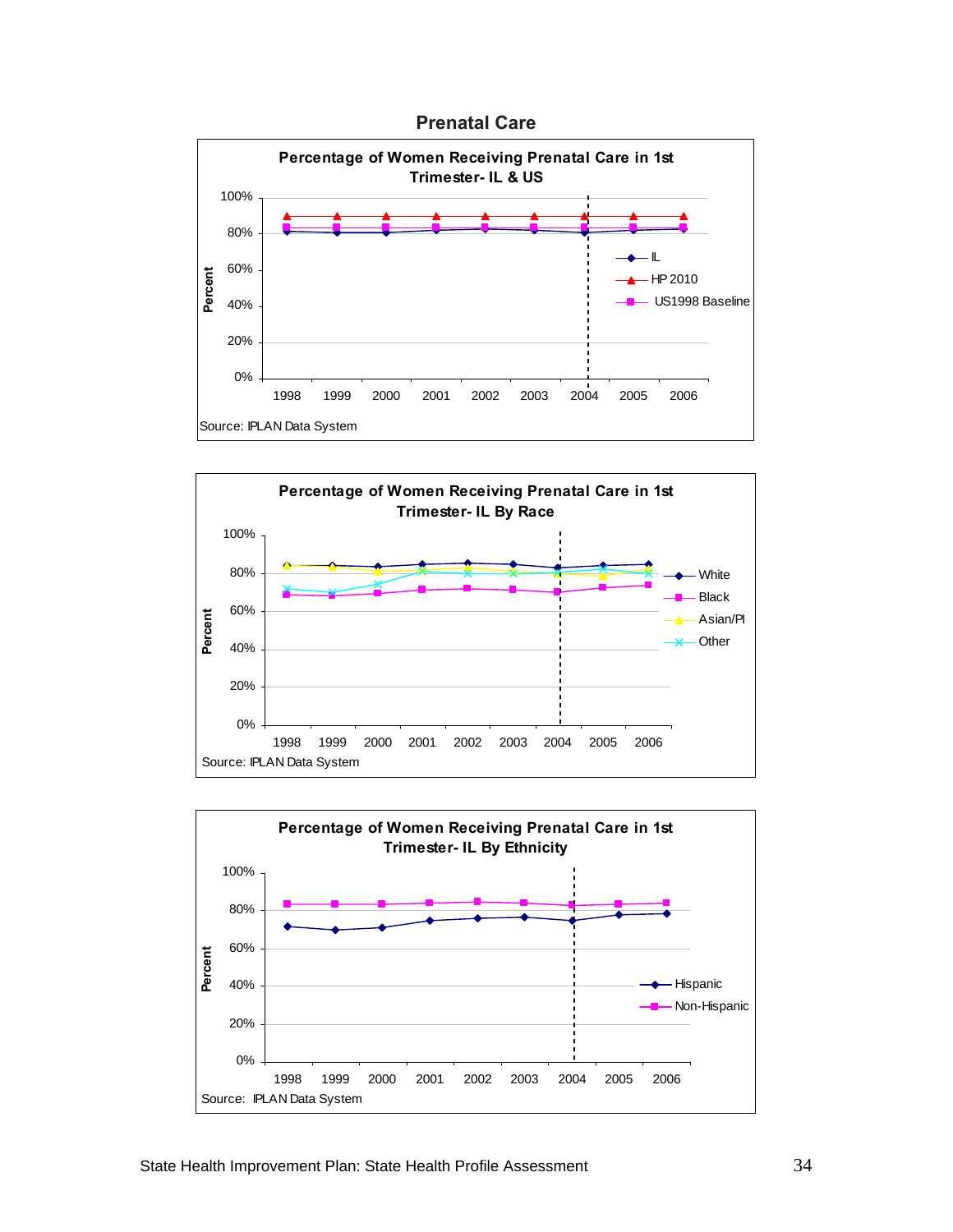| <b>Arthritis</b> |                                                                                                                          |
|------------------|--------------------------------------------------------------------------------------------------------------------------|
| $2 - 1$          | Increase the mean number of days without severe pain among<br>adults who have chronic joint symptoms.                    |
| Measure          | Not currently collected.                                                                                                 |
| $2 - 2$          | Reduce the proportion of adults with chronic joint symptoms who<br>experience a limitation in activity due to arthritis. |
| Measure          | Percentage of adults with chronic joint symptoms that limited<br>activities.                                             |



### **Arthritis**

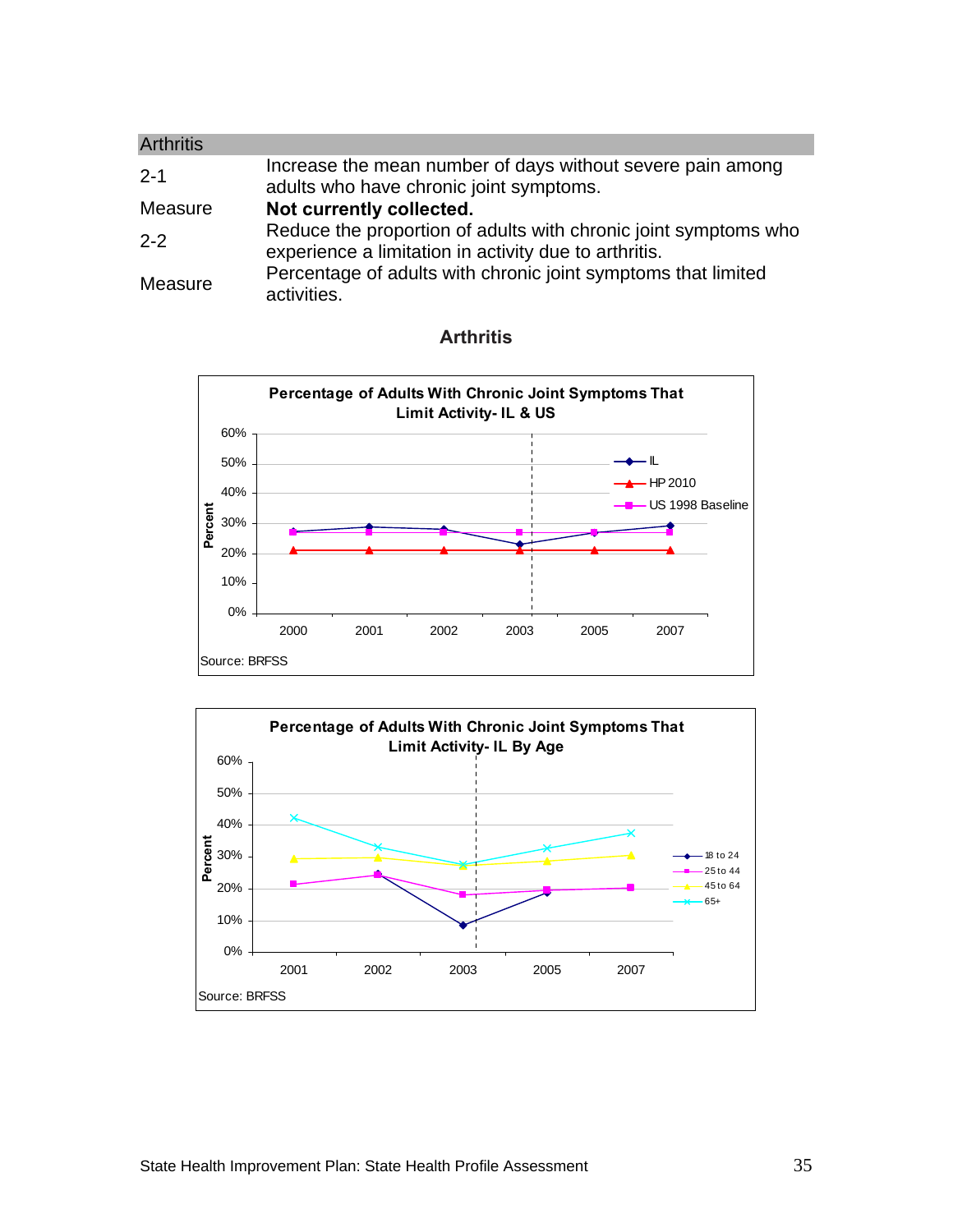



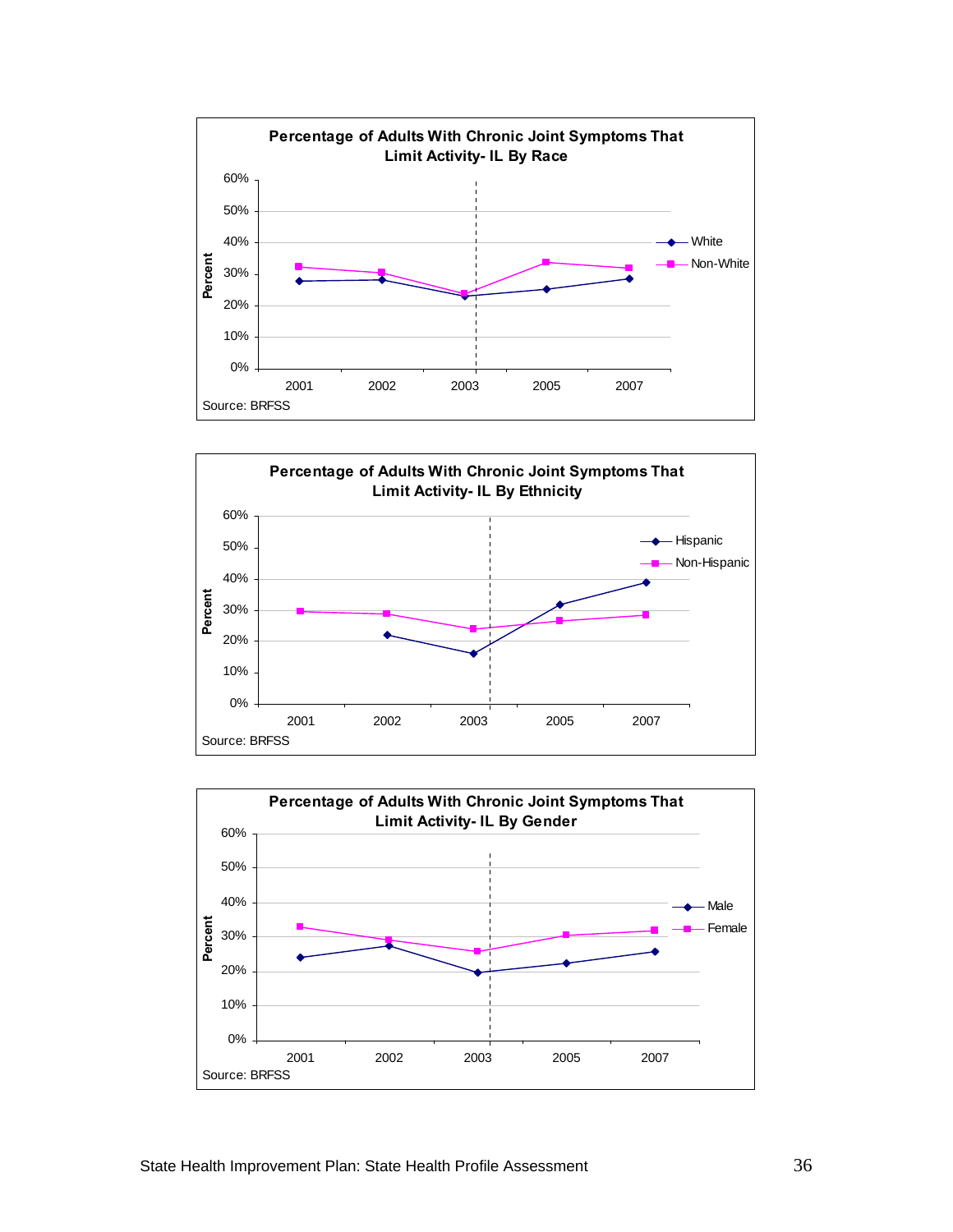



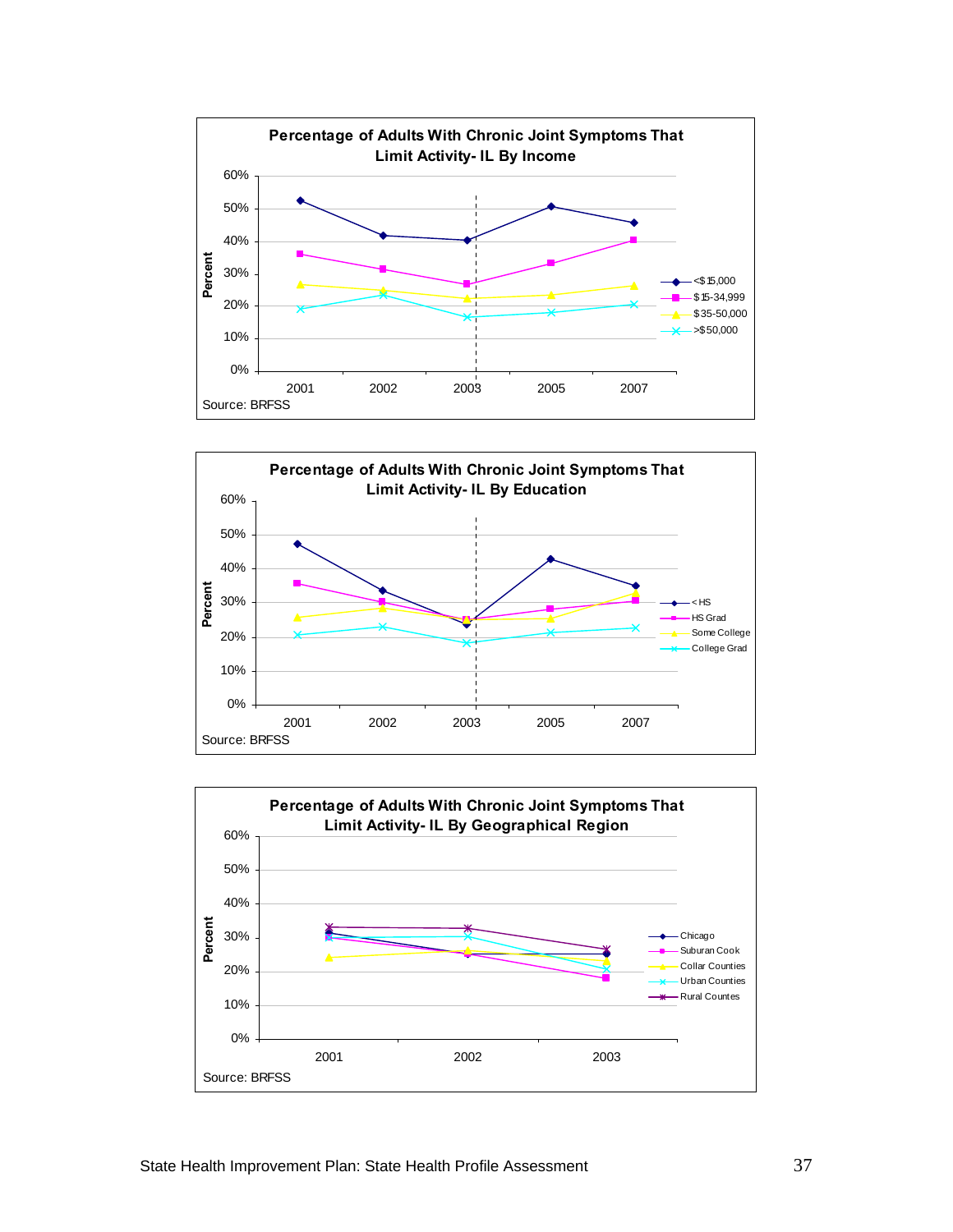| Asthma  |                                    |
|---------|------------------------------------|
| $24-2$  | Reduce hospitalizations for asthma |
| Measure | Asthma hospitalization rate        |



#### **Asthma**

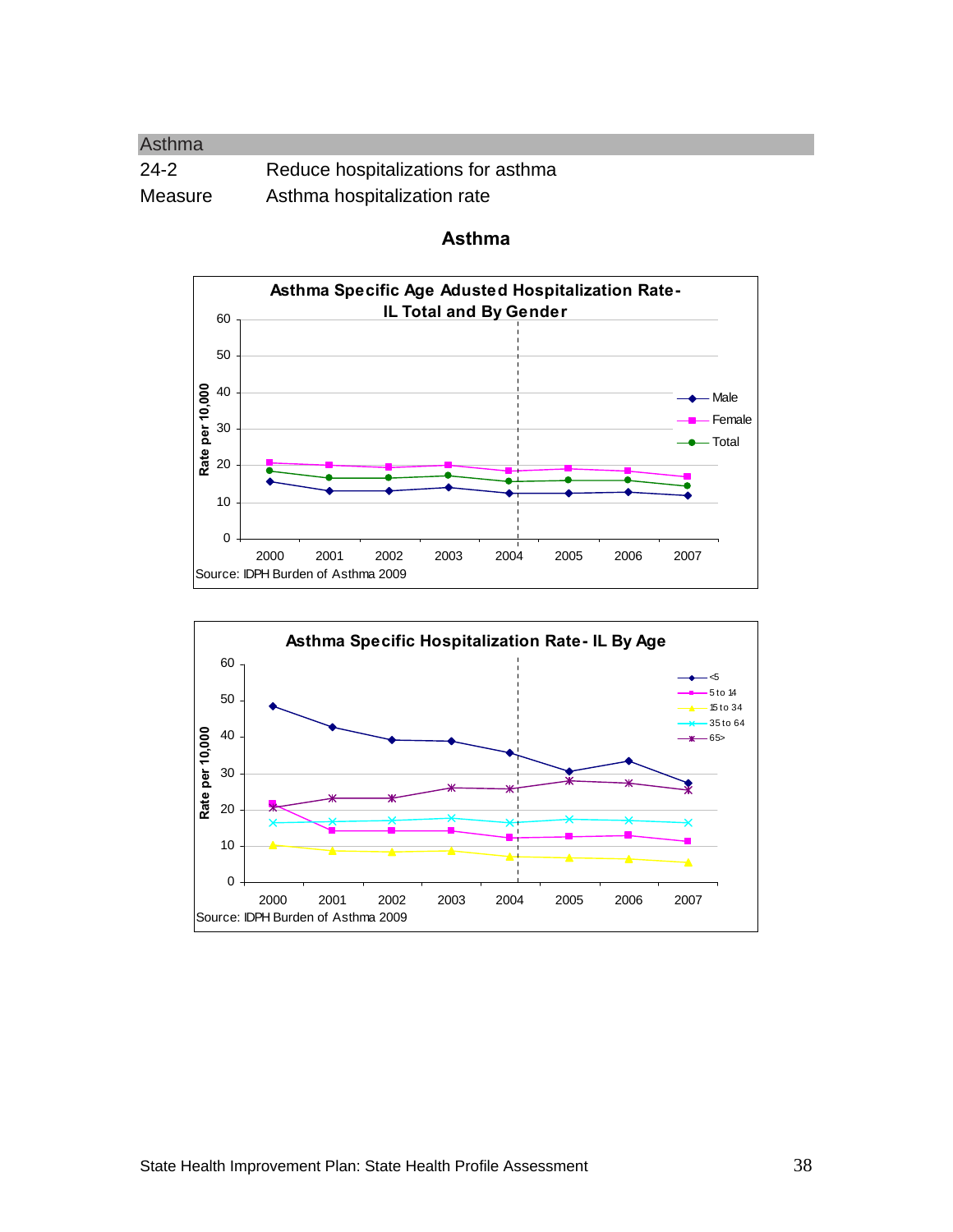| Cancer         |                                                                                                                         |
|----------------|-------------------------------------------------------------------------------------------------------------------------|
| $3 - 1$ .      | Reduce the overall cancer death rate.                                                                                   |
| Measure        | All cancer mortality rates.                                                                                             |
| $3-2.$         | Reduce the lung cancer death rate.                                                                                      |
| Measure        | Lung cancer mortality rate.                                                                                             |
| $3 - 3$ .      | Reduce the breast cancer death rate.                                                                                    |
| Measure        | Breast cancer mortality rate.                                                                                           |
| $3-5.$         | Reduce the colorectal cancer death rate.                                                                                |
| Measure        | Colorectal cancer death rate.                                                                                           |
| $3-6.$         | Reduce the oropharyngeal cancer death rate.                                                                             |
| Measure        | Oropharyngeal cancer mortality rate.                                                                                    |
| $3 - 7$ .      | Reduce the prostate cancer death rate.                                                                                  |
| Measure        | Prostate cancer death rate.                                                                                             |
| <b>Measure</b> | Percentage of males over 40 that have had a PSA test in the past<br>two years.                                          |
| $3 - 12.$      | Increase the proportion of adults who receive a colorectal cancer<br>screening examination.                             |
| Measure        | Percentage of adults over 50 that have had a sigmodioscopy.                                                             |
| $3 - 13.$      | Increase the proportion of women aged 40 years and older who<br>have received a mammogram within the preceding 2 years. |
| <b>Measure</b> | Percentage of women 40 and older who have had a mammogram<br>in the past 2 years                                        |

# **All Cancers**

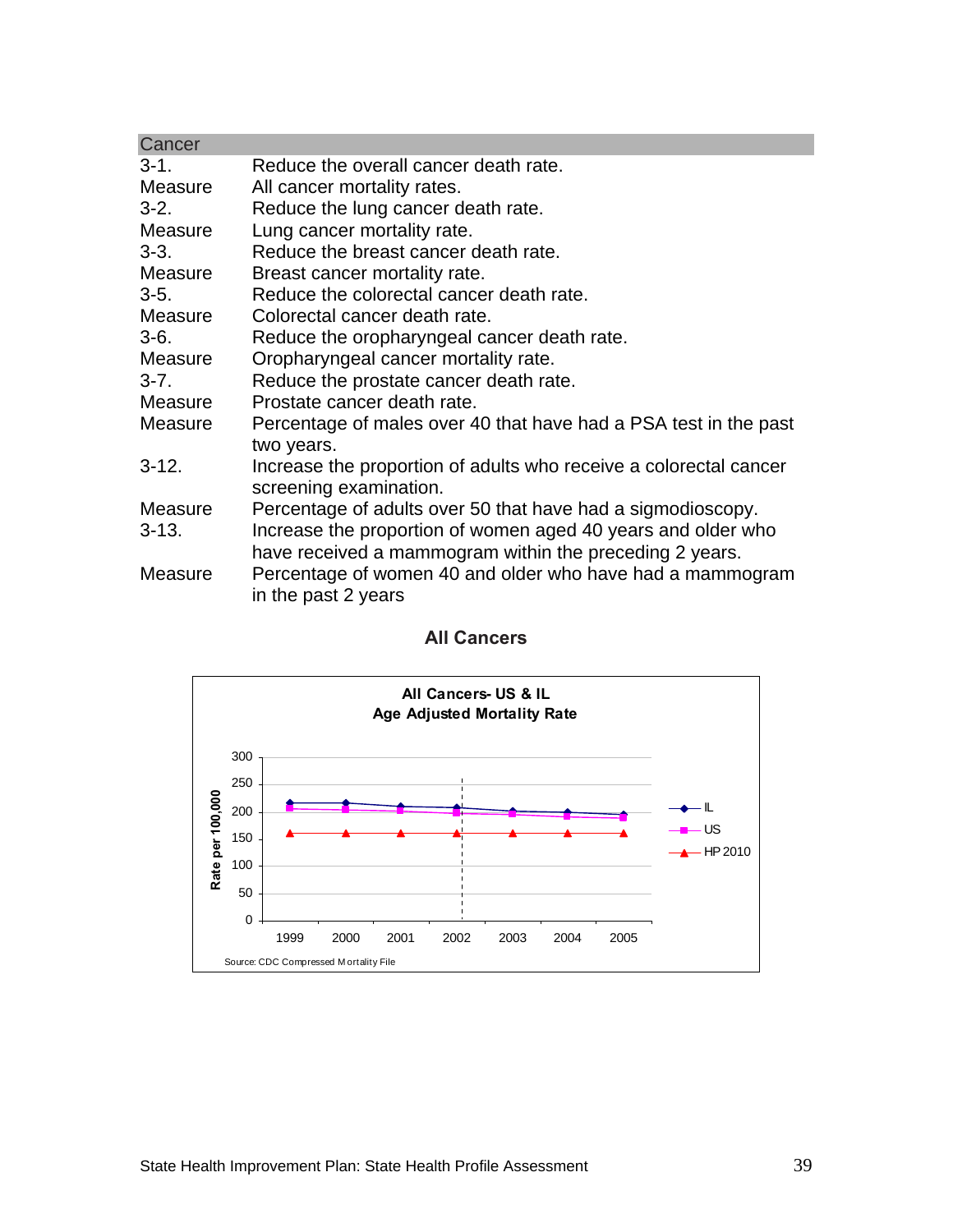

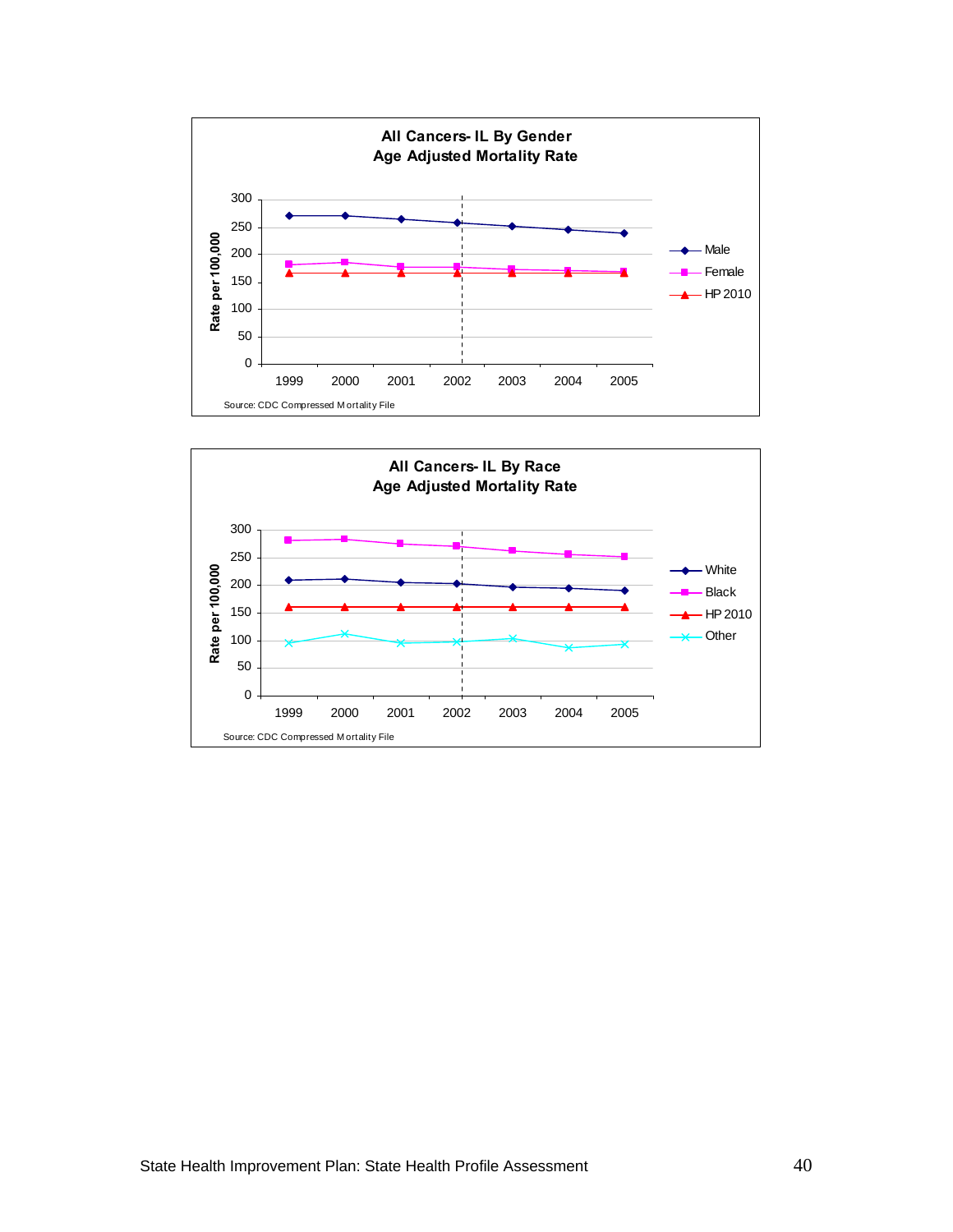### **Breast Cancer**



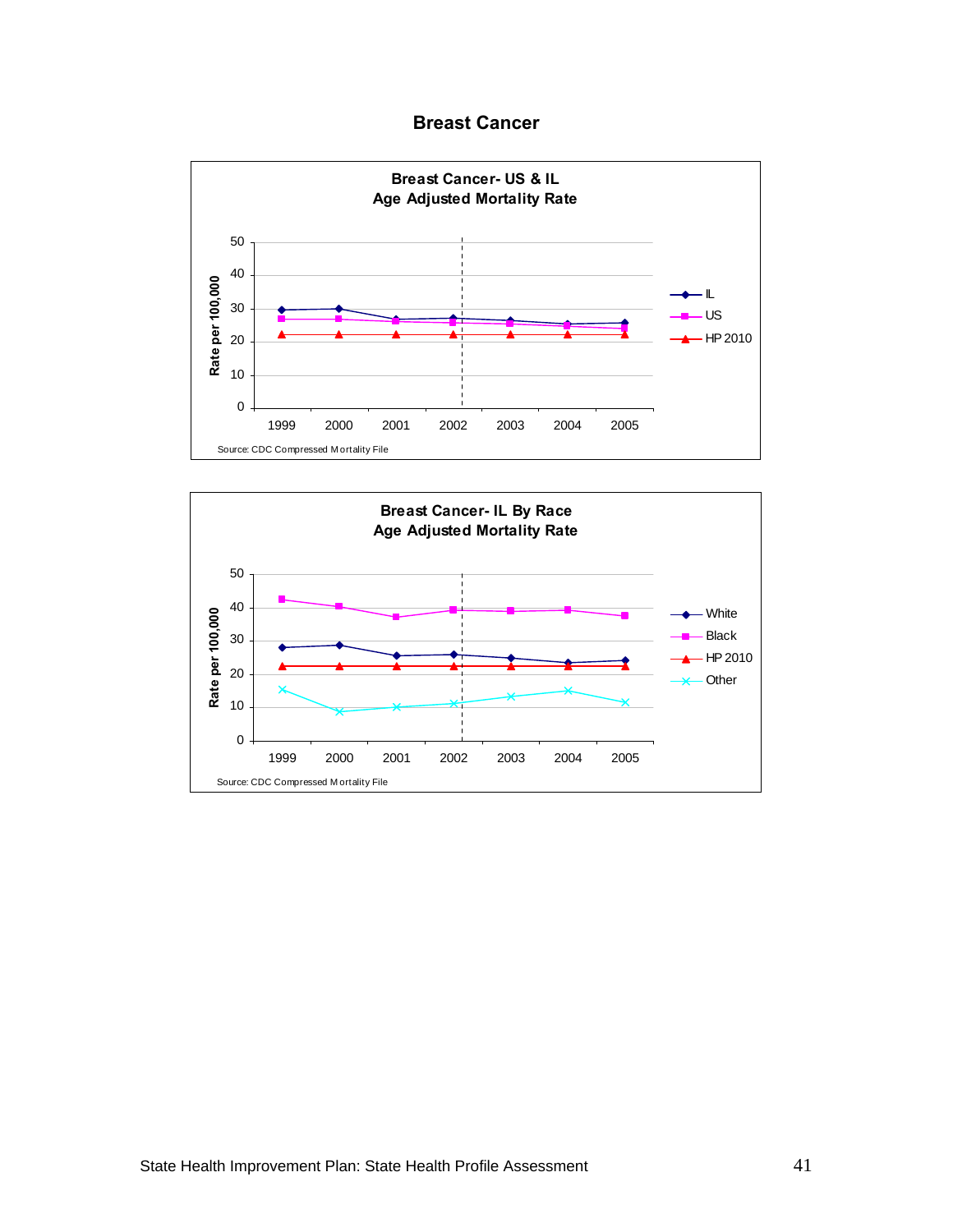## **Colorectal Cancer**



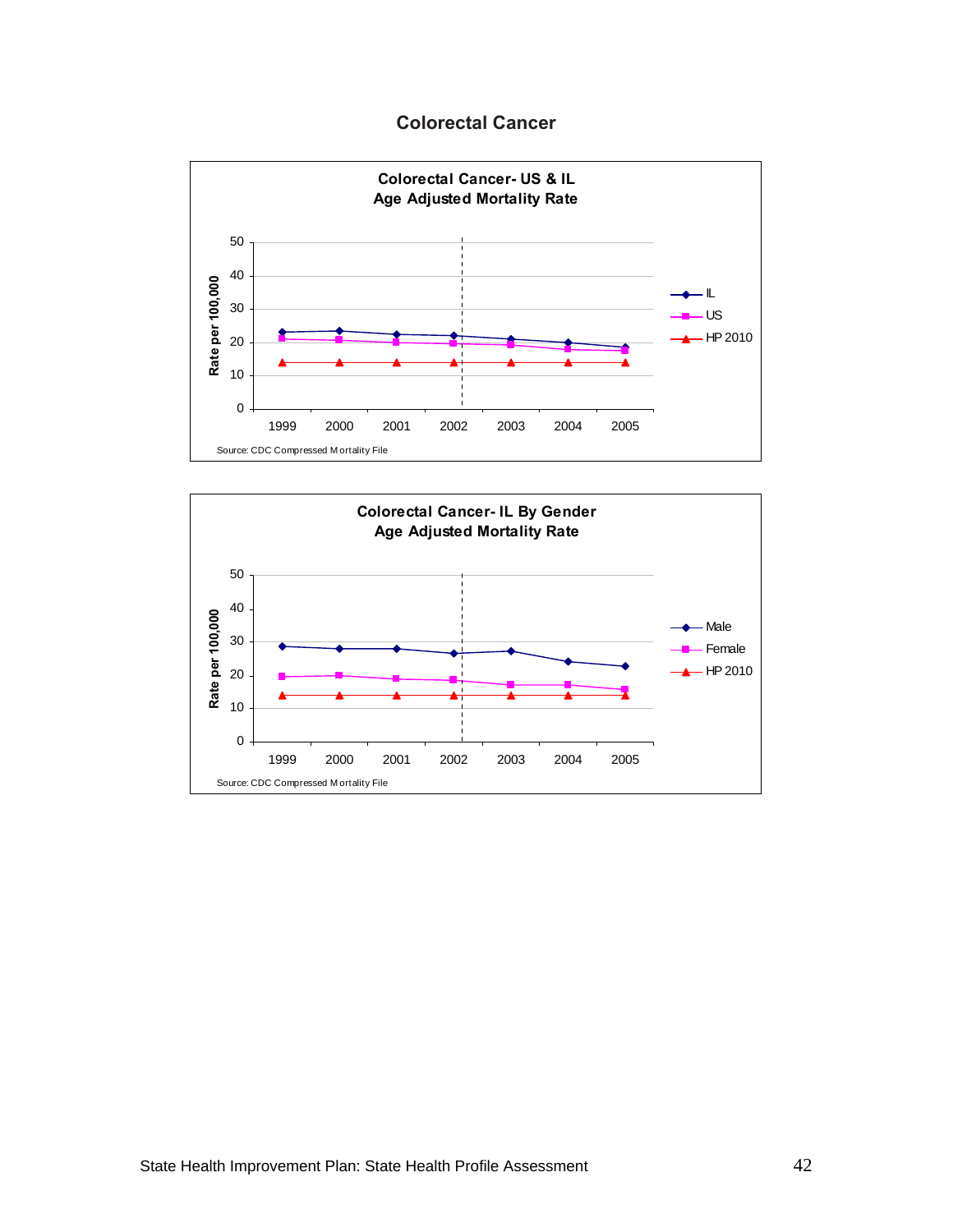

**Lung Cancer** 

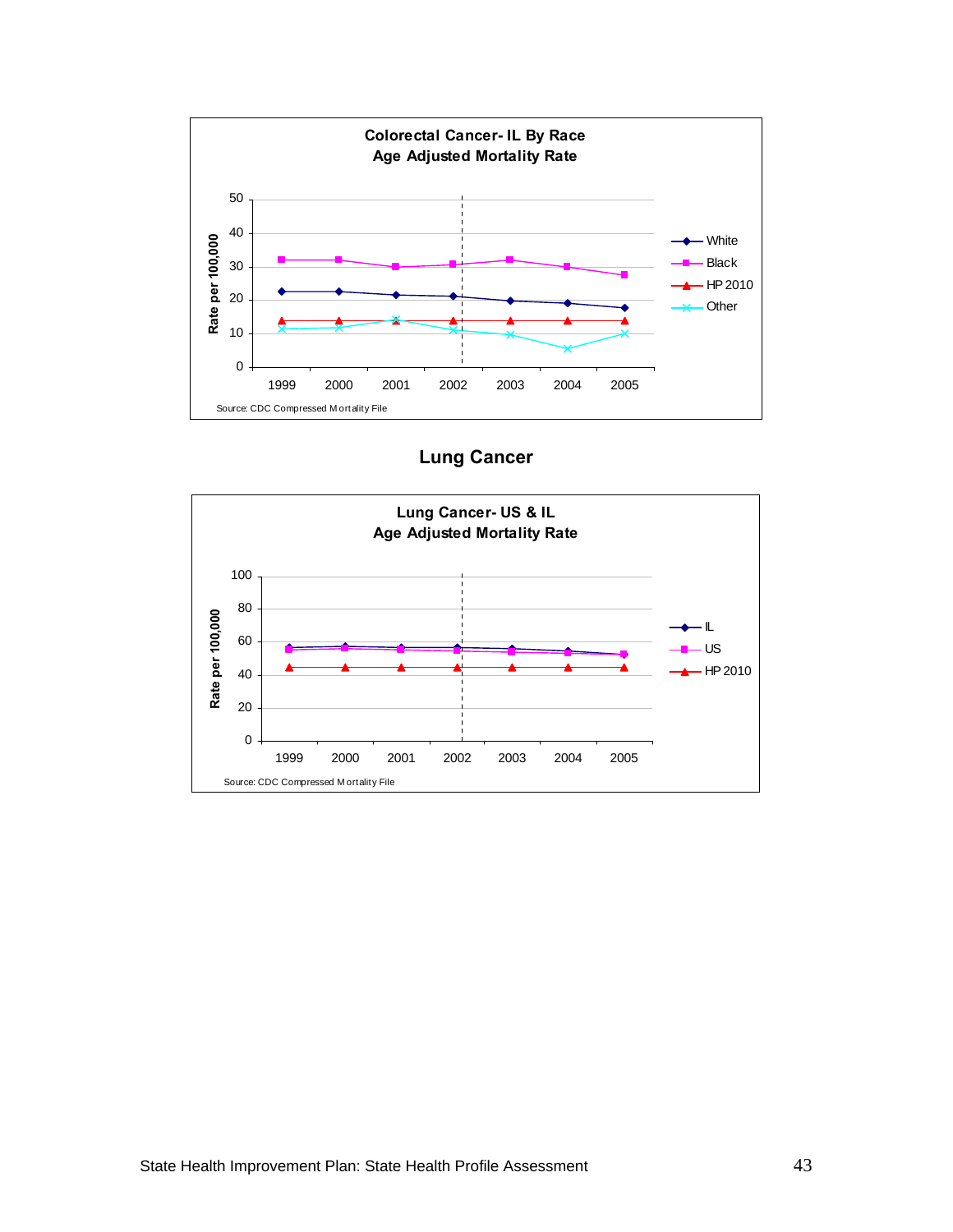

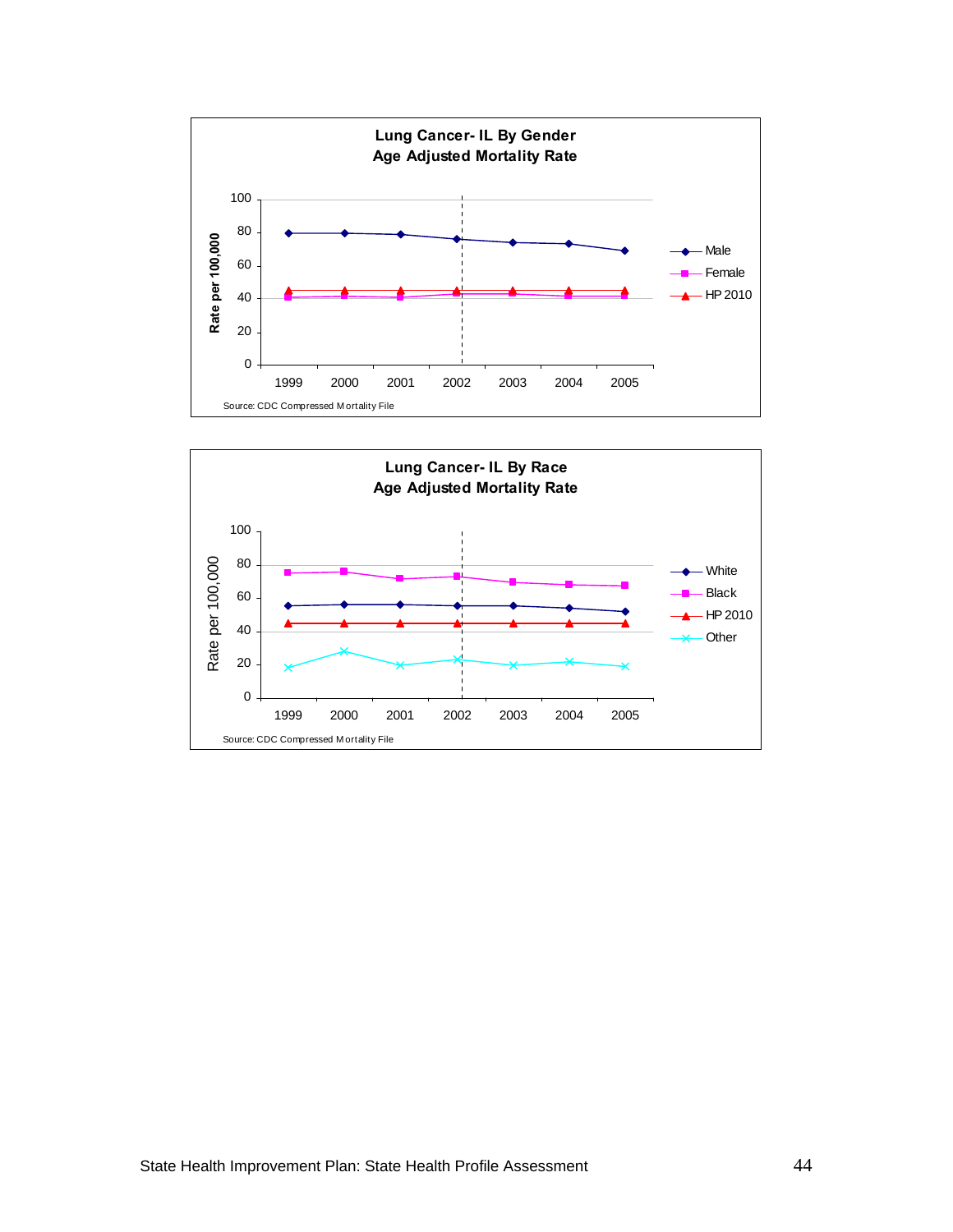**Oral Cancer** 



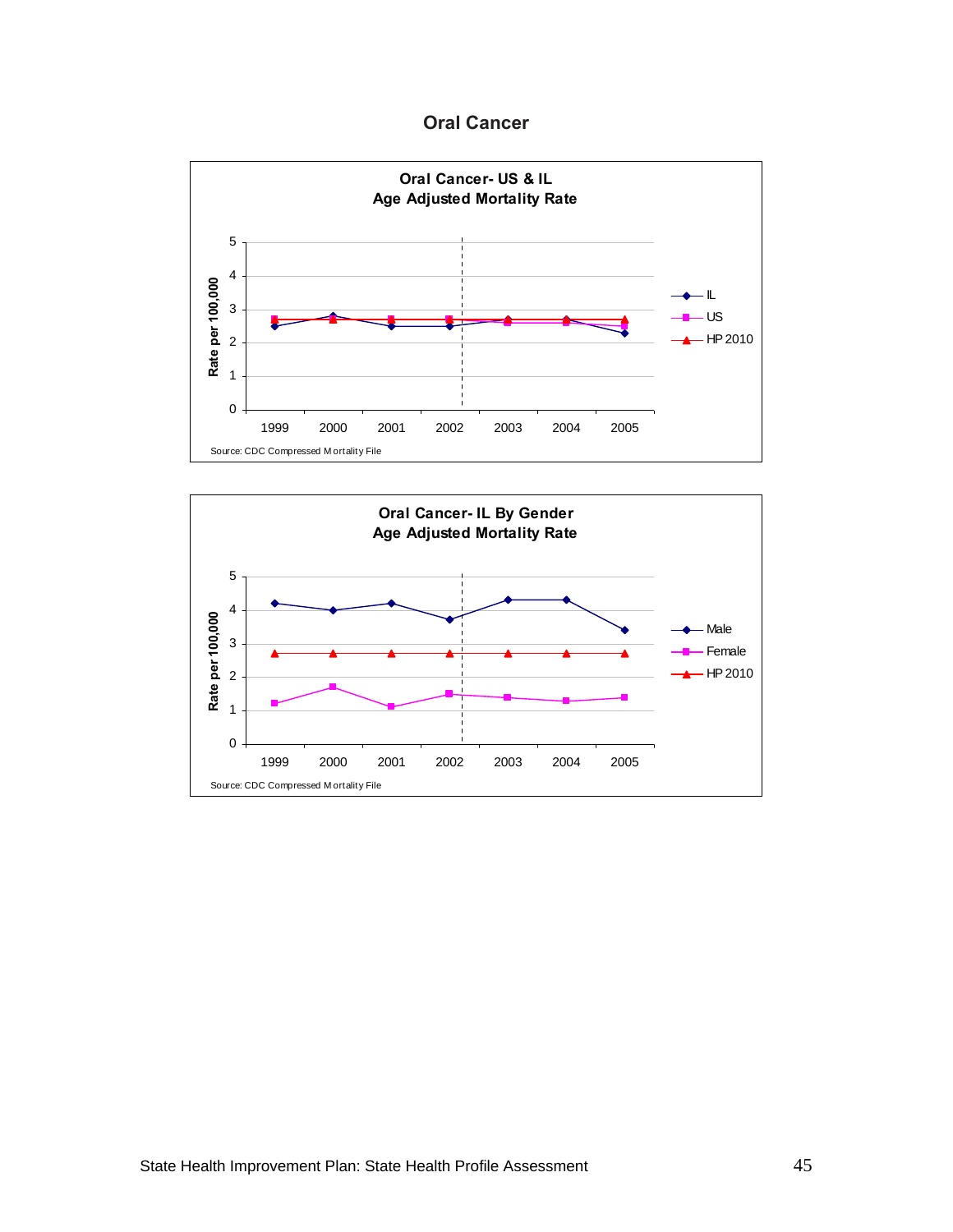

**Prostate Cancer** 

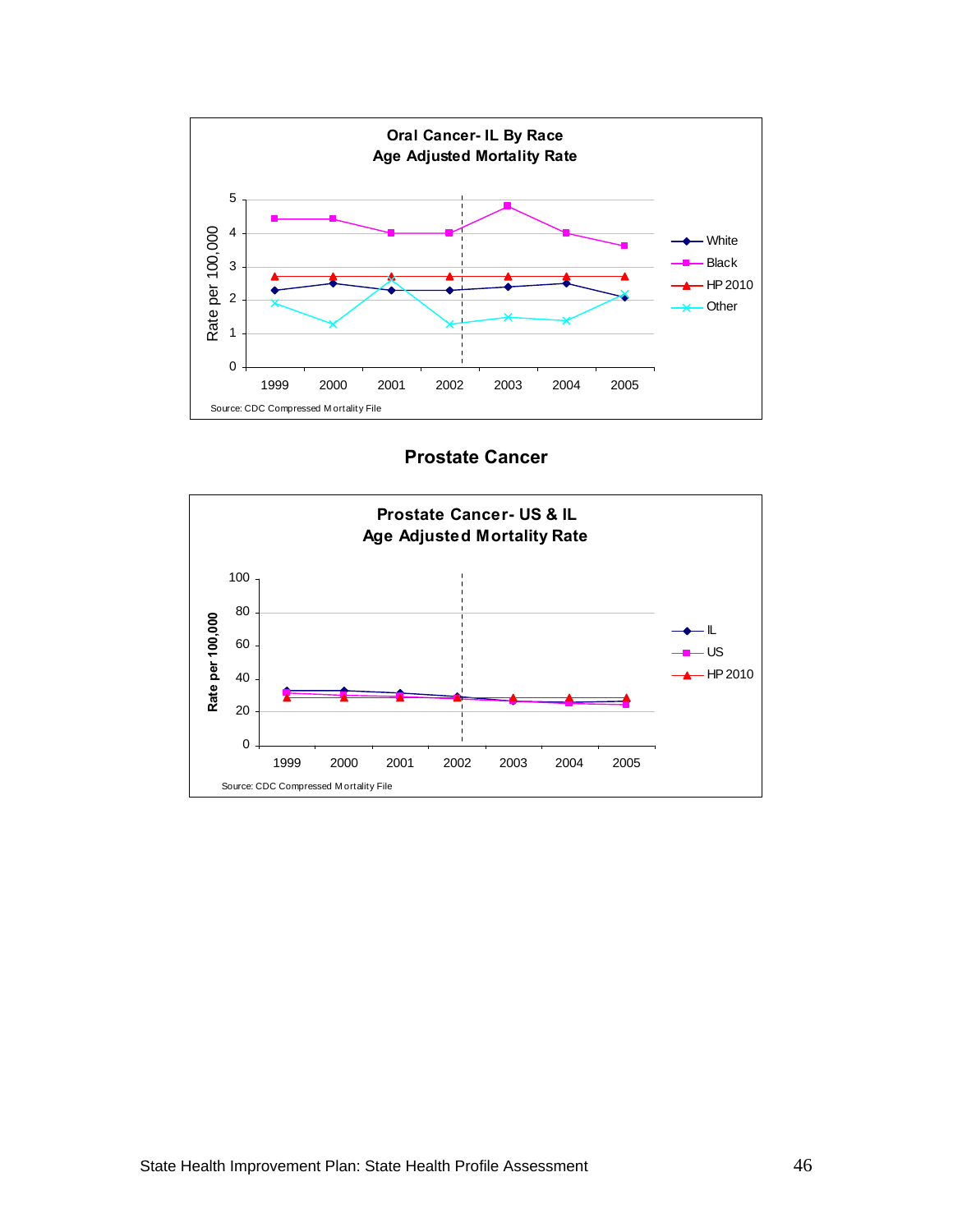

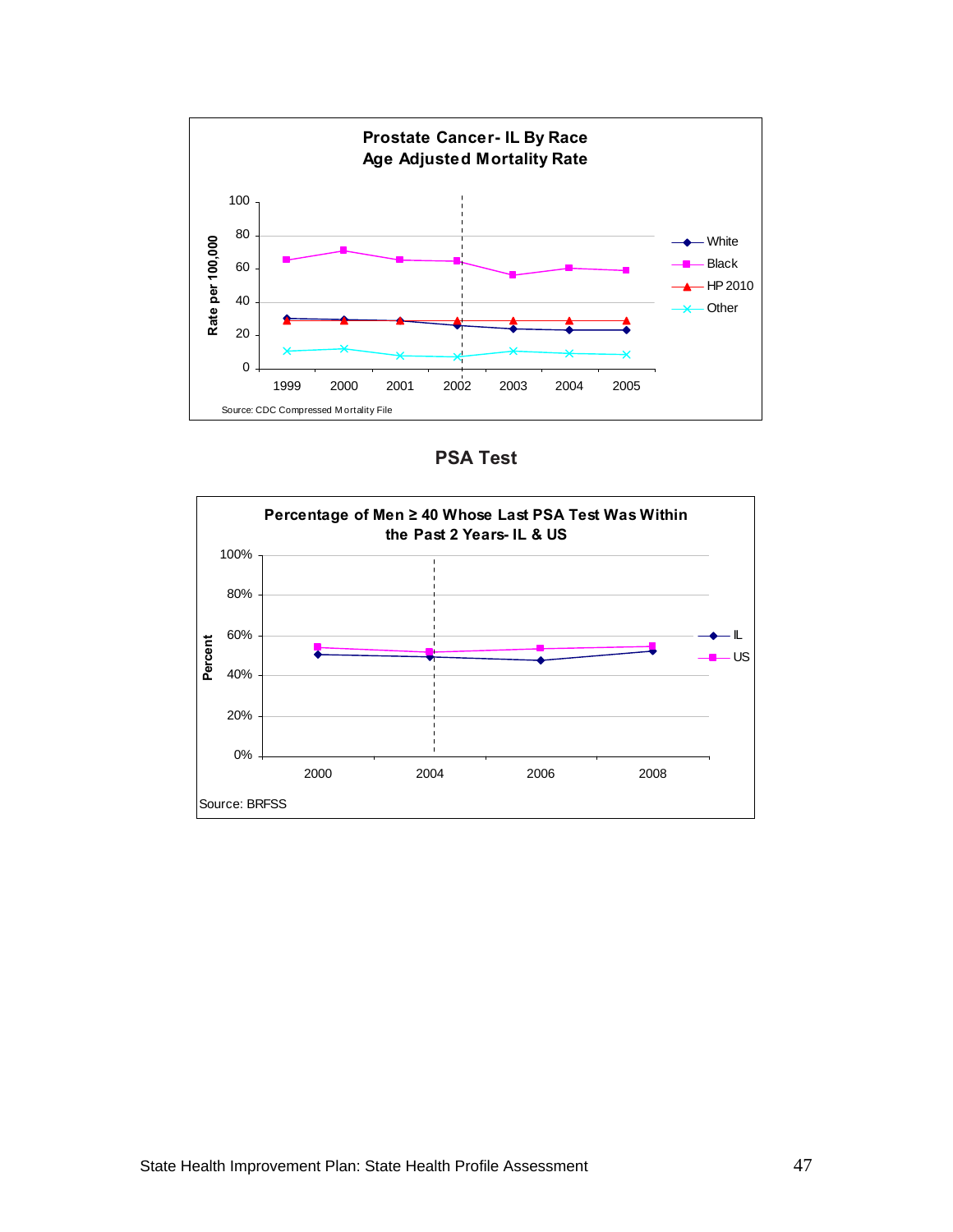# **Sigmodioscopy**



#### **Mammograms**

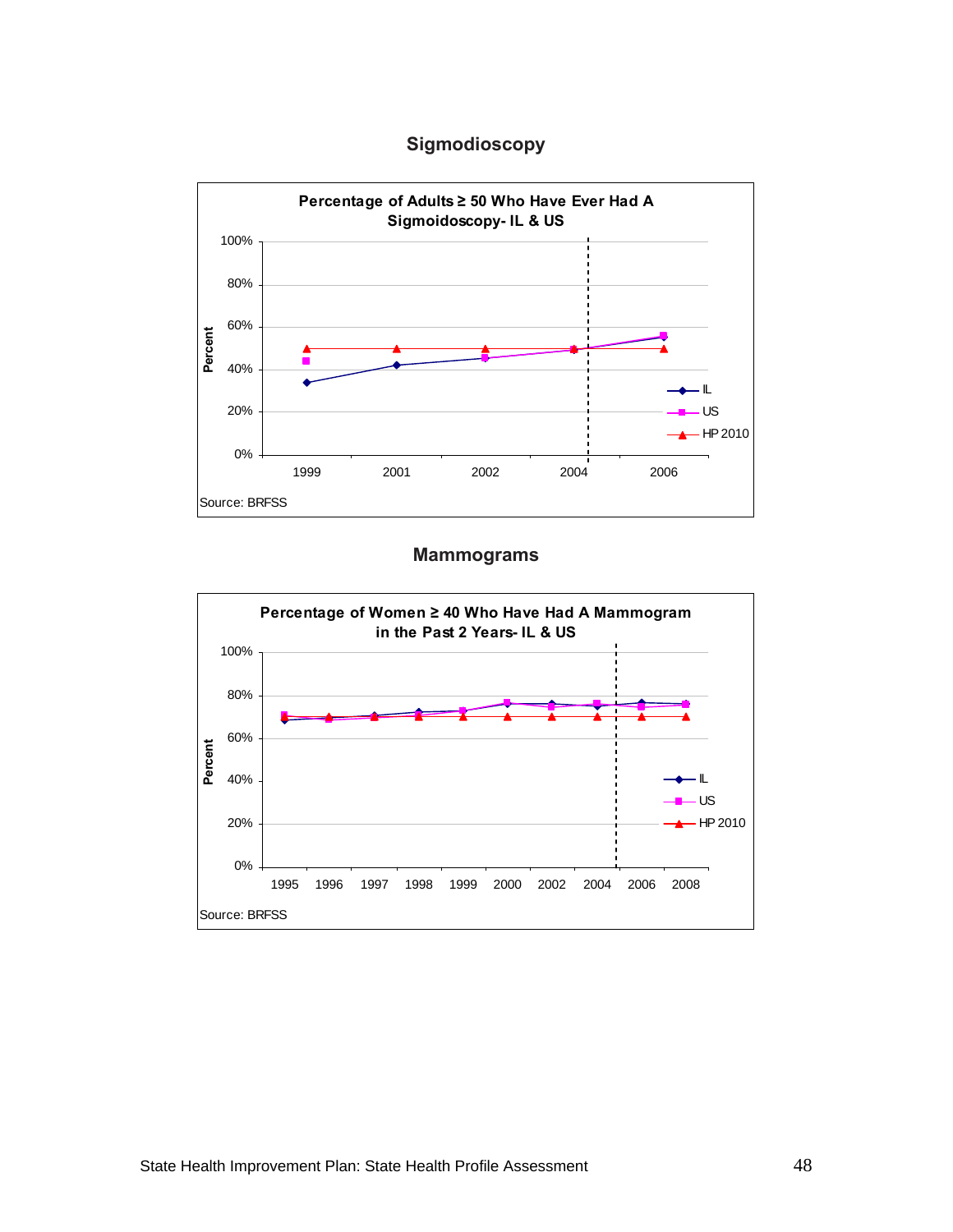

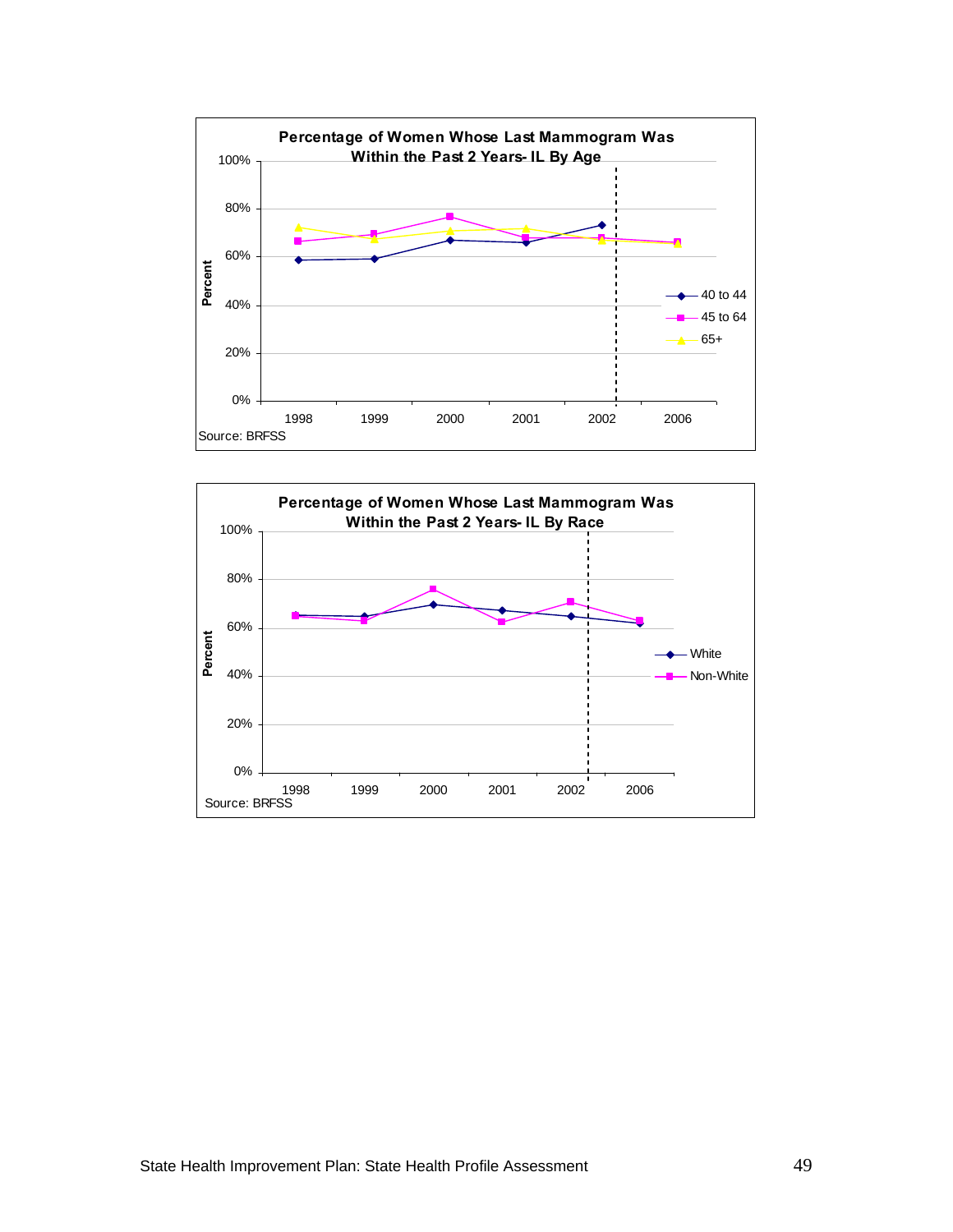

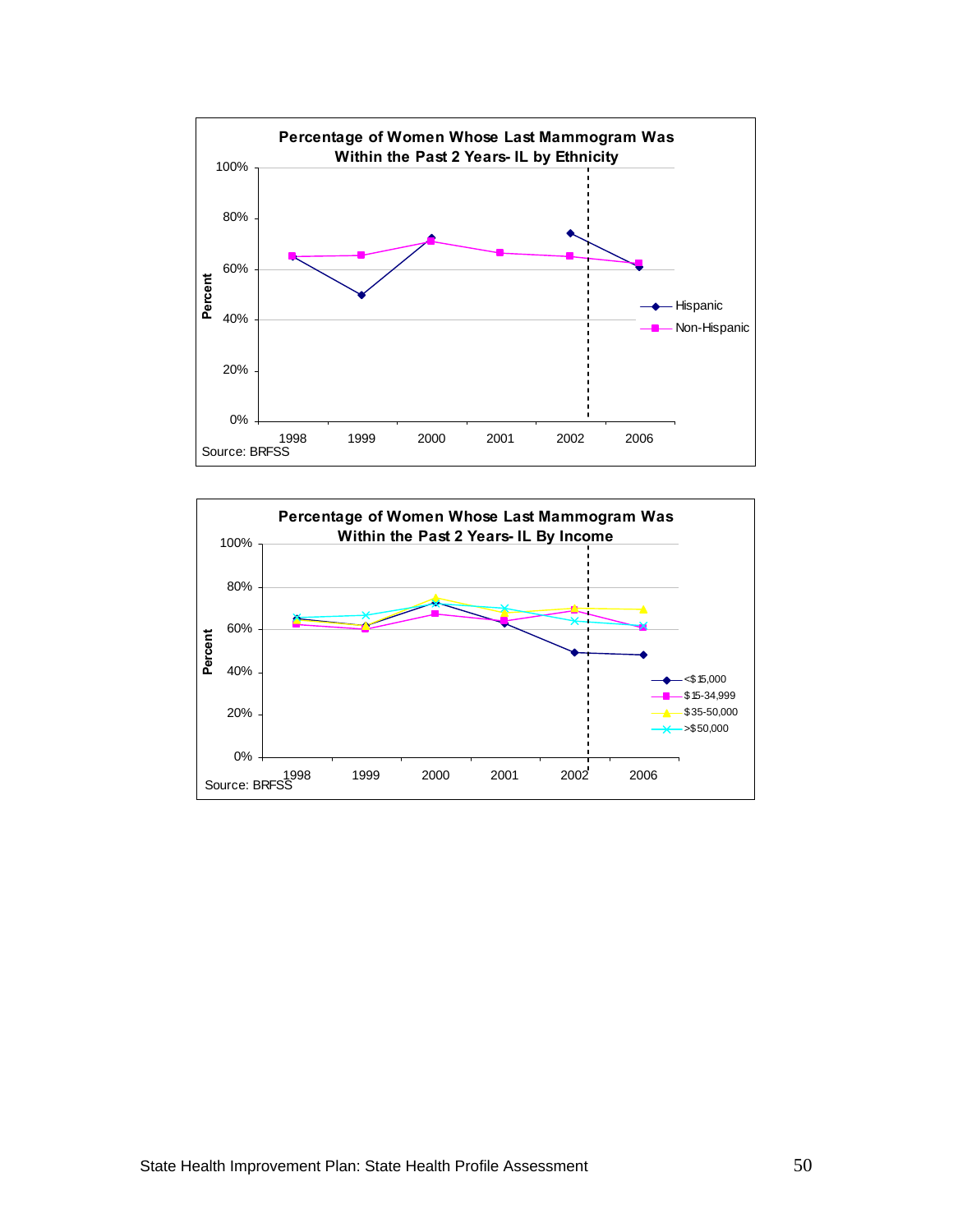

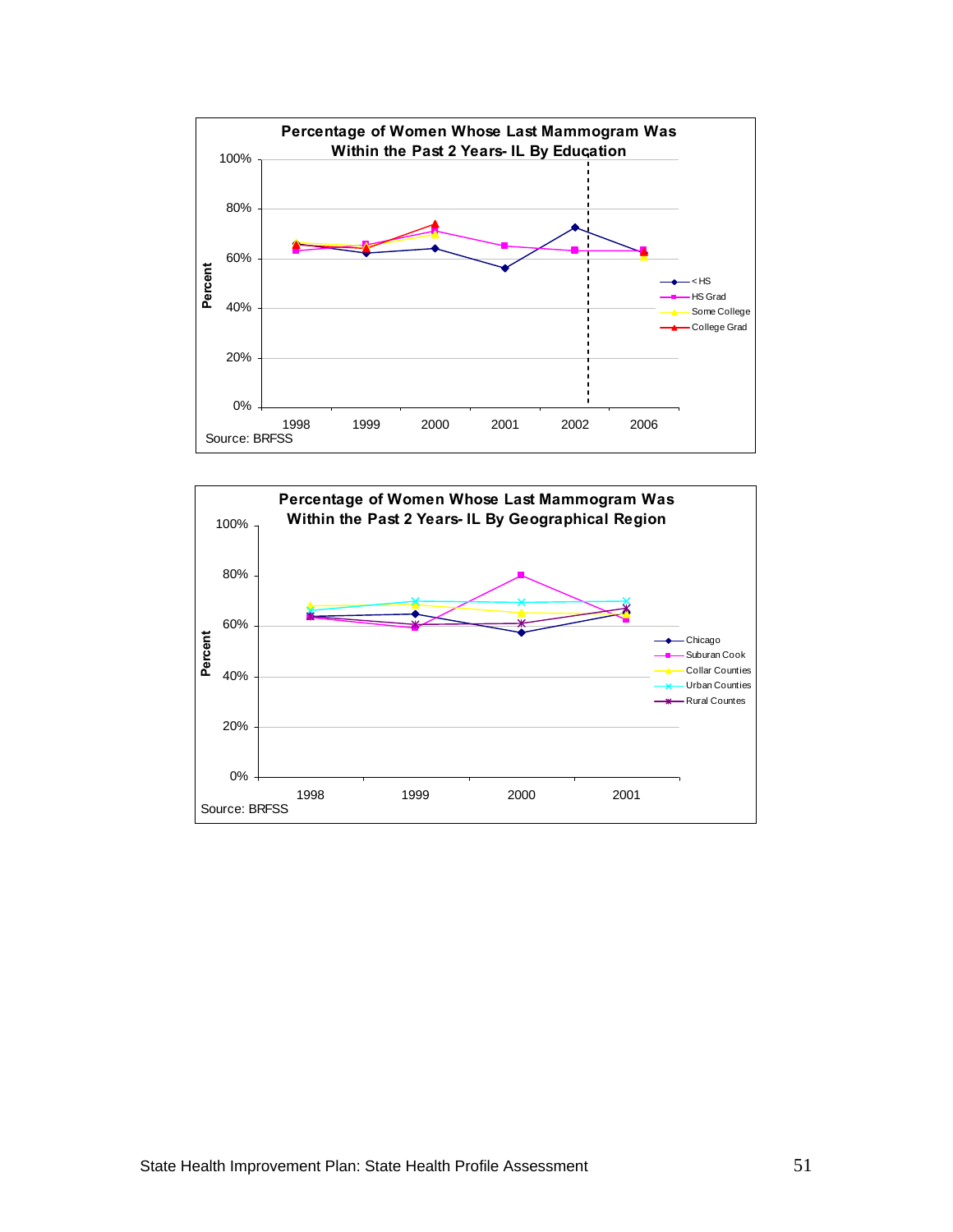| <b>Diabetes</b> |                                                 |
|-----------------|-------------------------------------------------|
| $5-3.$          | Reduce the overall cases of diabetes diagnosed. |
| Measure         | Percentage told by a doctor they have diabetes  |



## **Diabetes**

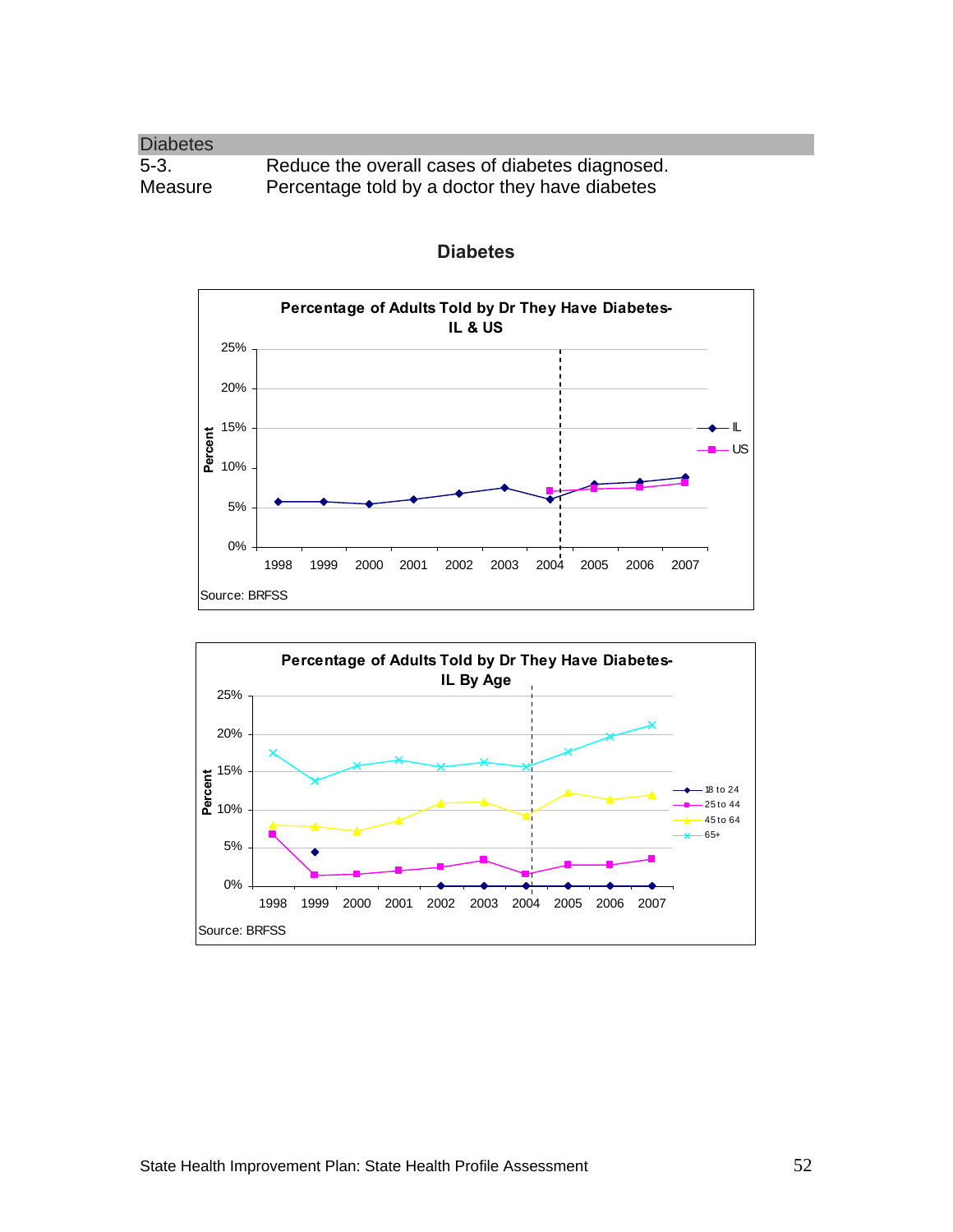



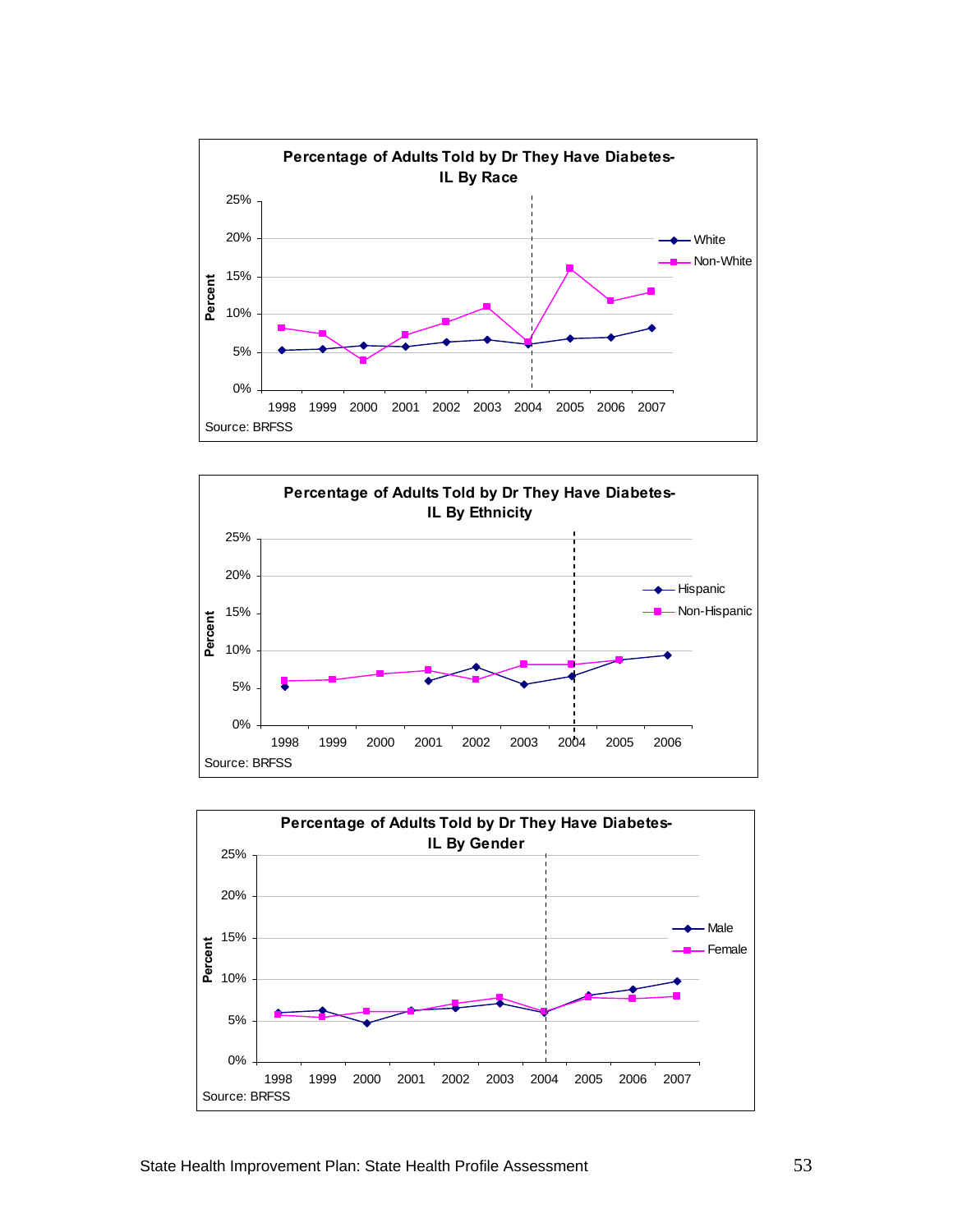



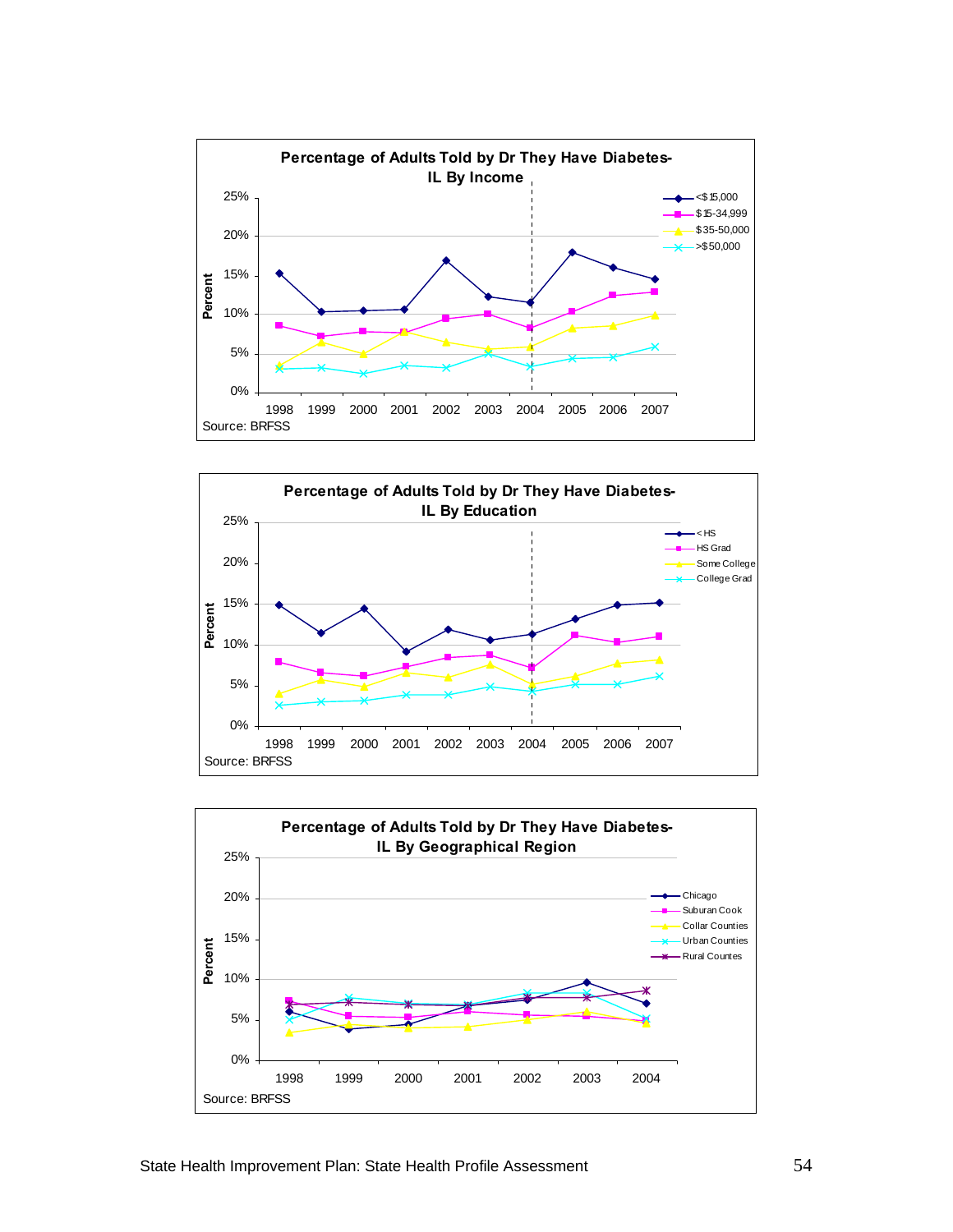| <b>Environmental Health</b> |                                                                                                                                                       |  |
|-----------------------------|-------------------------------------------------------------------------------------------------------------------------------------------------------|--|
| $8-1a.$                     | Reduce the proportion of persons exposed to air that does not<br>meet the U.S. Environmental Protection Agency's health-based<br>standards for ozone. |  |
| Measure                     | Number of days in the year that the Air Quality Index unhealthy<br>in selected metropolitan statistical areas (MSA)                                   |  |
| $27-10.$                    | Reduce the proportion of nonsmokers exposed to environmental<br>tobacco smoke.                                                                        |  |
| <b>Measure</b>              | <b>Not currently collected</b>                                                                                                                        |  |

# **Environmental Health**

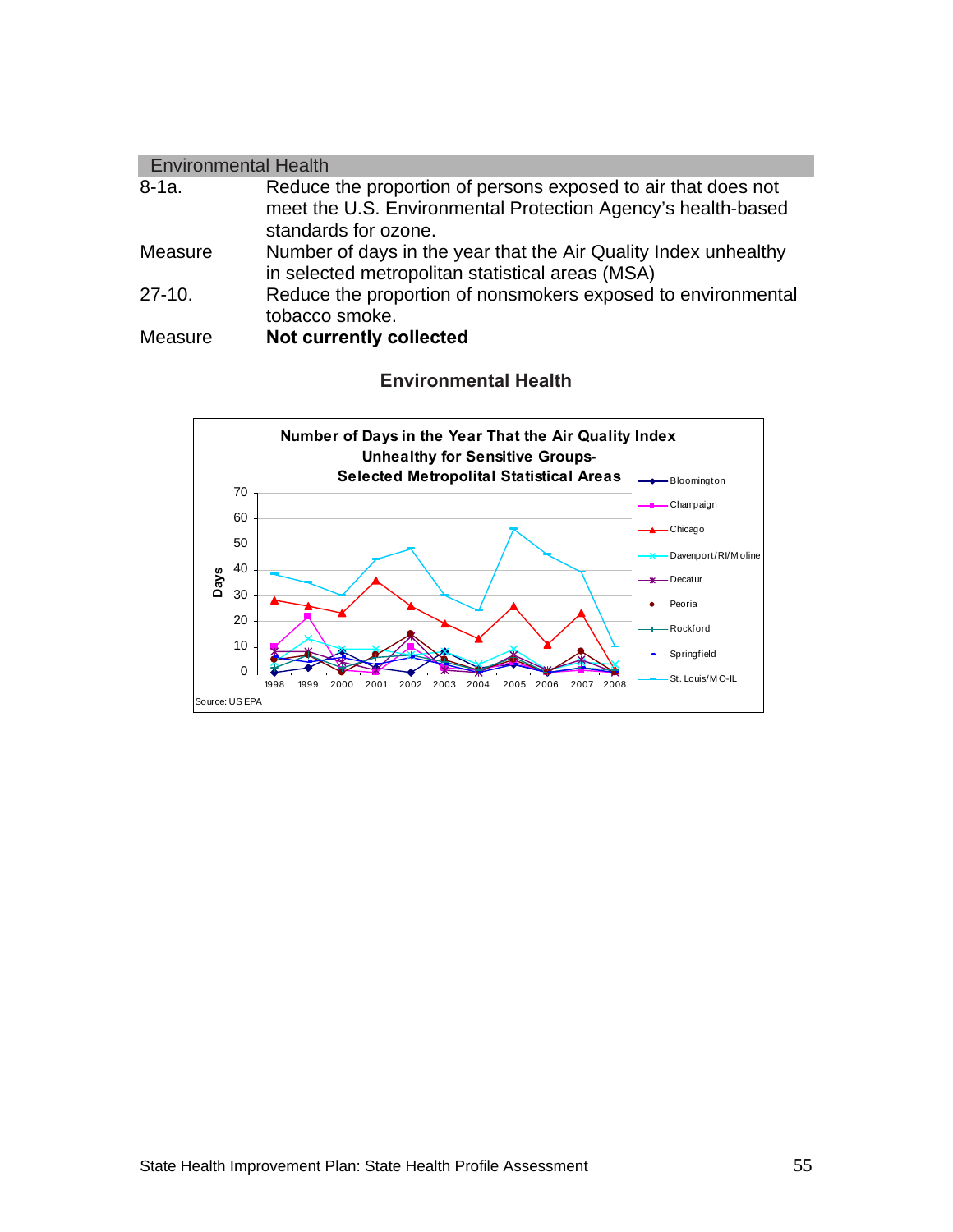| <b>Heart Disease and Stroke</b> |                                                               |
|---------------------------------|---------------------------------------------------------------|
| $12 - 1.$                       | Reduce coronary heart disease deaths.                         |
| Measure                         | Coronary heart disease mortality rate                         |
| $12 - 7$ .                      | Reduce stroke deaths.                                         |
| Measure                         | Cerebrovascular disease mortality rate                        |
| $12 - 15$                       | Increase the proportion of adults who have had their blood    |
|                                 | cholesterol checked within the preceding 5 years.             |
| Measure                         | Percentage of adults that have had their cholesterol checked. |



#### **Heart Disease and Stroke**

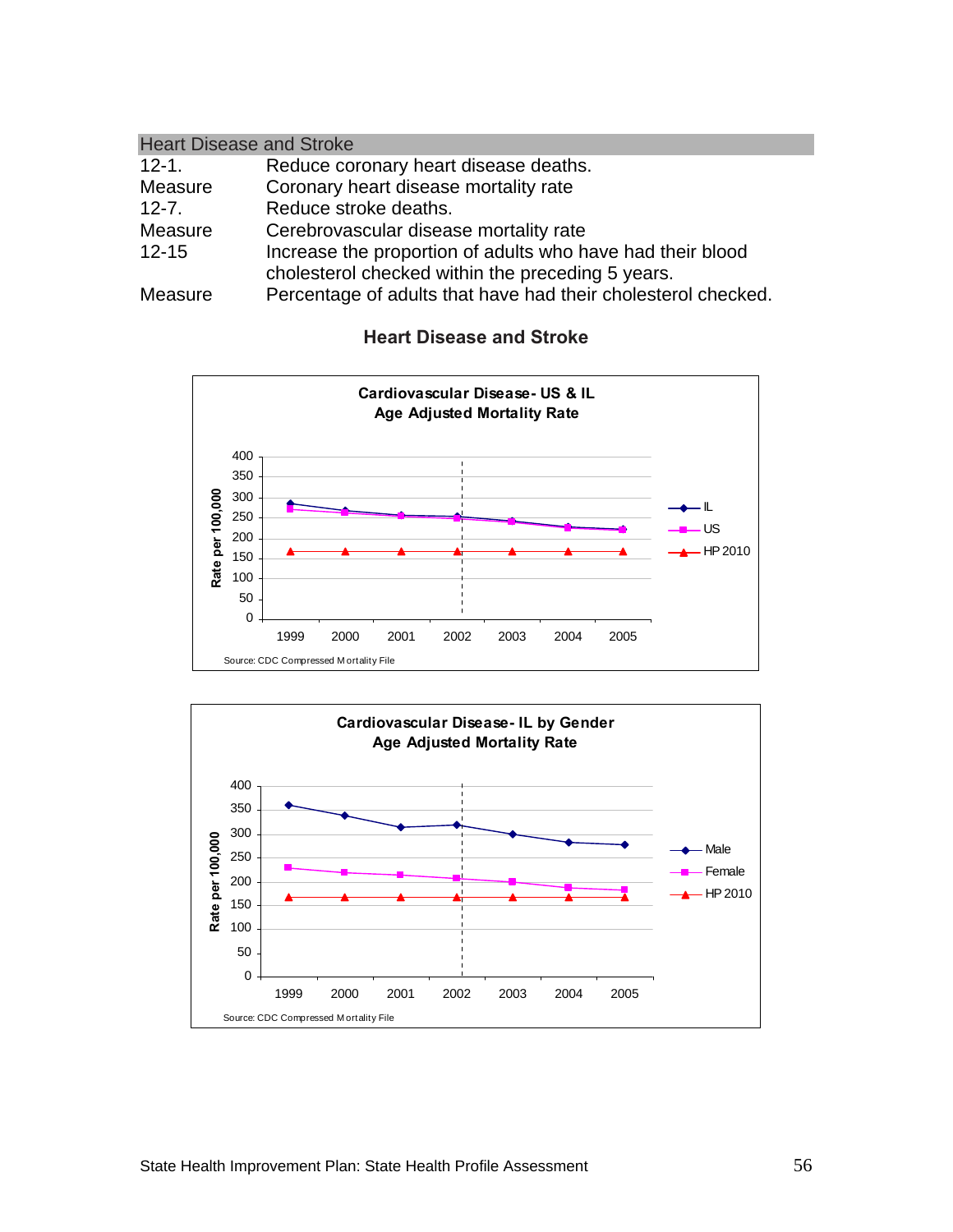



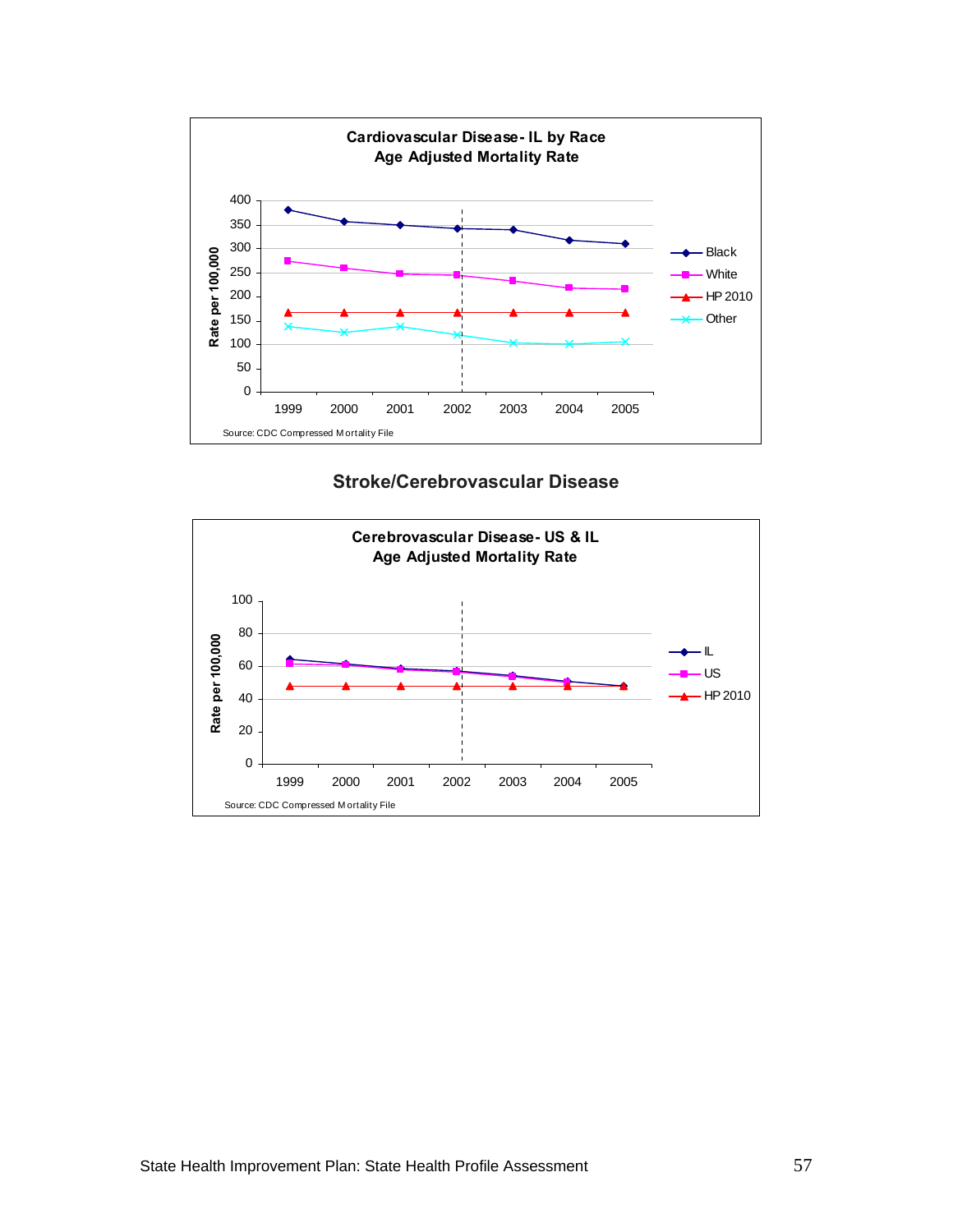

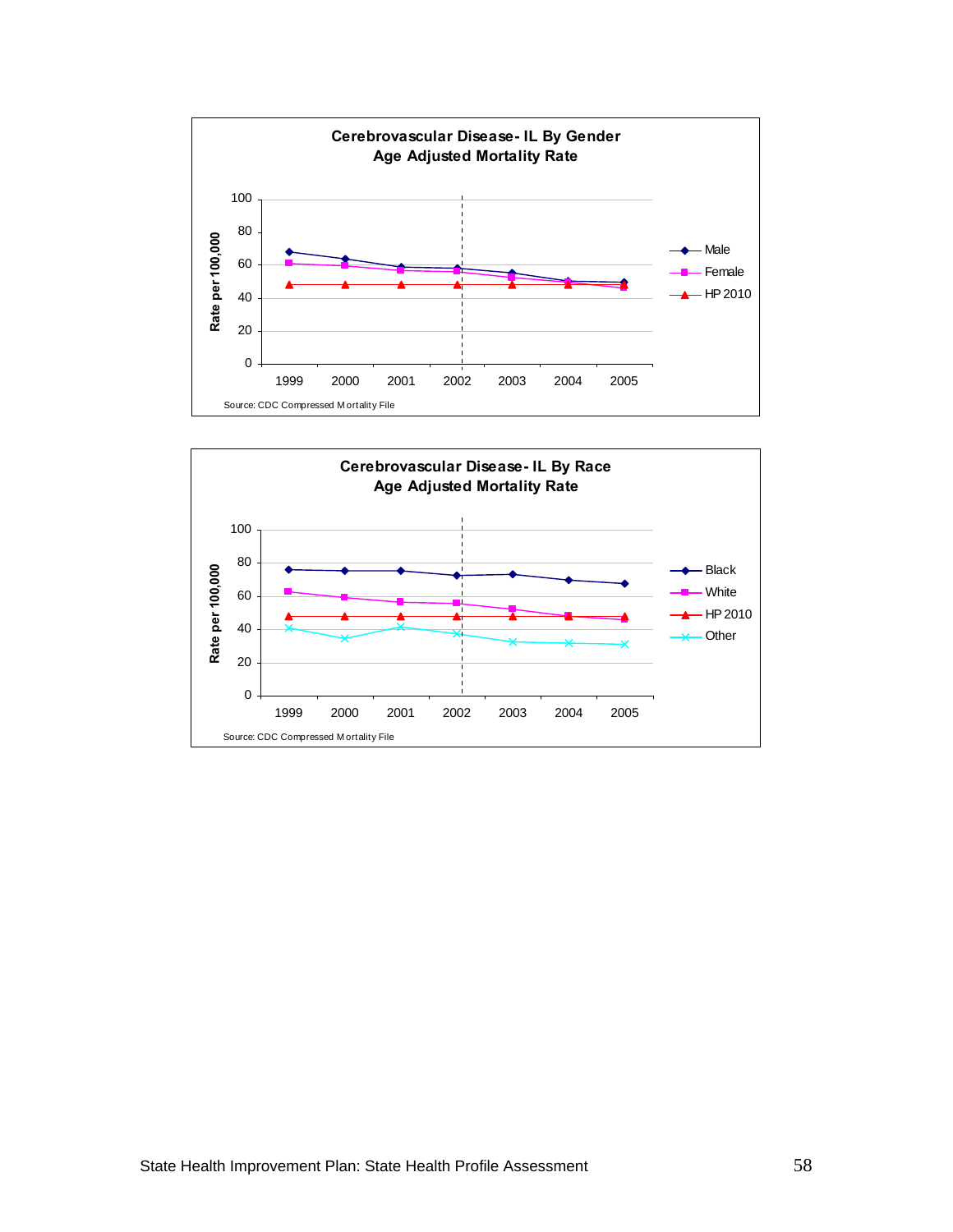**Cholesterol** 



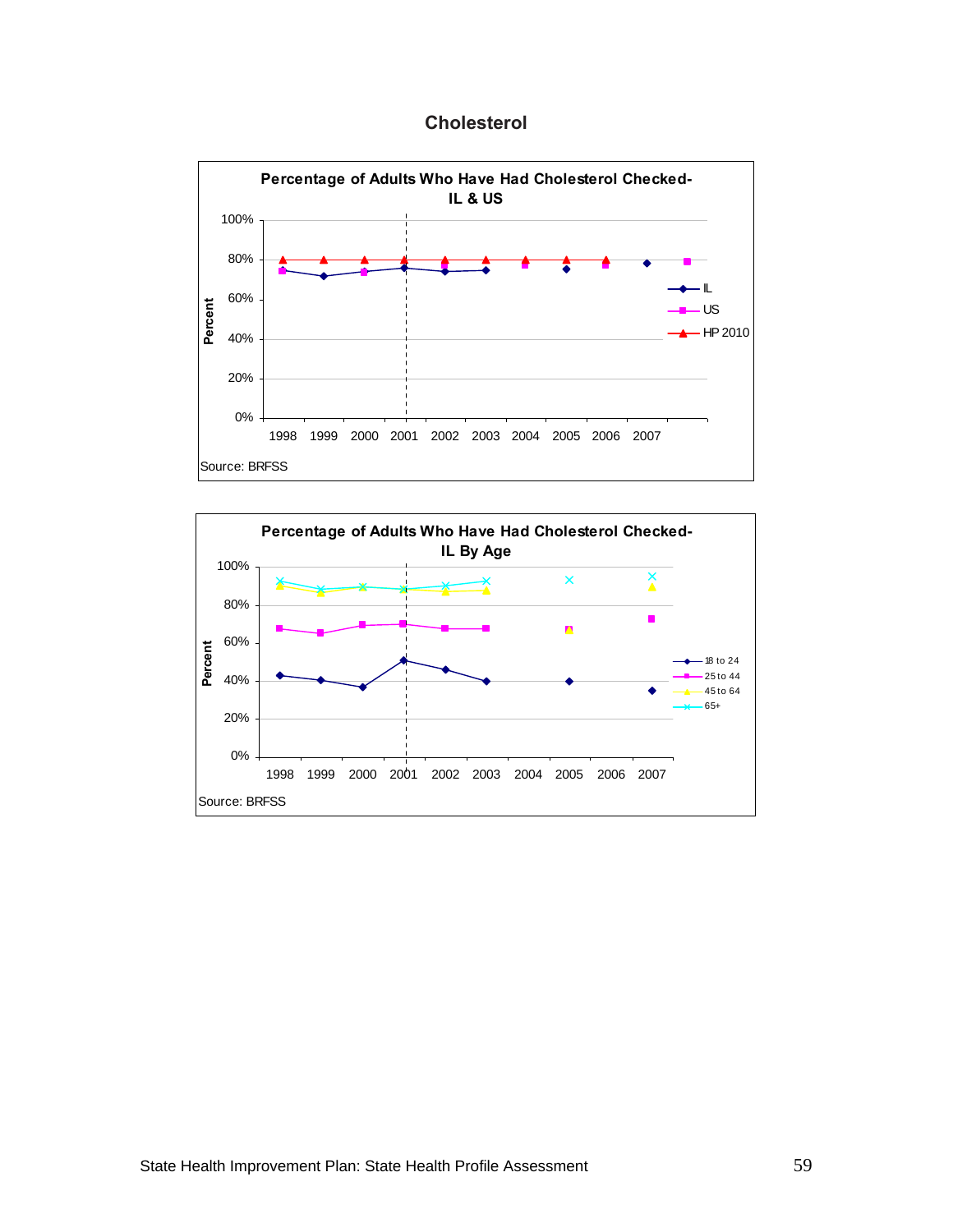



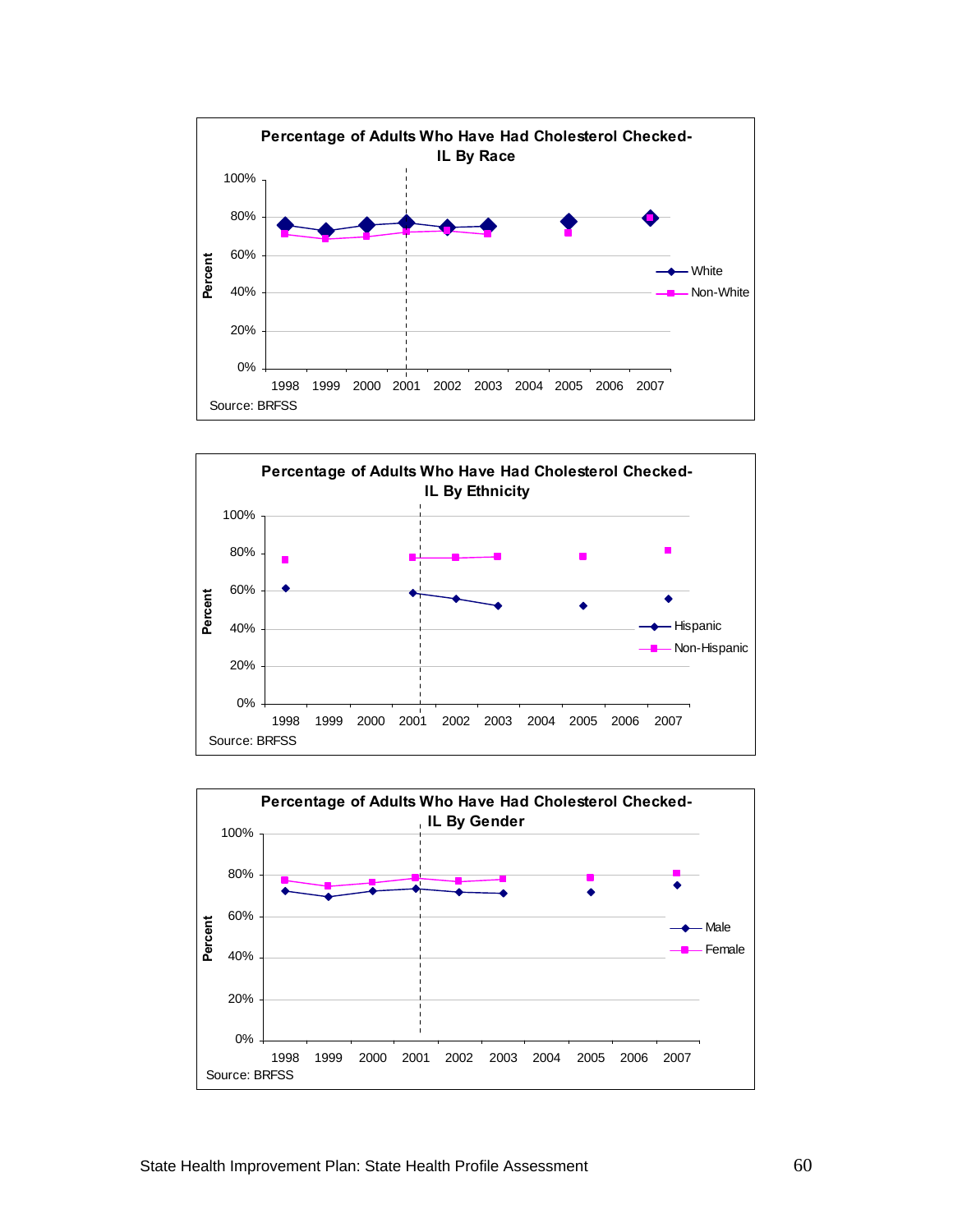



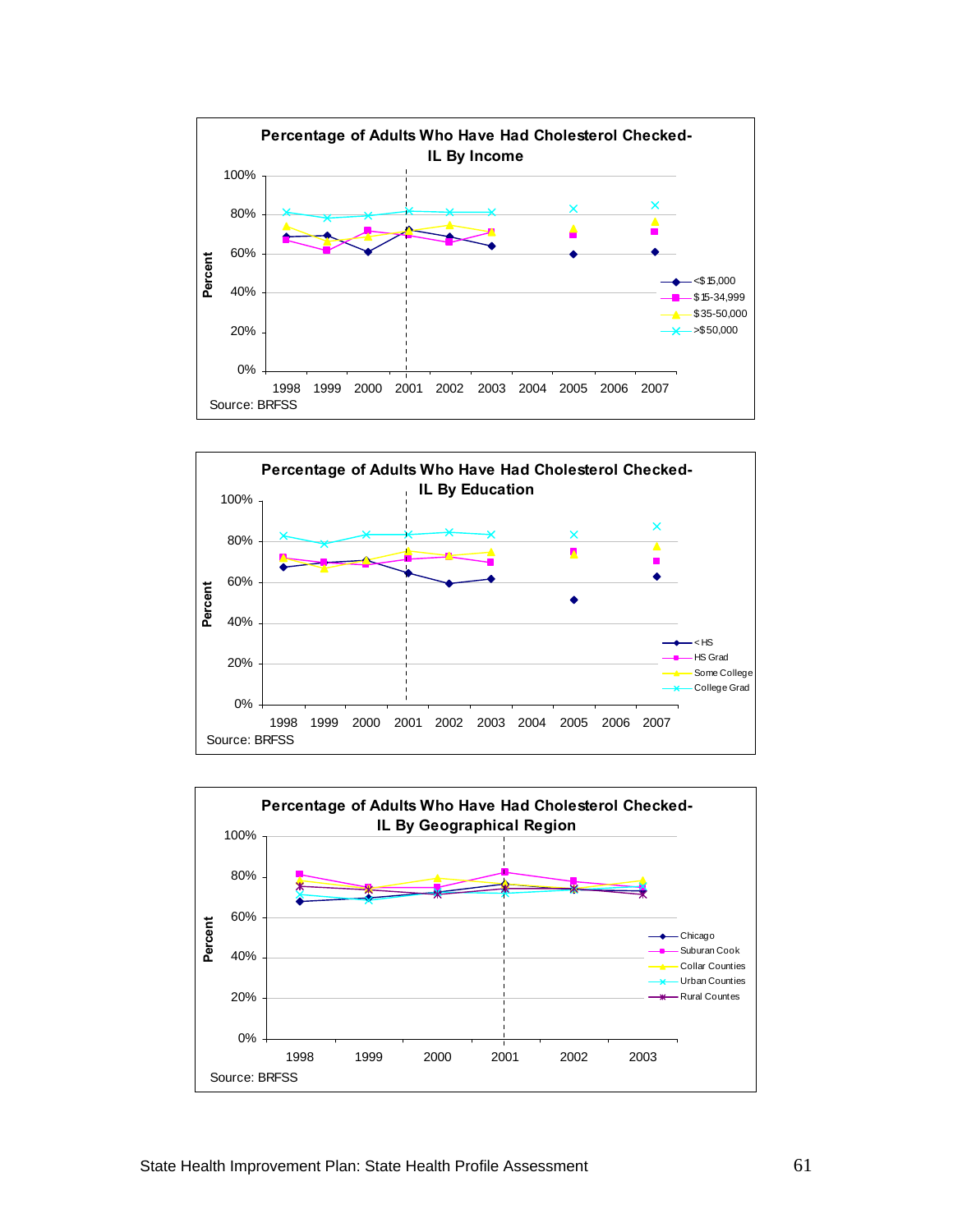**HIV** 13-14. Reduce deaths from HIV infection.<br>Measure HIV infection deaths HIV infection deaths



**HIV** 

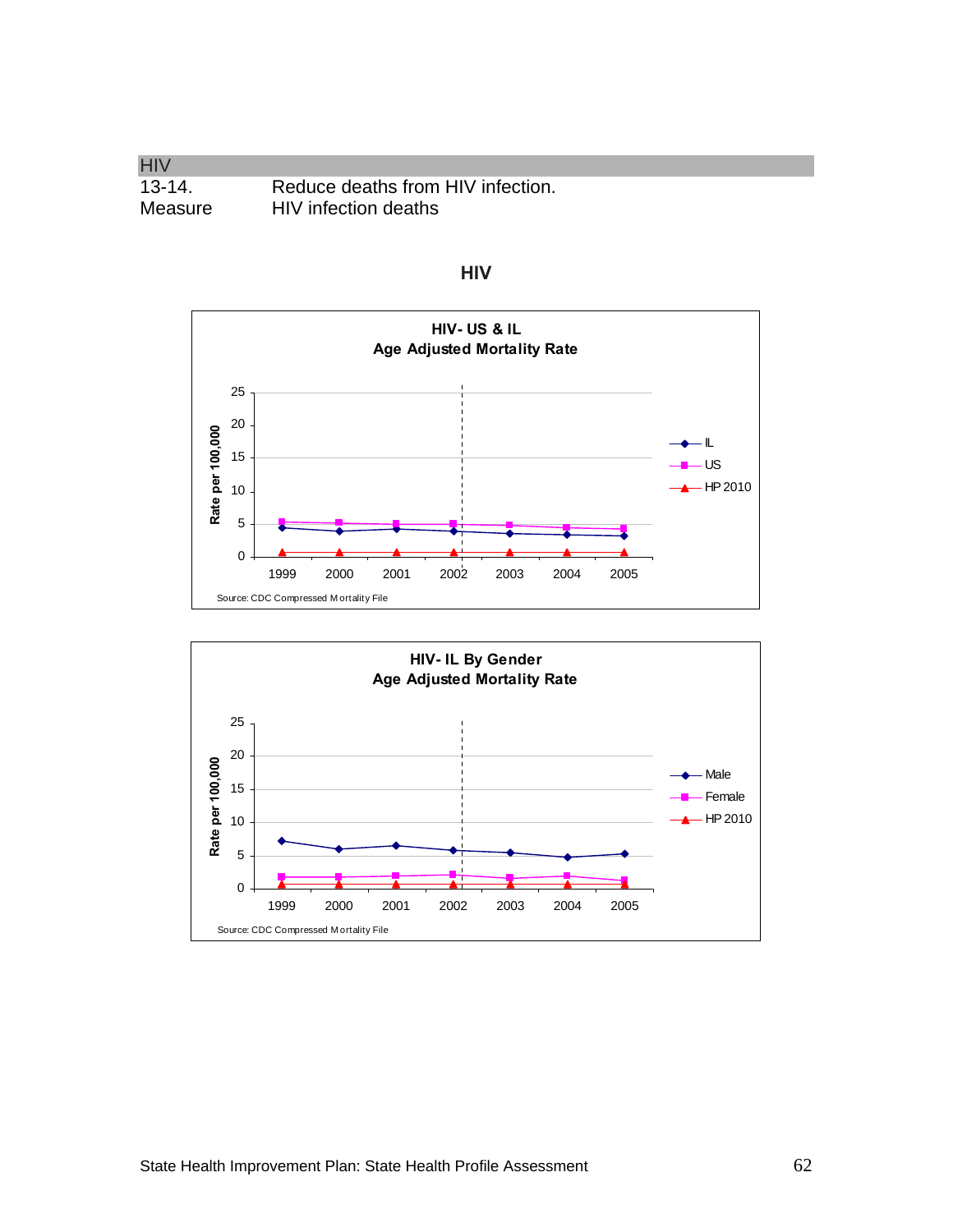

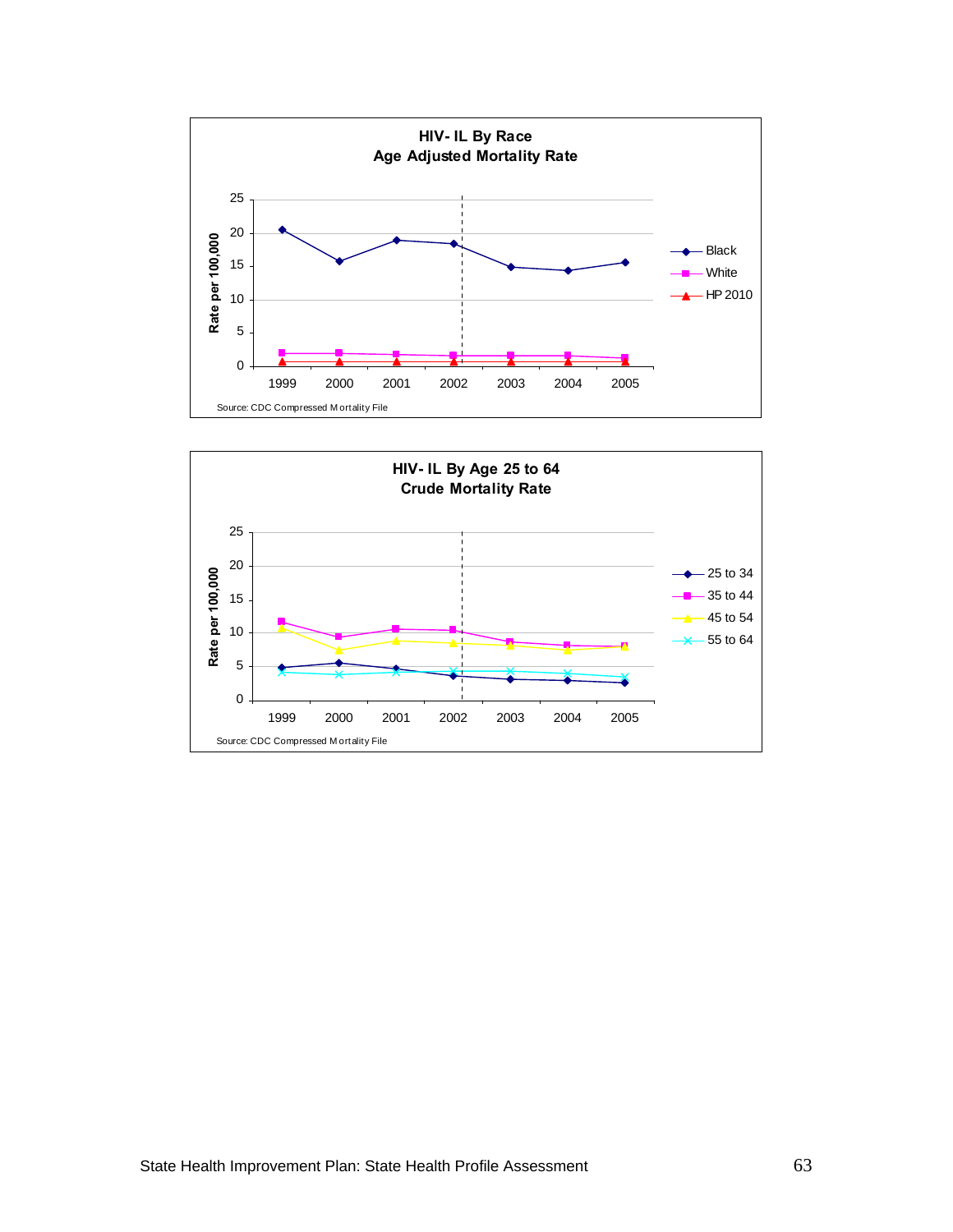| <b>Immunizations</b> |                                                                                                                                                        |
|----------------------|--------------------------------------------------------------------------------------------------------------------------------------------------------|
| 14-24a.              | Increase the proportion of young children who receive all vaccines<br>that have been recommended for universal administration for at<br>least 5 years. |
| Measure              | Basic series vaccination rates                                                                                                                         |
| 14-29a               | Increase the proportion of noninstitutionalized adults who are<br>vaccinated annually against influenza.                                               |
| Measure              | Percentage of adults that had flu shot in past 12 months                                                                                               |
| 14-29b               | Increase the proportion of noninstitutionalized adults who have<br>ever been vaccinated against pneumococcal disease.                                  |
| Measure              | Percentage of adults that have ever had pneumonia vaccination.                                                                                         |



**Children** 

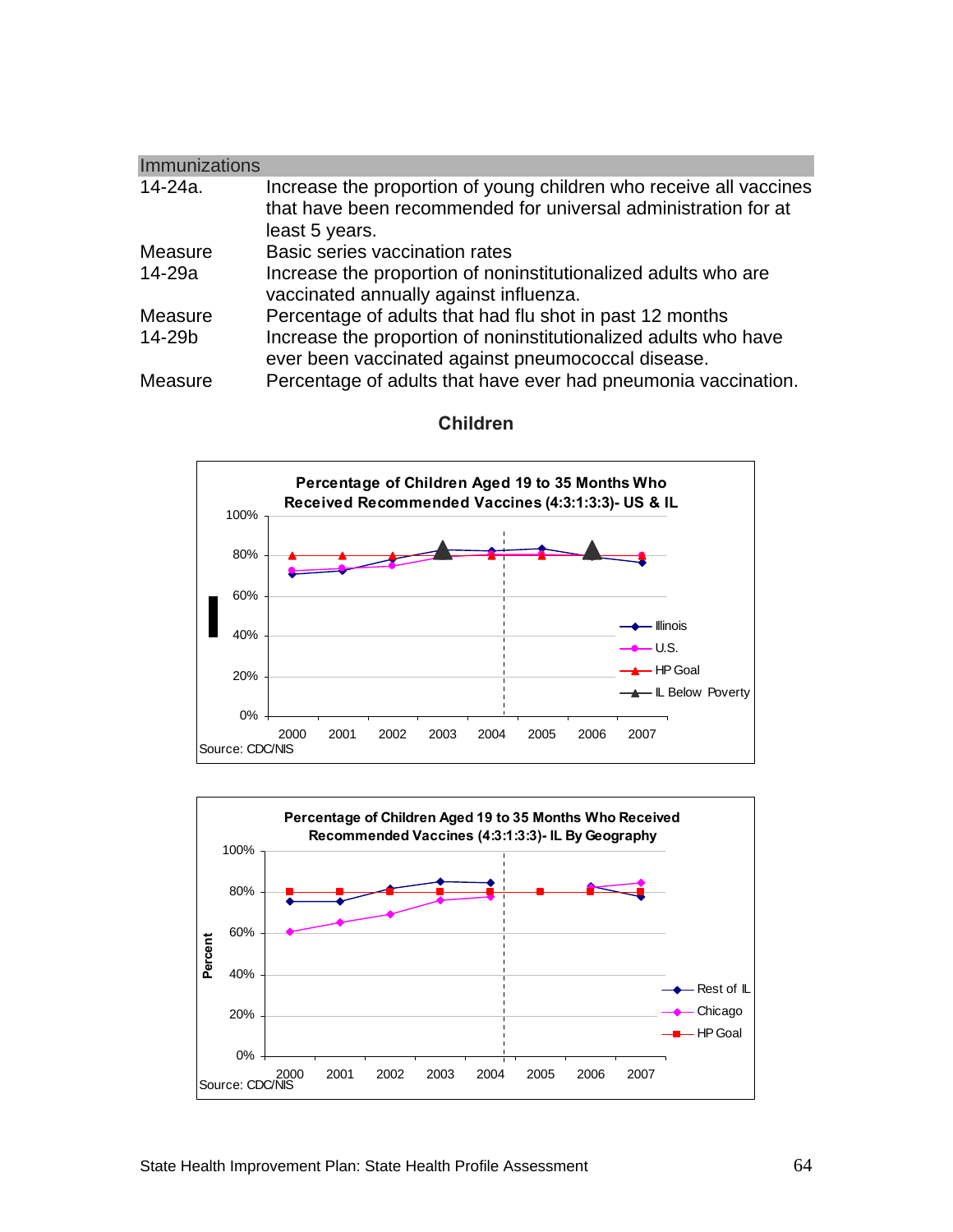

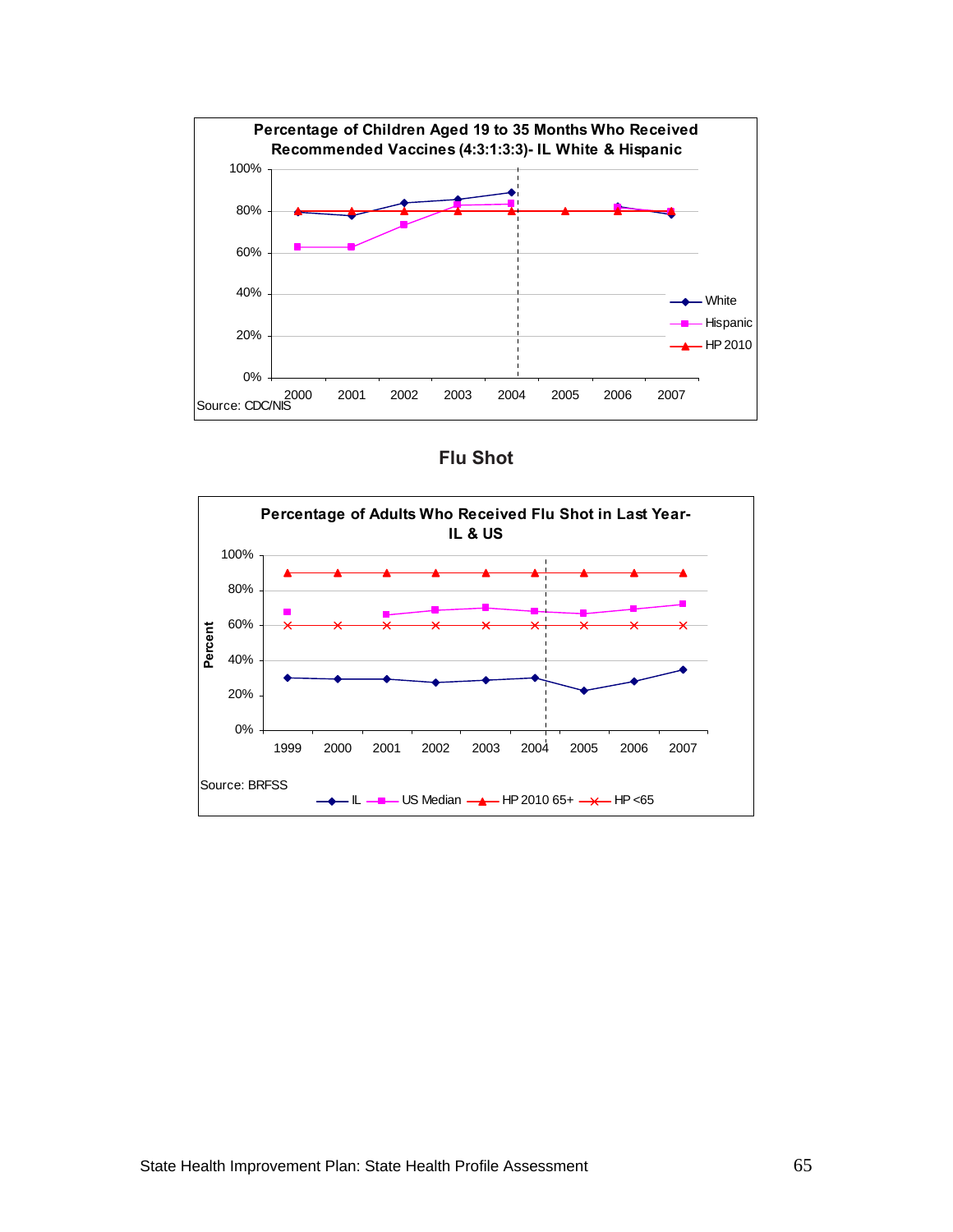



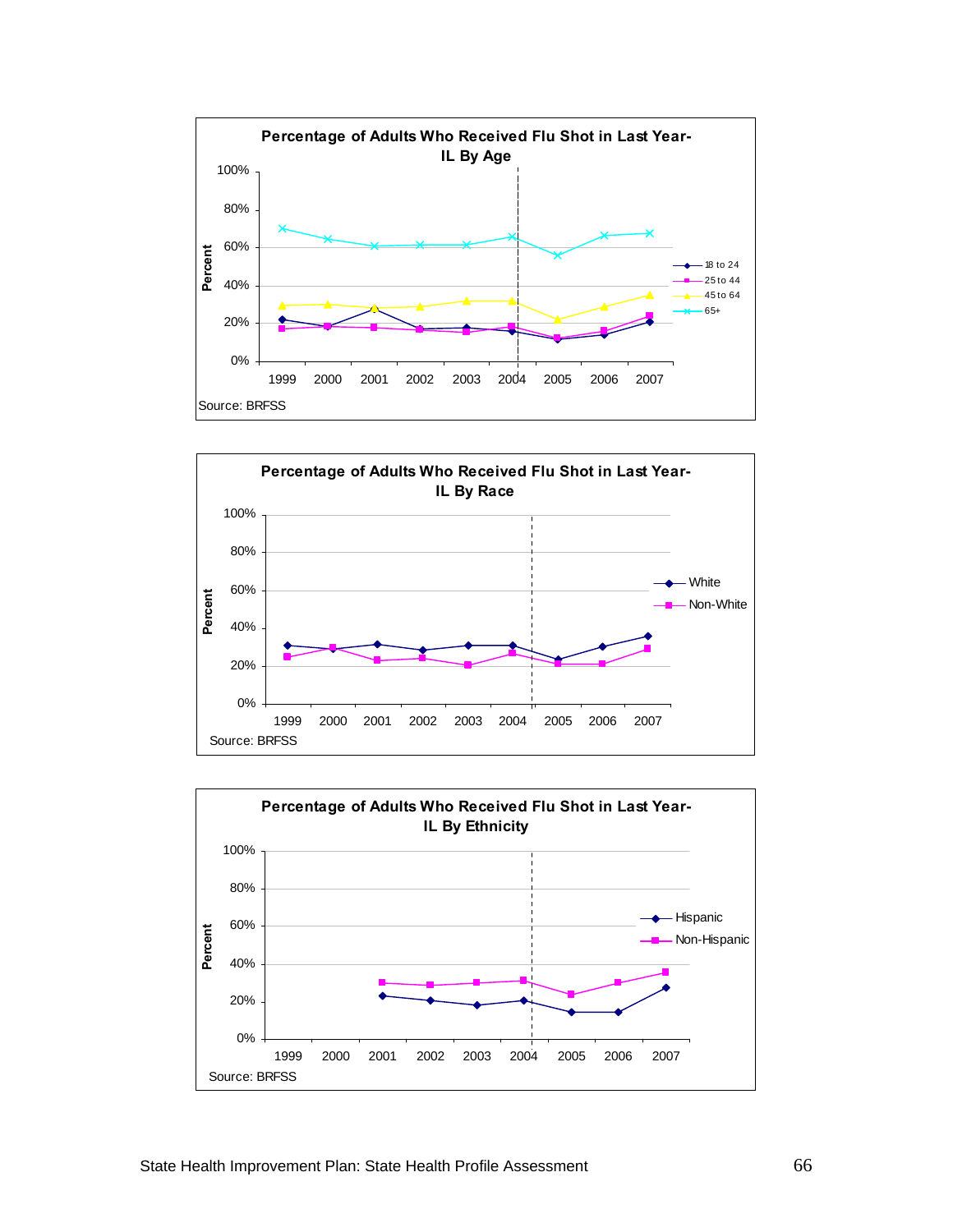



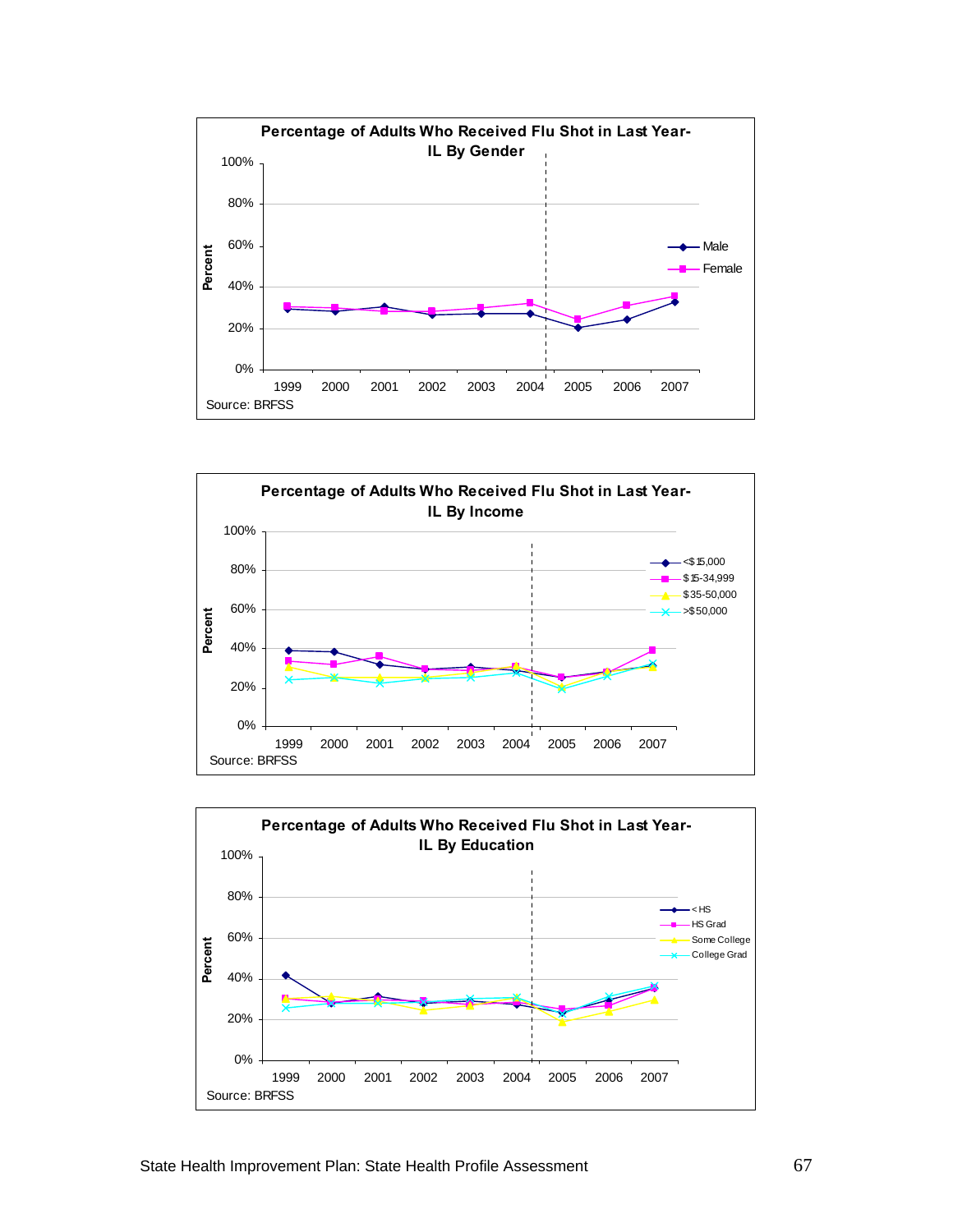

# **Pneumonia Vaccine**

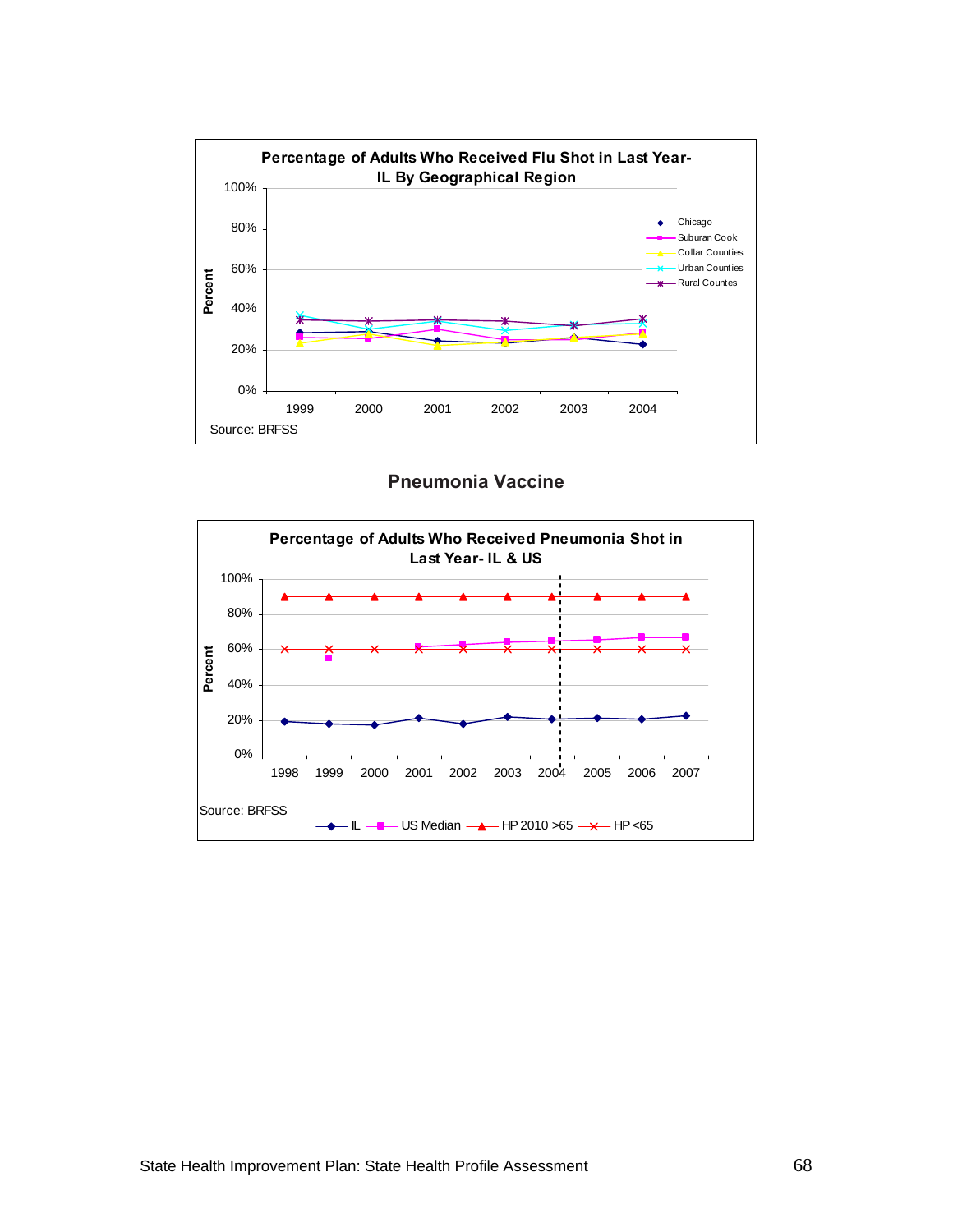



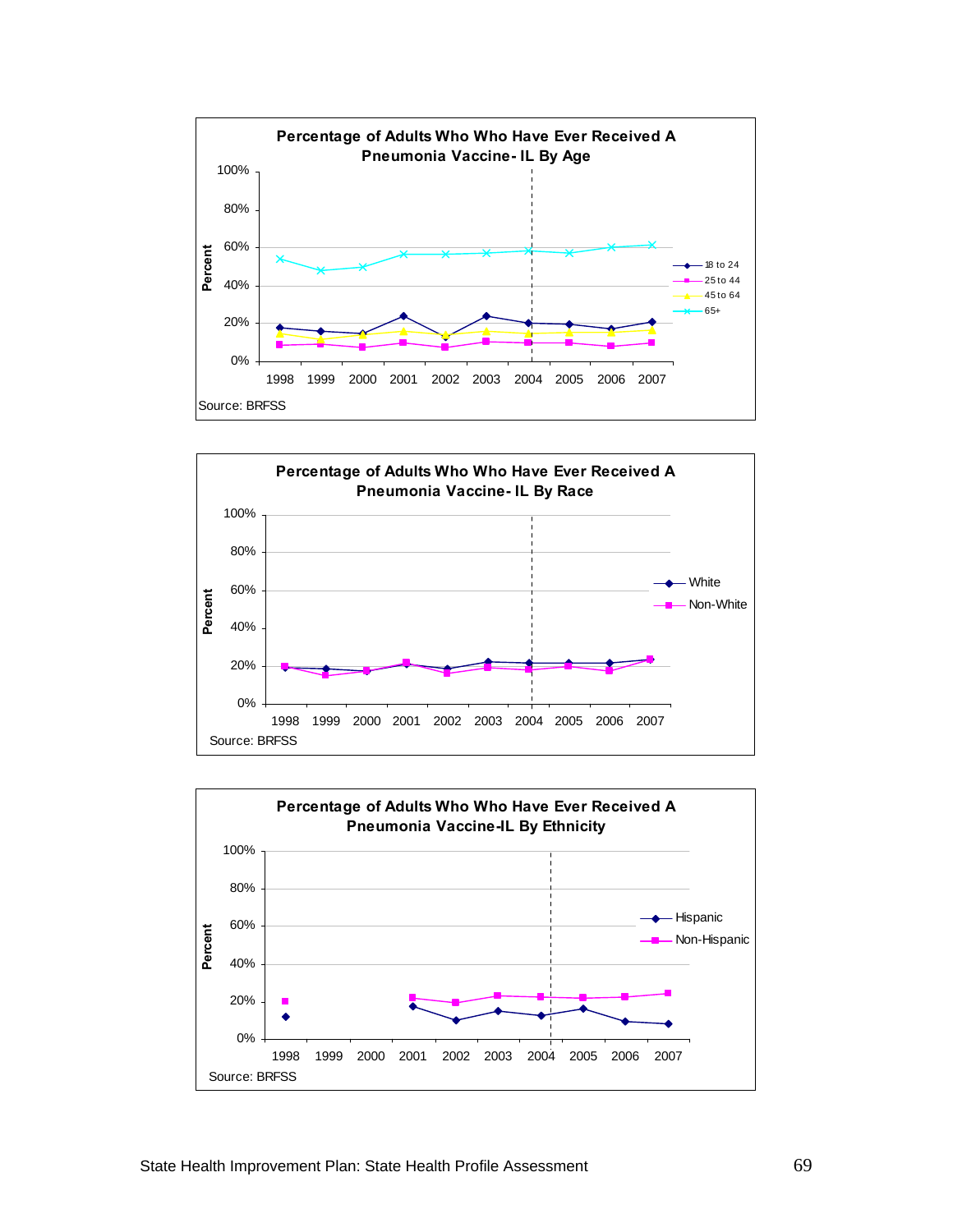



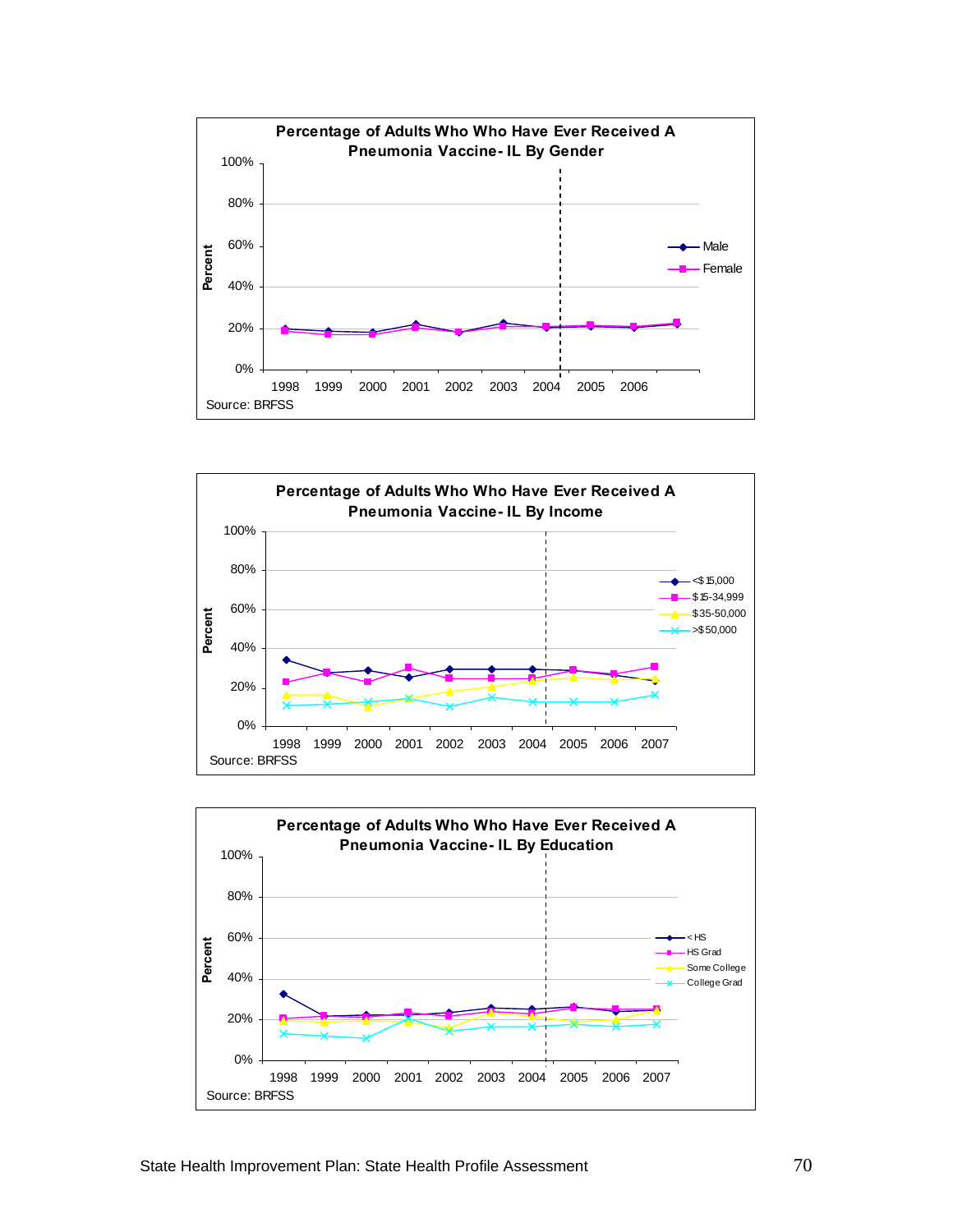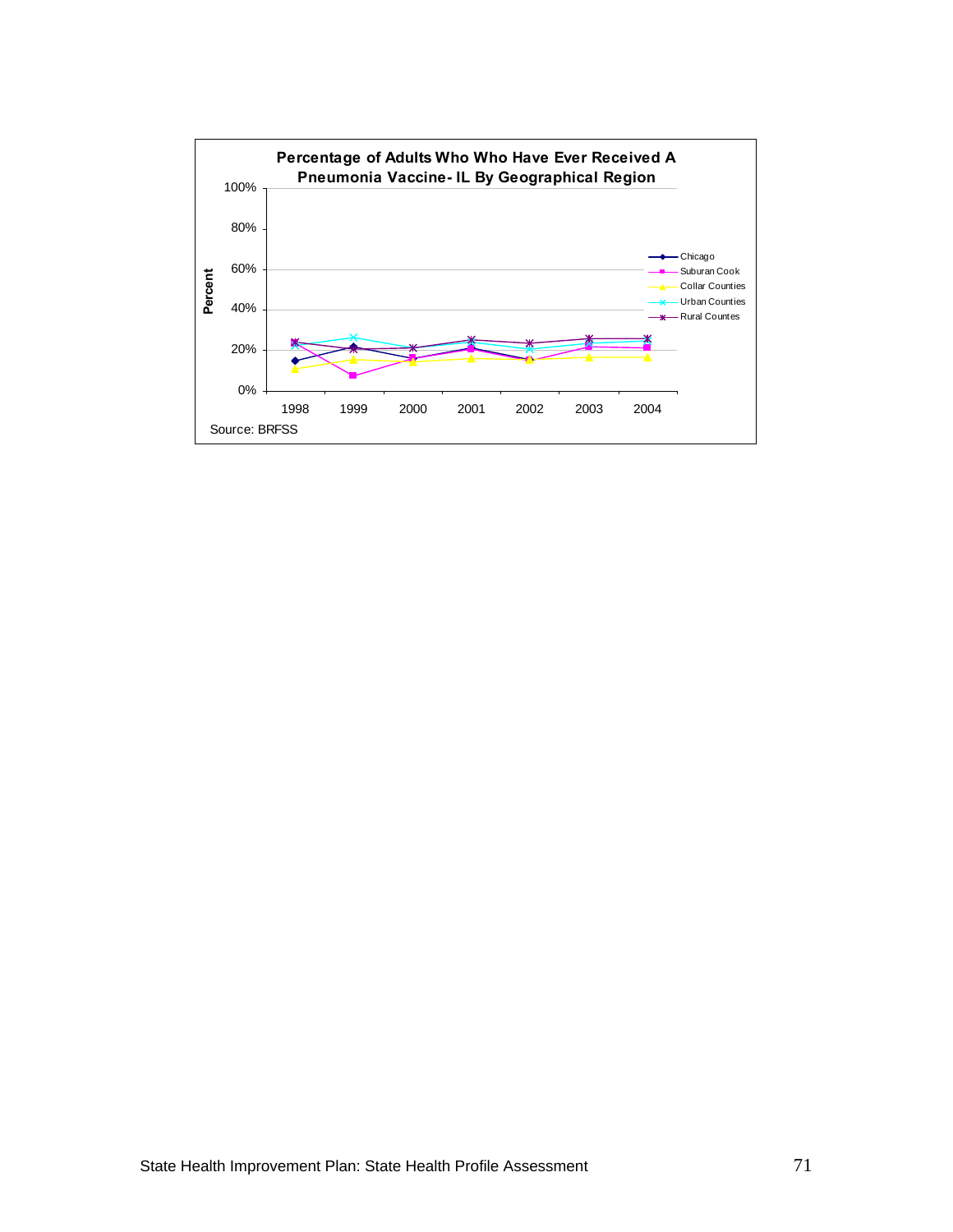| <b>Injury and Violence</b> |                                                                 |  |
|----------------------------|-----------------------------------------------------------------|--|
| 15-15a.                    | Reduce deaths caused by motor vehicle crashes.                  |  |
| Measure                    | Motor vehicle mortality rates                                   |  |
| $15 - 32.$                 | Reduce homicides.                                               |  |
| Measure                    | Homicide rate                                                   |  |
| 15-38                      | Reduce physical fighting among adolescents                      |  |
| Measure                    | Percentage of high school students who were in a physical fight |  |
|                            | Reduce violence related injuries                                |  |
| Measure                    | Violence related hospitalization rate                           |  |

### **Motor Vehicle Crashes**



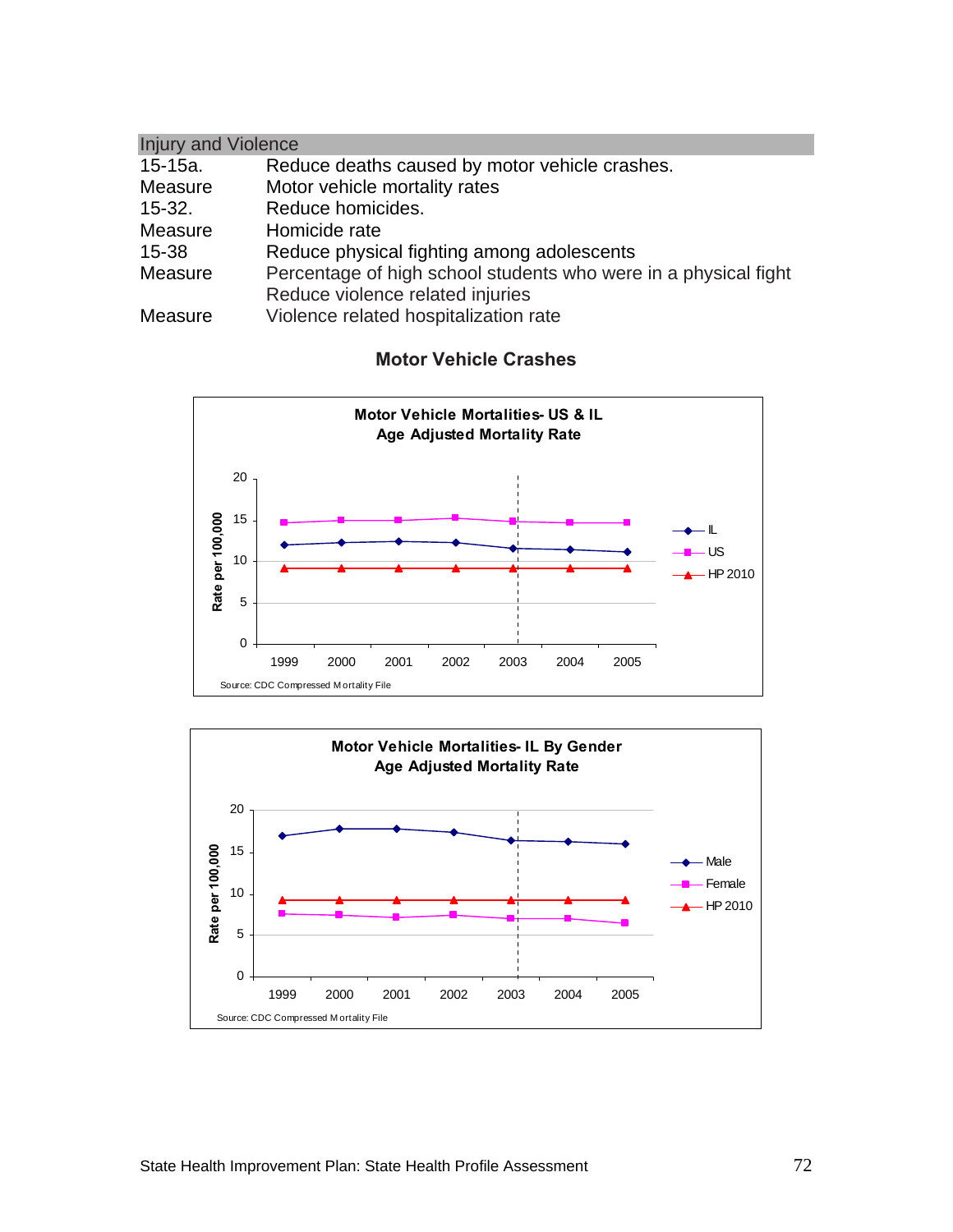

| <b>Homicide</b> |
|-----------------|
|-----------------|

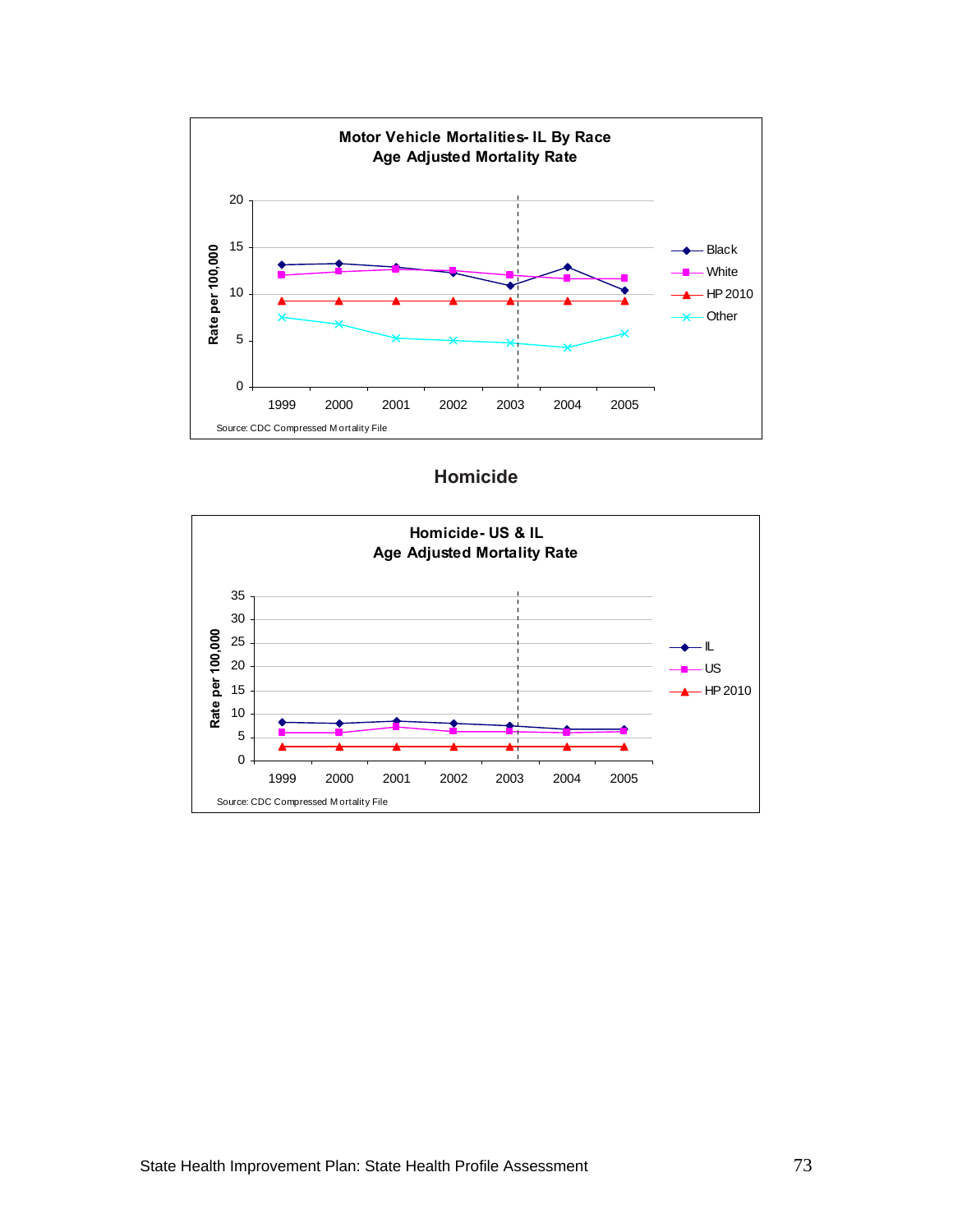

1999 2000 2001 2002 2003 2004 2005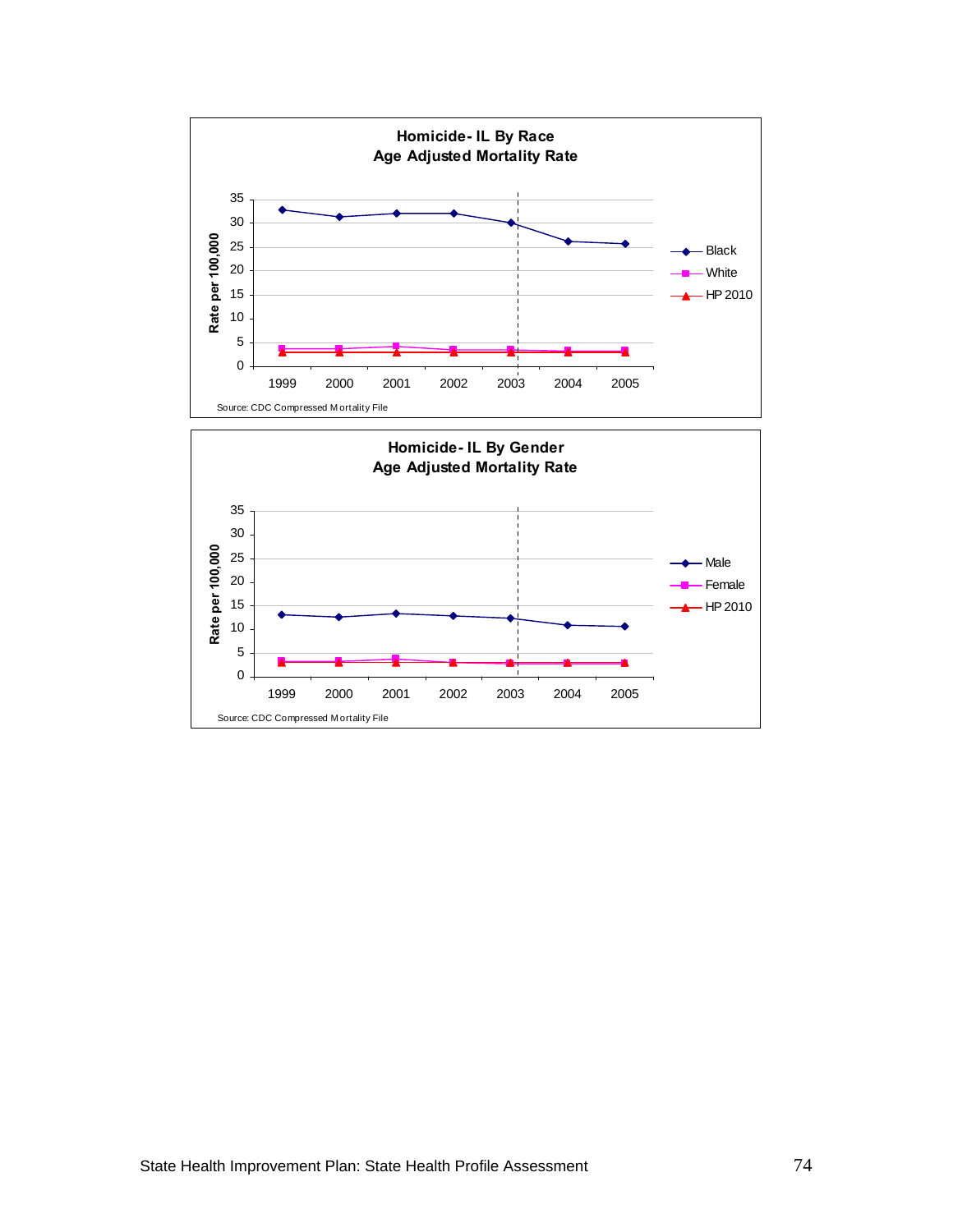#### **High School Fighting-**



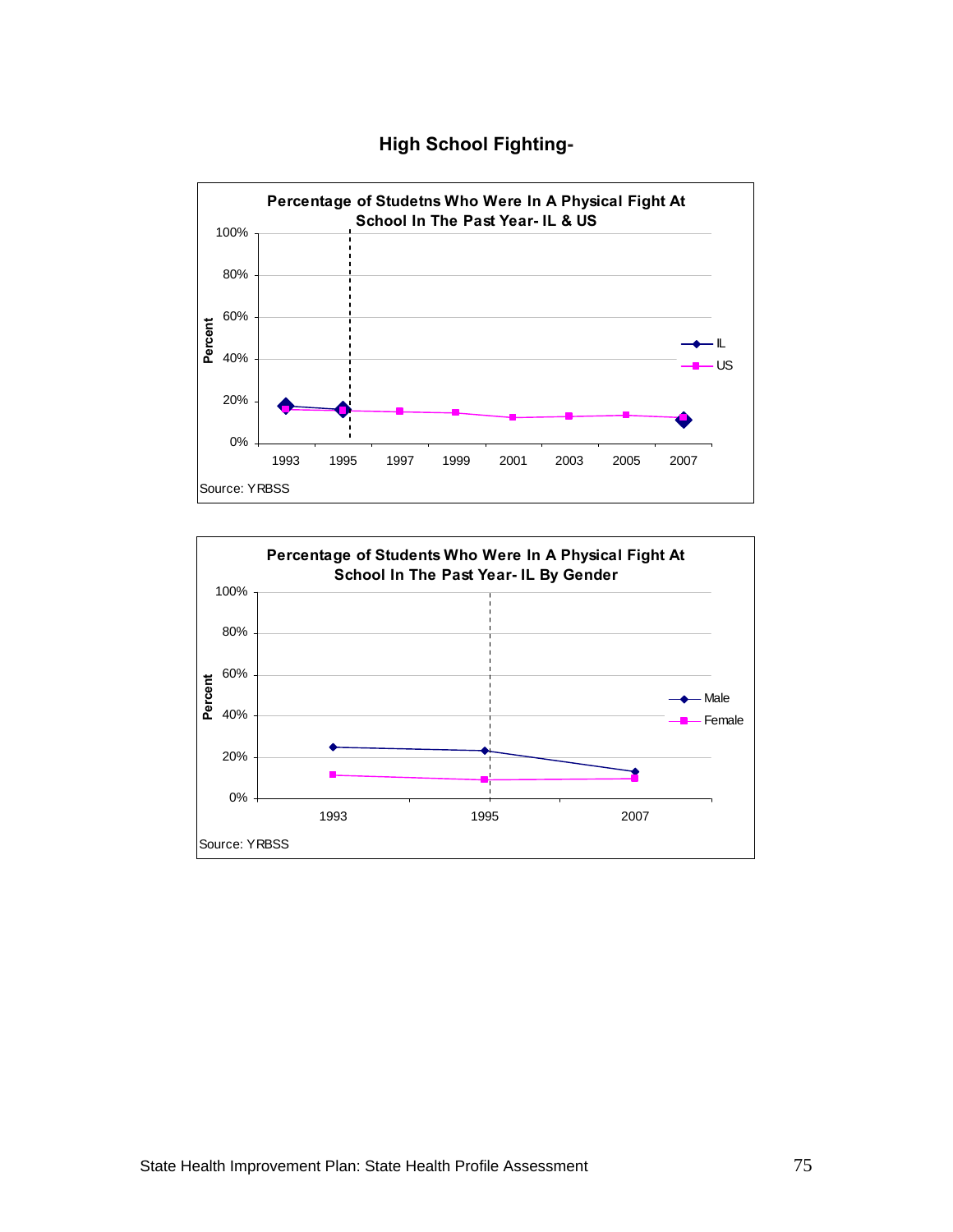

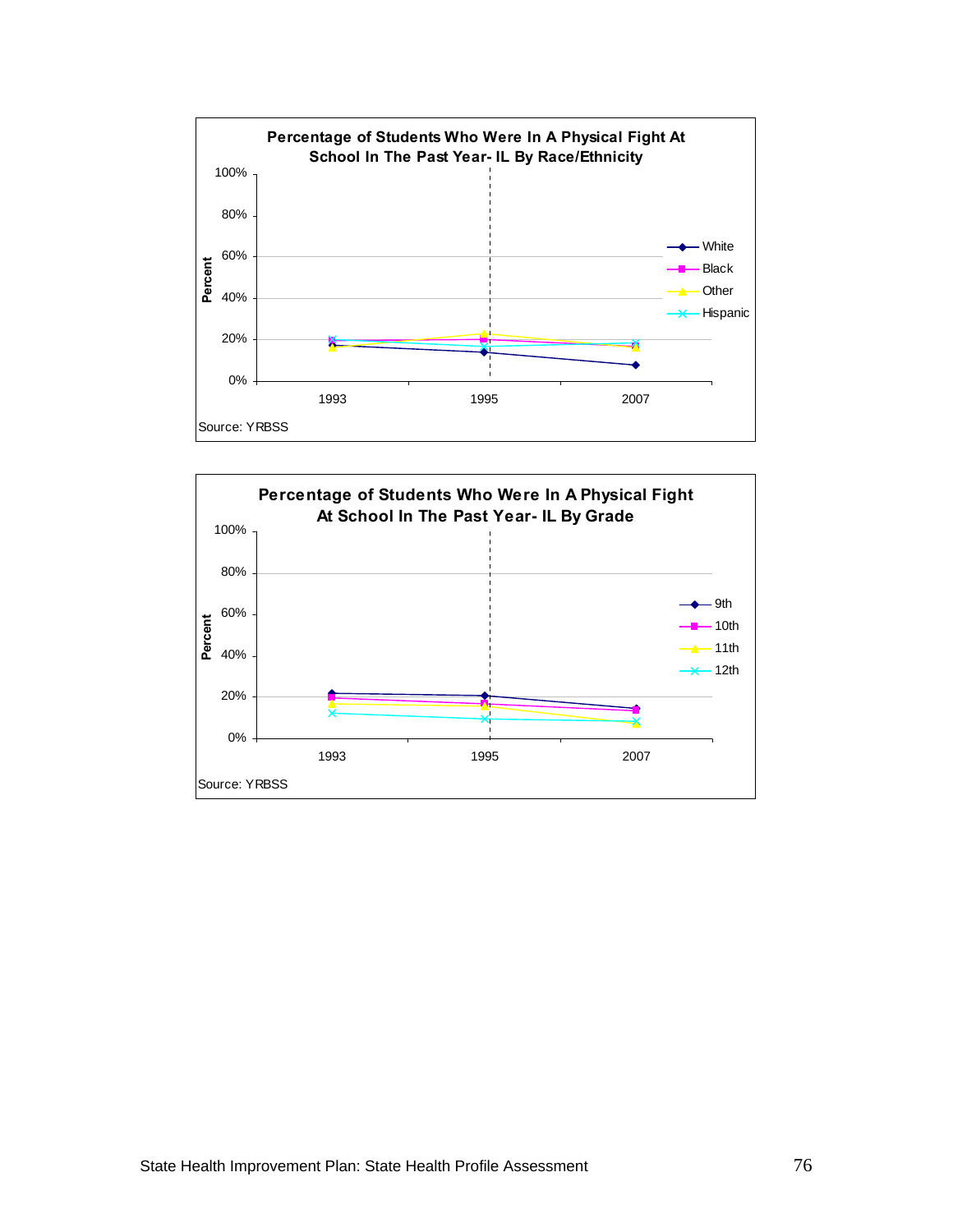| Maternal, Infant and Child Health |                                                                 |  |  |
|-----------------------------------|-----------------------------------------------------------------|--|--|
| $16-1.$                           | Reduce fetal and infant deaths.                                 |  |  |
| Measure                           | Fetal and infant mortality rate.                                |  |  |
| $16-10.a$                         | Reduce low birth weight (LBW) and very low birth weight (VLBW). |  |  |
| Measure                           | LBW rate.                                                       |  |  |
| $16-10b.$                         | Reduce very low birth weight (VLBW).                            |  |  |
| Measure                           | VLBW rate.                                                      |  |  |

### **Infant Death**



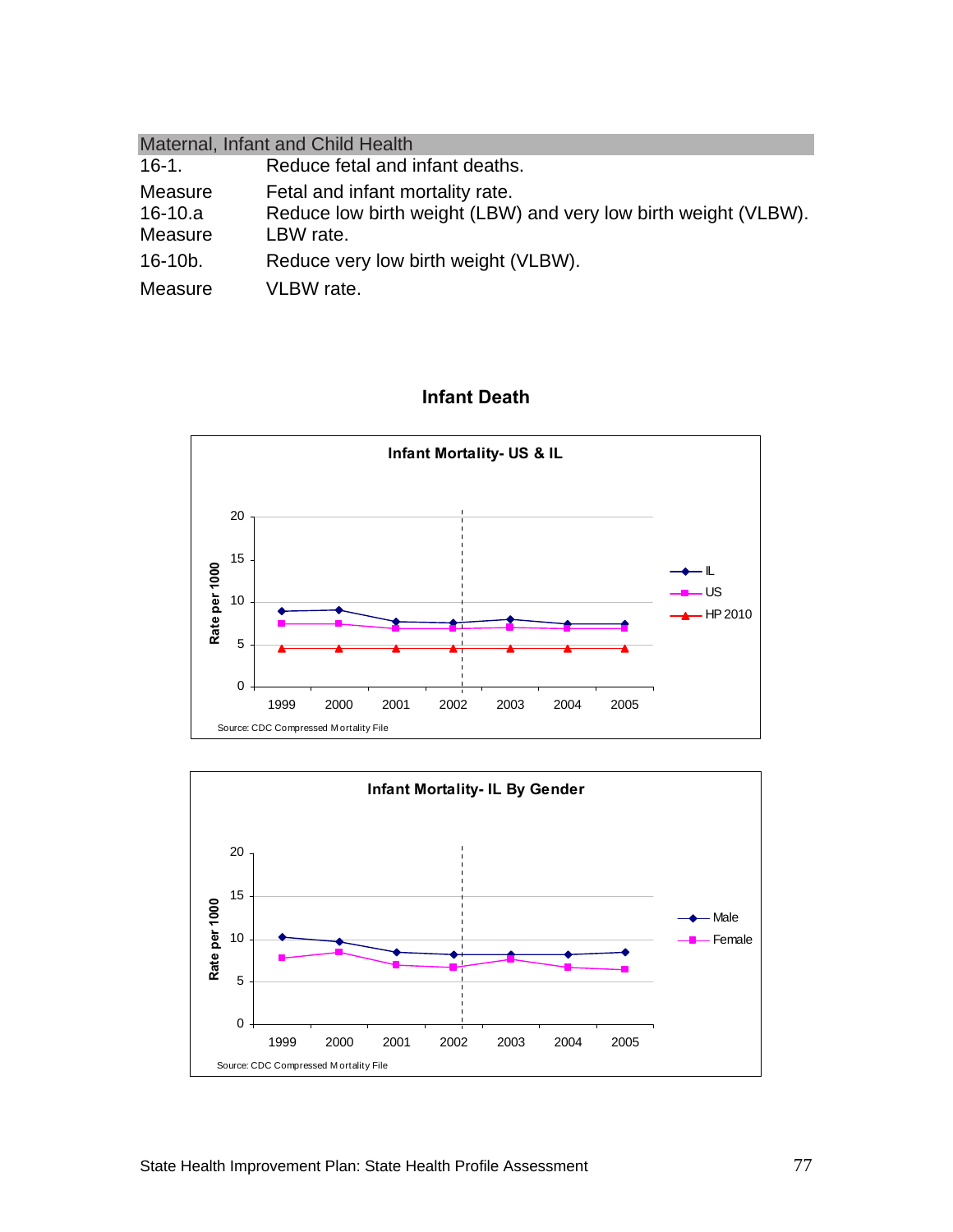

**Low Birth Weight** 

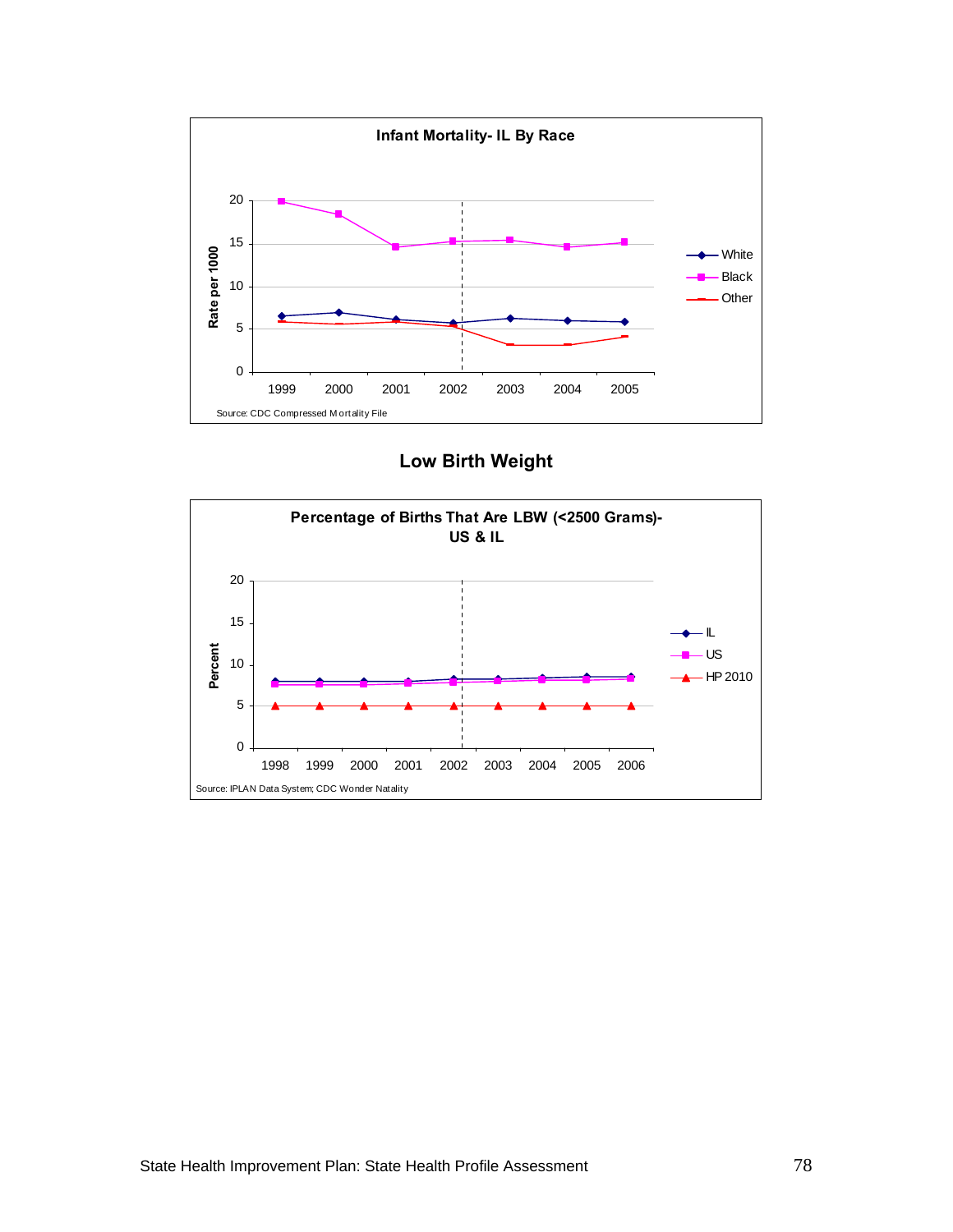

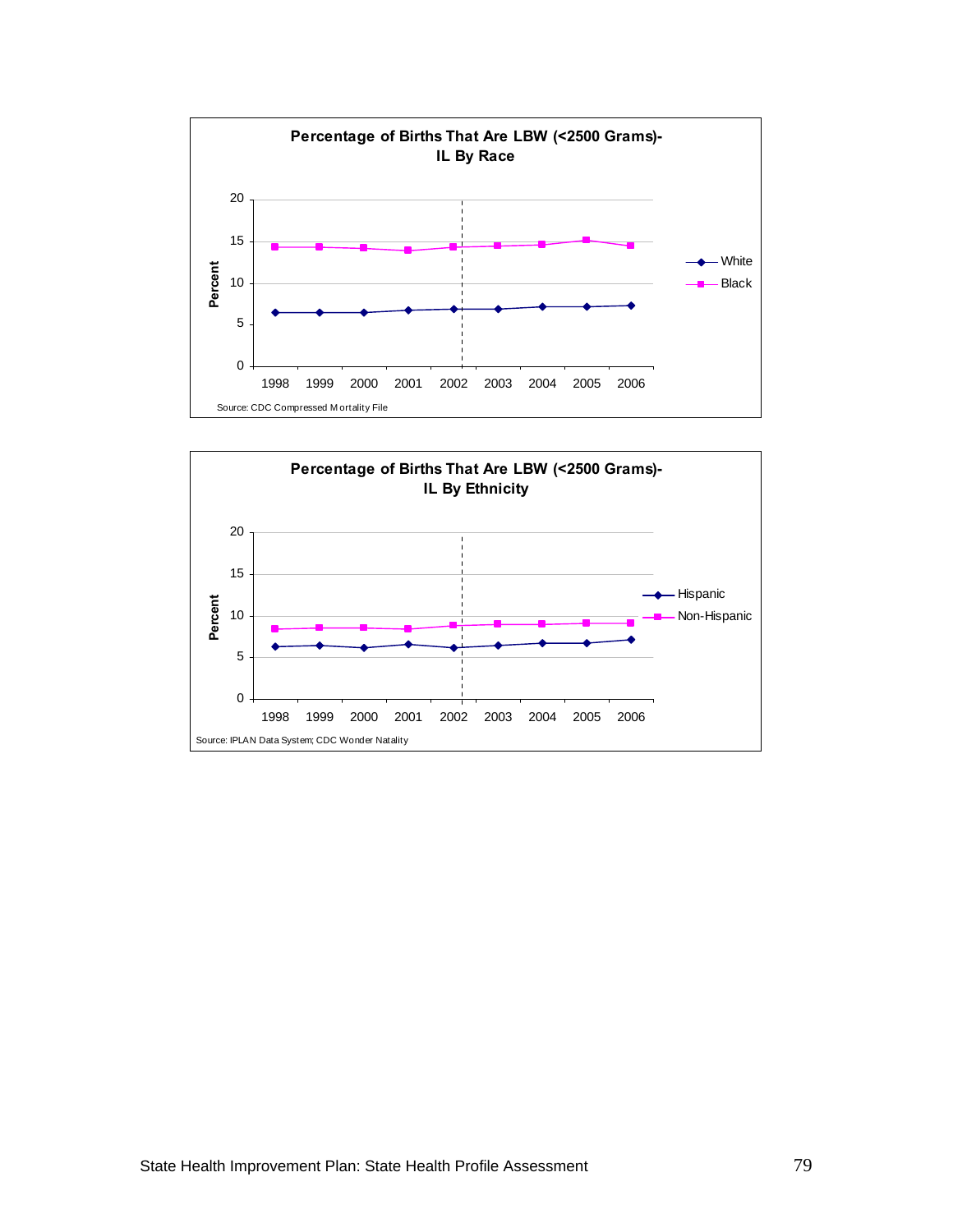

### **Very Low Birth Weight**

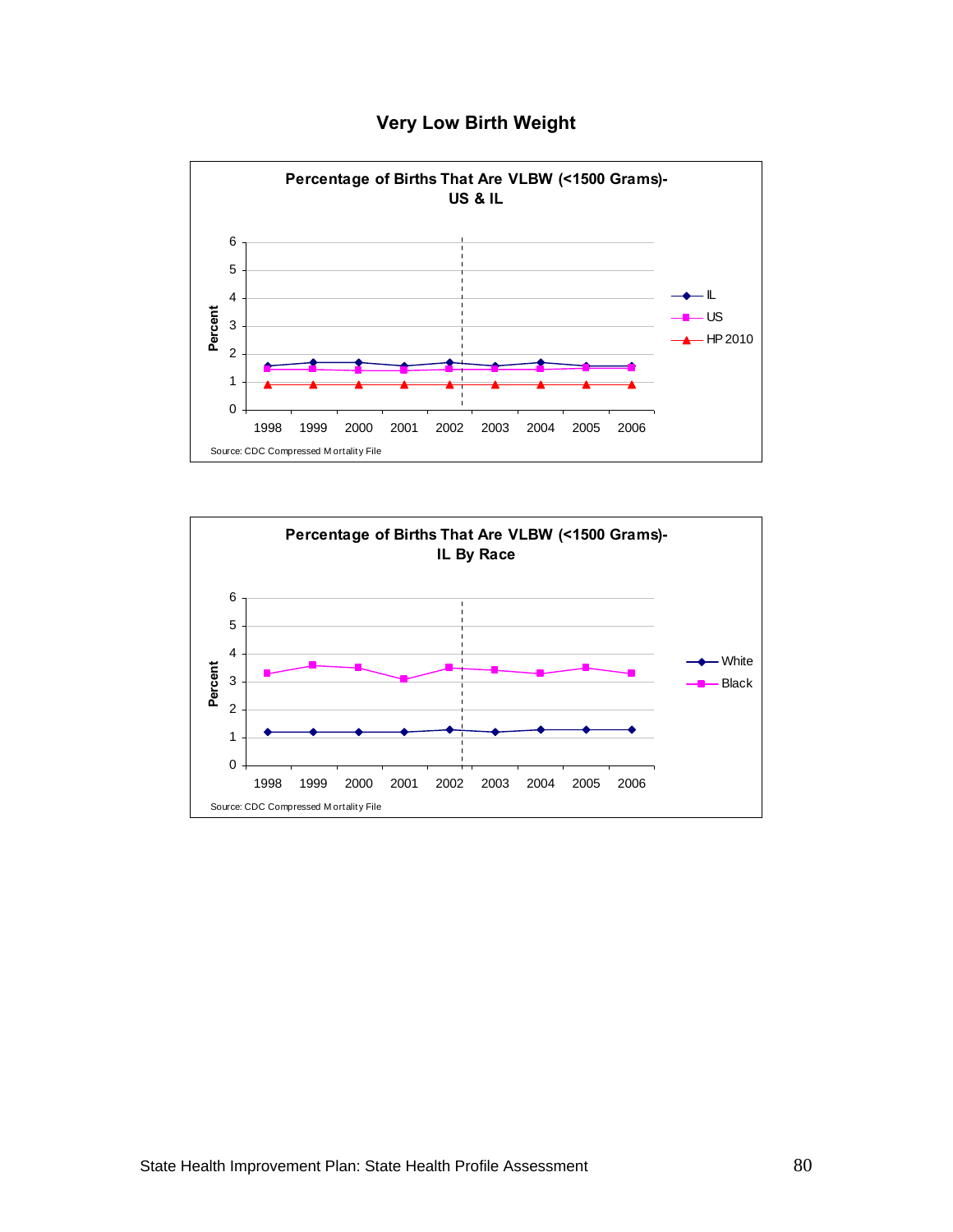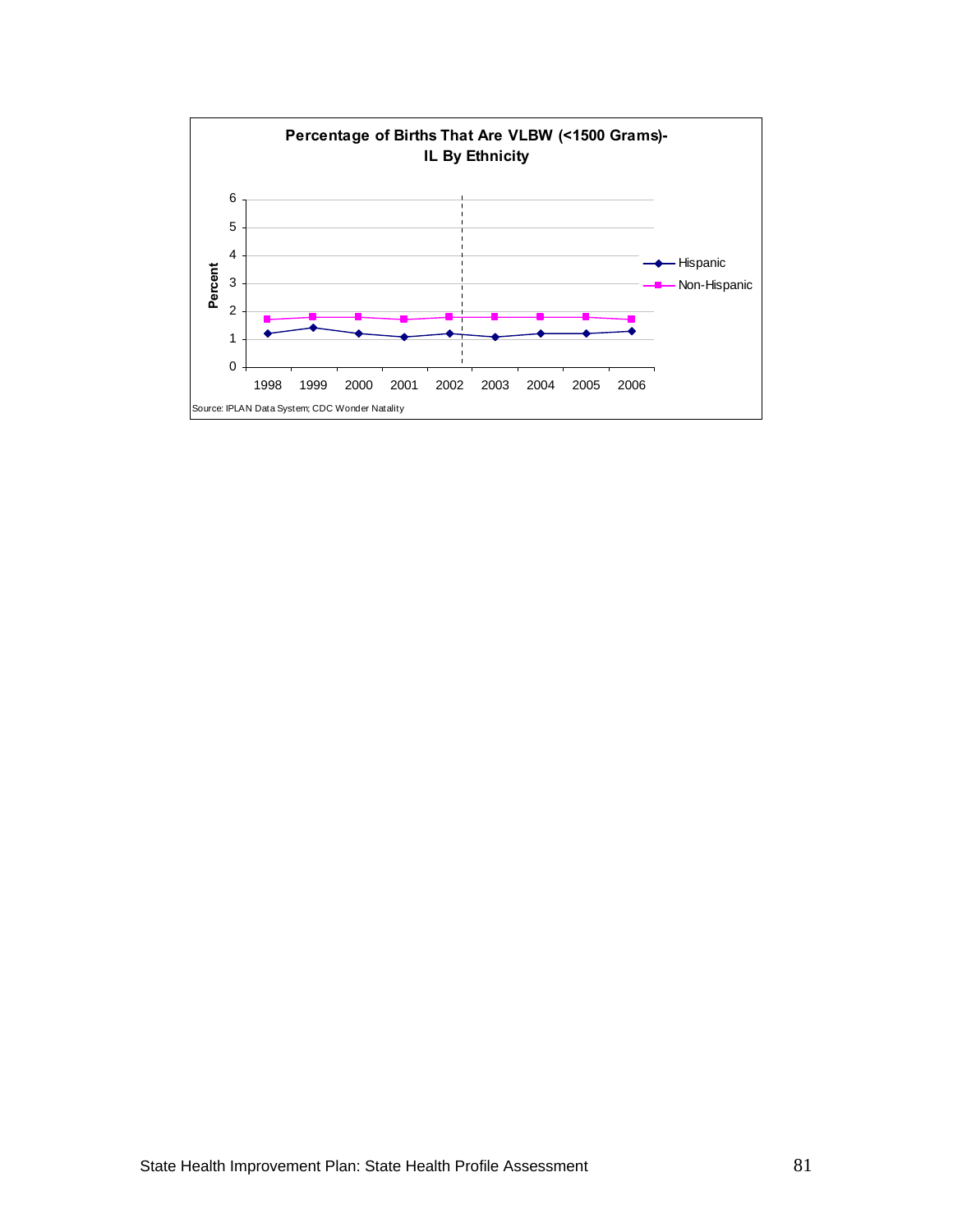| <b>Mental Health</b> |                                                                  |
|----------------------|------------------------------------------------------------------|
| $18-1$               | Reduce the suicide rate.                                         |
| Measure              | Suicide rate                                                     |
| $18-9b$ .            | Increase the proportion of adults with recognized depression who |
|                      | receive treatment.                                               |
| Measure              | Not currently collected.                                         |
|                      | Days during the past 30 days mental health not good              |
| Measure              | Percentage of adults who reported having poor mental health one  |
|                      | or more days in the past 30 days.                                |
|                      | Adolescent mental health                                         |
| Measure              | Percentage of high school students that felt so sad or hopeless  |
|                      | almost every day for >2 weeks in a row that they stopped doing   |
|                      | some usual activities.                                           |



### **Suicide**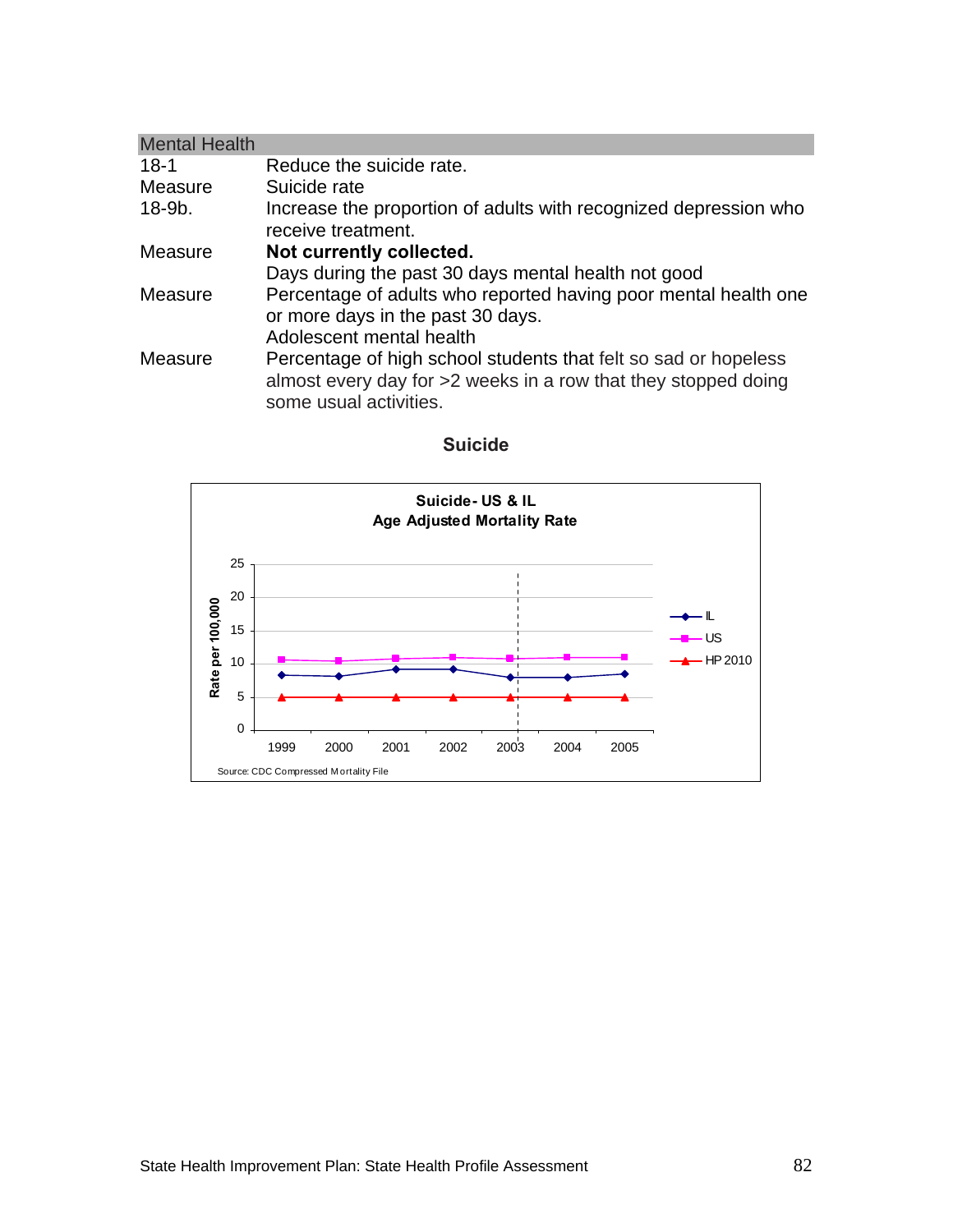

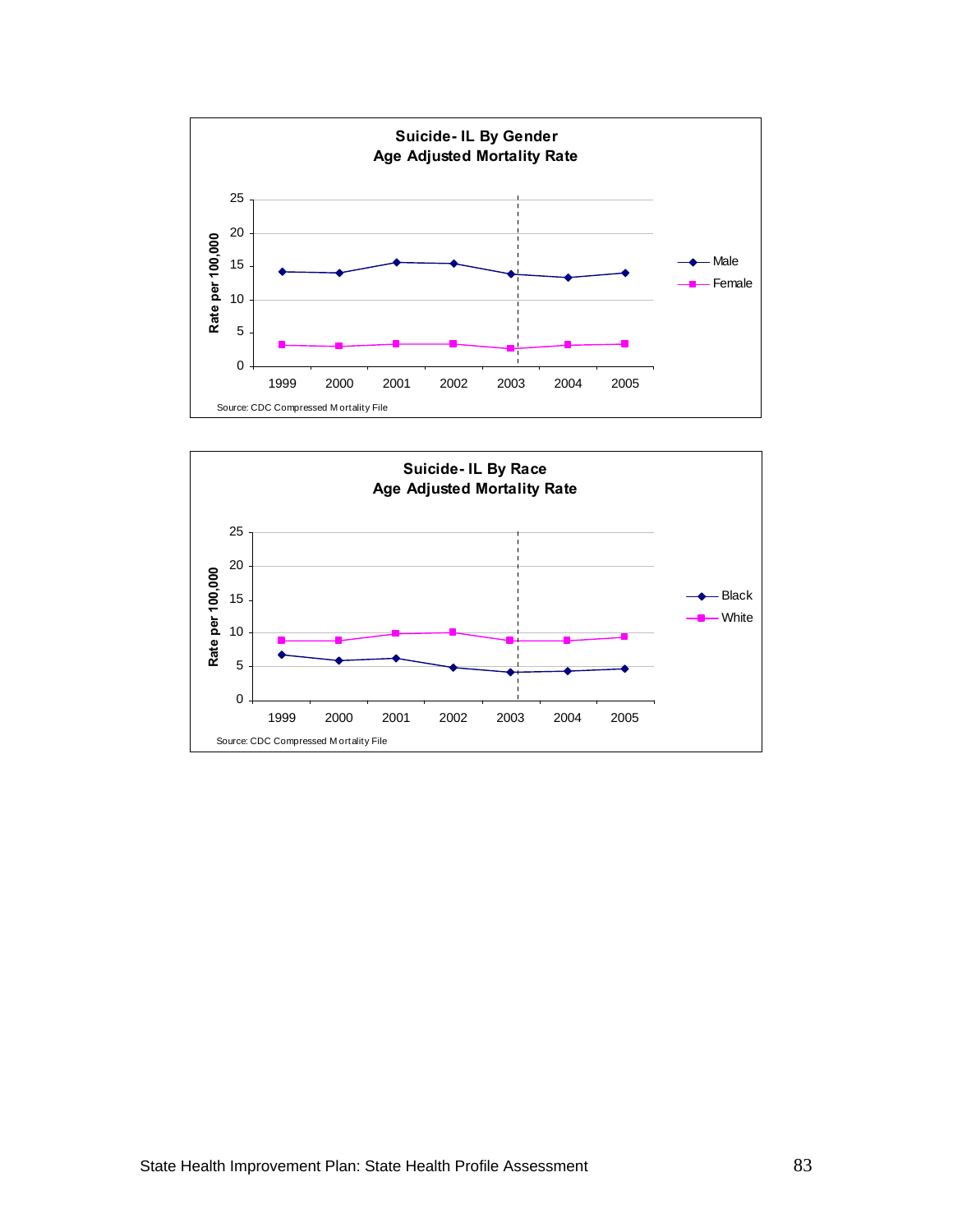



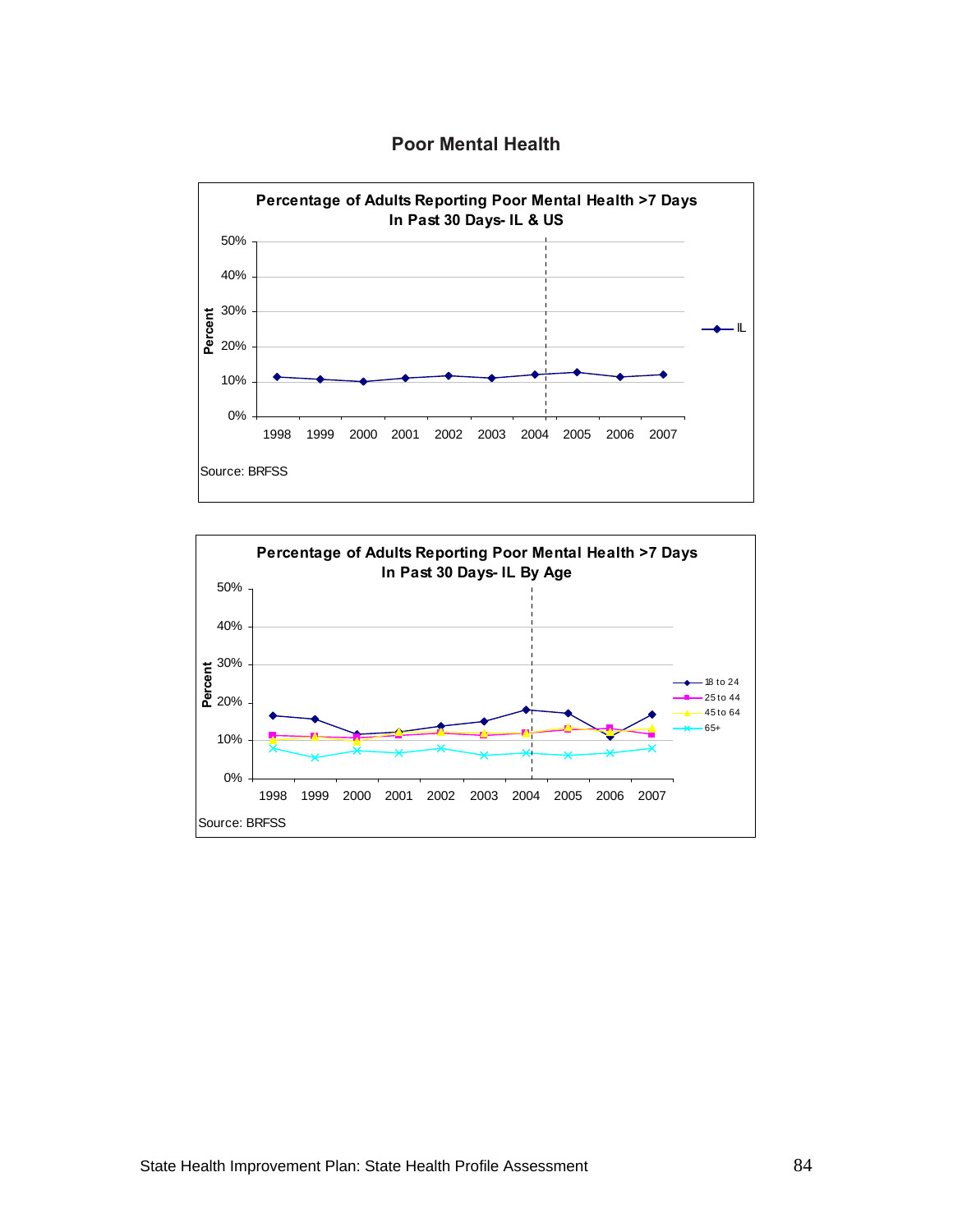



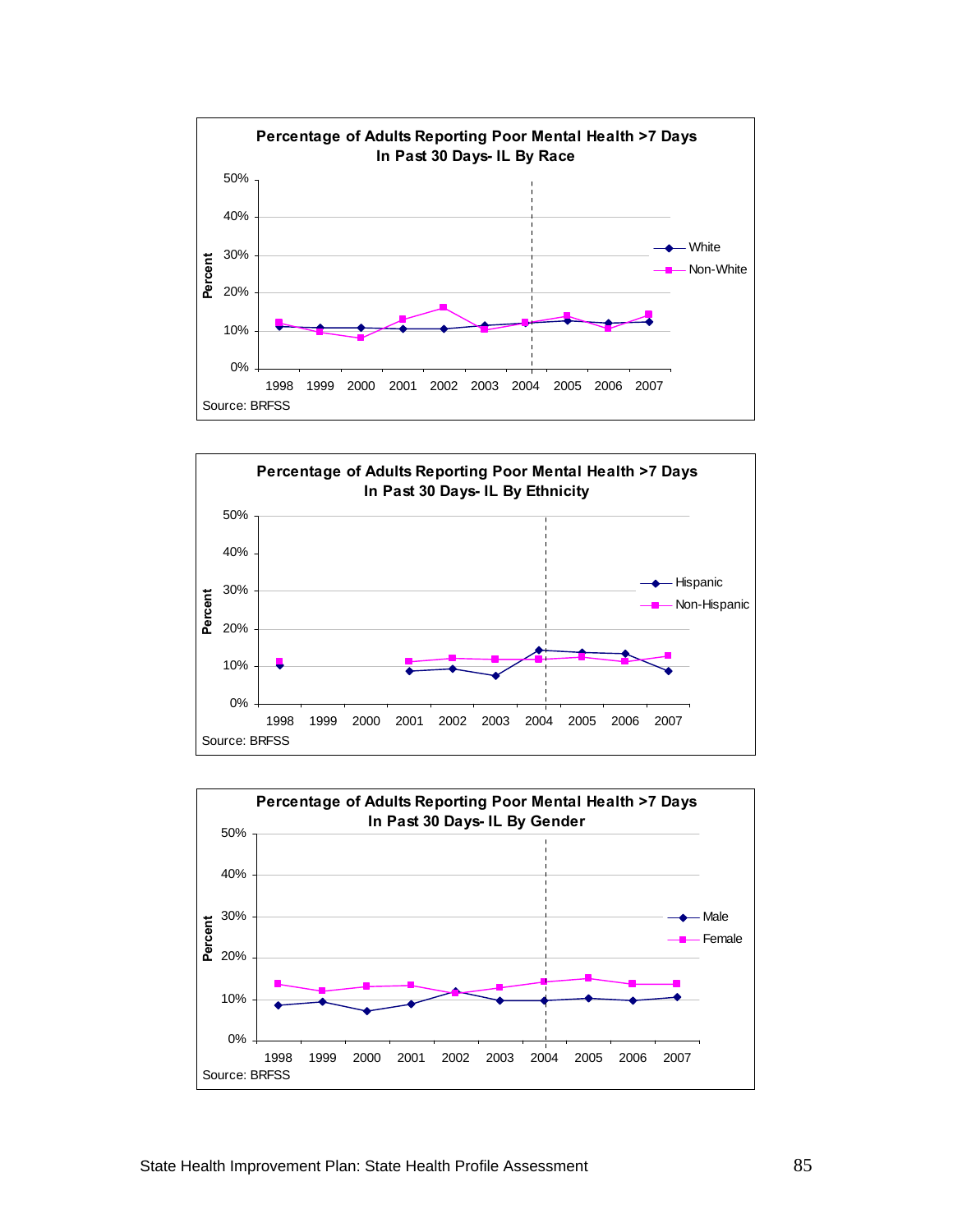



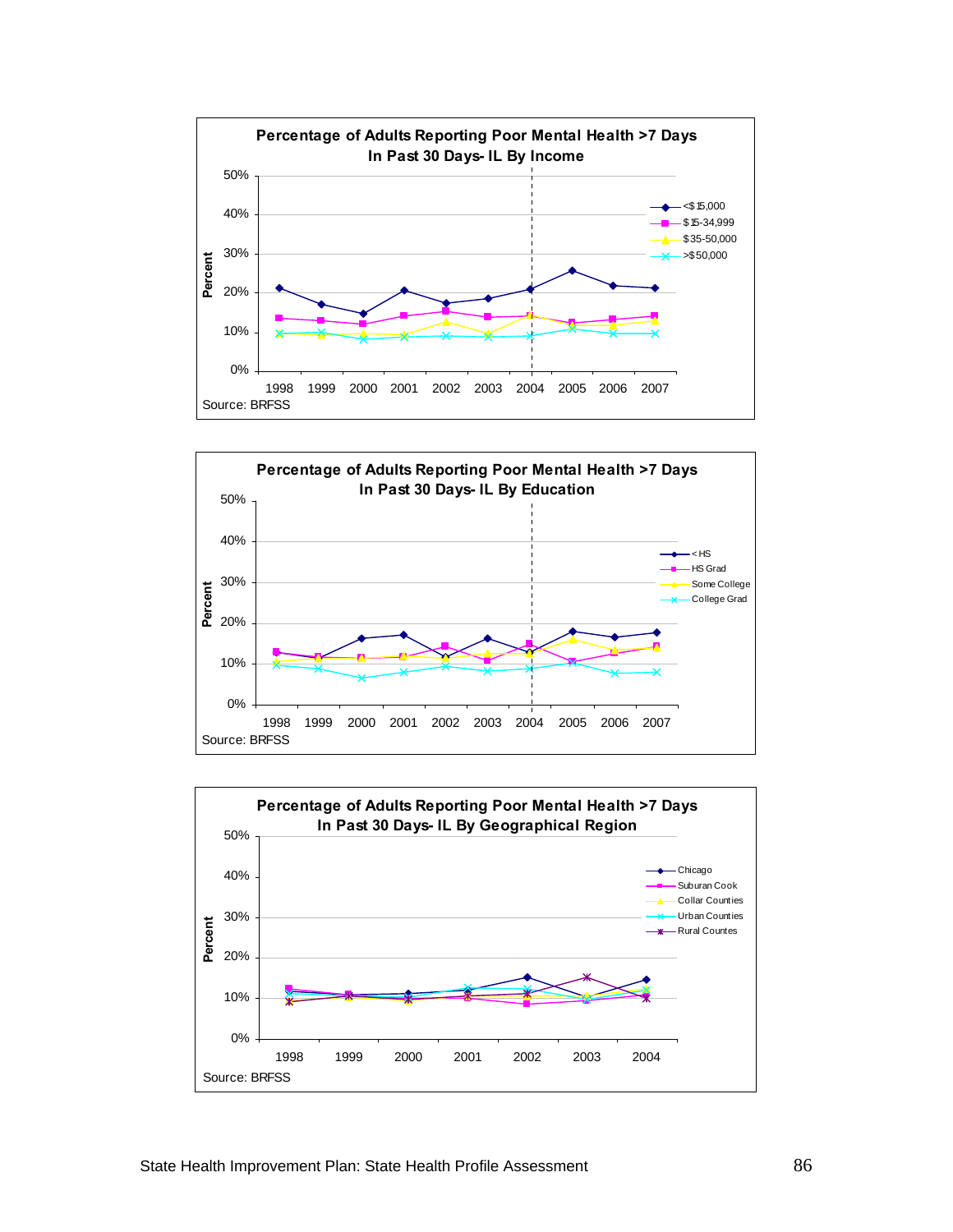

**Youth Feeling Sad and Hopeless-**

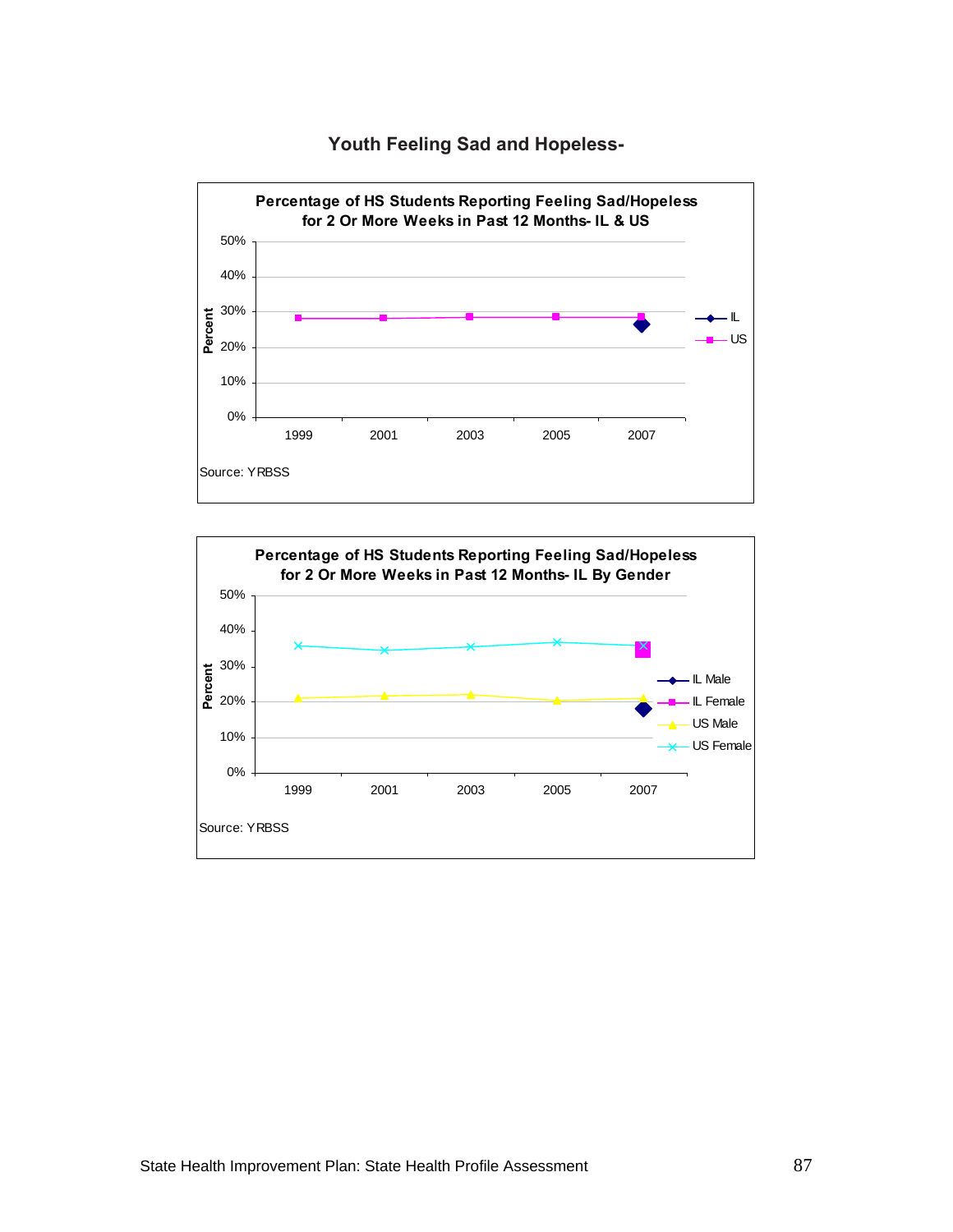#### Occupational Safety and Health 20-1. Reduce deaths from work-related injuries. Measure Work related mortality rate



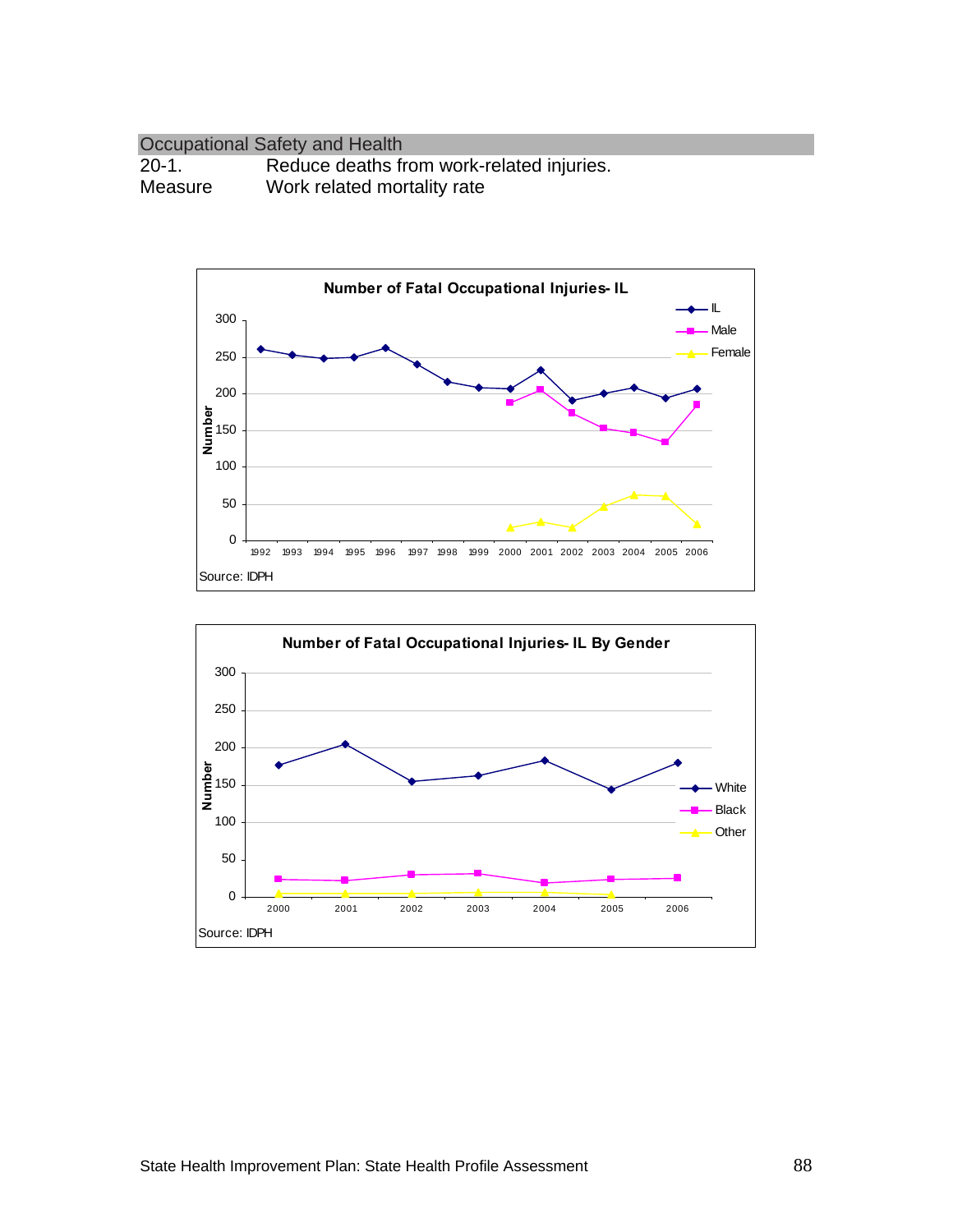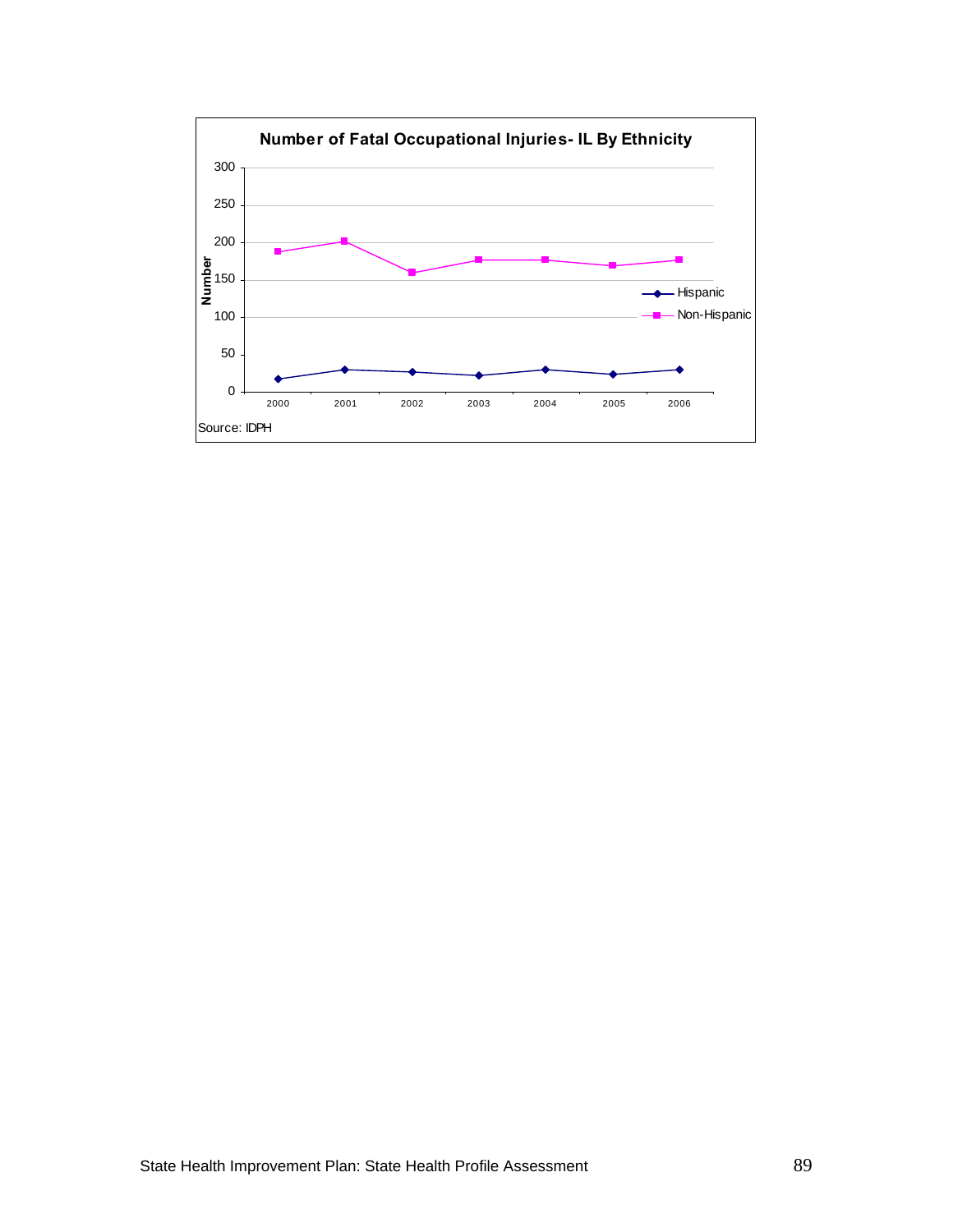| <b>Oral Health</b> |                                                                    |
|--------------------|--------------------------------------------------------------------|
|                    |                                                                    |
| Measure            | Percentage with dental sealant (3rd graders).                      |
| $21 - 1b$ .        | Reduce the proportion of children with dental caries experience in |
|                    | their primary and permanent teeth.                                 |
| Measure            | Percentage with dental caries experience $(3^{rd}$ graders).       |
|                    | Last dental visit (1 year, 1-2 years, >2 years/never)              |
| Measure            | Percentage last dental visit more than 2 years or never            |



**Dental Sealants** 

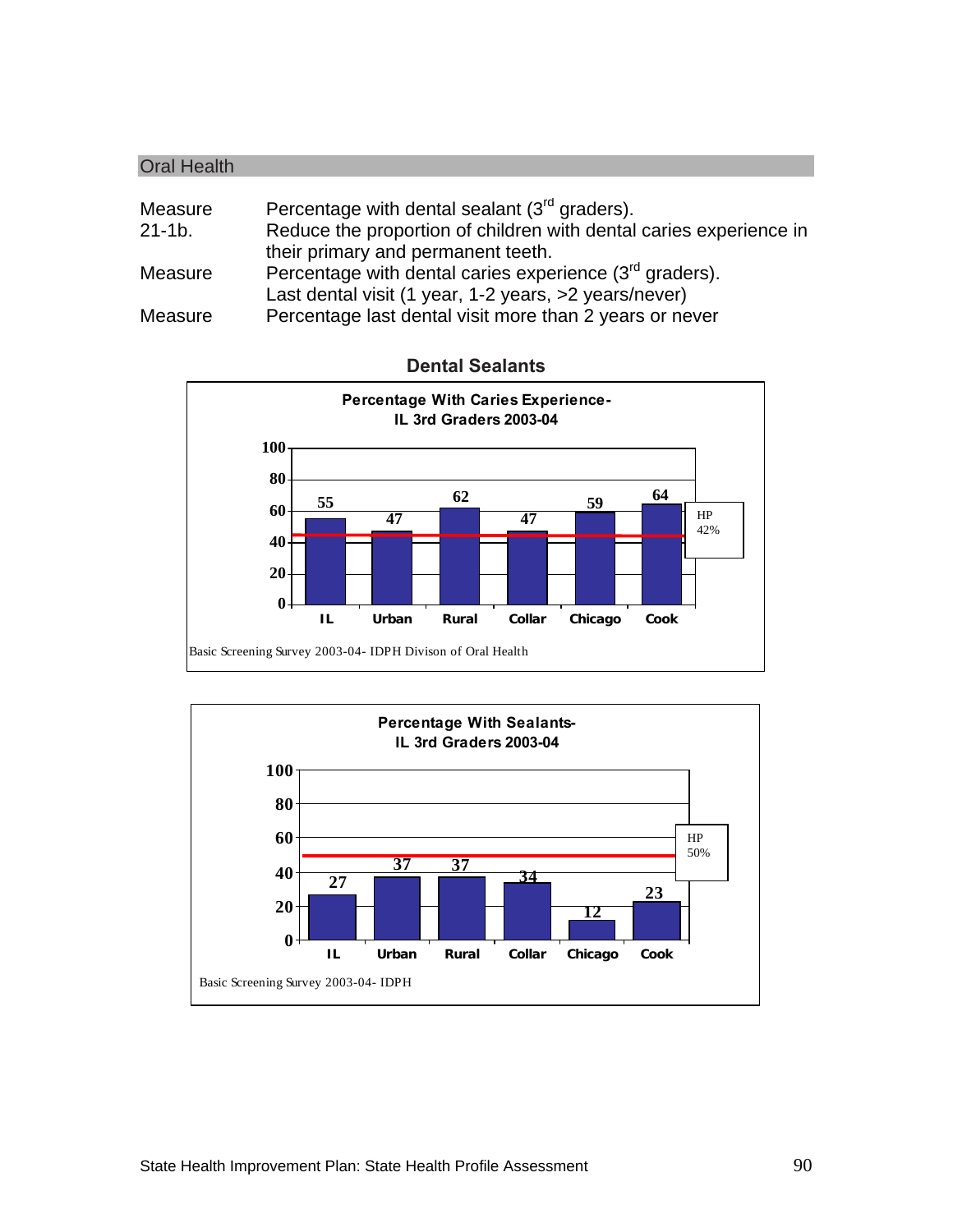

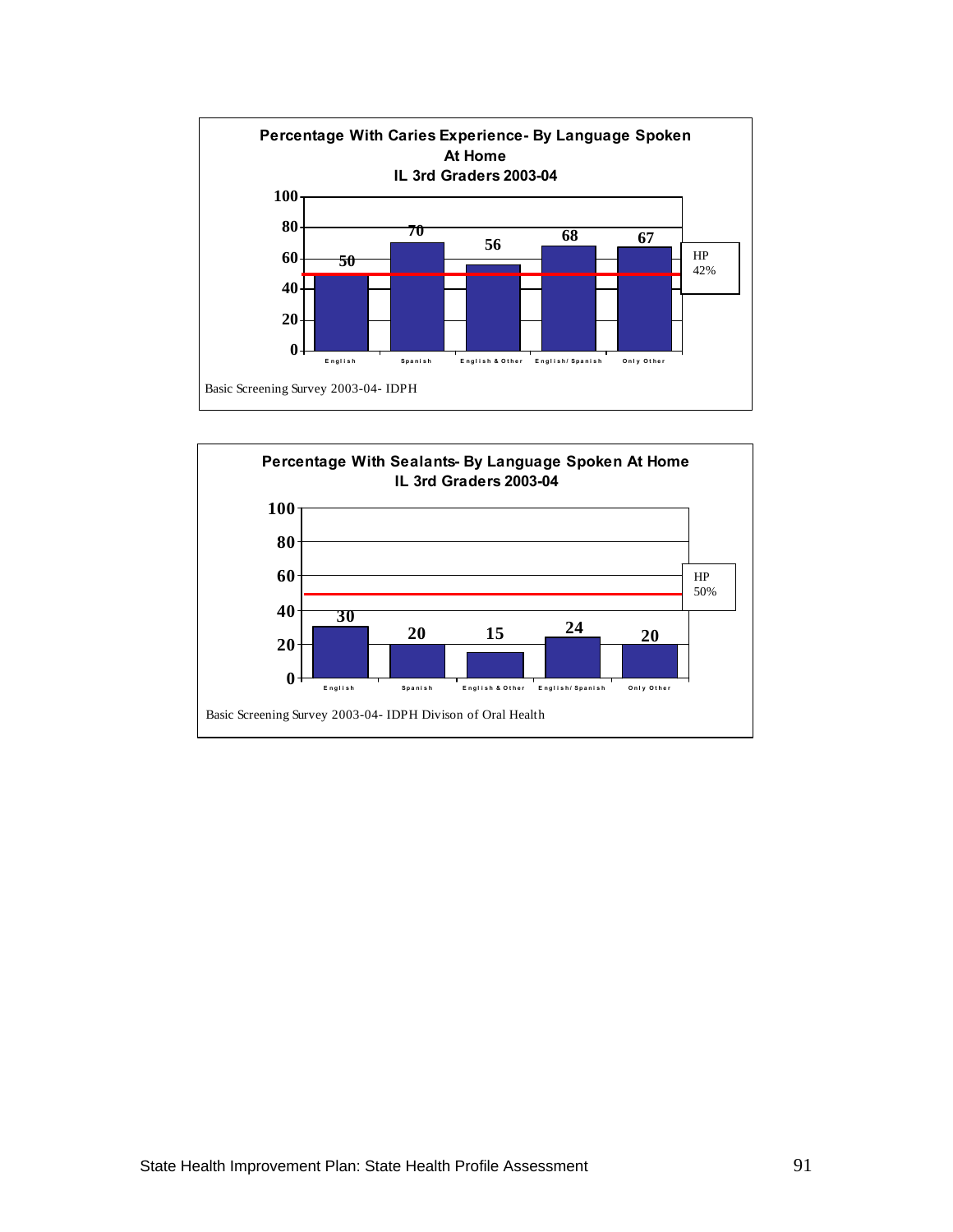



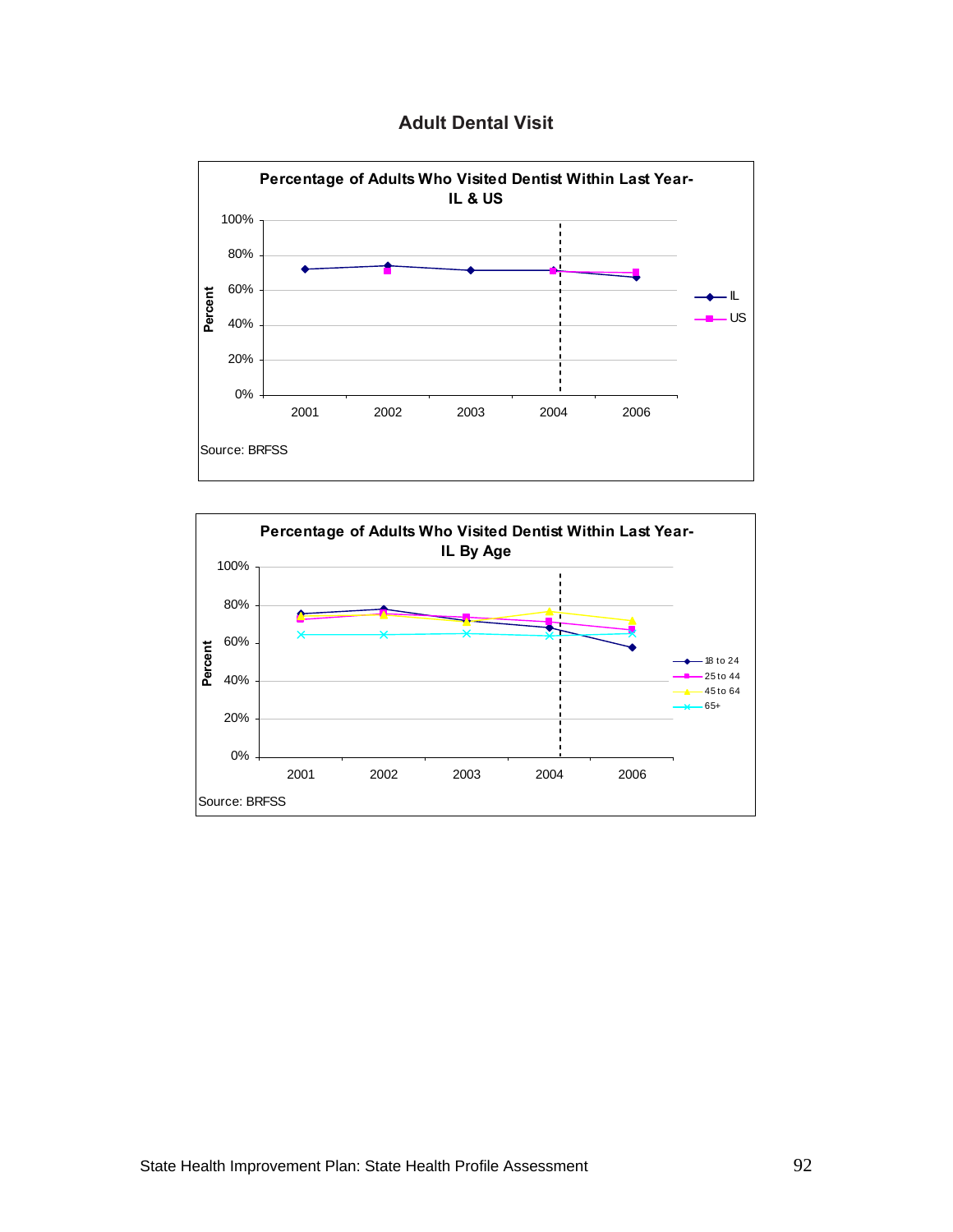



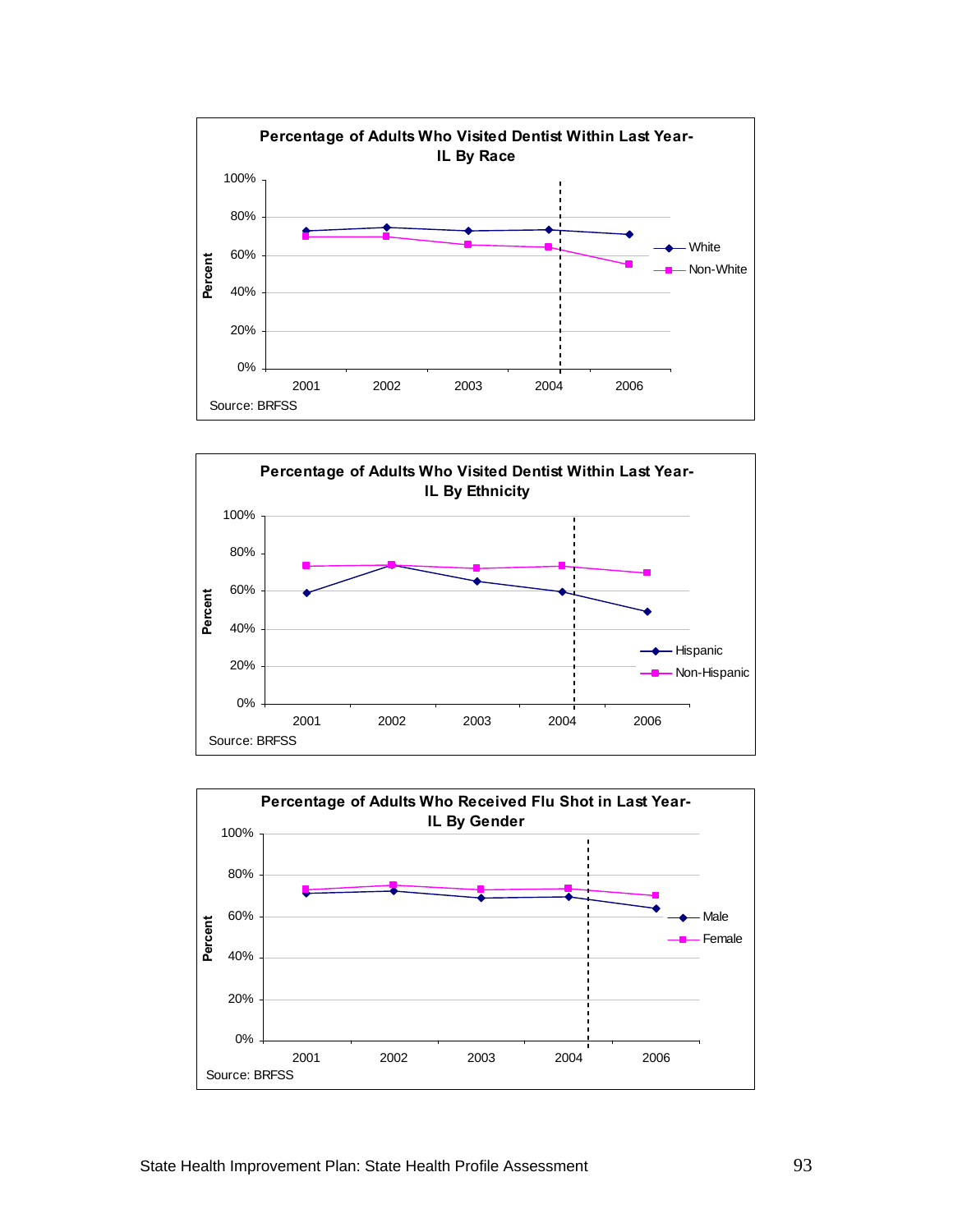



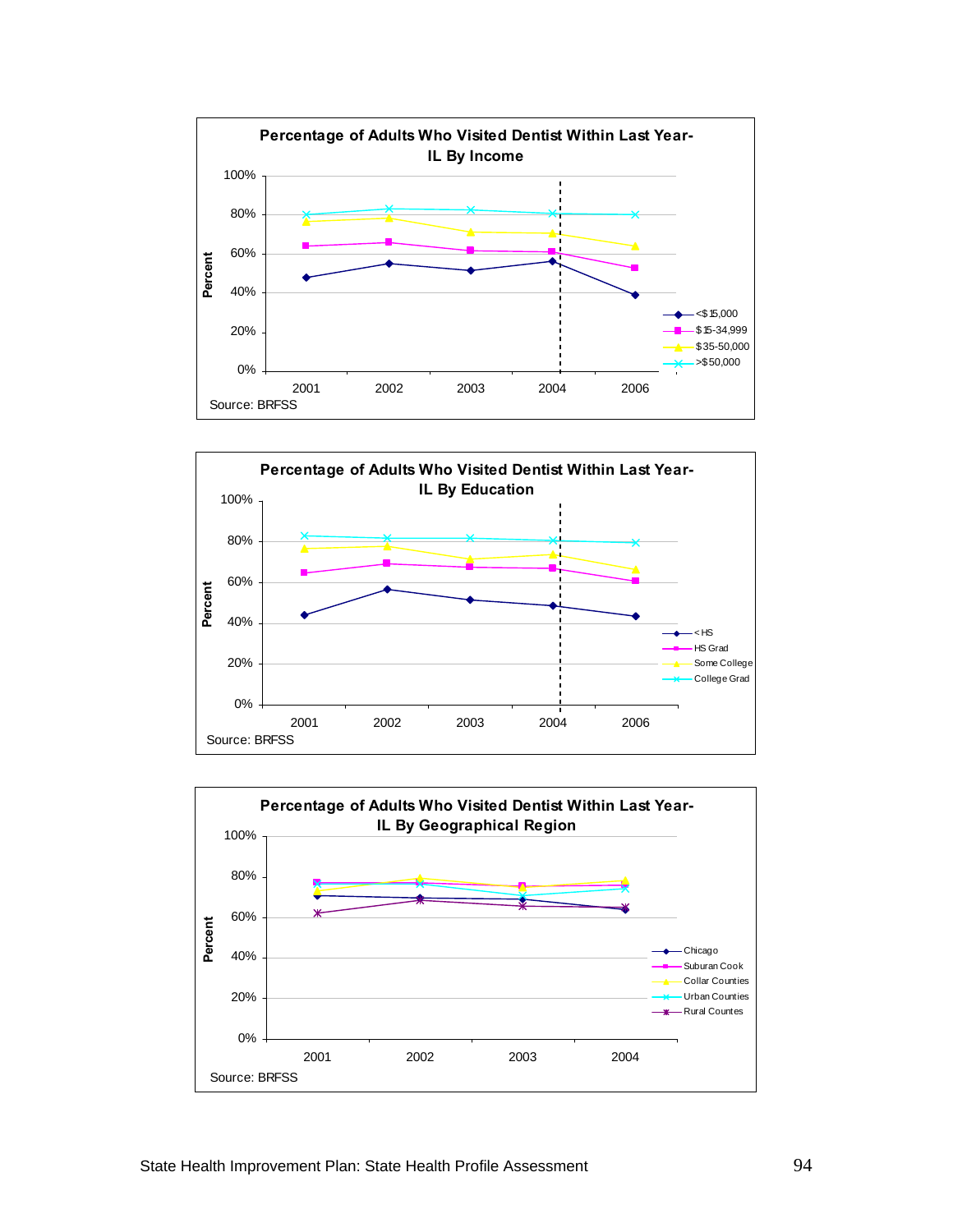| <b>Overweight and Obesity</b> |                                                                                              |  |
|-------------------------------|----------------------------------------------------------------------------------------------|--|
| $19-3c.$                      | Reduce the proportion of children and adolescents who are<br>overweight or obese.            |  |
| Measure                       | Percentage of high school students who are overweight or obese                               |  |
| Measure                       | Percentage of high school students who describe themselves as<br>slightly or very overweight |  |
| $19-2.$                       | Reduce the proportion of adults who are obese.                                               |  |
| Measure                       | Percentage of adults who are obese.                                                          |  |

# **Overweight and Obesity-**



# **High School Students**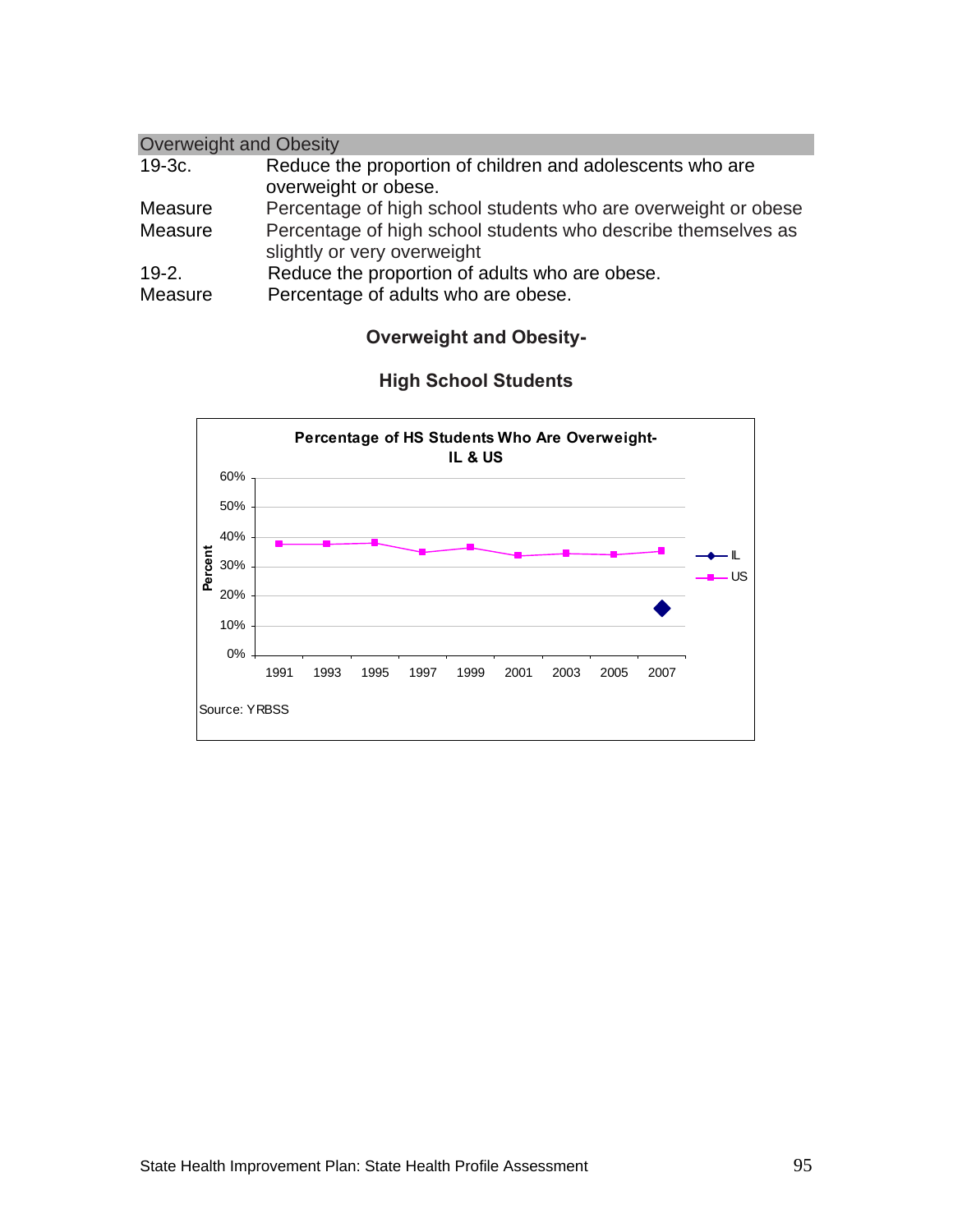

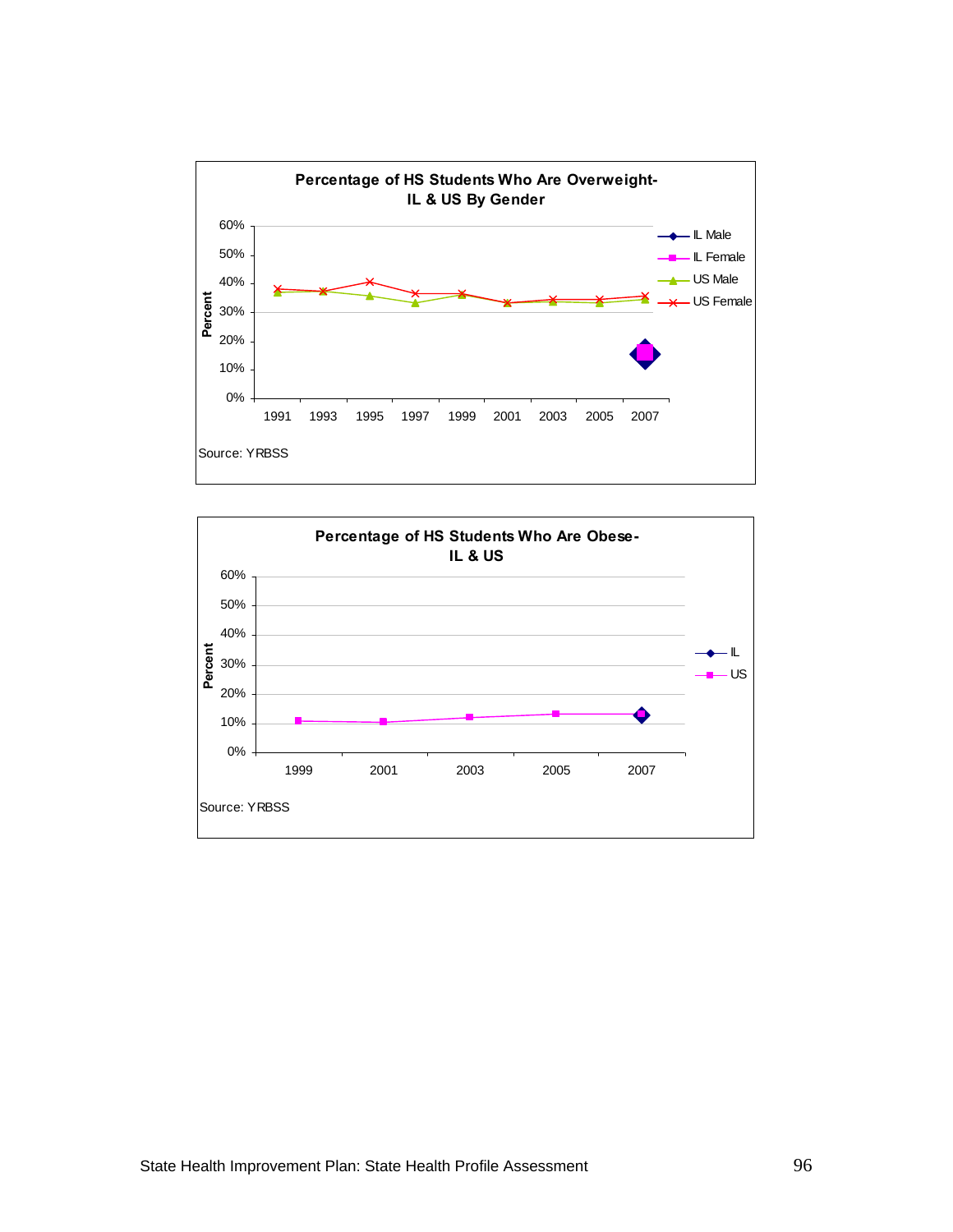

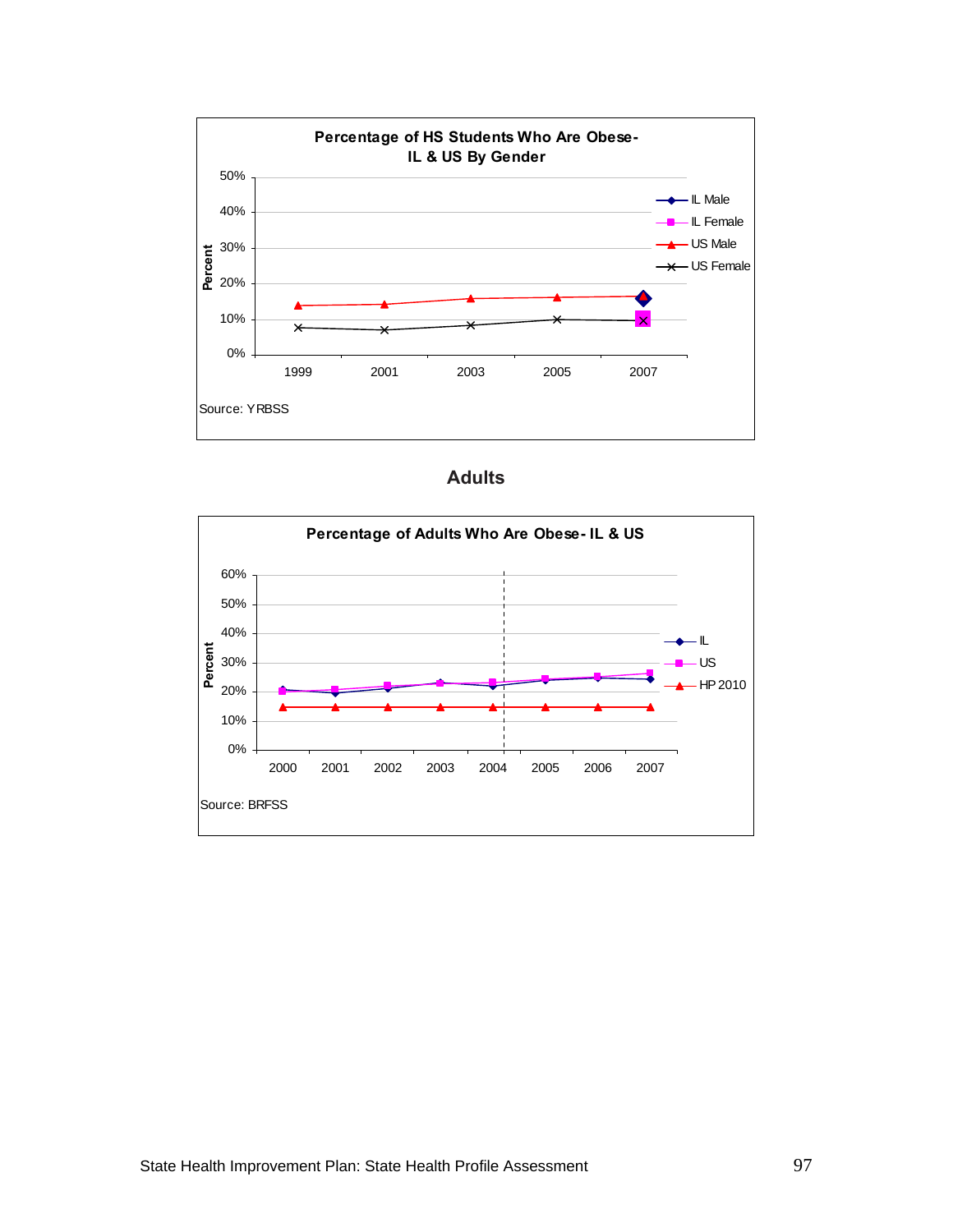



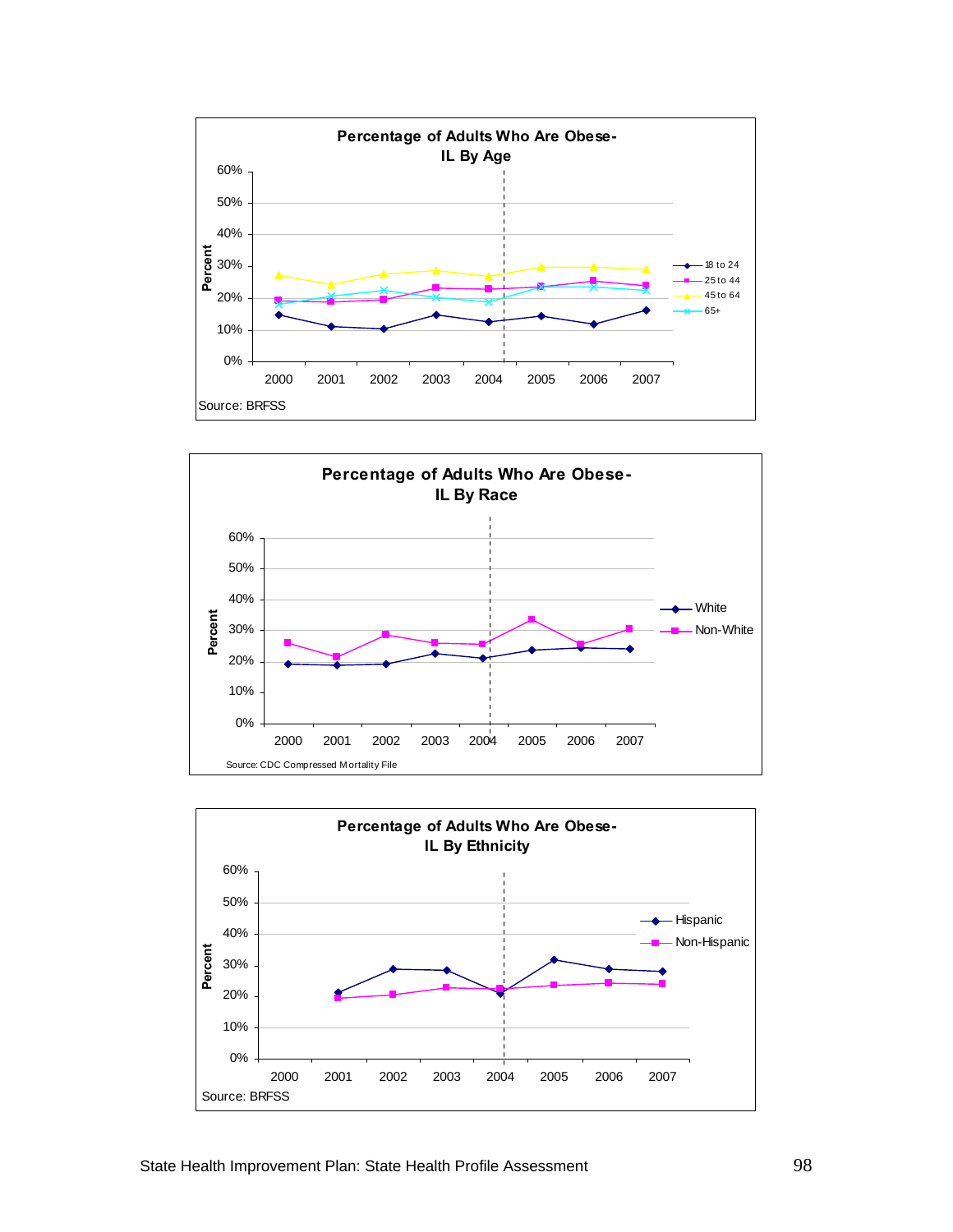



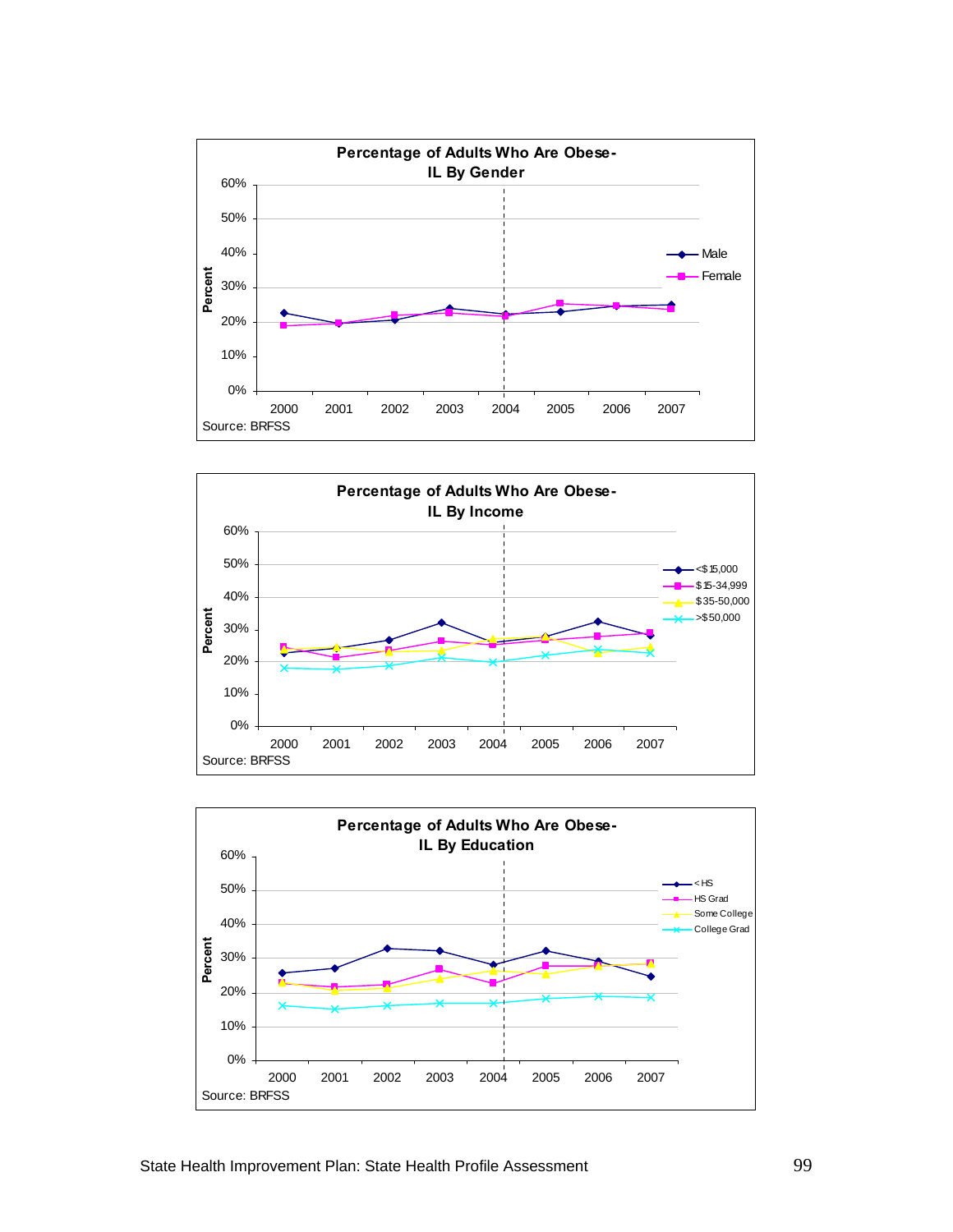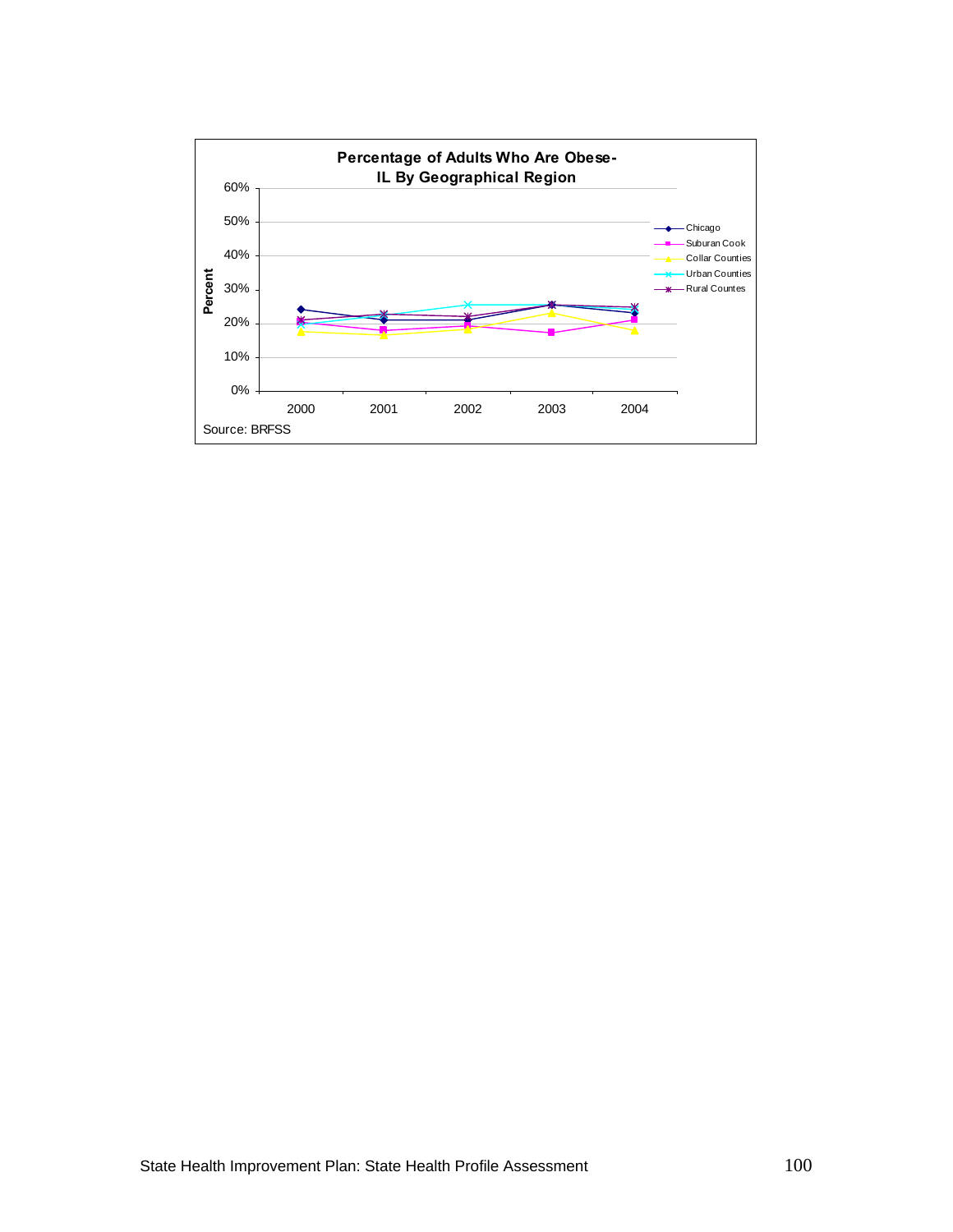# **Physical Activity**

| <b>Physical Activity</b> |                                                                                                                                                                                            |  |
|--------------------------|--------------------------------------------------------------------------------------------------------------------------------------------------------------------------------------------|--|
| $22 - 9$                 | Increase the proportion of adolescents who participate in daily<br>school physical education.                                                                                              |  |
| Measure                  | Percentage of high school students who participated daily in<br>physical education.                                                                                                        |  |
| $22 - 7$ .               | Increase the proportion of adolescents who engage in vigorous<br>physical activity that promotes cardiorespiratory fitness 3 or more<br>days per week for 20 or more minutes per occasion. |  |
| Measure                  | Percentage of high school students who participated in sufficient<br>vigorous physical activity                                                                                            |  |
| $22 - 2$ .               | Increase the proportion of adults who engage regularly, preferably<br>daily, in moderate physical activity for at least 30 minutes per day.                                                |  |
| Measure                  | Percentage of adults that meet standard for moderate physical<br>activity                                                                                                                  |  |

# **Percentage of HS Students Who Attend PE Class Daily-IL & US** 0% 20% 40% 60% 80% 100% 1993 1995 1997 1999 2001 2003 2005 2007 Source: YRBSS **Percent** IL US

# **Physical Education Classes-**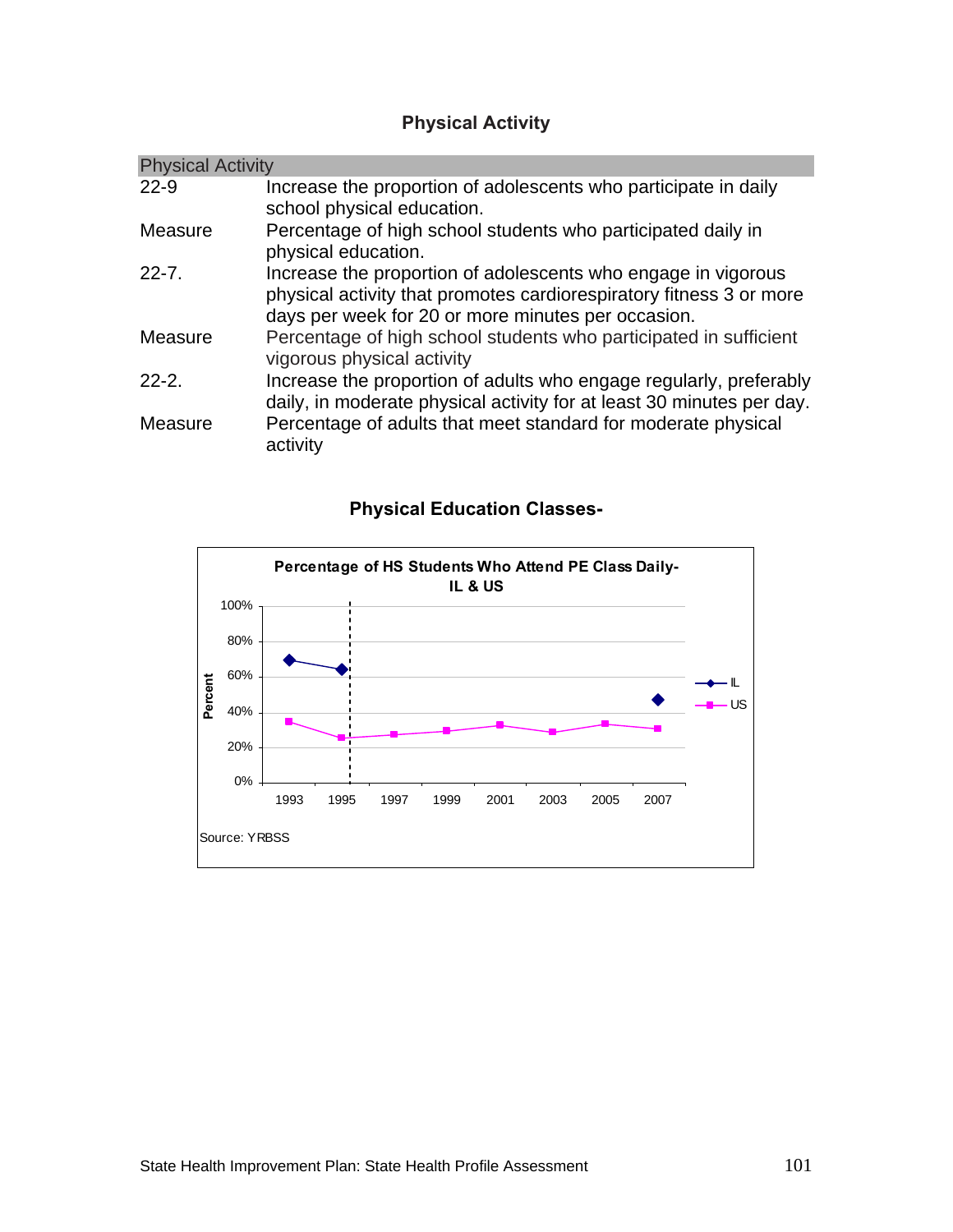

### **Adolescent Physical Activity-**

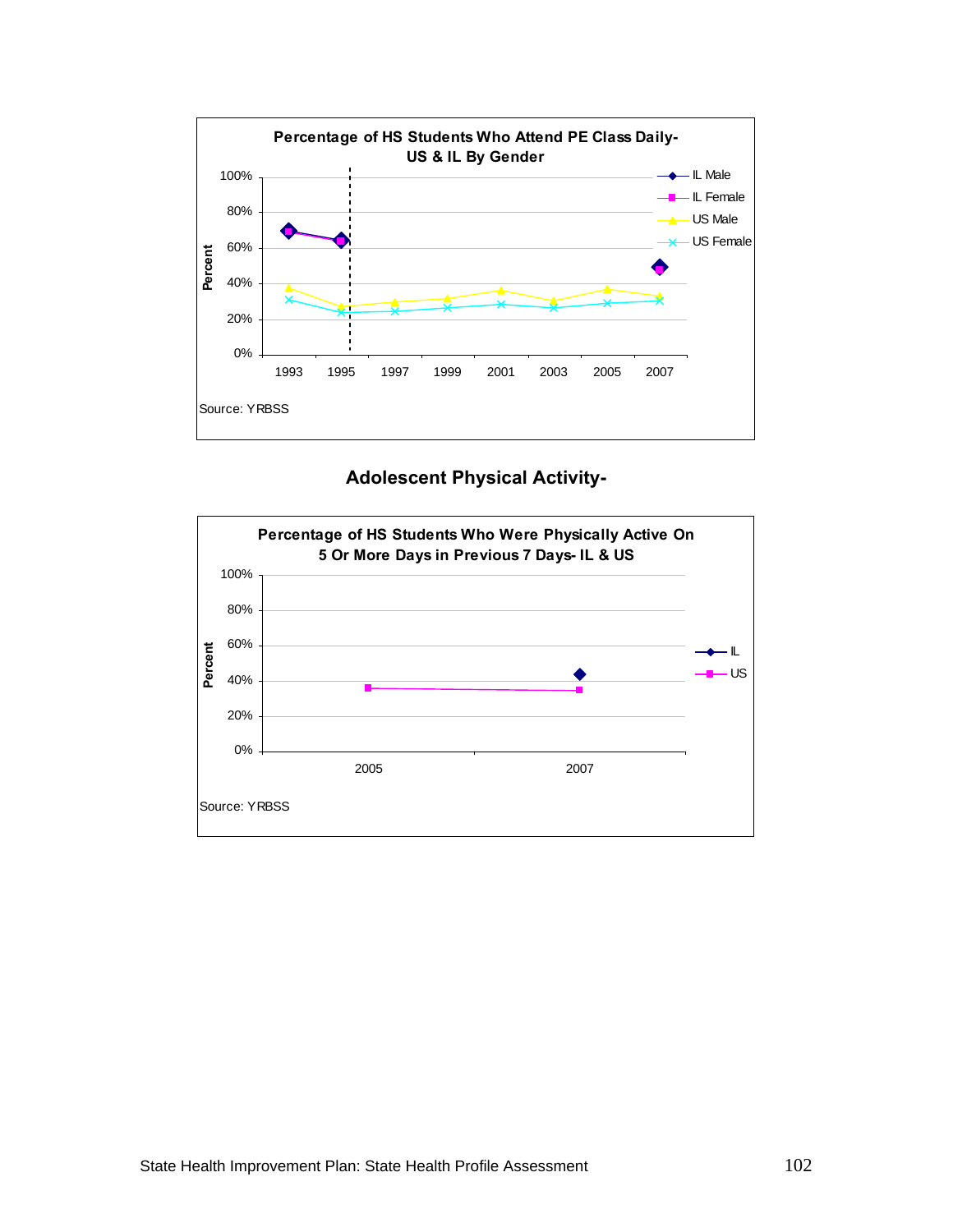

**Adult Physical Activity** 

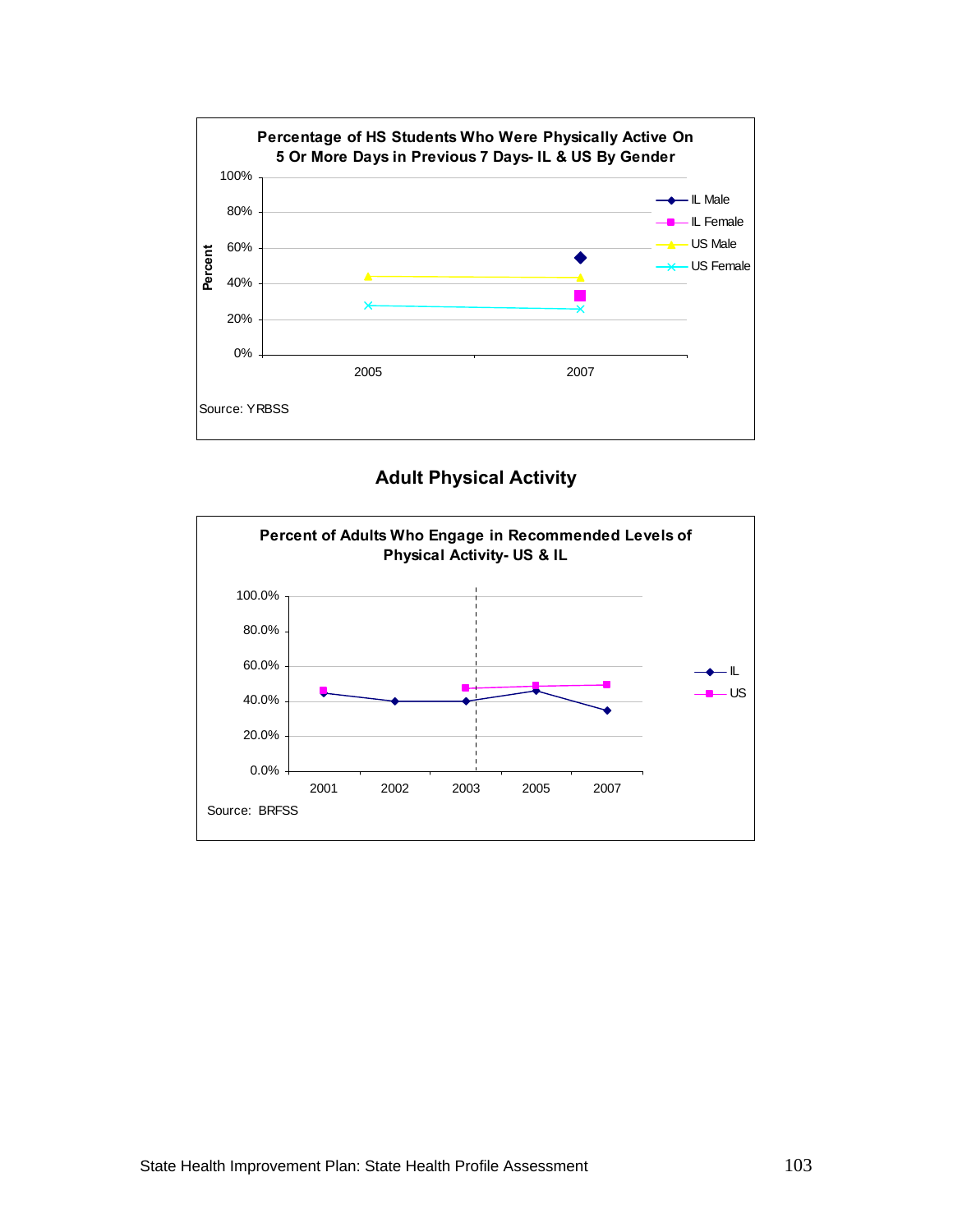



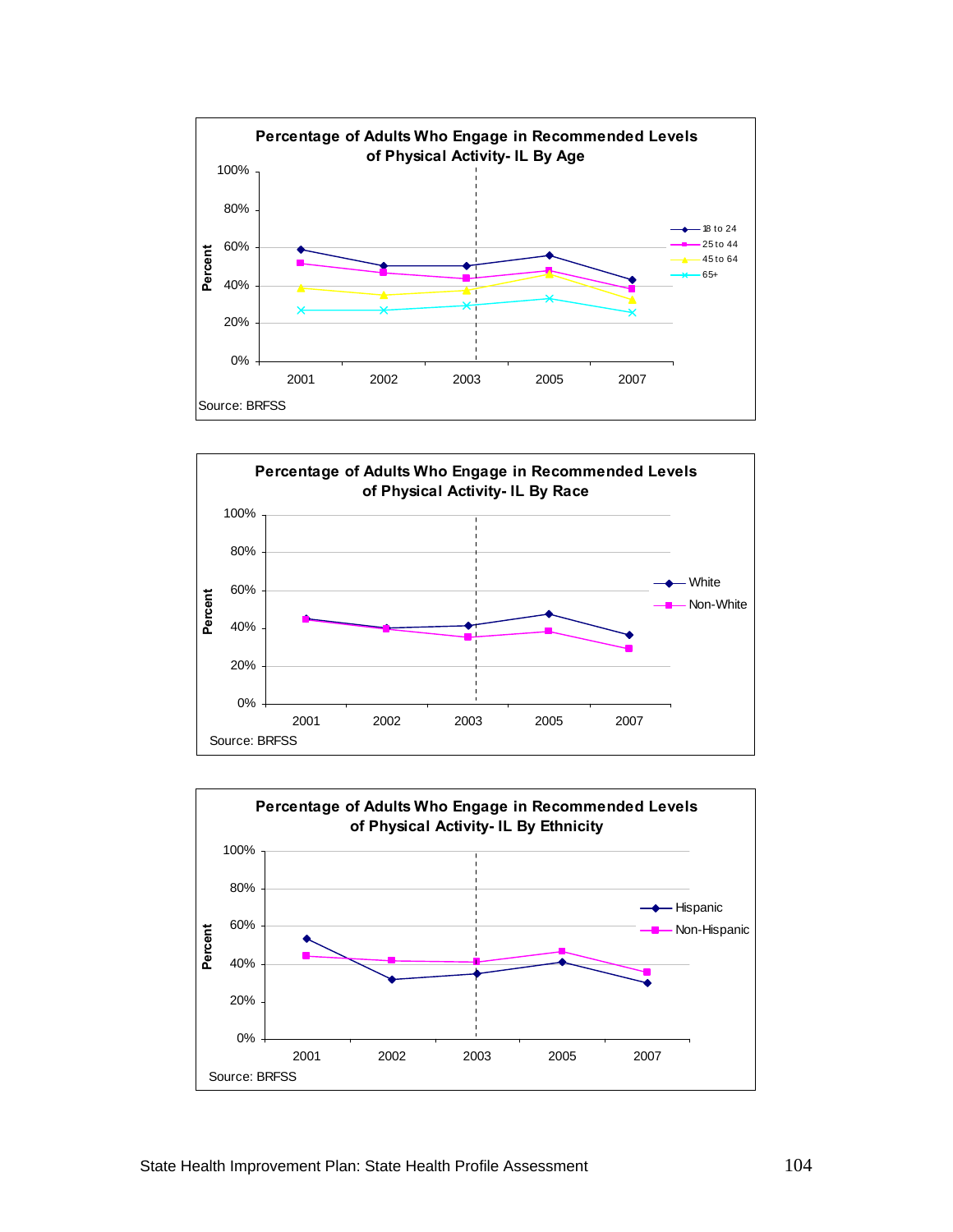



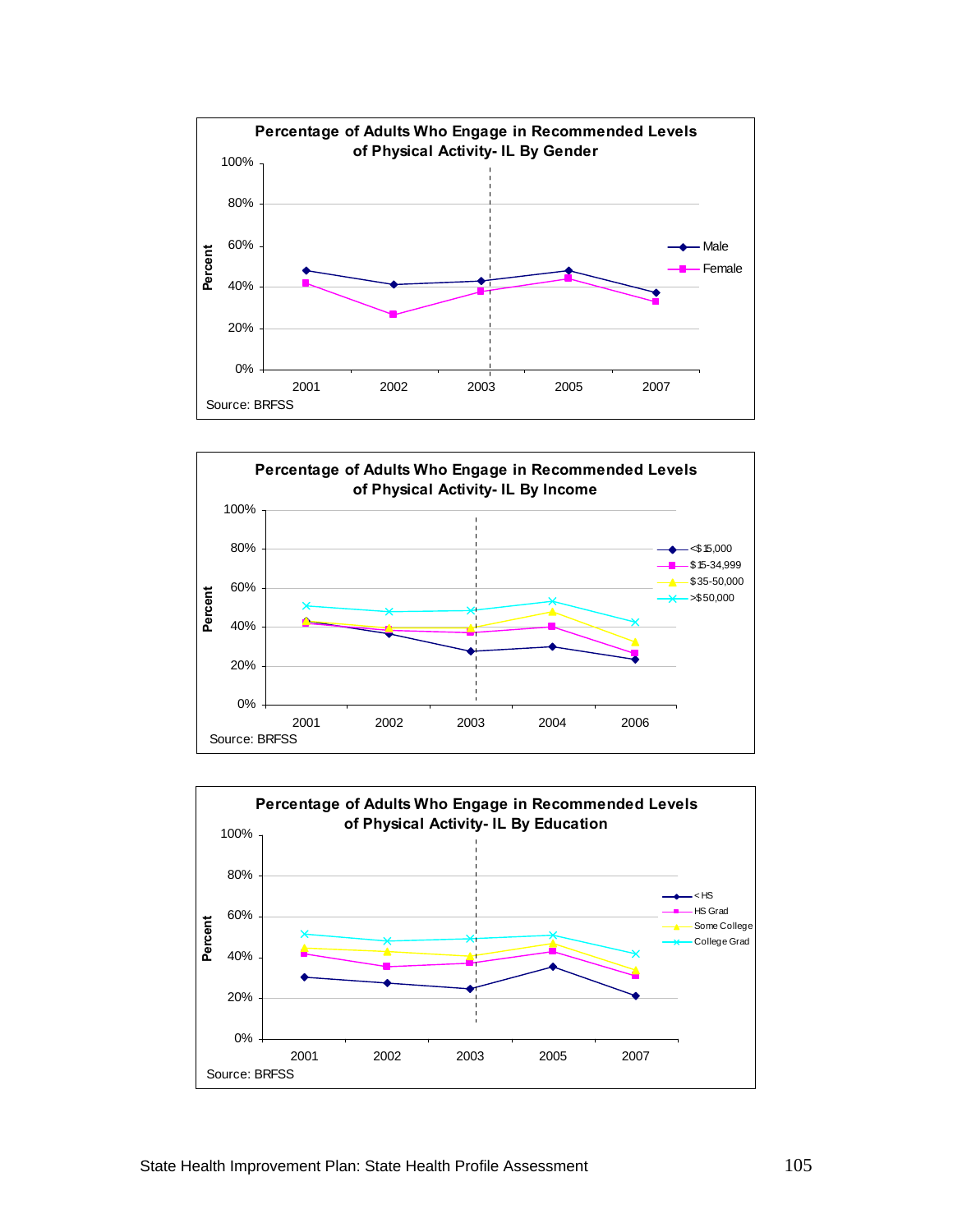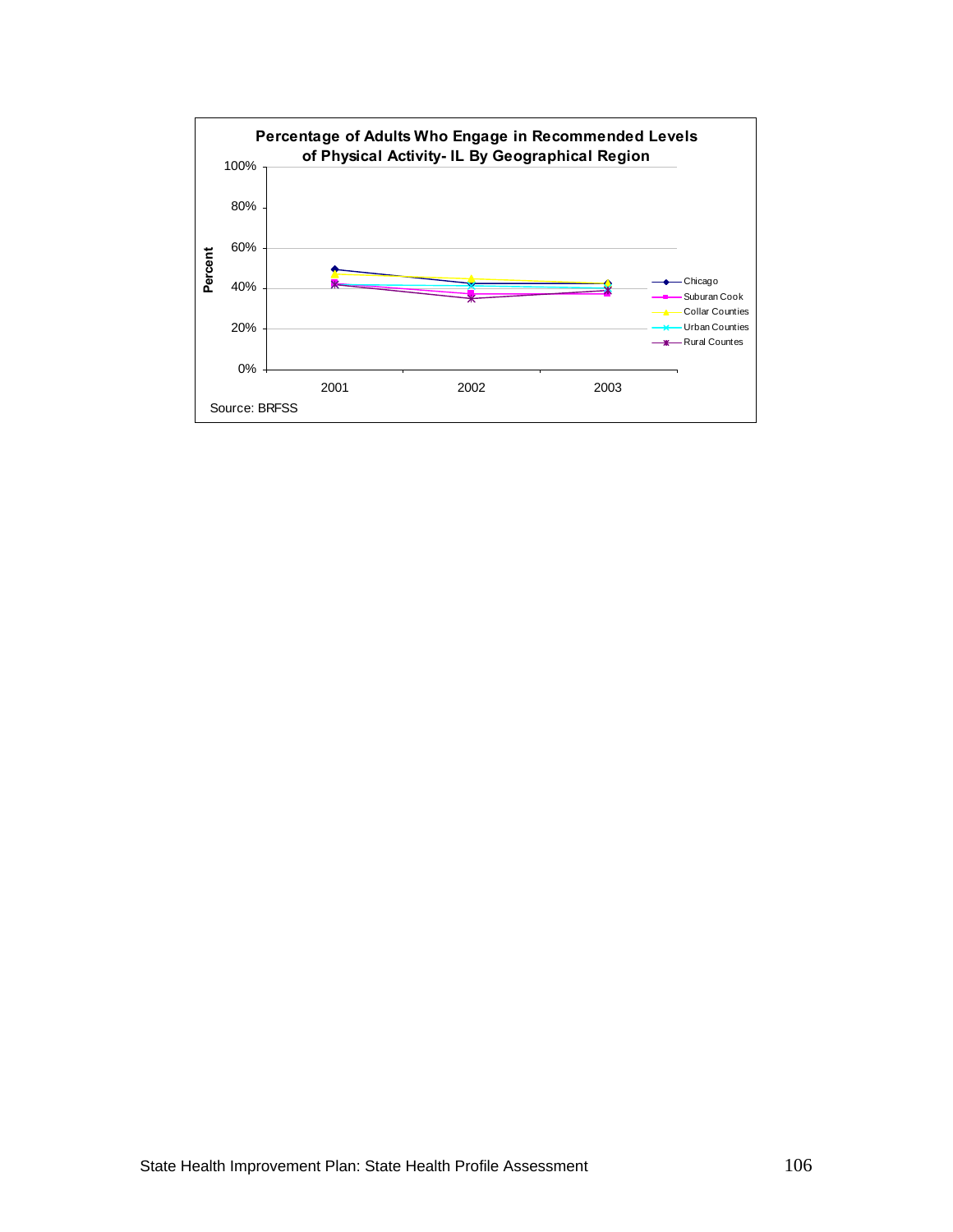#### Public Health Infrastructure

### All Data and Information Systems Objectives

The objectives below have been revised from the HP 2010 objectives regarding public health infrastructure data needs to focus on state and local data access. Assuring that state and local public health staff and community health planners have access to the data necessary for appropriate community health assessment and program planning and evaluation are critical to the proper functioning of the public health system.

- **23-3. Increase the use of geocoding of health information to promote use of geographic information systems (GIS) at all levels.**
- **23-5. Increase the proportion of Leading Health Indicators and Health Status Indicators, for which data—especially for select populations—are available at the state and local levels.**
- **23-6. Increase the proportion of Healthy People 2010 objectives that are tracked regularly at the state and local level.**
- **23-7. Increase the proportion of Healthy People 2010 objectives for which state and local data are released within 1 year of the end of data collection.**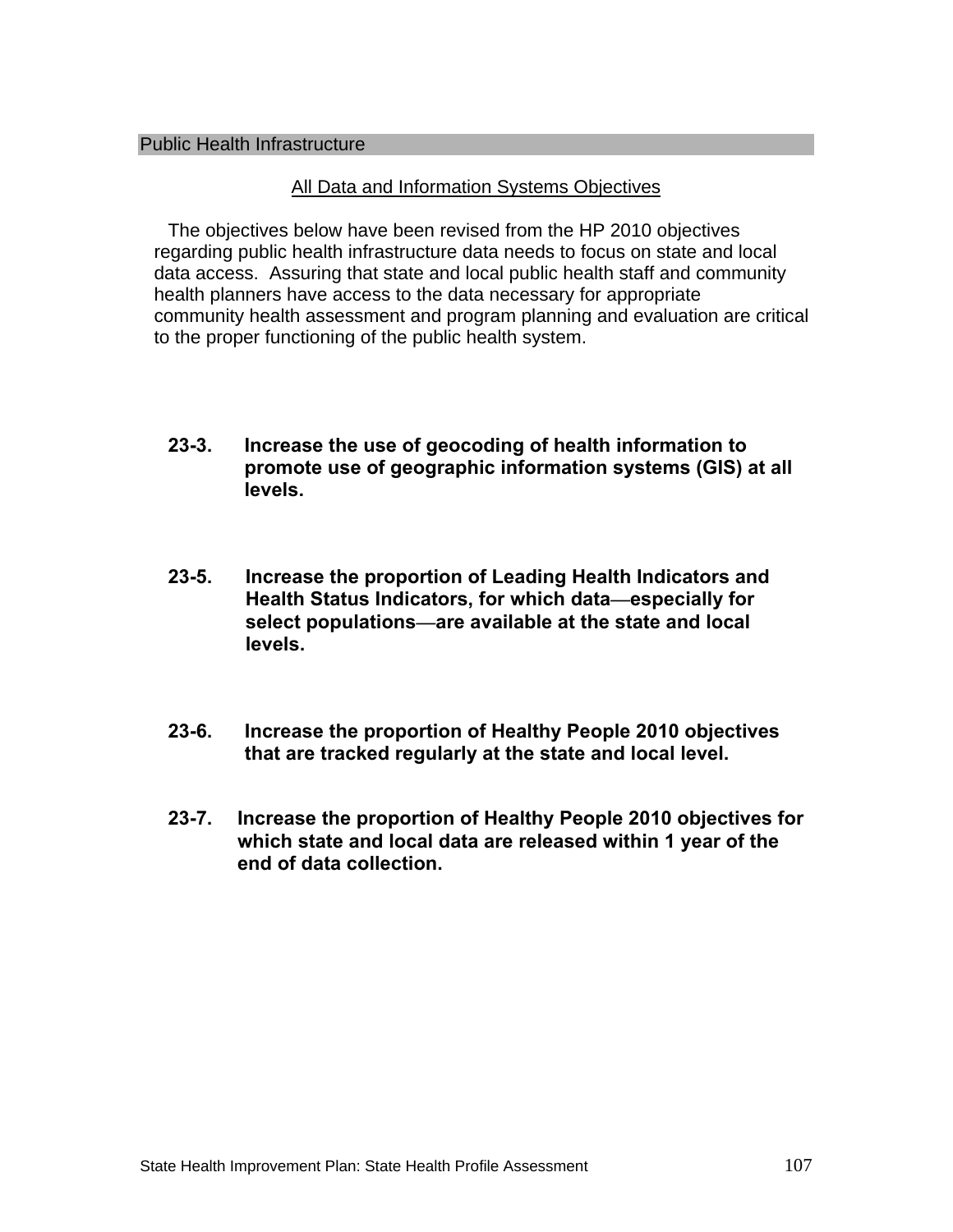| <b>Responsible Sexual Behavior</b> |                                                                                                                               |  |  |
|------------------------------------|-------------------------------------------------------------------------------------------------------------------------------|--|--|
| $25 - 11.$                         | Increase the proportion of adolescents who abstain from sexual<br>intercourse or use condoms if currently sexually active.    |  |  |
| Measure                            | Percentage of high school students who engaged in sexual<br>behaviors                                                         |  |  |
|                                    | Percentage of high school students who were currently sexually<br>active and who used a condom during last sexual intercourse |  |  |
| $13-6a$ .                          | Increase the proportion of sexually active persons who use<br>condoms.                                                        |  |  |
| Measure                            | Not currently collected.                                                                                                      |  |  |
| $9 - 1$                            | Unintended pregnancy                                                                                                          |  |  |
| Measure                            | Percentage of pregnancies that are unintended                                                                                 |  |  |

# **High School Students Sexual Activity**

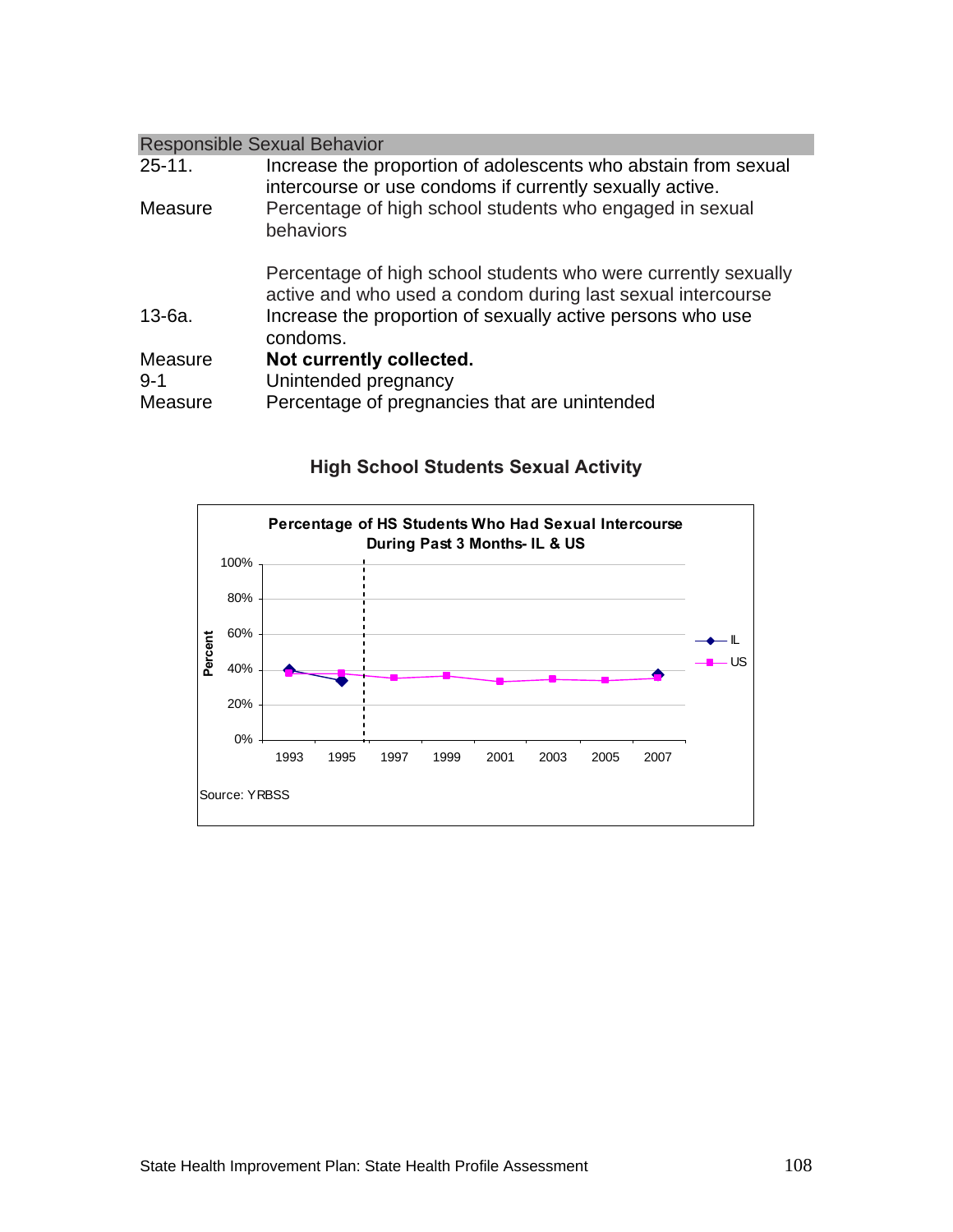

# **High School Students Condom Use-**

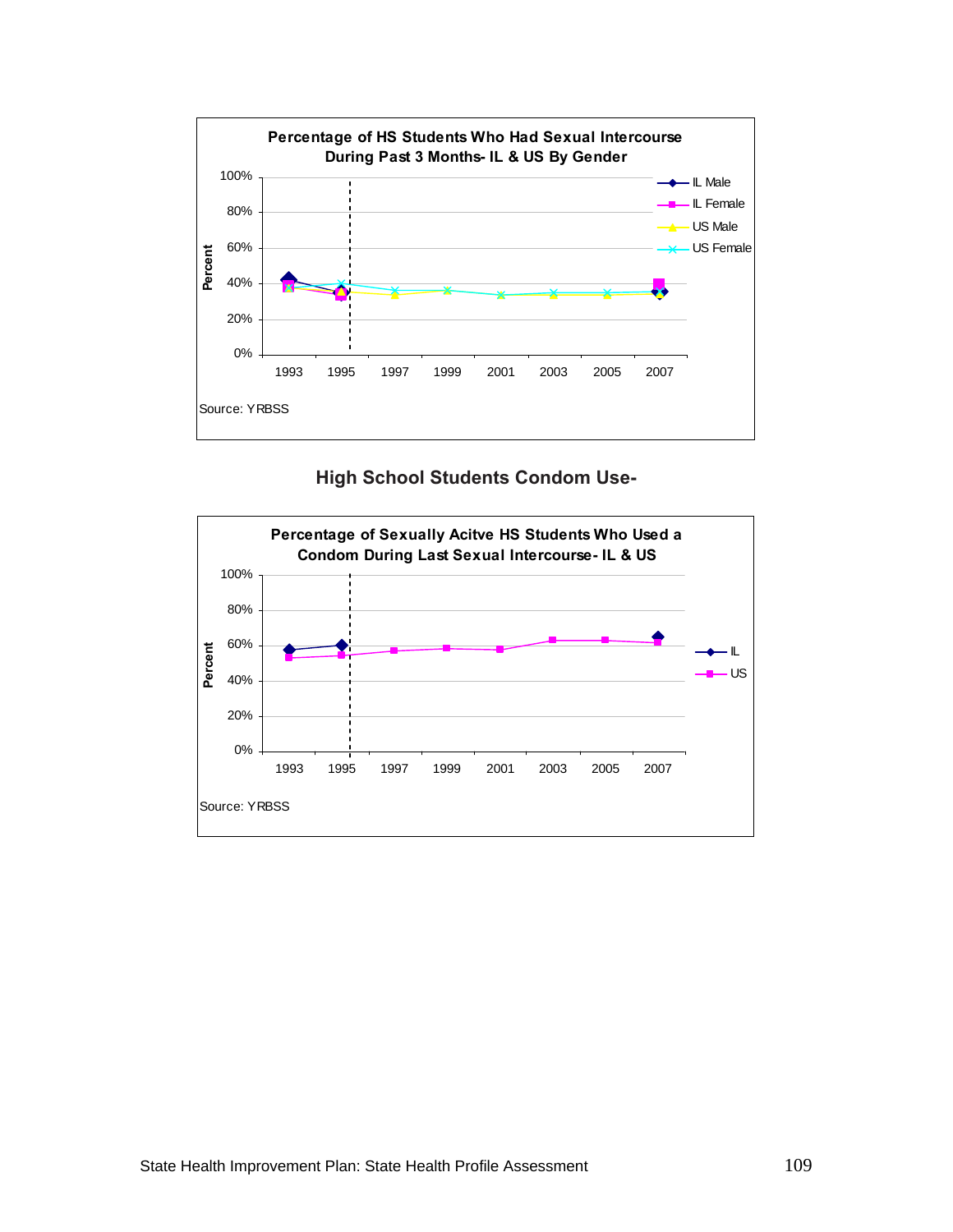

**Unintended Pregnancy** 

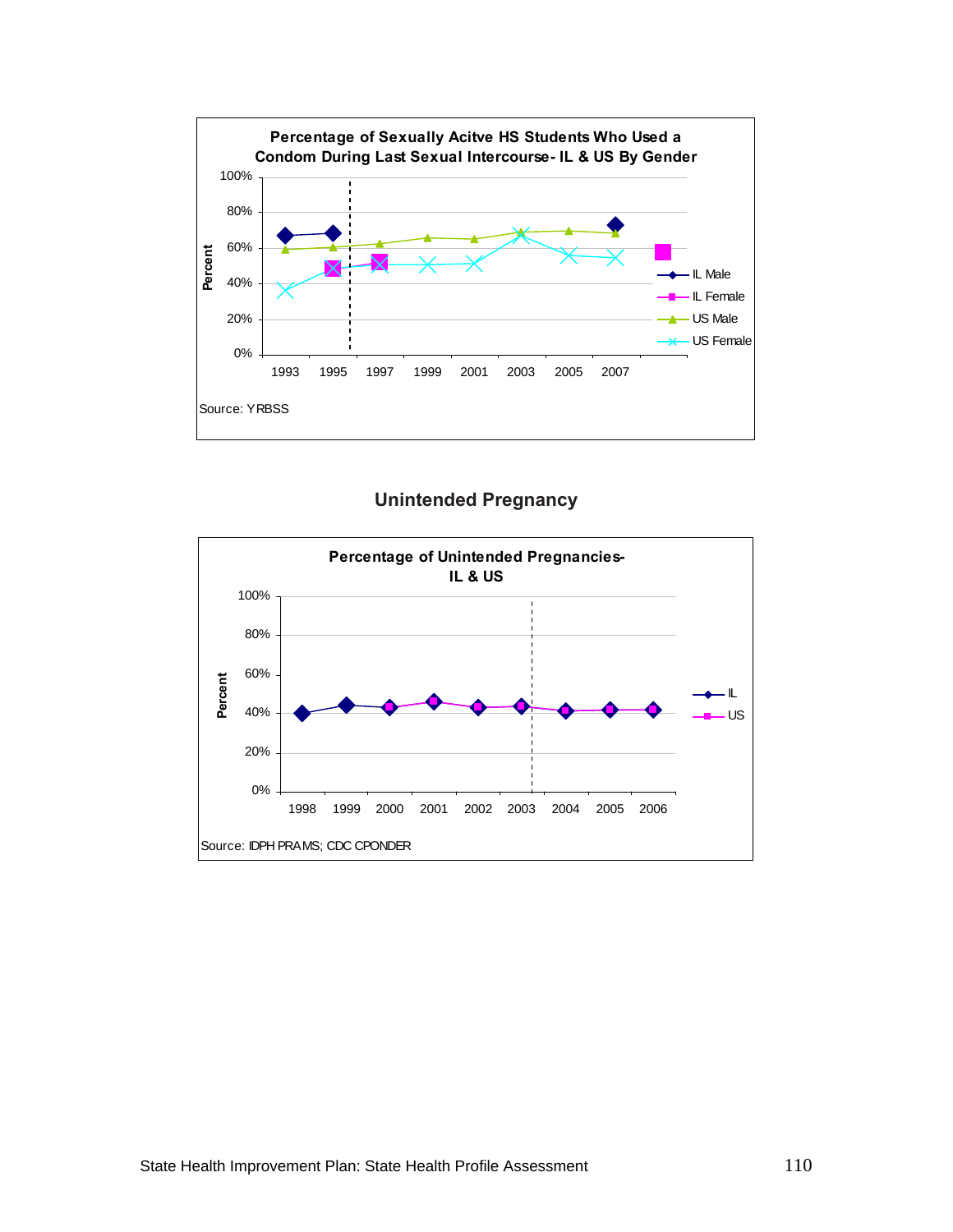

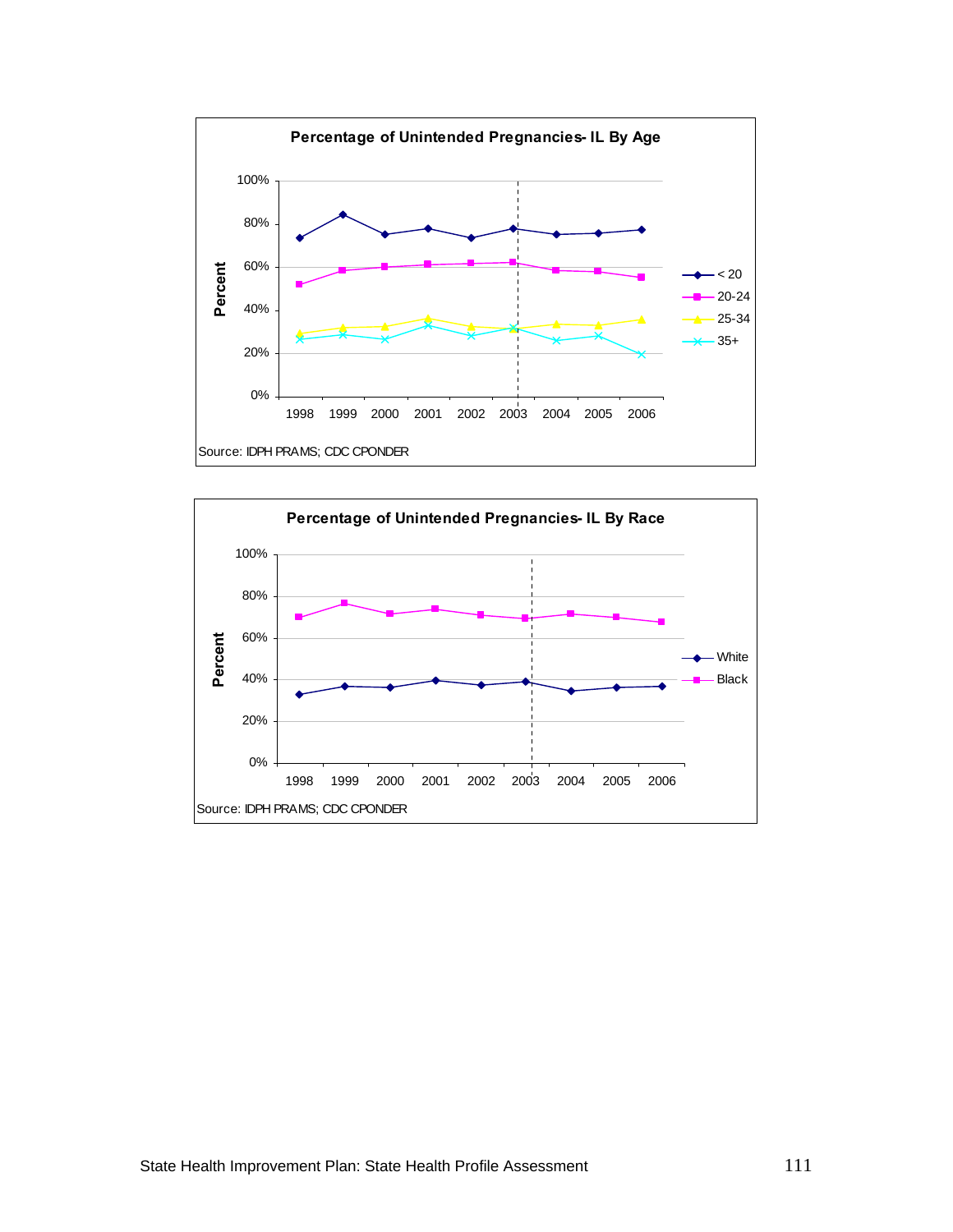

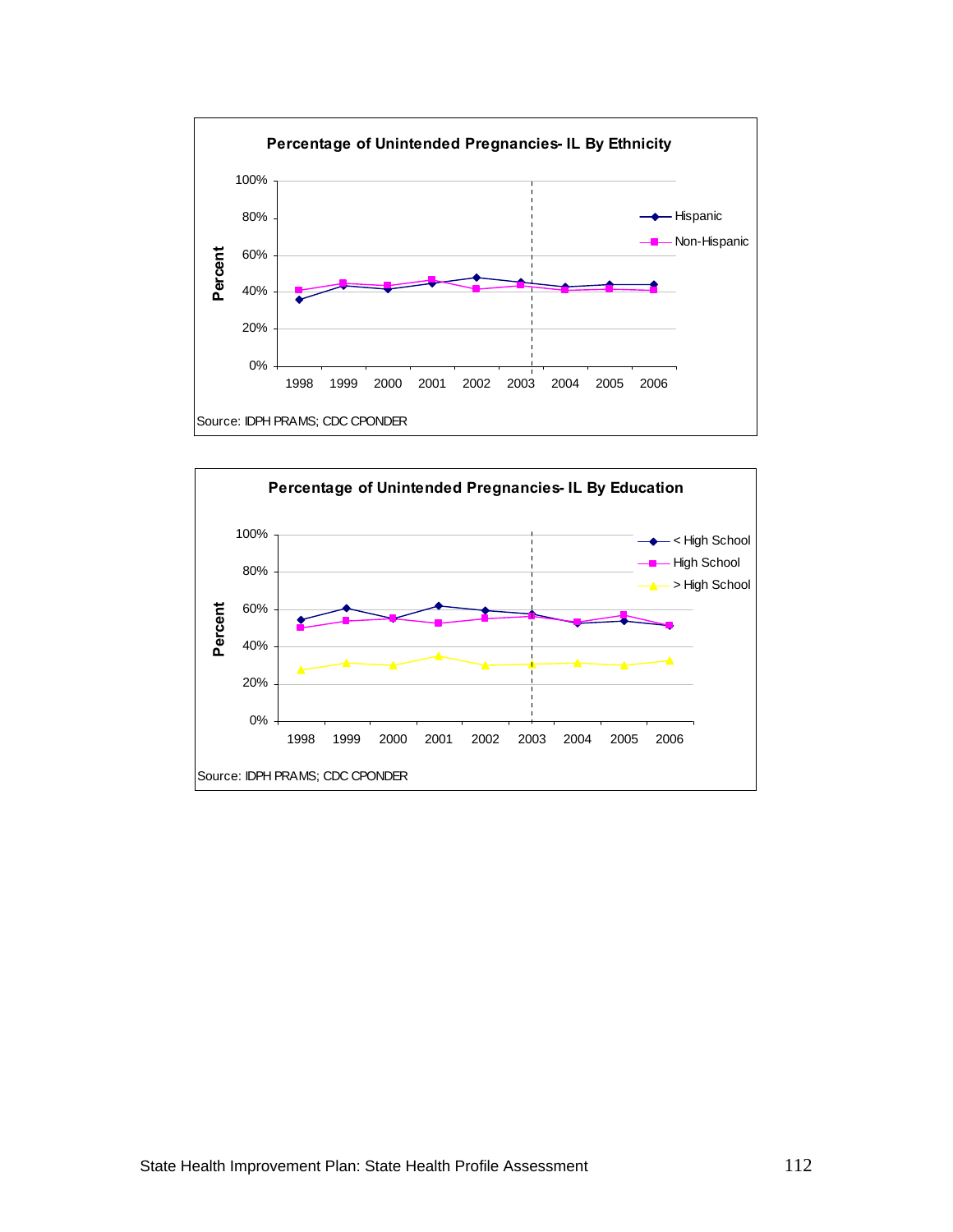| <b>Sexually Transmitted Diseases</b> |                                                            |  |
|--------------------------------------|------------------------------------------------------------|--|
| $25 - 1$                             | Reduce the proportion of adolescents and young adults with |  |
|                                      | Chlamydia trachomatis infections.                          |  |
| Measure                              | Chlamydia incidence rate                                   |  |
| $25 - 2$                             | Reduce gonorrhea.                                          |  |
| Measure                              | Gonorrhea incidence rate.                                  |  |

#### **Chlamydia Incidence Rates- US & IL** 0 200 400 600 800 1000 1200 1400 1600 1800 2000 2001 2002 2003 2004 2005 2006 2007 **Solution**<br> **Source: IDPH IPLAN Data System; CDC STD**<br>
Source: IDPH IPLAN Data System; CDC STD IL US



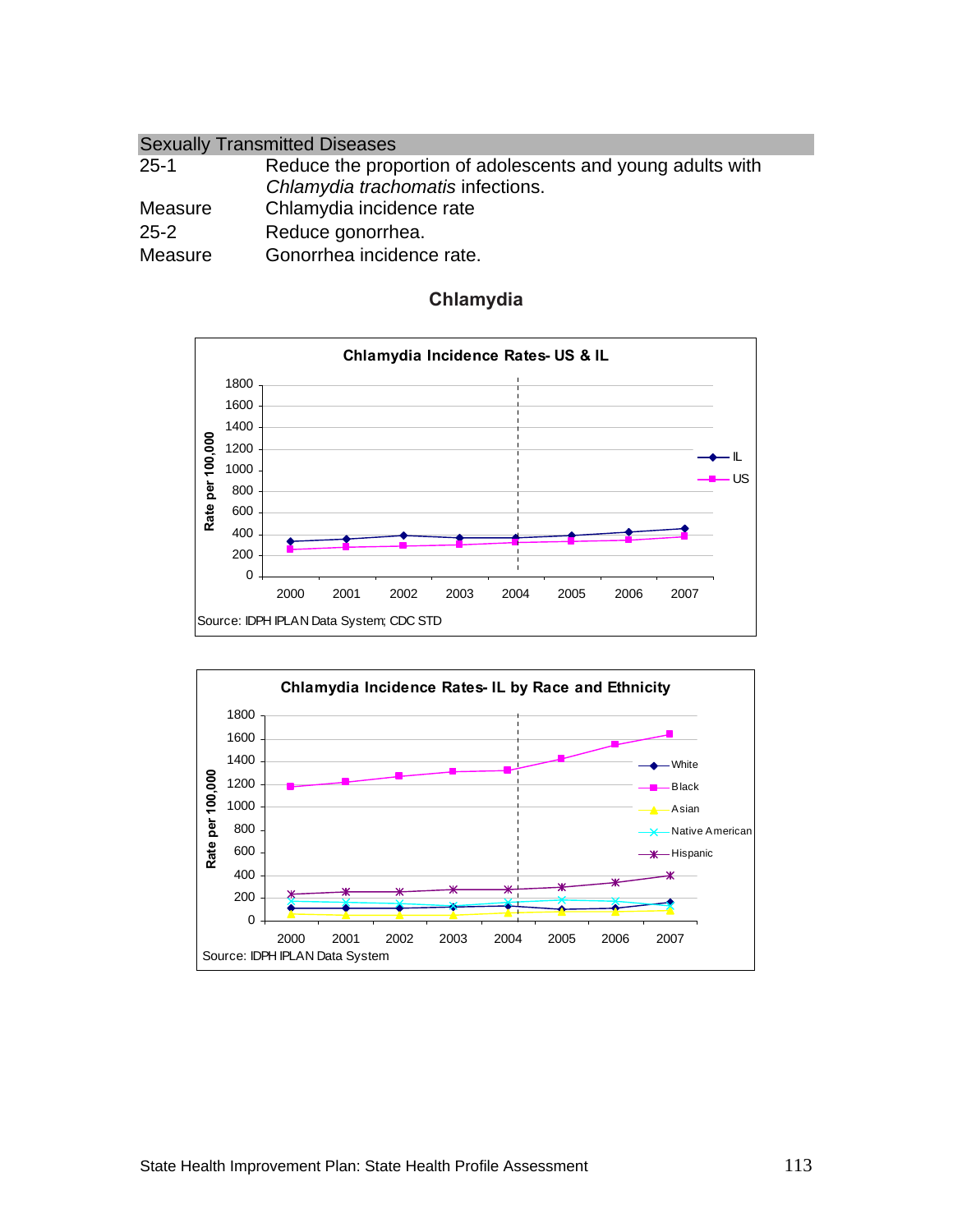

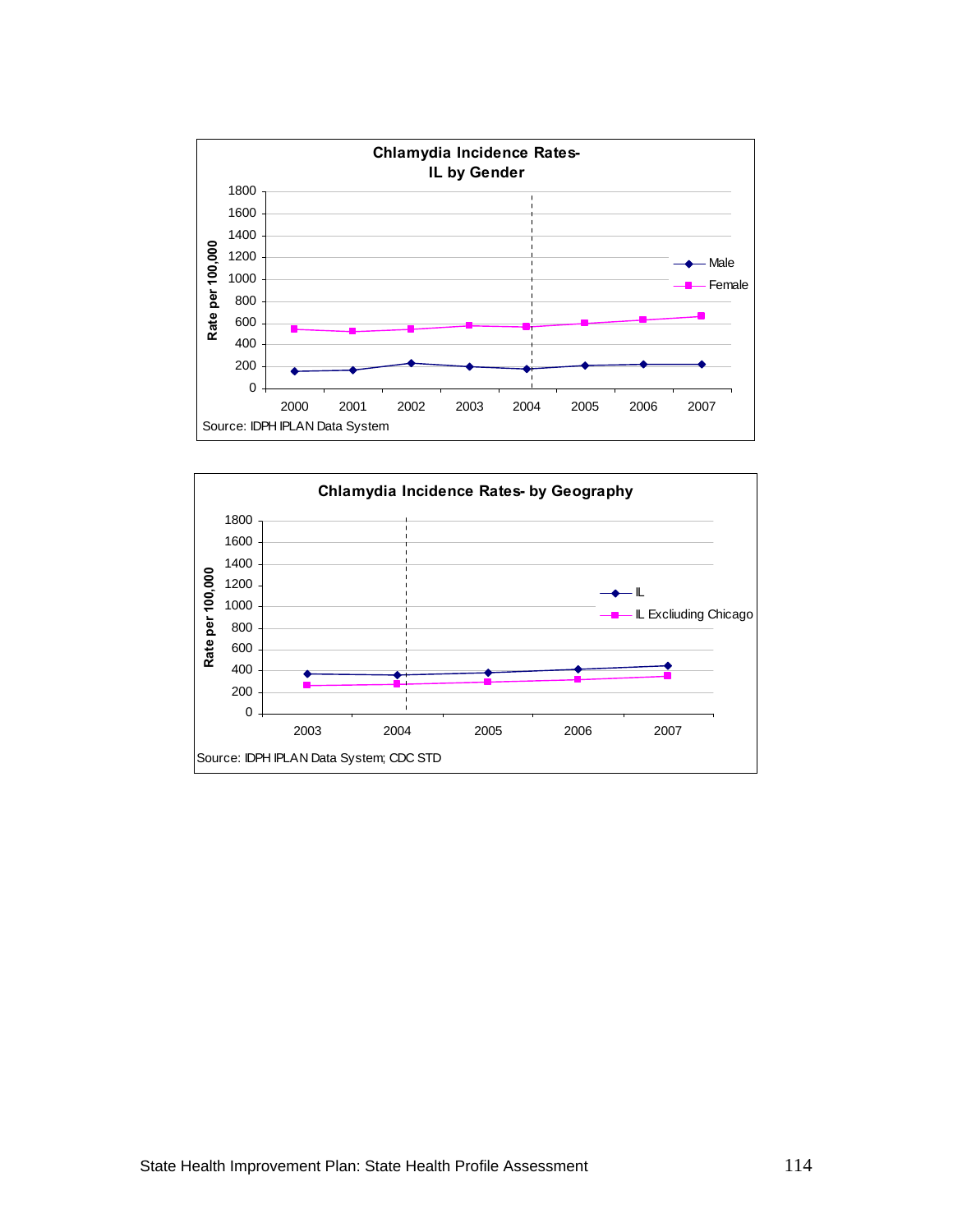





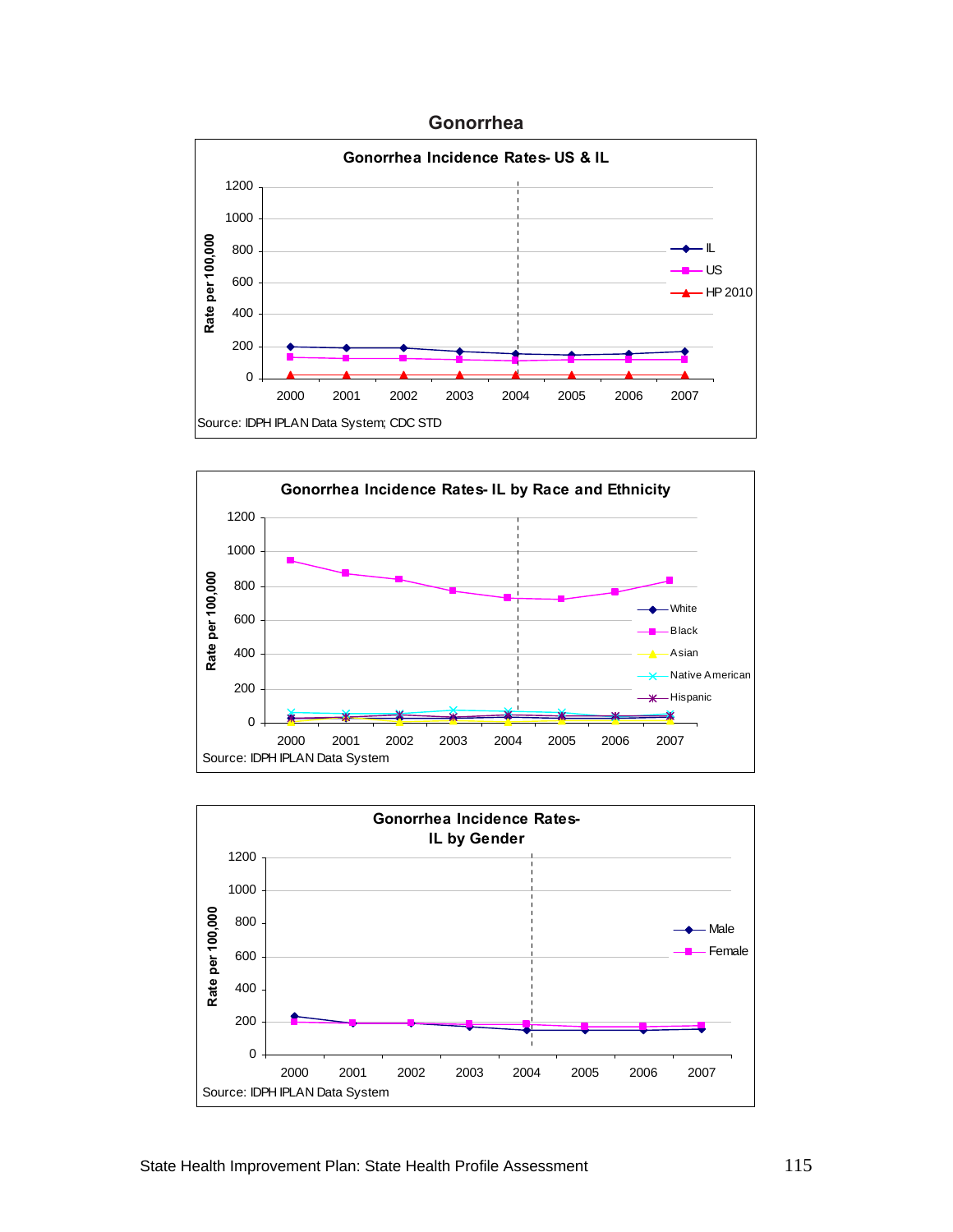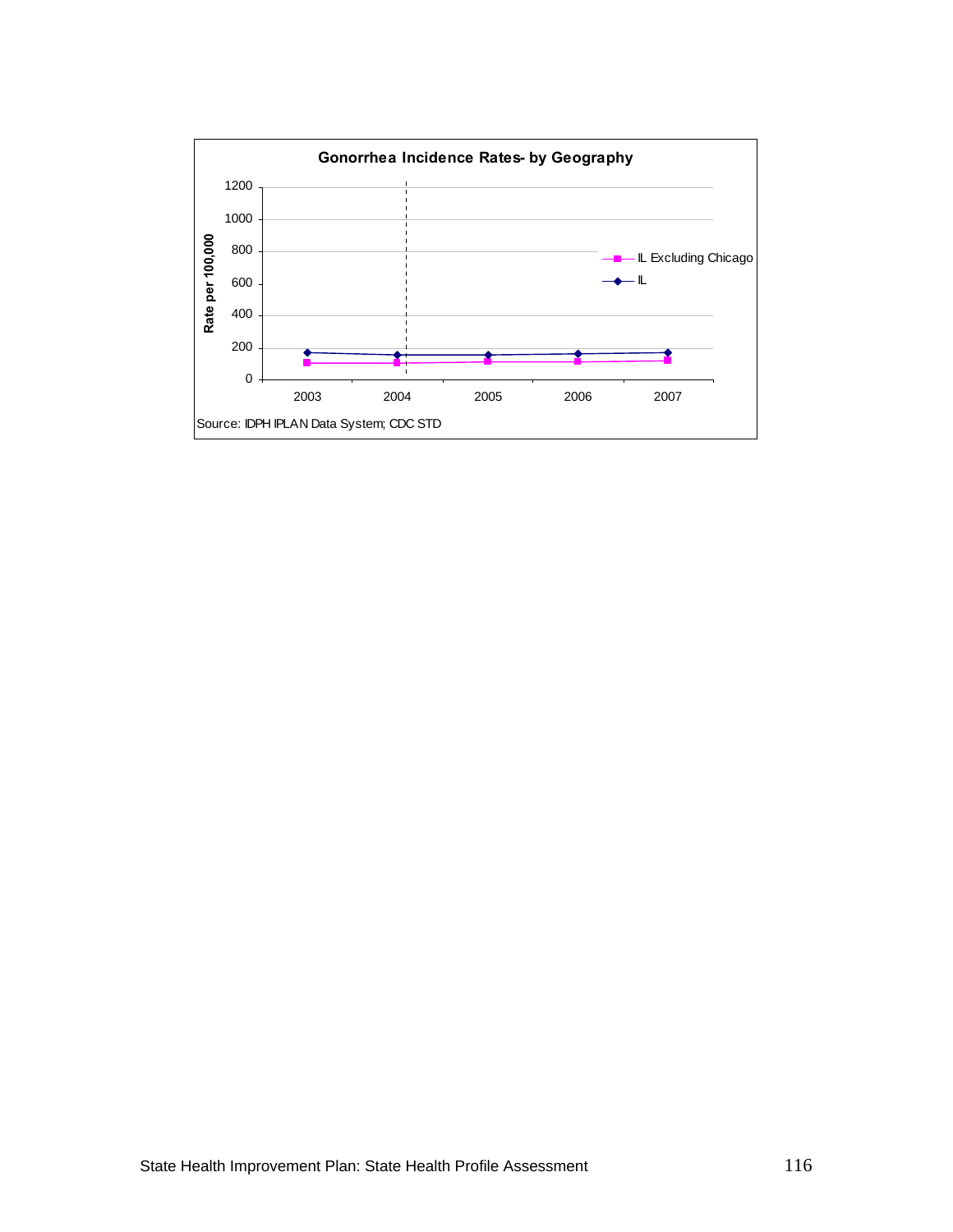| <b>Substance Abuse</b> |                                                                                                               |  |  |
|------------------------|---------------------------------------------------------------------------------------------------------------|--|--|
| $26-10a$ .             | Increase the proportion of adolescents not using alcohol or any<br>illicit drugs during the past 30 days.     |  |  |
| Measure                | Percentage of students who drank one or more drinks of alcohol<br>on $>1$ of the 30 days preceding the survey |  |  |
|                        | Percentage of students who used any illicit drug in the past 30                                               |  |  |
| Measure                | days                                                                                                          |  |  |
| $26-10c$ .             | Reduce the proportion of adults using any illicit drug during the<br>past 30 days.                            |  |  |
| Measure                | Not currently measured.                                                                                       |  |  |
| $26-11c.$              | Reduce the proportion of adults engaging in binge drinking of<br>alcoholic beverages during the past month.   |  |  |
| Measure                | Percentage of adults having five or more drinks on one occasion<br>in the past 30 days                        |  |  |

### **High School Student Alcohol Use-**

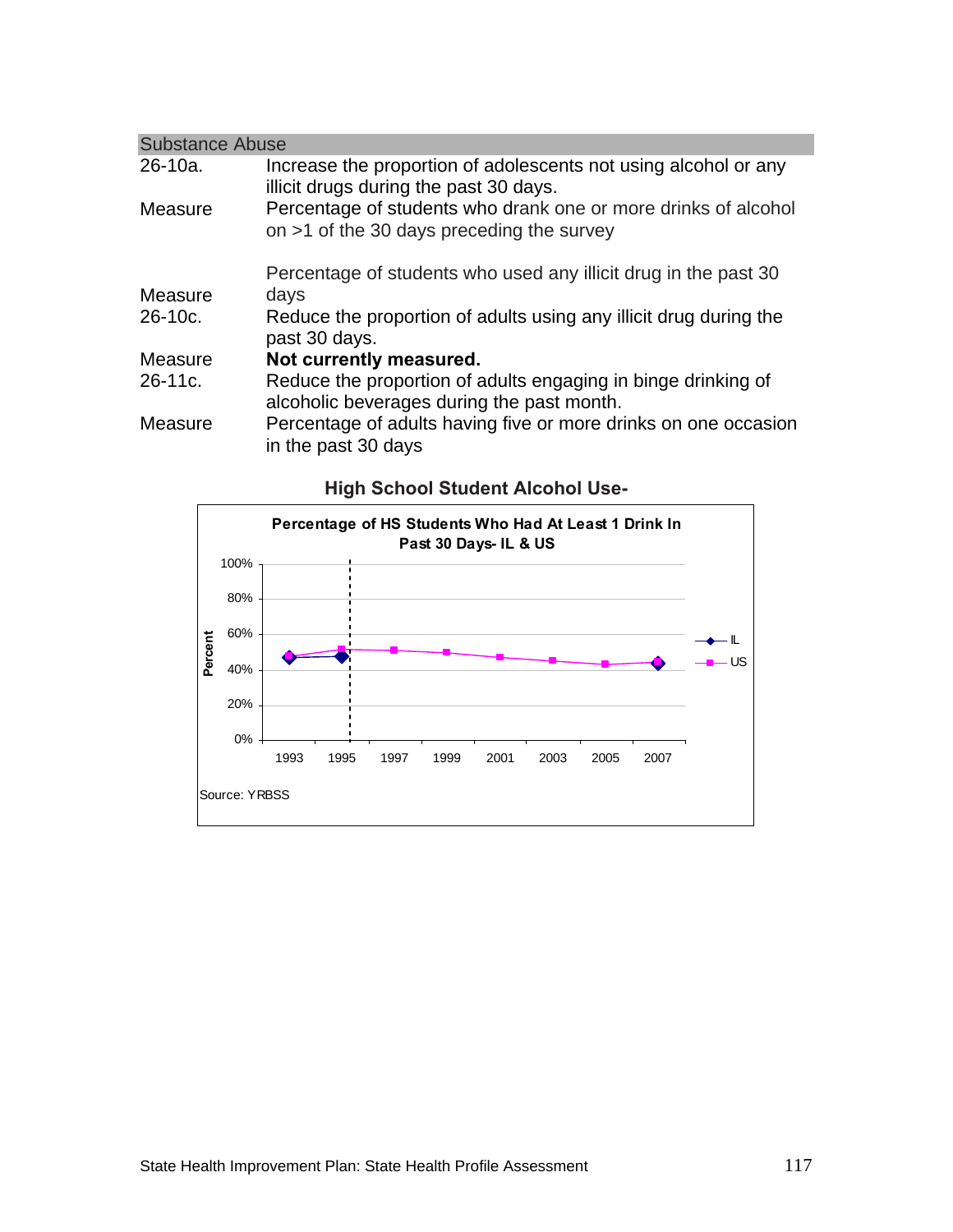

### **High School Student Substance Use**

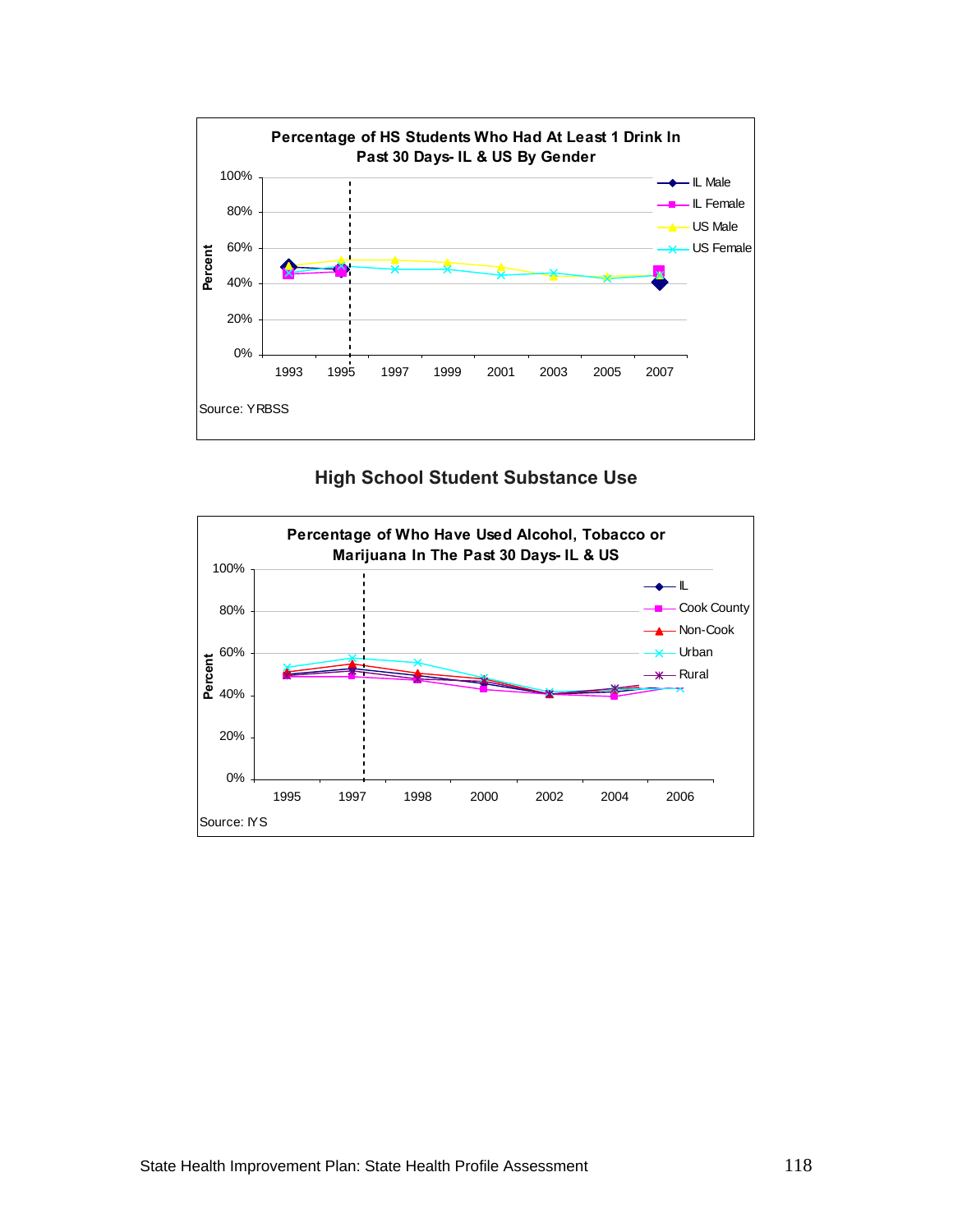

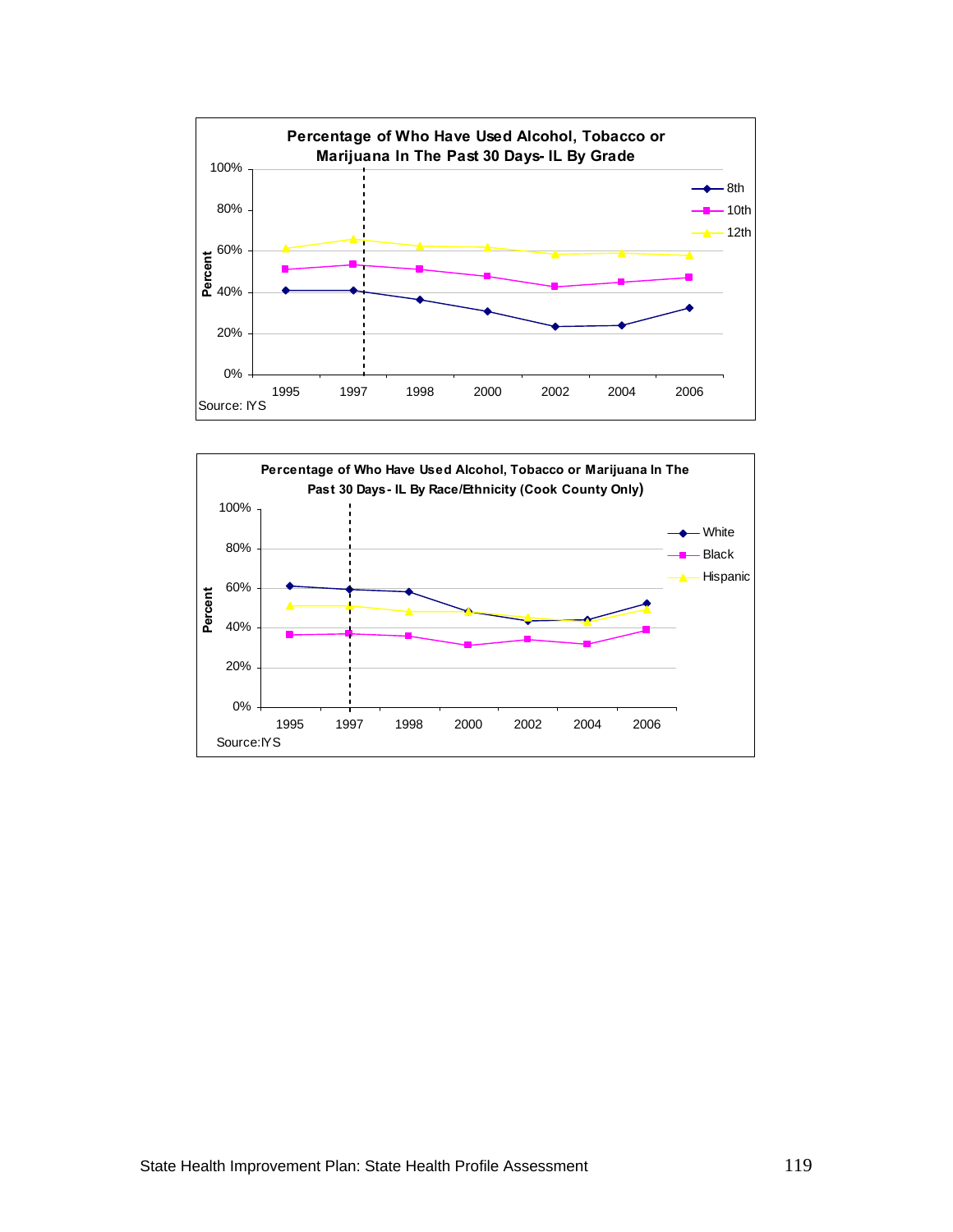# **Adult Binge Drinking**



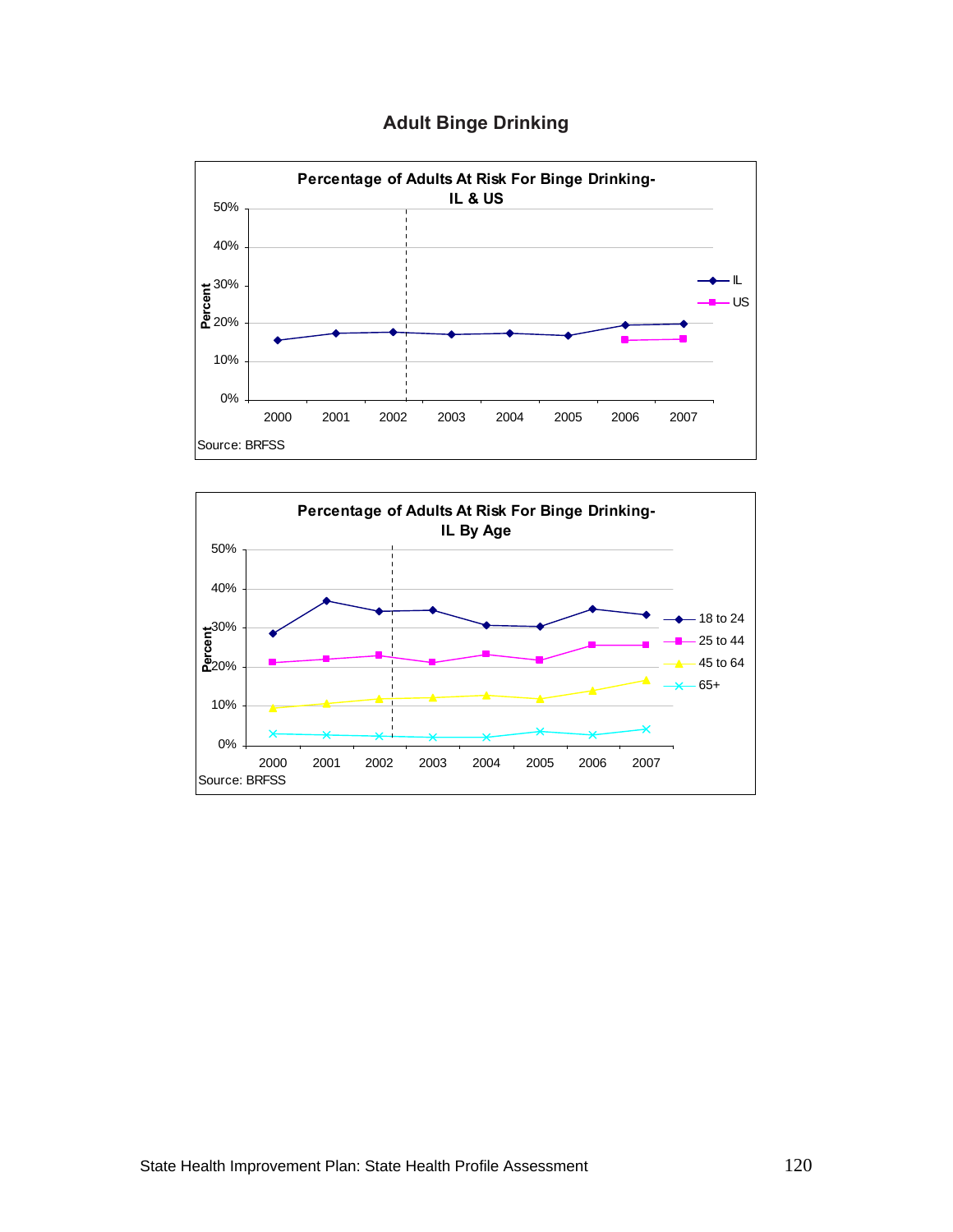



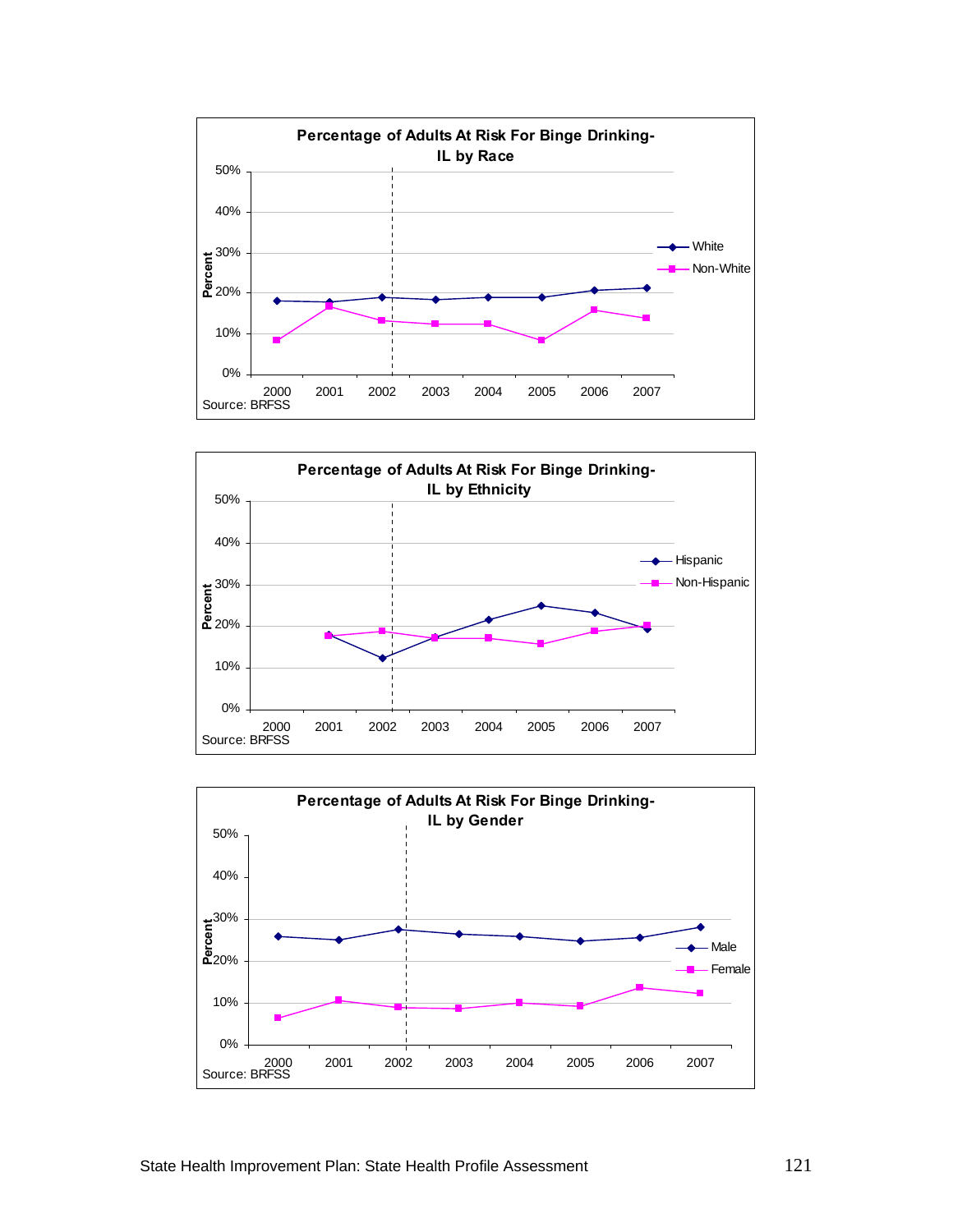



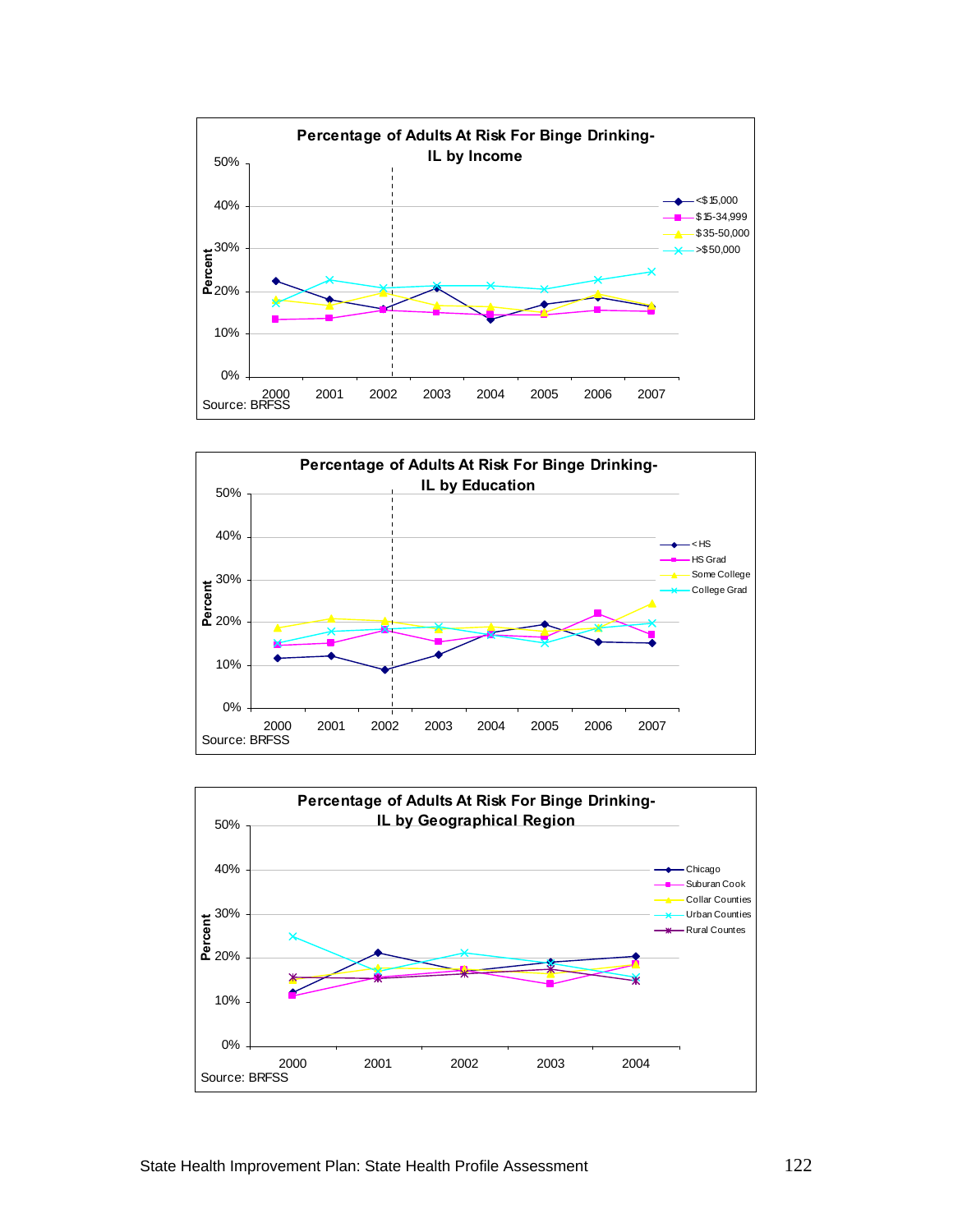| <b>Tobacco Use</b> |                                                          |
|--------------------|----------------------------------------------------------|
| $27 - 1a$ .        | Reduce cigarette smoking by adults.                      |
| Measure            | Percentage of adults that are smokers                    |
| $27 - 2b$ .        | Reduce cigarette smoking by adolescents.                 |
| Measure            | Percentage of high school students who smoked cigarettes |



# **Adult Smoking**

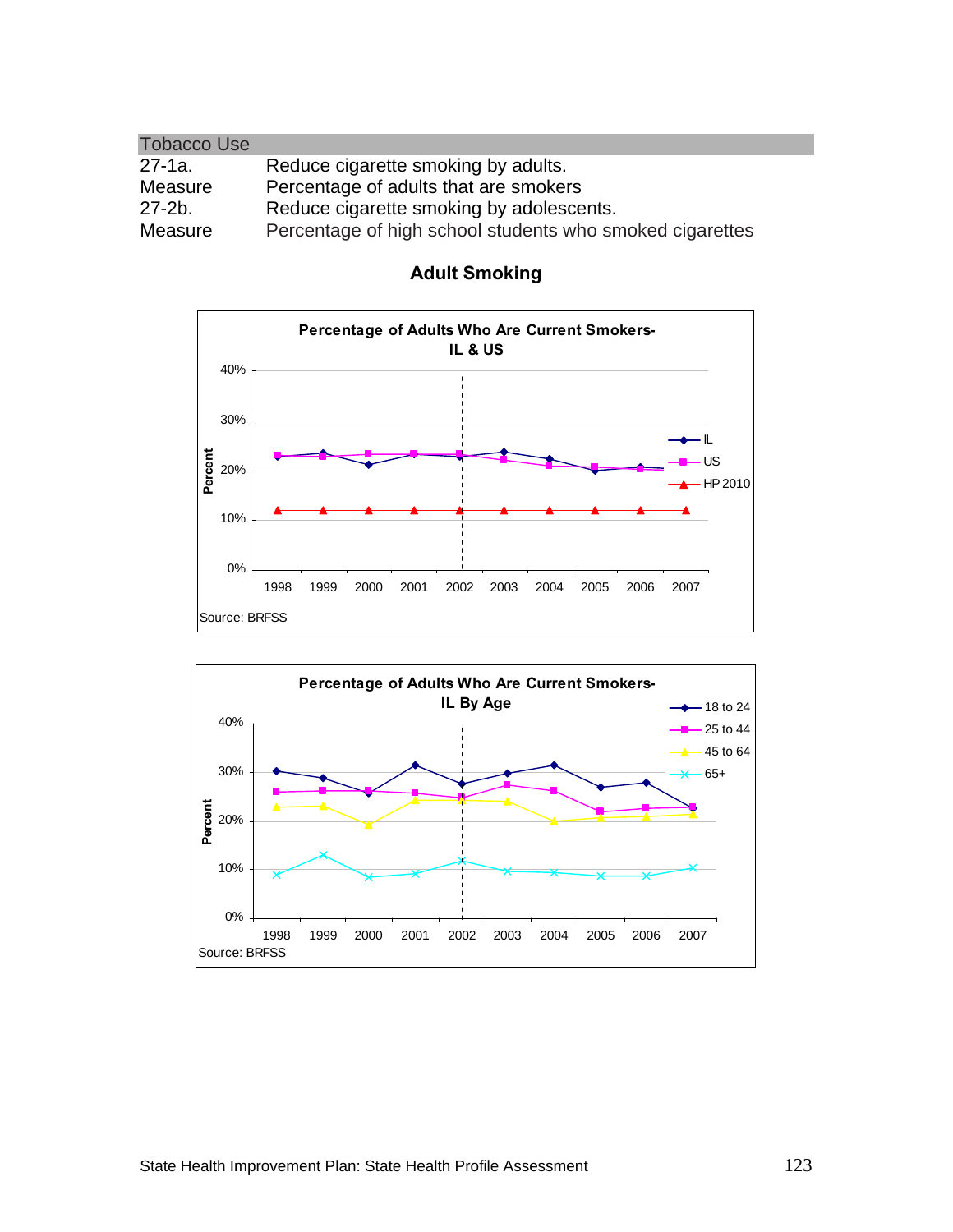



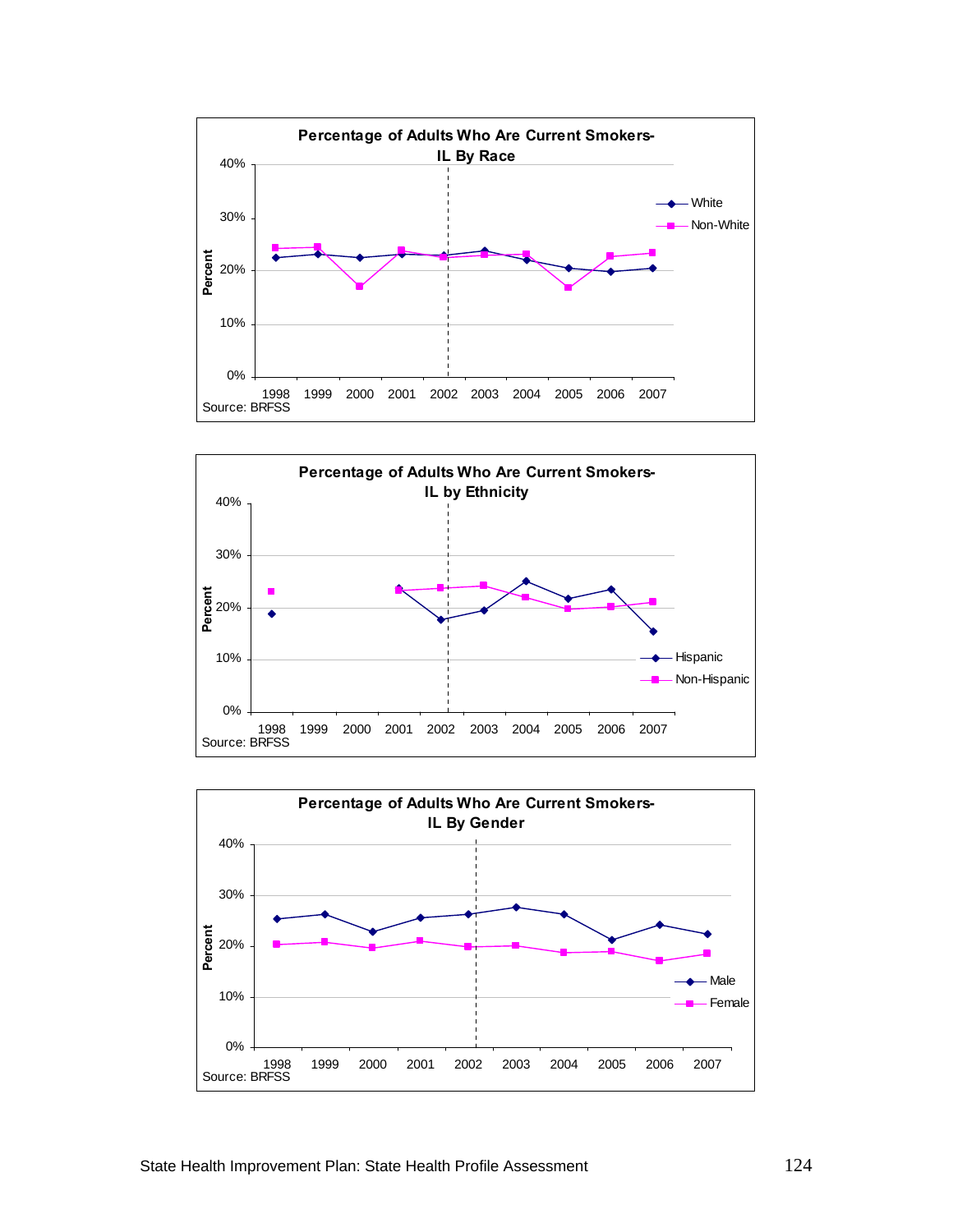



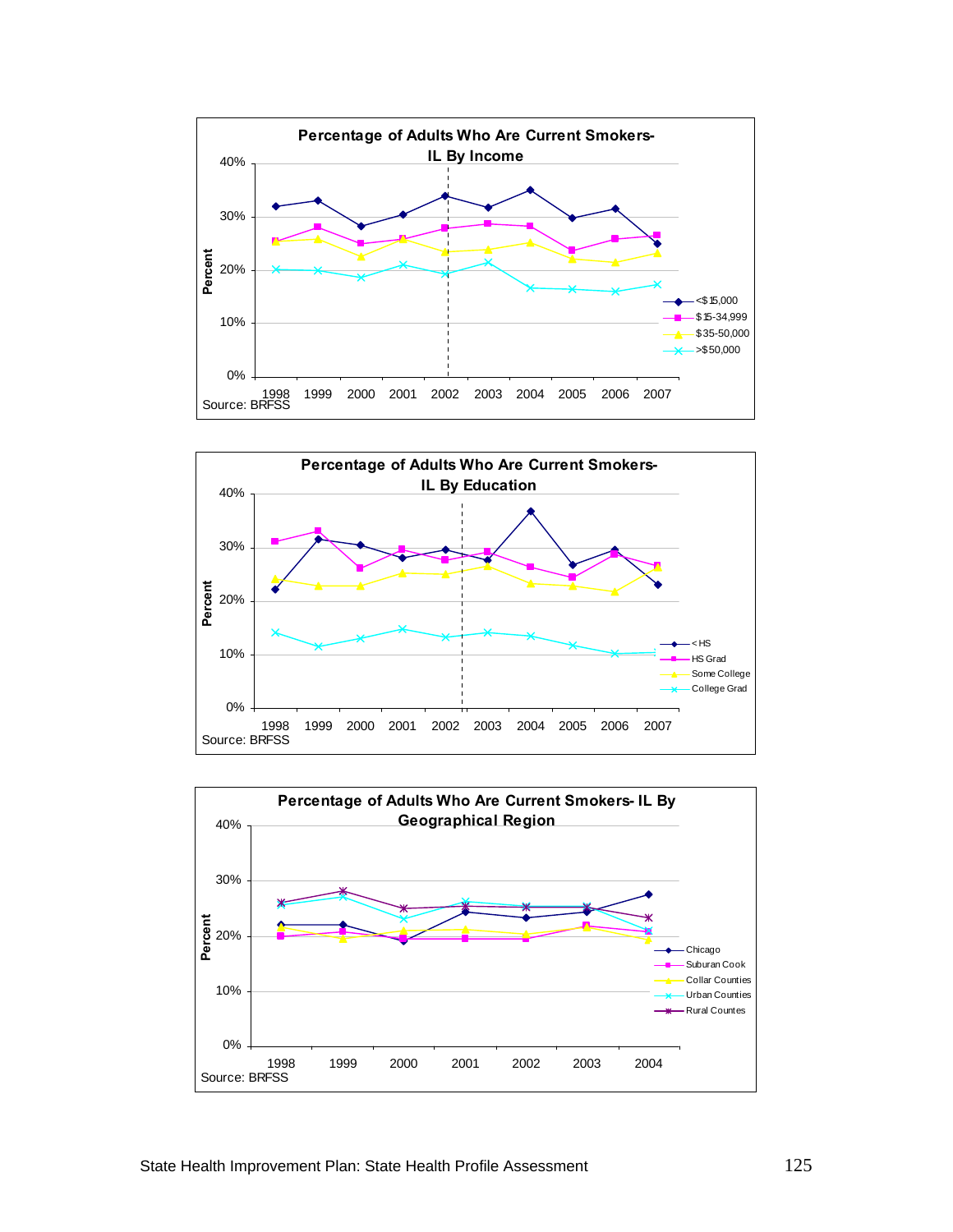